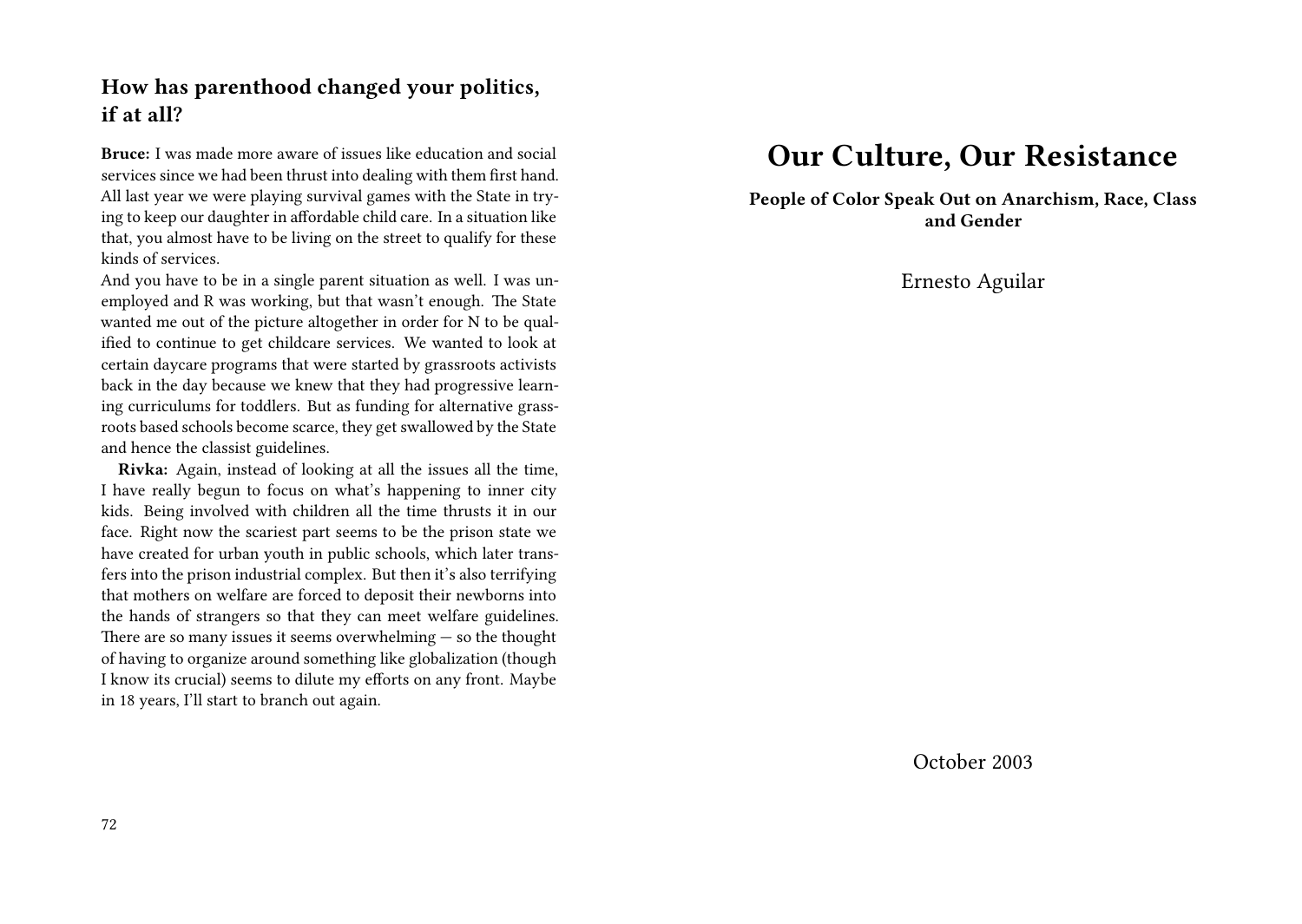**Rivka:** The '80s affected my political development. I grew up in a lesbian- parent household in upper Manhattan. Crack hit like a ton of bricks, addicting or helping to jail many of my lifelong friends. AIDS hit even harder, with many of my mother's friends dying. Gentrification eventually claimed the apartment I grew up in. Marshals evicted my mother, throwing 25 years of our shit on the street and dragging me out kicking and screaming. Yet I hated the left and all that it embodied. My mother (a Jewish woman) and her partner (a black woman) forced me to canvas for the Rainbow Party and I had been to more patchouli-smelling sing-ins than any kid could handle. I didn't see anything concrete being done. I tuned out as much as possible. Thank god for that blip of a conscious era in hip hop. I put my thinking cap back on and began to organize around issues in college and later as a journalist focusing on criminal justice issues. Can you talk about how having your daughter has changed your lives, and what you want out of life?

**Bruce:** Having Navah has definitely added on more consideration to how we used to function as activists before we became parents. We still strive to work for the transformation of our communities, but we do have to work through child care issues and "switching" to make meeting s or get to certain protests.

**Rivka:** Having grown up in a severe state of urban emergency, affecting change has always been part of my MO. However, as N grows, my political work has taken a much clearer and more solid form. I am now desperate to work for underground education, cooperative child care and other services for children that function outside the oppressive laws of the system. If there is any sanity to be maintained for me on a Saturday night when my daughter becomes a teen, I know that I need to expose police corruption and exploitation of youth of color now. I know there needs to be an attitude that every kid in the 'hood could be my kid and therefore is my responsibility. My goals are very defined.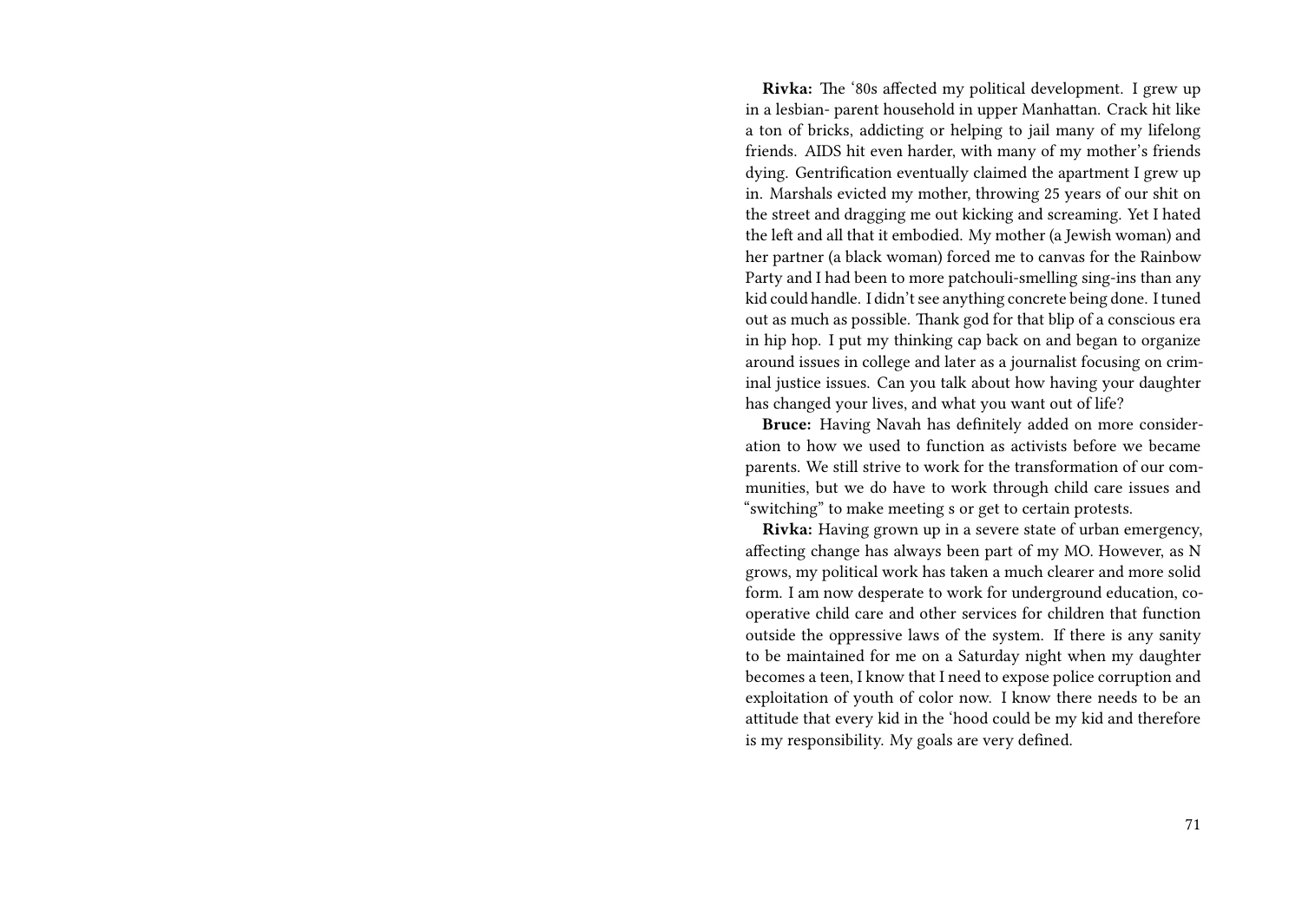# **Love and Respect: Parenting and Identity with Rivka Gewirtz Little and Bruce Little**

*Bruce and Rivka Gewirtz Little met in Texas and now reside in New York City. Some may remember Bruce as a founding member of the Federation of Black Community Partisans, the predecessor to many APOC groups. Rivka is a great organizer in her own right. This interview focuses on parenting and how being parents has changed the lives to two kickass revolutionaries.*

### **Can you give people a little background about yourselves and your political development?**

**Bruce:** Being an introvert, I had a lot of political influence from books, TV and music. As a teen when I was in junior high, I read a lot of books on the Vietnam War and the international insurgent movements during that time period. I remember looking at CNN during the days I skipped school and recognizing the kind of military build up in the South and Central Americas as being somewhat identical to the kind of U.S military buildup that took place in Vietnam. Being a working class black male at 14, I knew for sure that I was gonna be drafted. Later, in my twenties, I read Malcolm X's speeches and got involved in peace and justice coalitions in Houston.

### 70

### **Contents**

| <b>Volume One</b>                                            | 9  |
|--------------------------------------------------------------|----|
| <b>Dedication</b>                                            | 11 |
| Acknowledgements                                             | 12 |
| Introduction                                                 |    |
| by Ashanti Alston                                            | 13 |
| <b>Experiencing Anarchism</b>                                |    |
| by Sara Ramirez Galindo                                      | 19 |
| <b>Hearts Spark Arson</b>                                    |    |
| by Heather Ajani                                             | 25 |
| Building the Political and its Relation to the Personal      | 27 |
|                                                              | 31 |
|                                                              | 32 |
| <b>Puppets, Pageantry and Protest Politics: White People</b> |    |
| and the Anti-War Movement                                    |    |
| by Tiffany King                                              | 33 |
| <b>On Competition and Solidarity</b>                         |    |
| by Soo Na                                                    | 40 |
|                                                              | 48 |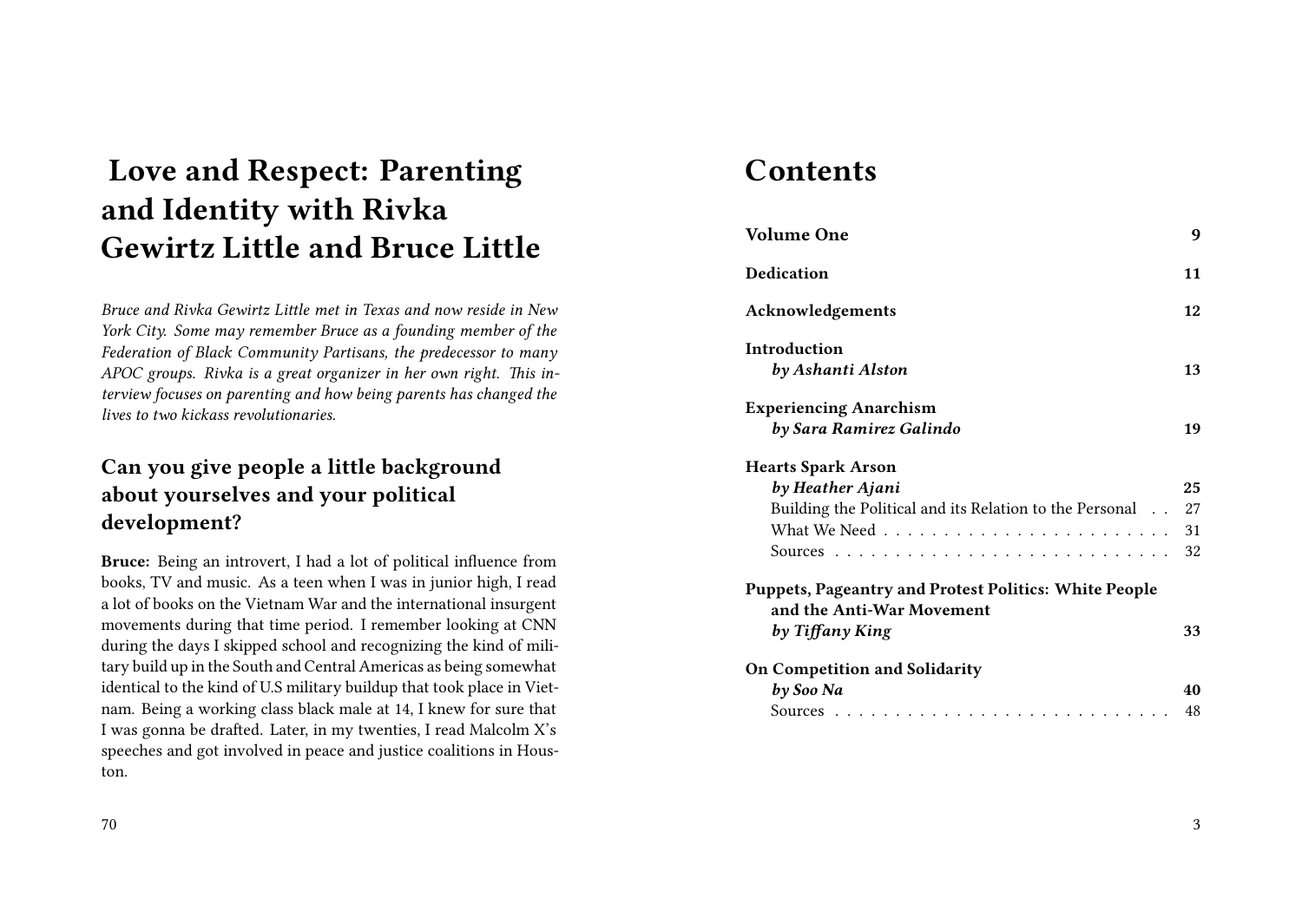| The End of Idealism: Honest Conversations about           |    |
|-----------------------------------------------------------|----|
| Race, Class, Self-Determination and Anarchist             |    |
| People of Color                                           |    |
| by Ernesto Aguilar                                        | 49 |
| Understanding oppression                                  | 50 |
|                                                           | 51 |
|                                                           | 54 |
|                                                           | 57 |
| Privilege and Assertiveness                               | 59 |
| What do relevant politics look like?                      | 61 |
| Raising Children of Color in White Anarchist Circles      |    |
| by Victoria Law                                           | 65 |
| Love and Respect: Parenting and Identity with Rivka       |    |
| <b>Gewirtz Little and Bruce Little</b>                    | 70 |
| Can you give people a little background about yourselves  |    |
| and your political development?                           | 70 |
| How has parenthood changed your politics, if at all?      | 72 |
| Is anti-authoritarian parenting possible or practical?    | 73 |
| How do you handle discipline?                             | 74 |
| Can you talk a little about how to impart culture to your |    |
| daughter, particularly when the push for assimi-          |    |
| lation is so intense for youth of color, especially       |    |
| young girls. $\ldots \ldots \ldots \ldots \ldots$         | 75 |
| One thing many multicultural adults say is that they      |    |
| struggle with confusion about who they are and            |    |
| being accepted. How are you encouraging your              |    |
| daughter to honor her many cultures and feel              |    |
| confidence in that?<br>.                                  | 76 |
| What advice can you offer other parents to keep their     |    |
| child's curiosity and spirit going in a school system     |    |
| in which conformity is most pressing? $\ldots \ldots$     | 77 |

However, among those who look more like she does, whether they be schoolmates or relatives, such behavior is not only not laughed at, but actively discouraged and chastised.

When I try to talk with my anarchist friends about this split in my life and hers, they don't get it. Why is it important that I send Siu Loong to "school"? Why am I subjecting Siu Loong to regiment and restrictions at such an early age? Can't I find an alternative source of childcare for her-one that does not reinforce models of hierarchy and oppression? And why am I so hung up on race? One anarchist described my concerns about race and ethnicity as "nationalistic bullshit."

How can I raise a baby anarchist of color if my choices lay between a white, color-blind movement or a gathering of those who can identify with her looks and heritage, but little else?

I'm still struggling to find some sort of balance between these two extremes. It's hard to think of solutions when those around me-both my peers and the parents of Siu Loong's peers-do not acknowledge that there is a problem. This reflects a larger issuewhite anarchists' refusal to discuss race, racism and exclusivity in the movement. Knowing this doesn't make it any easier. I am still struggling alone with this concern.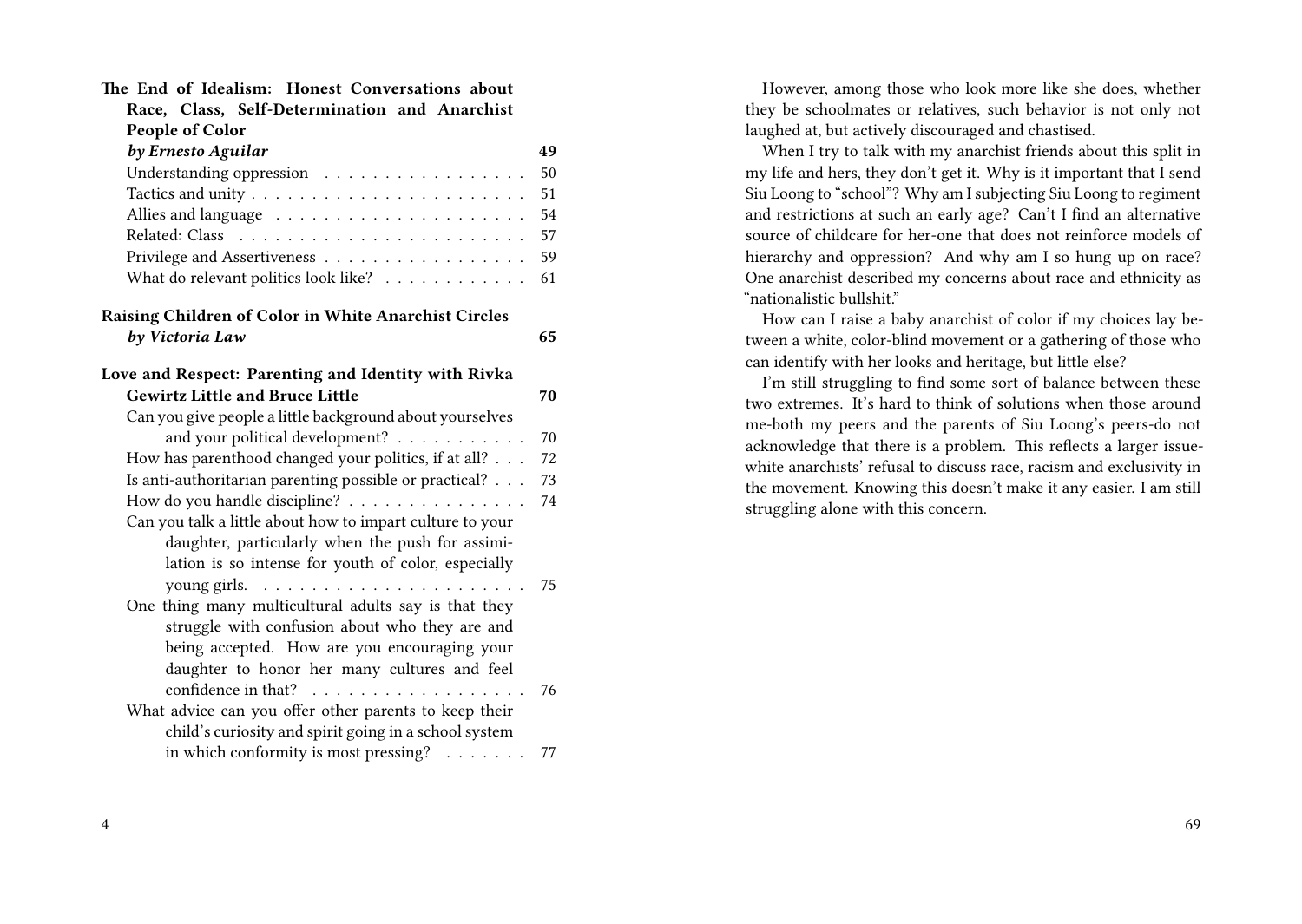"Put your hands like this," she demanded, intertwining my fingers and then folding my hands.

This was not a comfortable position for a grown woman in a chair, so I promptly uncrossed my legs and unfolded my hands.

Siu Loong tried to reposition me again.

"This isn't comfortable," I protested.

"It is comfortable," she insisted, trying to bend my fingers.

"You need to sit like that so I can read you a story," she added.

That was when I realized that, for some unknown and probably nonsensical reason, Siu Loong's teachers were having their charges sit for story time with folded hands and crossed legs.

The logic of this escapes me. Isn't it enough that the kids are seated and quiet? Why impose a needless rule? Especially one that she will parrot and annoy me with?

Often, I feel as if my life is split. If I want to be around people who think as I do, who believe and are willing to fight for the same things, they will not look as I do. They will not share the same culture or upbringing. I will have to explain certain aspects of my life and sometimes have these aspects be misunderstood or distorted. If I choose to be with those who share my culture and collective history, I risk having my individuality misunderstood or ignored. During high school, I chose to be with other Chinese. We shared nothing except a common ancestry. In that circle of friends, my needs and wants as an individual and as an emerging anarchist were ignored. As an adult, I have been asked why I choose to be around so many white people, why I do not choose to be around "my own." In this circle, my needs and wants as a woman of color are ignored.

Sometimes I wonder if Siu Loong feels the split as acutely as I do. I wonder if she notices that, around white people, virtually anything is okay.

She can run and climb and laugh and shout. She can even take all of her clothes off. No one will chastise her. The most that will happen is that the grown-ups will laugh.

| How can political meetings and spaces improve child-<br>friendliness?<br>What behaviors - conscious or<br>$unconscious - need to be more actively checked$<br>when it comes to welcoming parents? $\dots \dots$<br>What do you think about taking their kids to demonstra- | 78 |
|----------------------------------------------------------------------------------------------------------------------------------------------------------------------------------------------------------------------------------------------------------------------------|----|
| tions?                                                                                                                                                                                                                                                                     | 78 |
| How prepared are you for her teenage years?                                                                                                                                                                                                                                | 79 |
| If Navah were to read this interview in 20 years, what                                                                                                                                                                                                                     |    |
| would you tell her?                                                                                                                                                                                                                                                        | 79 |
| The War of Art: A Conversation between Walidah                                                                                                                                                                                                                             |    |
| <b>Imarisha and Not4Prophet</b>                                                                                                                                                                                                                                            | 80 |
| No Way As A Way: An Interview with Greg Lewis                                                                                                                                                                                                                              | 91 |
| Was there a defining political moment in your life? $\dots$                                                                                                                                                                                                                | 91 |
| How would you say your politics evolved over time, and                                                                                                                                                                                                                     |    |
| at one point in that development would you say                                                                                                                                                                                                                             |    |
| anarchist ideas became most real to you?                                                                                                                                                                                                                                   | 93 |
| You were a founding member of two groups that planted                                                                                                                                                                                                                      |    |
| the seeds for a lot of movements today $-$ Seattle                                                                                                                                                                                                                         |    |
| Copwatch and the Federation of Black Community                                                                                                                                                                                                                             |    |
| Partisans. Can you talk about those groups and                                                                                                                                                                                                                             |    |
| what, in your mind, made them significant? $\ldots$ .                                                                                                                                                                                                                      | 94 |
| How big was FBCP at its peak, if you can mention that?                                                                                                                                                                                                                     |    |
| And can you drop some knowledge on the FBCP                                                                                                                                                                                                                                |    |
| formed?<br>$\overline{1}$ $\overline{1}$ $\overline{1}$ $\overline{1}$ $\overline{1}$ $\overline{1}$ $\overline{1}$                                                                                                                                                        | 94 |
| In what ways do you think FBCP contributed to the the-                                                                                                                                                                                                                     |    |
| oretical framework of today's Anarchist People of                                                                                                                                                                                                                          |    |
| Color movement? $\ldots$ , $\ldots$ , $\ldots$                                                                                                                                                                                                                             | 95 |
| Why did the Federation of Black Community Partisans                                                                                                                                                                                                                        |    |
| end? And what would you have done differently if                                                                                                                                                                                                                           |    |
| you knew then what you do now?                                                                                                                                                                                                                                             | 95 |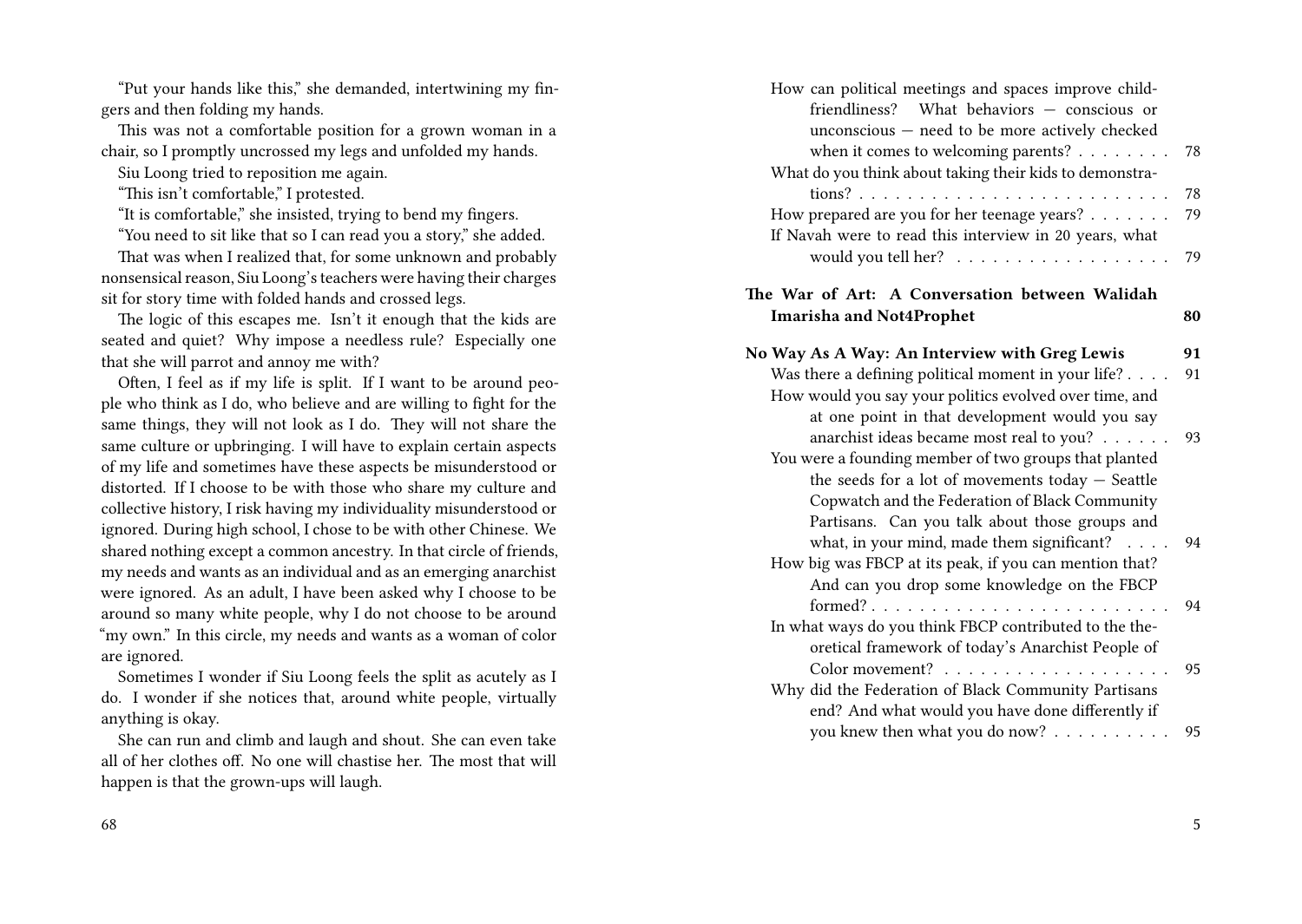| A lot of organizations and work relationships suffer from      |     |
|----------------------------------------------------------------|-----|
| disparities on several levels. Could you break down            |     |
| your experience for newer activists to avoid similar           |     |
| pitfalls? And do you think what happened with                  |     |
| FBCP could have been avoided?                                  | 96  |
| Same question about the group ending, but regarding            |     |
|                                                                | 97  |
| Can you talk about Copwatch 206's tactics and political        |     |
| objectives, and how those differed from others at              |     |
| the time, and even now? $\ldots \ldots \ldots$                 | 97  |
| How do you look at some of the criticism of Copwatch           |     |
|                                                                | 98  |
| Where do you think the Copwatch movement as a whole            |     |
| needs to be going tactically and politically?                  | 99  |
| Same question, regarding the Anarchist People of Color         |     |
|                                                                | 100 |
| A lot of people still pass around "Mythology of the            |     |
| White-Led 'Vanguard': A Critical Look at the                   |     |
| Revolutionary Communist Party, USA," your                      |     |
| article and analysis on the RCP. Some people -                 |     |
| mostly whites but even a few people of color -                 |     |
| allege the piece was divisive. But most really feel            |     |
| it and say it's time opportunist elements like the             |     |
| RCP get called out for how they target people of               |     |
| color. How do you respond to the critics of that               |     |
| piece, and what's your take on that piece now? 103             |     |
| Do you think it's still fair to call the RCP, and particularly |     |
| its portrayal of people of color in its paper and lit-         |     |
| erature, when the organization is white-dominated? 105         |     |
| Today, you teach karate and self-defense, and you've           |     |
| been an advocate of self-defense awareness. How                |     |
| important is self-defense in the lives of people of            |     |
|                                                                |     |

Start, I was secretly thrilled that there were no white children in her class. When she entered Head Start seven months later, I was delighted that ten of the fifteen kids running around were Chinese and that all spoke Cantonese. No one mispronounced Siu Loong's name, not even the non-Chinese teachers.

However, the parents and caretakers of these children are not ones with whom I share anything except an ancestral homeland. For the most part, we do not share the same language and thus cannot talk with each other.

Some of them do not return my tentative or "Jou sahn" when we pass each other in the hall or wait for the elevator together. I do not know their politics and opinions. After seeing my punk rock babysitter, they may have guessed mine, although this did not prevent them from electing me the chairperson of both the Class Committee and the Settlement House's Policy Committee. But because we have virtually nothing in common, we do not arrange for our children to see each other outside the classroom.

Perhaps because their children are full-blooded Chinese, often raised in a community of other full-blooded Chinese, they do not see arranging play dates with the other Chinese children as a concern. Or perhaps they already do, but because my Cantonese is limited to ordering food and asking for prices, I am left out of the invitation loop.

In addition, despite my visible pleasure at Siu Loong being around children who share the more neglected half of her heritage, I feel as if I'm compromising some of my anti-authoritarian beliefs by placing her in a school-like atmosphere. She not only picks up the odd Cantonese phrase but also the seemingly senseless rules and regulations found in all classrooms.

One evening, as I sat and talked with a friend, Siu Loong grabbed my legs.

"Put your feet like this," she commanded, attempting to bend my legs into a cross-legged position. Then she grabbed my hands.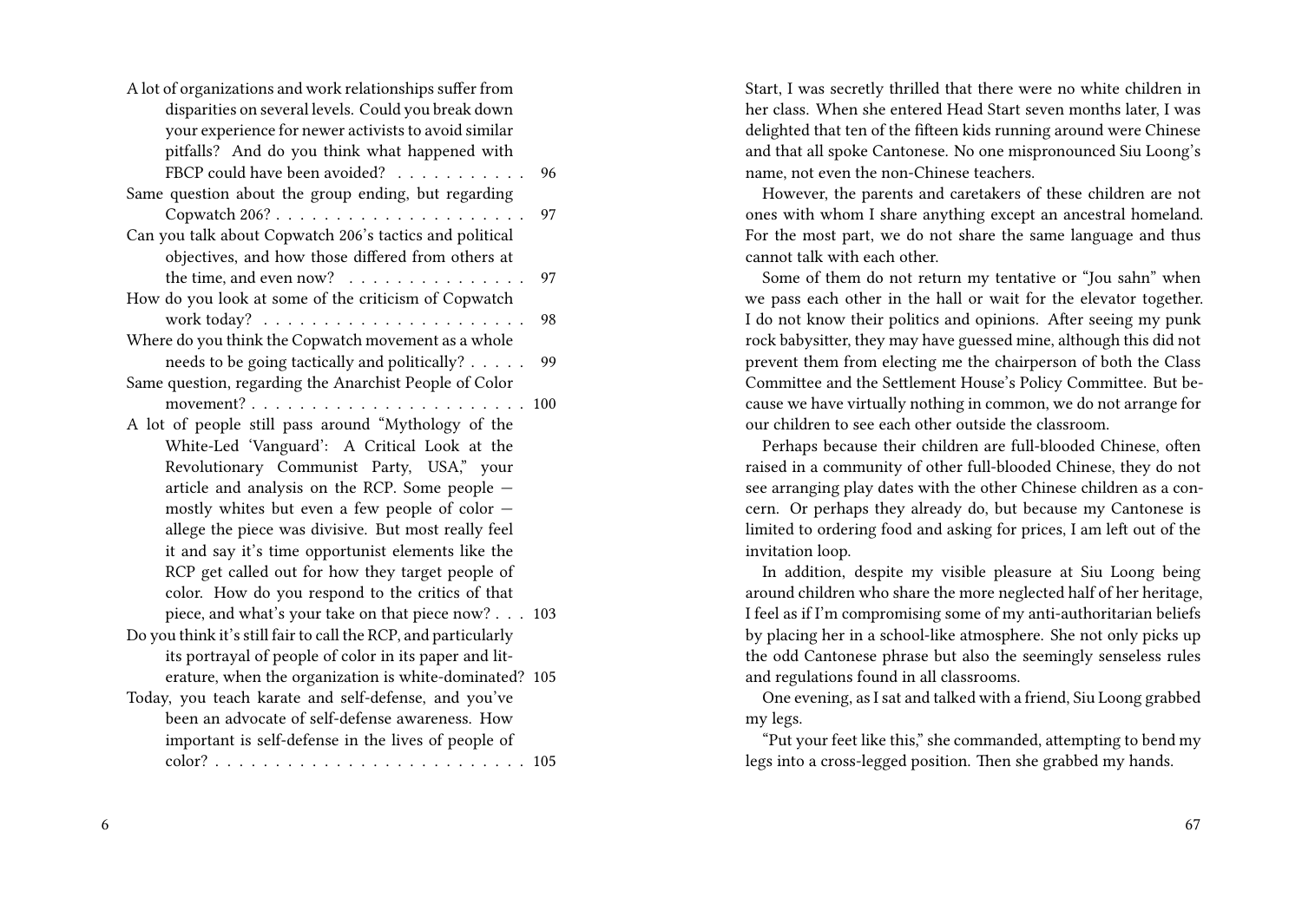small things that bothered me about my (mostly white) activist circles.

For starters, no one could pronounce my daughter's name correctly. It was pronounced, "Sue Long," "Siu Long," "Sue La," any which way except the way it was supposed to be pronounced. If people didn't have trouble making a small circle with their lips to say the word "siu," they couldn't remember that "loong" had two "o"s. One person tried to shorter her name to Suzy. I very firmly put a stop to that.

Before Siu Loong could even remember her environment, I looked at the young children who made up the anarchist scene. Who would she be playing with when she grew old enough to interact with other kids?

Most anarchists do not have children. Whether this is a political statement or a personal choice, the face remains that anarchist children are few and far between. On the Lower East Side, the anarchists who choose parenthood and had enough support to remain somewhat involved in the movement tend to be white.

It bothers me that Siu Loong's companions are almost all white. I do not want her growing up in an all-white (or predominantly white) environment. I do not want her to wonder if she is somehow incorrect for not having blond hair and blue eyes as many of her peers do. When I have brought this up with other anarchist parents, they dismiss my concerns. Of course they do not have to worry about whether their child will feel as if she does not belong. Their children, even those who are of mixed parentage, have white skin. They do not have to worry that their child may feel as if she is not as good as her lighter-skinned, lighter-haired friends. They do not have to worry about the fact that our small community sometimes mirrors the racism and ethnocentrism found out in the larger world.

Sometimes I wonder if I obsess about race too much. I buy her books that emphasize her Chinese heritage and, more importantly, have characters that look like her. When she began Early Head

| <b>About the Authors and Interviewees</b> | 108 |
|-------------------------------------------|-----|
|                                           |     |

| <b>Volume Two</b>                                                                                       | 112 |
|---------------------------------------------------------------------------------------------------------|-----|
| Dedication                                                                                              | 113 |
| Acknowledgements                                                                                        | 114 |
| <b>Culture Clashes Among American Anarchists</b><br>by Victoria Law                                     | 115 |
| <b>Pencils like Daggers</b>                                                                             |     |
| by Tomás Moniz                                                                                          | 123 |
| <b>Strong Hearts and Poisoned Waters: Exclusion and the</b><br>Reproductive Rights Movement in the U.S. |     |
| by Puck                                                                                                 | 132 |
|                                                                                                         |     |
| The Privilege of "Choice" 134                                                                           |     |
| An Issue of Survival: Birth Control as Social Control 135                                               |     |
| No Substitute for Social Justice 136                                                                    |     |
|                                                                                                         |     |
| A Critique of Gangsta Culture                                                                           |     |
| by Suneel Mubayi                                                                                        | 140 |
|                                                                                                         |     |
| Free the Land: Social Justice and the Environmental                                                     |     |
| Movement                                                                                                |     |
| by Ewuare Osayande                                                                                      | 149 |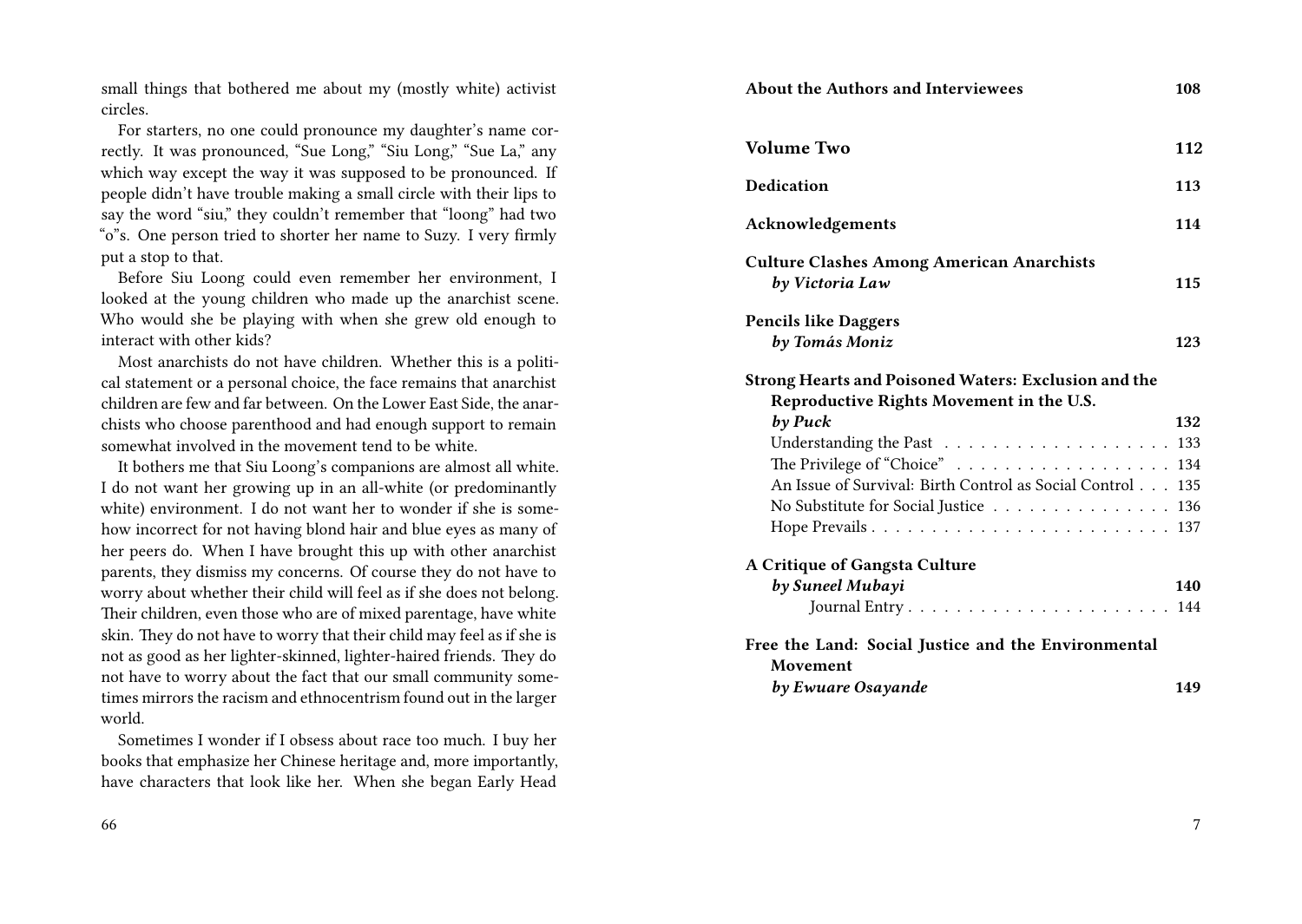#### **Sheep Dreams and Kitten Memes**

| by Shawn McDougal                                                                      | 160 |
|----------------------------------------------------------------------------------------|-----|
| The Vision $\ldots \ldots \ldots \ldots \ldots \ldots \ldots \ldots \ldots \ldots 161$ |     |
|                                                                                        |     |
| What drives my vision? $\ldots \ldots \ldots \ldots \ldots \ldots 161$                 |     |
|                                                                                        |     |
| The practice $\ldots \ldots \ldots \ldots \ldots \ldots \ldots \ldots \ldots 165$      |     |
| The theory $\ldots \ldots \ldots \ldots \ldots \ldots \ldots \ldots \ldots$            | 168 |
| Meme 1: Feedback - everywhere $\ldots \ldots \ldots \ldots 169$                        |     |
| Meme 2: Power as a relationship (rather than a com-                                    |     |
|                                                                                        |     |
| Meme 3: Transformation as Culture Shift                                                | 175 |
| Meme 4: Organization vs. Marginalization                                               | 178 |
| Meme 5: experience over symbolism 180                                                  |     |
| Conclusion: Spreading Revolution 185                                                   |     |
| Race, Gender, Class: Structure of the Global Elite and                                 |     |
| <b>World Capitalism</b>                                                                |     |
| by Kapila                                                                              | 187 |
| The World Elite $-$ World Capitalism $\ldots \ldots \ldots \ldots \ldots$ 188          |     |
|                                                                                        |     |
|                                                                                        |     |
|                                                                                        |     |
| Epliogue: Ricardo Flores Magon is Alive in All of Us                                   |     |
| by Ramiro "Ramsey" Muniz                                                               | 202 |
| <b>About the Authors and Interviewees</b>                                              | 206 |
|                                                                                        |     |

# **Raising Children of Color in White Anarchist Circles** *by Victoria Law*

Siu Loong means "Little Dragon" in Cantonese.

But Siu Loong herself isn't Cantonese. She isn't even one hundred percent Chinese. Through me, she can claim to be Hakka, Suzhonese and Shanghainese. From her father, she can claim to be Finnish, Hungarian and Jewish. But she is also an American living among American anarchists, where none of this supposedly matters.

Before motherhood became a consideration, I paid little attention to the lack of color in the New York City anarchist "scene." So what if no one looked like me? Weren't we all struggling for the same thing?

Pregnancy made me sit up and look around at the demographics of the anarchists around me. Yes, I had followed (but not participated) in the short-lived discussion on white privilege in Seattle's protests against the WTO. Yes, I would confront my fellow anarchists about their internalized racism. But I never really went further and questioned why there were so few people of color-never mind people of color like me-in the anarchist movement.

Motherhood forced me to open my eyes. Before the recommended six weeks of postpartum rest were up, I was up and about on my various projects. Virtually everyone was supportive of my new role as mother and on-call cow. However, I started noticing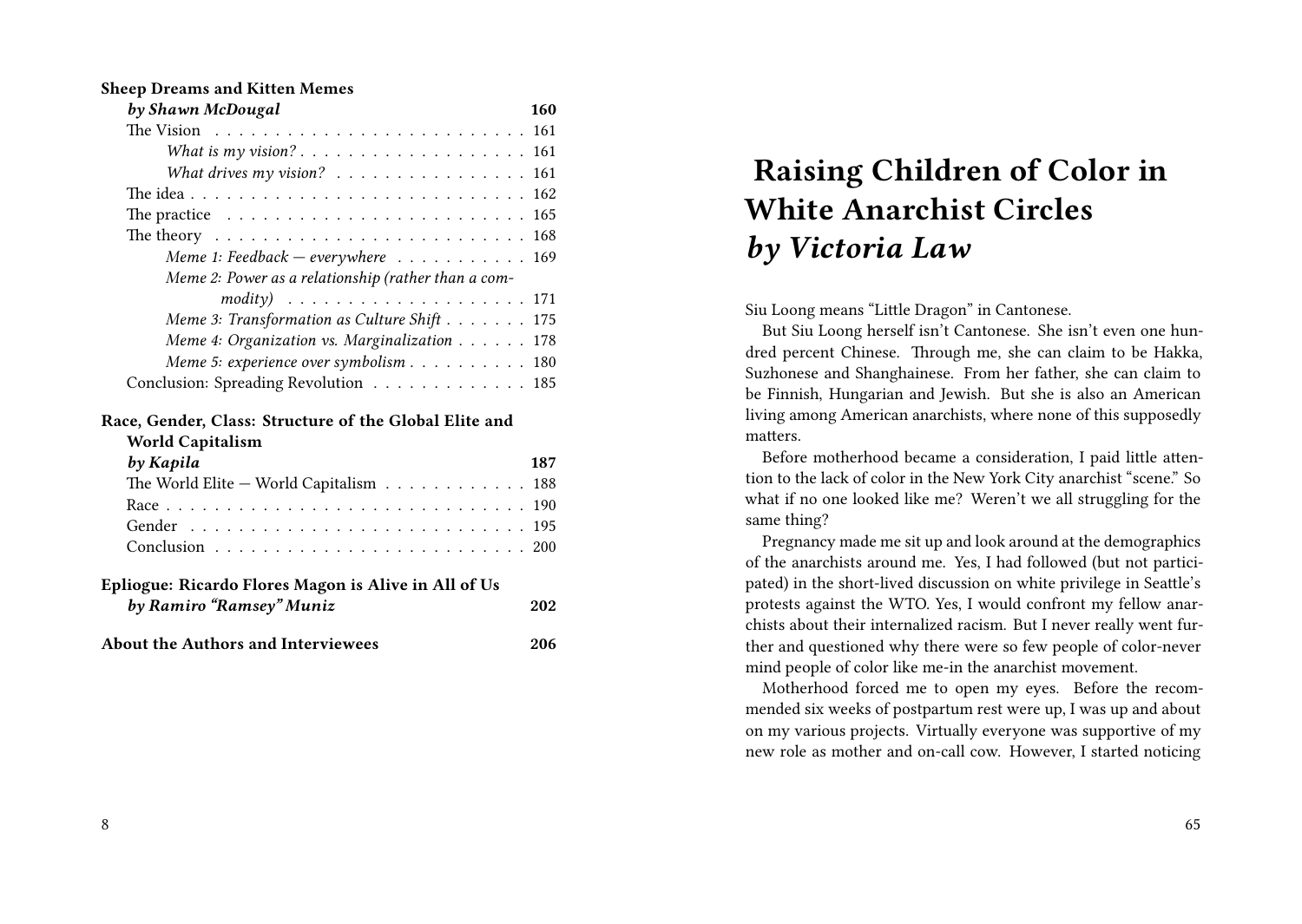• Strengthening the 'social fabric' of neighborhood units that network of informal association, support services, and contacts that enable people to survive in spite of the negative influences of government and its bureaucracies.

Five criteria covered at the conference for measuring success:

- People learn skills needed to analyze issues and confront those who exert control over their lives;
- People learn to interact, make decisions and get things done collectively; rotating tasks, sharing skills, confronting racism, sexism and hierarchy;
- Community residents realize some direct benefit or some resolution of problems they personally face through the organizing work;
- Existing institutions change their priorities or way of doing things so that the authority of government, corporations, and large institutions is replaced by extensions of decentralized, grassroots authority; and
- Community residents feel stronger and better about themselves in the collective effort.

These aren't gospel, but they're a start in moving towards the conversations we need to have — whether you're an organizer or not — about self-determination, tactics, allies, privilege and more. As with anything, we need to treat each other with compassion and empathy; don't let hostility, resentment or a quest for 'accountability' color your efforts. Tearing each other down as people of color for perceived transgressions is never acceptable under any circumstance. We're not the military, and nor should we strive for that. We have serious discussions to have, and hopefully more learning, caring, fighting and loving in the future.

# **Volume One**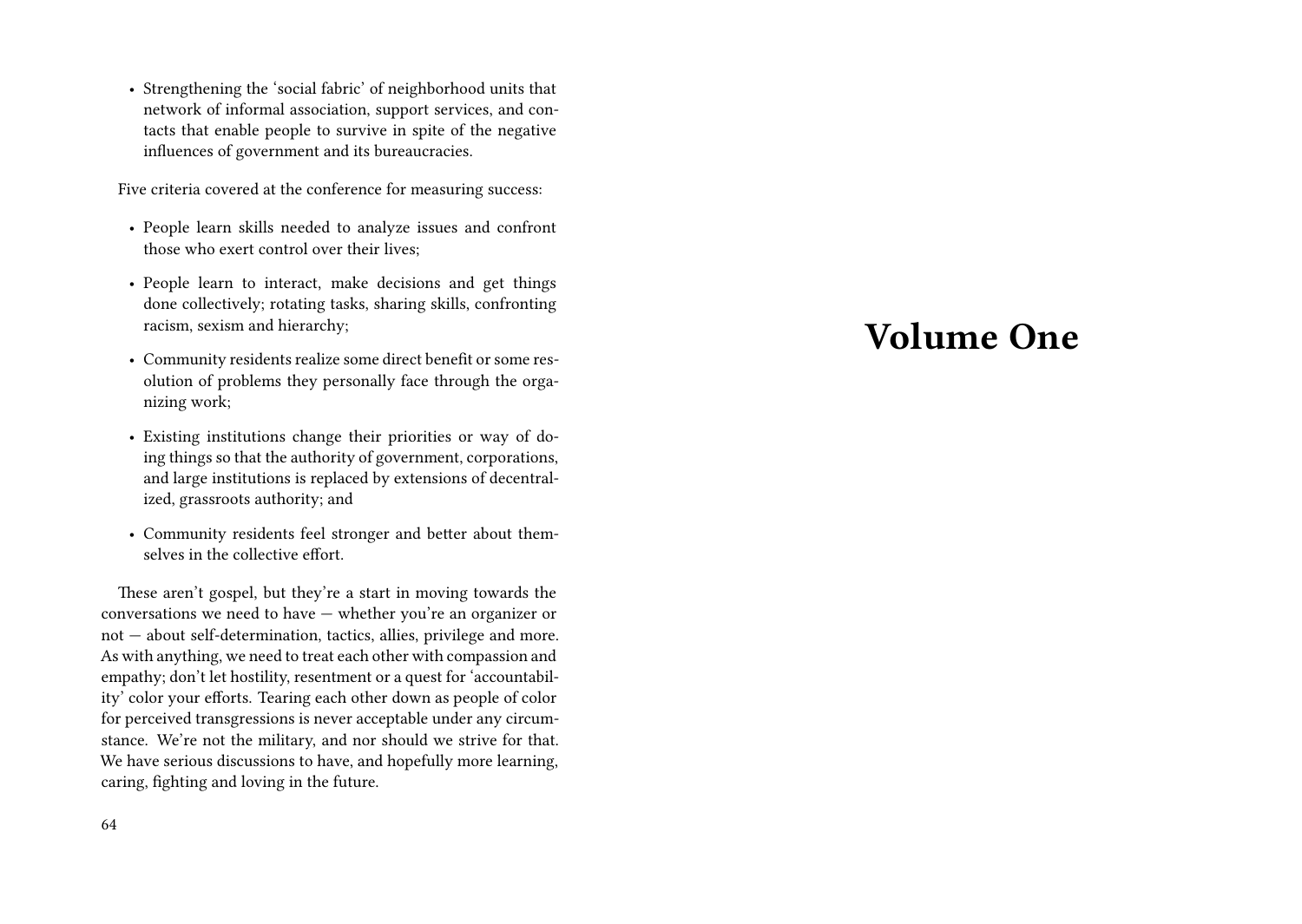Over the last decade, Third World peoples' movements against globalization, neoliberalism and related issues have captured the imagination of the world. From the militancy of street protests to the fight for autonomy advocated by the Ejércitio Zapatista de Liberación Nacional (EZLN, also known as the Zapatistas), radical politics led by people of color is quickly evolving. We are hearing less of old top-down strategies and more about popular education and grassroots organizing.

A small but growing movement of people of color is developing a new conversation that advocate anti-authoritarianism and anarchism as solutions to our collective struggle. Such a movement is largely led by youth, and such advocacy is a departure from the oldguard politics espoused by revolutionaries of color. Many of these people of color met in October 2003 in Detroit for the first Anarchist People of Color conference. Others continue to organize, agitate and act to find bottom-up answers to the freedom movement's most perplexing questions.

Our Culture, Our Resistance: People of Color Speak Out on Anarchism, Race, Class and Gender is the first compilation of writings by people of color covering the concepts of anarchism, race, class and gender. The purpose of this book is to contribute to the ongoing dialogue among people of color and others as we strive toward freedom.

ISBN 0-9759518-0-7 Ernesto Aguilar, editor www.illegalvoices.org

And in terms of networking and resources:

- Find common ground and be in the community;
- Bring together by using each others' resources together;
- Focusing on commonalities;
- Be honest when balancing your values and other groups as a basis for building trust; and
- Be simplistic; talk about how you can support.

We also resolved on a few ideas related to points of unity:

- Ask people first; value system respecting existing knowledge;
- Clarity of goals makes things clear;
- Be aware anarchism is not better than what exists; be open; and
- Ultimately support community decisions; mistakes are part of the process.

Four key points of anarchist organizing:

- Helping people experiment with decentralized, collective and cooperative forms of organization;
- Increasing the control that people have over actions that affect them;
- Building counterculture that uses all forms of communication to resist illegitimate authority, racism, sexism, and capitalism. Creating alternatives to the dominant culture; and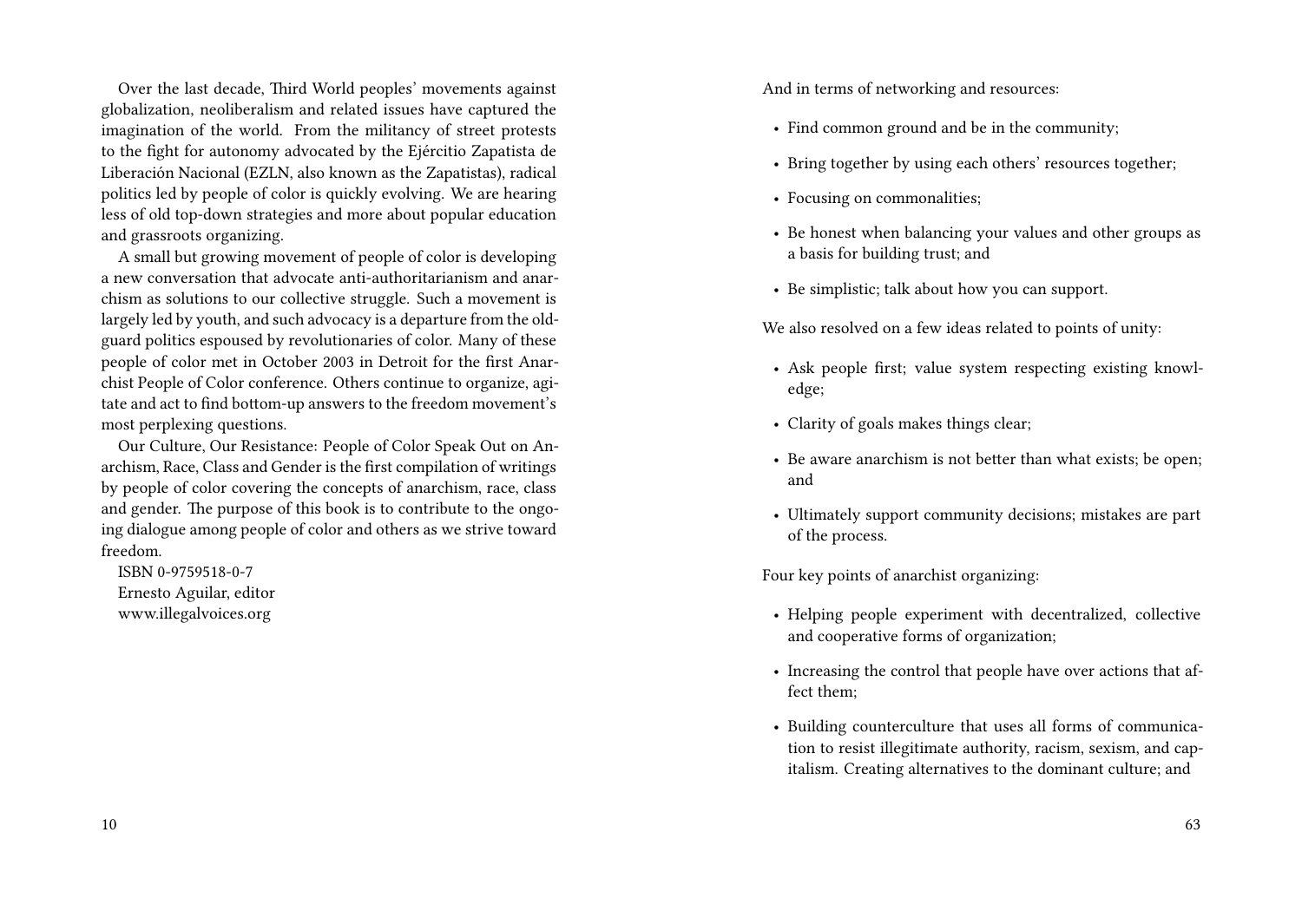background. Adidas is flexible; it grows its campaigns as the tastes of potential buyers evolve.

Now think about a movement. Making signs and sweating in the hot sun doesn't sell well. Who in their right minds wants that, verdad? So we need to evolve as people's media-savviness and minds evolve; the problem is not that people don't believe what we believe, but that anarchists can seem completely uninspiring doing what we do. Why would anyone care for a lifestyle of protests, long meetings, drum circles and getting arrested?

Maybe those pissed-off Caucasians or grad students I mentioned earlier, but that's all.

We all want movements that are flexible and can respond to social conditions. We also need to work tirelessly to keep political goals like self-determination and tactics for getting there relevant to everyday folks. No, we don't need a movement led by Adidas, but we need to look at, without bias, the world our people live in, and how our messages can speak to them. I've heard 'we can't go to such-and-such because it's corporate' as proclamations of people's individualist politics twice as much as I've heard 'where do people hang, and can we go talk with them about such-and-such campaign?' If Adidas can have legions of cats wearing their \$200 gear, they've tapped into what we need to get a dose of, and quick. A few points that came out of the "Building an APOC Movement" workshop at the 2003 APOC conference, in terms of organizing:

- How people go about doing things; for the benefit and greater good take where people are and build from that. We have more to learn from people than they do from us;
- Using skills and resources already in existence; empowering to teach each other-working from our strengths; and
- More vision; not just talk about, make it more participatory, more organizing.

### **Dedication**

This book is dedicated to people of color around the world and our just fights for consciousness, justice, land, freedom and liberty.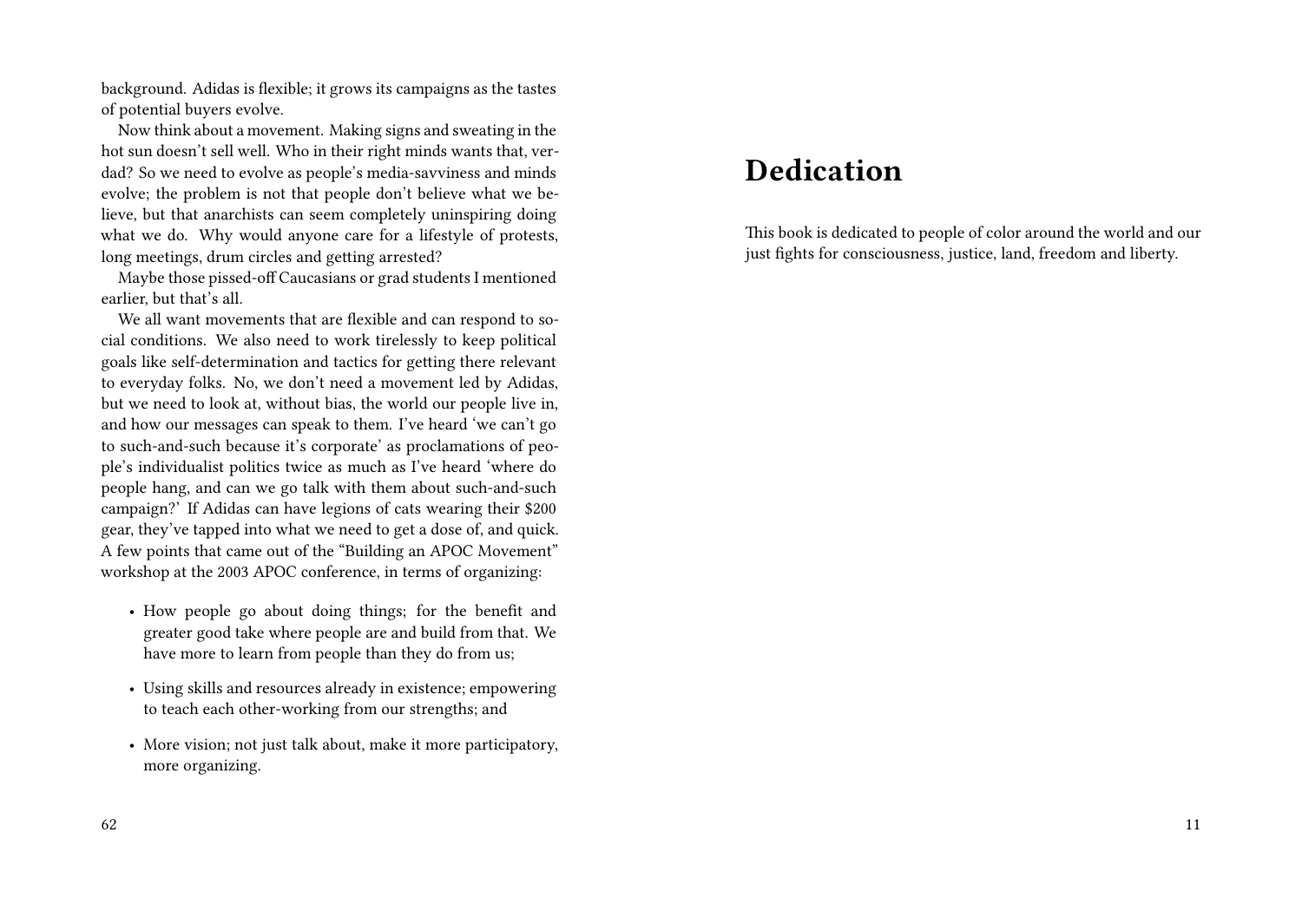### **Acknowledgements**

Thanks to the authors; to Heather Ajani for tremendous support; and to AK Press for its work, but also for rejecting this book and inspiring independent people of color publishing.

freedom is one of the reasons we fight, and it is one of the highest ideals, although the ultra- competitive society fostered by capitalism has turned the idea of individual conscience on its head. Our objective as anarchists is not to emulate what the media tries to make of us, as self-involved monsters bent on greed and serving ourselves. Autonomy doesn't mean that our politics are defined by our moods or interests at the moment, but by study, struggle and discovery. Individualist politics are an exercise in privilege. Many Americans exercise that privilege every day by passively supporting the empire. Some anarchists of color get swept up in the moment, and start defining our politics by what's exciting at the moment, rather than realizing we don't have that many moments to lose.

Lastly, it is critical to recognize that the need for respecting each other and organizing ourselves collectively. I'm regularly surprised by the lackadaisical approach some people of color bring to anarchist people of color spaces. From small things like showing up late to gatherings to major things like exclusionary organizing, the message is one of power dynamics and privilege. Sometimes it's unconscious. Sometimes people came up in a lazy political culture or one that didn't have to consider what starting a meeting 45 minutes late, for instance, might do for a poor person's bus ride or parent's time with their kids. Yet these examples are matters of privilege that mirror what is already going on in white anarchist milieus. This needs to be examined clearly.

#### **What do relevant politics look like?**

Think about Adidas. Its purpose is to sell expensive shoes. But nobody in their right mind will buy \$200 sneakers. So Adidas has to evolve from selling shoes to selling a lifestyle. The baller of the moment rocks a pair of signature shoes as a hot track bumps in the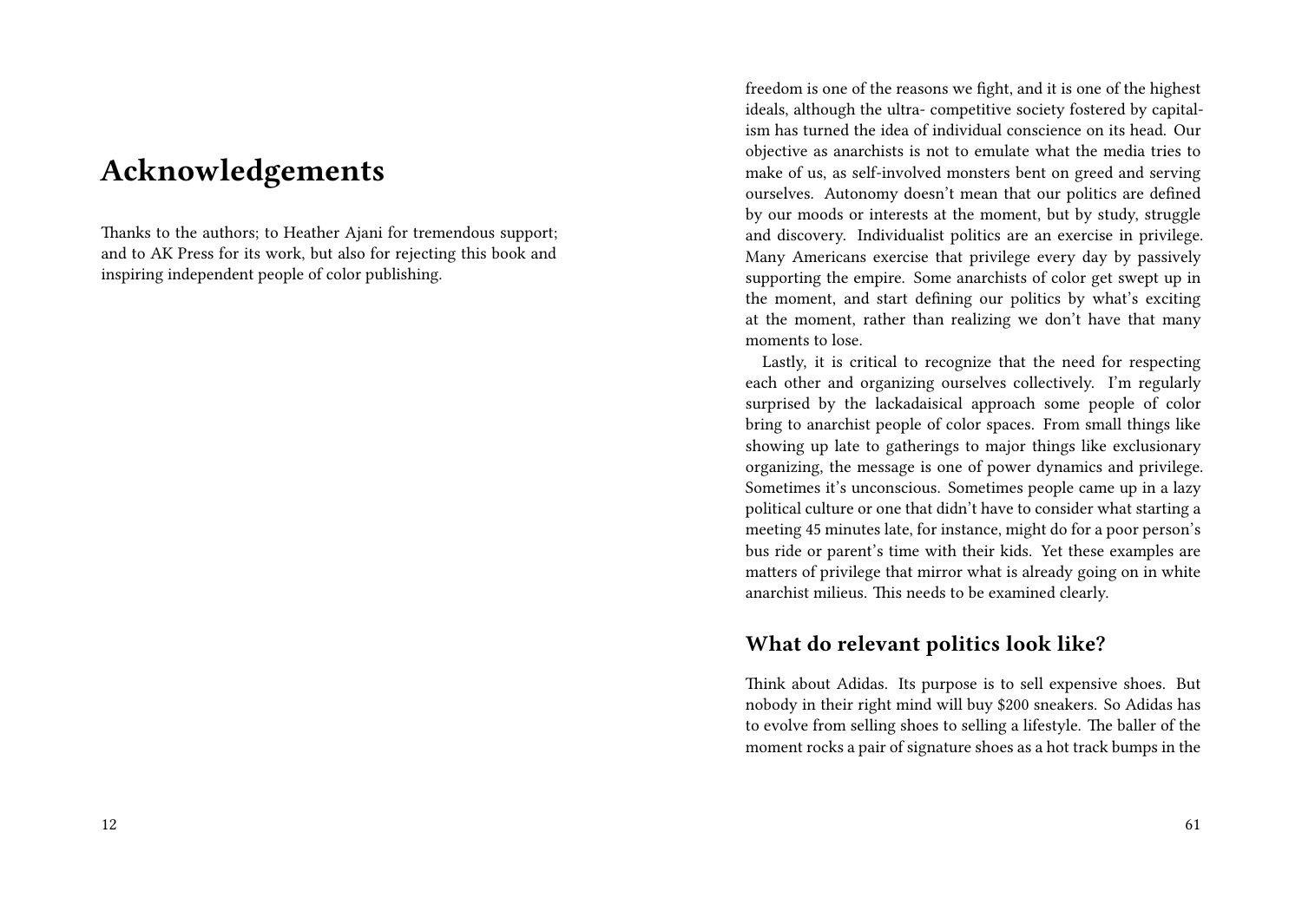values that, while dressed in democratic language, are intended to further white supremacy; create confusion and division; and, as a means of self- perpetuation, can make white-acculturated people of color unwitting agents of white supremacist ideology. How internalized marginalization and oppression function are critical considerations.

Very honestly, there are internal struggles being waged by conscious people of color all around us. The sense of estrangement from communities is real, as is the indignation some people of color feel when whites assume that people of color have no other interests but race. We need to be actively supporting one another through these explorations, exhibiting care and knowledge. Internalized oppression for people of color, manifested as guilt or defensiveness, helps no one, and we need to see these issues of privilege as collective issues for all of us in the movement.

Similarly, it's important white-skinned people of various cultures and ethnicities to understand the dynamics of race. This is a challenging segment of privilege to steer, but it's necessary. Light skin versus dark skin is a demonstration of our internal struggles, as well as the debates within our own colonies. As one person put it well: "How has your light skin operate like white privilege among people of color? How have used your light skin to pass as white in the dominant culture? How has your light skin been used as a way to separate yourself from people of color? Do you use it to separate yourself from other people of color but not from people of your ethnic group? How does the collusion of your light skin give people of color the impression that you are not in their camp, but only come to their camp when excommunicated from the dominant culture not wanting to have these privileges is not the point here. The point is this: the fact that you do have light skin privilege in this racialized society, it is important to be racially responsible with it."

Talking about collective freedom through self-determination also requires we have a discussion about individualism. Individual

#### 60

## **Introduction** *by Ashanti Alston*

The white fathers told us, "I think, therefore, I am" and the black mother within each of  $us$  – the poet – whispers in our dreams, I feel, therefore I can be free. Poetry coins the language to express and chart this revolutionary demand.

— Audre Lorde

Here we are, and the APOC phenomena continues. From the Detroit Conference to the build-up for the Republican convention and onward, folks of color with anarchist and anti-authoritarian politics are making a presence. And it couldn't happen at a better time!

If I may pull my age card for a moment: I am a very proud product of the 1960s' Revolution. It was that time when all things seemed possible, like Revolution in the very belly of this beast. It was in the air and folks from all walks of life were joining up. Some movements in particular were grounding the charge. The "American Indian Movement," the Chicano Liberation Movement and the Black Liberation Movement. And why do I say "grounding?" Because without the recognition of these movements having to deal with the very structure of the Empire of the U.S., the antiwar movement would only fight for reform and reform would mean the wholesale selling out of those of us at the very bottom for the interest of well-meaning white folks. It would be just another version of selling out folks of color as throughout the history of our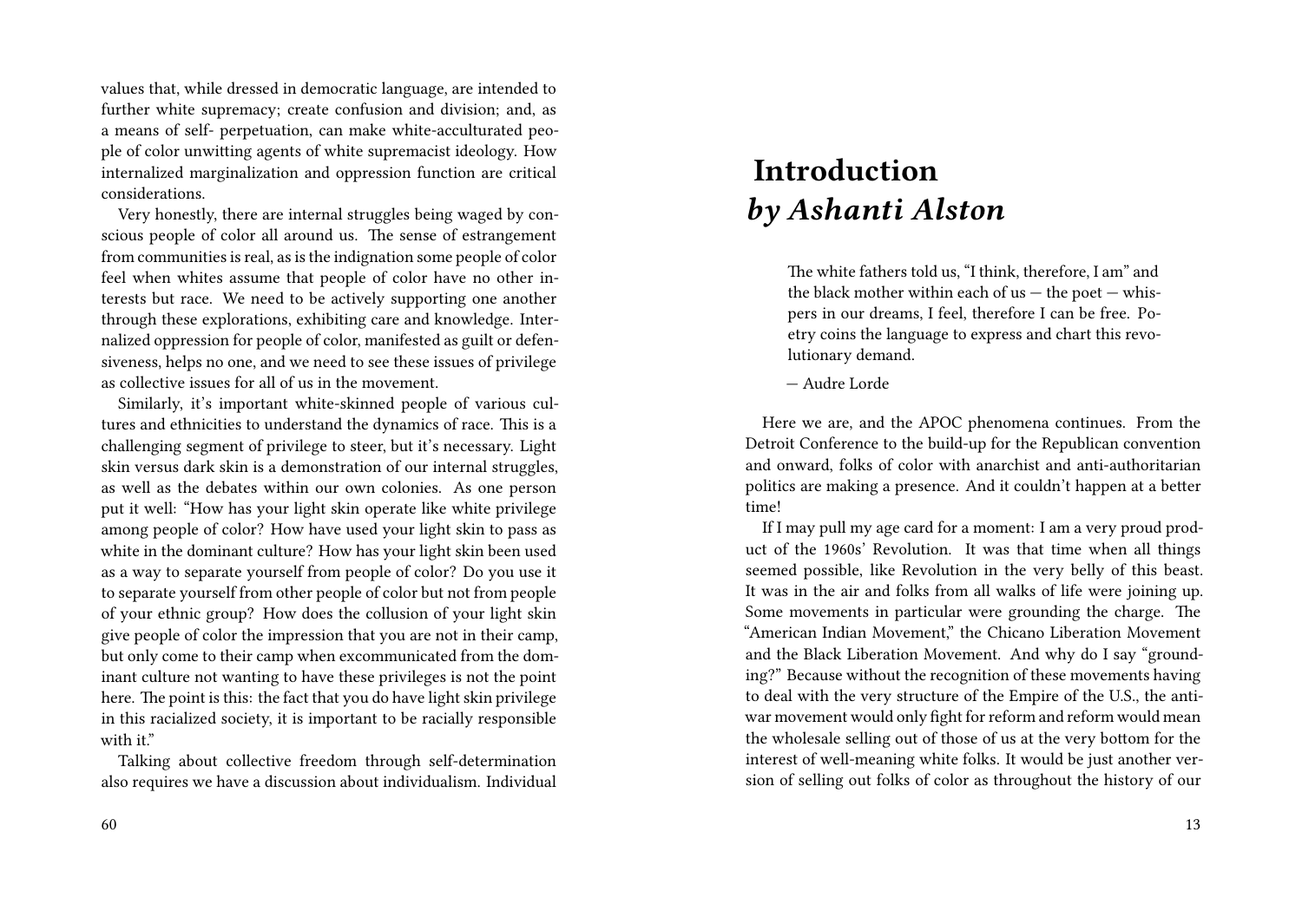struggles from the moment of European invasion. For the same reason, folks of color decide that it is necessary to close ranks, so to speak and figure out how to ensure our different freedoms.

Living in the '60s and '70s meant living at a time when modern technology, especially the revolution in communications and transportation, meant that the "world" got smaller. A teenage boy in New Jersey could turn on the TV set and watch his folks in that Black Nation called Down South get water- hosed and beaten by rednecks because they dared protest for the right to be free from racism and terror. It also meant that we got to see televised accounts of the U.S. invasion of the Vietnamese people and sometimes even an African revolutionary diplomat speaking eloquently on a newly independent nation or liberation struggle on the verge of victory. Come to find out that your very own revolutionaries here, like Robert Williams, Malcolm X, Stokeley Carmichael, the Panthers and even folks like Maya Angelou had been traveling overseas to visit and learn from these other kindred struggles. Cuba, Vietnam, China, Algeria, Tanzania, Kenya, Nigeria. Folks were reporting back new information before they could even get back. And folks here were just moved. It was the true beginnings of the anti-globalization movement. But folks of color revolutionaries here weren't hoping from one revolutionary uprising to another like it was fun, and no doubt it was exciting. But folks belonged, for the most part, to organizations on the ground level who needed, wanted to know what thinking and organizing styles seemed to be working for others around the world so that we might incorporate them, like in jazz improvisation, into our movements and move forward. Communications and transportation technologies were being used by the slaves to hook up with other revolutionary slaves around the world in the hope that we would all be on the same page in bringing down The Beast. The Babylonian Monster.

Interesting about this '60s period that is so instructional for those of us today who are bringing anarchist and anti-authoritarian revolution to our communities, is that '60s revolution began as a

points out, and deftly illustrates, the white working class and people of color have divergent interests. White workers just side with their own interests and the empire's.

Another conspicuous issue is the history of cross-class alliances among people of color in fighting colonialism. Read the histories of Algeria, Mexico and other countries and you'll discover the internal contradictions of class become far less important when faced by the external contradiction of an occupying army. It's the kind of history that swims against North American radicalism's beliefs that classes don't or can't unite. Moving forward as anarchist people of color means understanding our allies, as well as our enemies, and what that means for our freedom.

#### **Privilege and Assertiveness**

One of the beauties of self-determination is the fact that it draws lines of opposition, contradictions and prompts us to consider privilege. Not simply the (still important) roads typically hewn by activist-types — gender, sexual orientation and class — but looking at one another and acknowledging the privileges of people within this movement, and navigating that in hopes of being honest as possible. Being self-determined requires such.

For people of color who were raised in or politicized by whitedominant spaces, concept of self and one's relationship with nonwhite-dominant spaces represent one point of privilege worth exploring. In no other instance is the difference between anarchists of color bigger than between white-acculturated persons of color, and those socialized by their respective cultures. Relational views; concepts of autonomy/people of color spaces, racial experience, overall objectives for empowerment and more are thus profoundly varied. In many cases, being raised in white-dominant spaces is not a choice, although voluntary involvement is. In both cases, participants must recognize that, historically, such spaces impart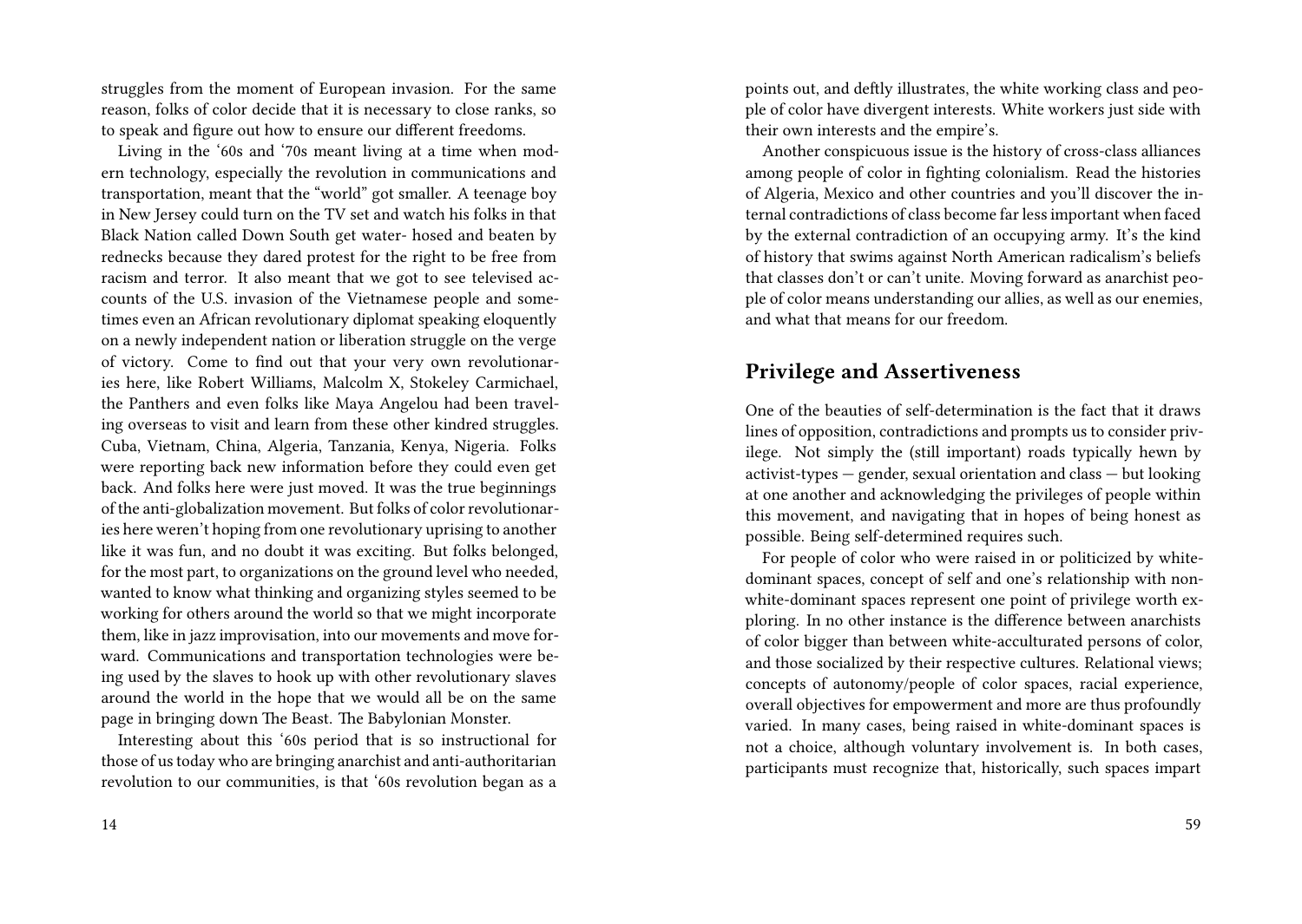1.) that "the working class" (meaning the white working class and workers of color, in the United States and internationally) can unite to fight; and that workers of color and the white working class have common interests, from the workplace on down.

Even most anarchist intellectualism stakes positions to which the two misconceptions as their foundation. While there are indubitably surface commonalities (i.e. workplace, housing, etc.), history demonstrates that working-class solidarity between white workers and workers of color does not exist. History further demonstrates that white workers, in almost all cases, side with the oppressor and against workers of color. I'm sure there are isolated examples of unity. Does that mean I believe people of color should take such cavernous leaps of faith? Not without their eyes open and minds sharp.

J. Sakai, author of Settlers: Mythology of the White Proletariat, has been one of the hardest critics of the white working class. In an interview I conducted with him, Sakai explained he researched history and put his findings bluntly "I figured out that actually there wasn't any time when the white working class wasn't white supremacist and racist and essentially pro-empire." Those who ad hominem dismiss Sakai ought to follow up on what he says. From colonization to ongoing wars and the dismantling of Affirmative Action, how many mass movements of white workers (or whites altogether) were there, compared to instances where white masses either stood with the elite, actively or passively? 100-to-1? 500 to-1? Herein lies the dirty secret of class politics. If we have a few hundred years of history to look upon, in which the white working class has consistently and in most instances actively sided with oppressors and sold out people of color, what is the basis for solidarity? If working-class solidarity were more than a slogan, wouldn't the racial discrimination and even profound racism within the ranks of white workers have been obliterated years ago? If white workers have rejected significant demands supporting people of color, what makes them different now? They're not. As Sakai

rejection of old revolutionary thinking and styles of organizing. When we research that early period we find that young folks, regardless of racial background, were tired of the various communist and Marxist parties, and the liberal organizations. They were not lonely, led by old folks but displayed such a rigid, Catholic adherence to dead white male revolutionary thinking that it felt like parents.

It felt like parental rule that upheld hypocrisy and materialism and individualism and willful blindness to racism, war and class privilege. So, on their own, young folks were searching for more egalitarian, communal and spontaneous ways of just being in the world and of making revolution in the US in concert with other struggles around the world. France, May 1968. Mexico, 1968. The Congo, 1964…

In this early period, the anti-authoritarian spirit was dominant. It was organizationally expressed in early Students for a Democratic Society (SDS) and Student Nonviolence Coordinating Committee (SNCC). It was expressed in terms of vision in terms of creating a "Beloved Community."

Revolutionaries like Elder Ella Jo Baker was able to impart to young folks in the South to look to themselves for leadership and to help Southern communities raise up their own indigenous leadership instead of relying on the privileged ministries and old liberal guard to guide them. SNCC, as just one example, took Ella's advise to heart and was able to help build a dynamic revolutionary movement for voter registration and community liberation like the racist, fortress South had never saw. And when we look further into this period, we can see that as long as folks kept to egalitarian, participatory democratic and grand visionary politics, the movements kept a vibrancy and growth. But as we go further, we also see that at the same time the more rigid liberal and revolutionary influences had not given up their religious fight to lead the movements. Black, Native American, Chicano, Asian, Puerto Rican and white "worker"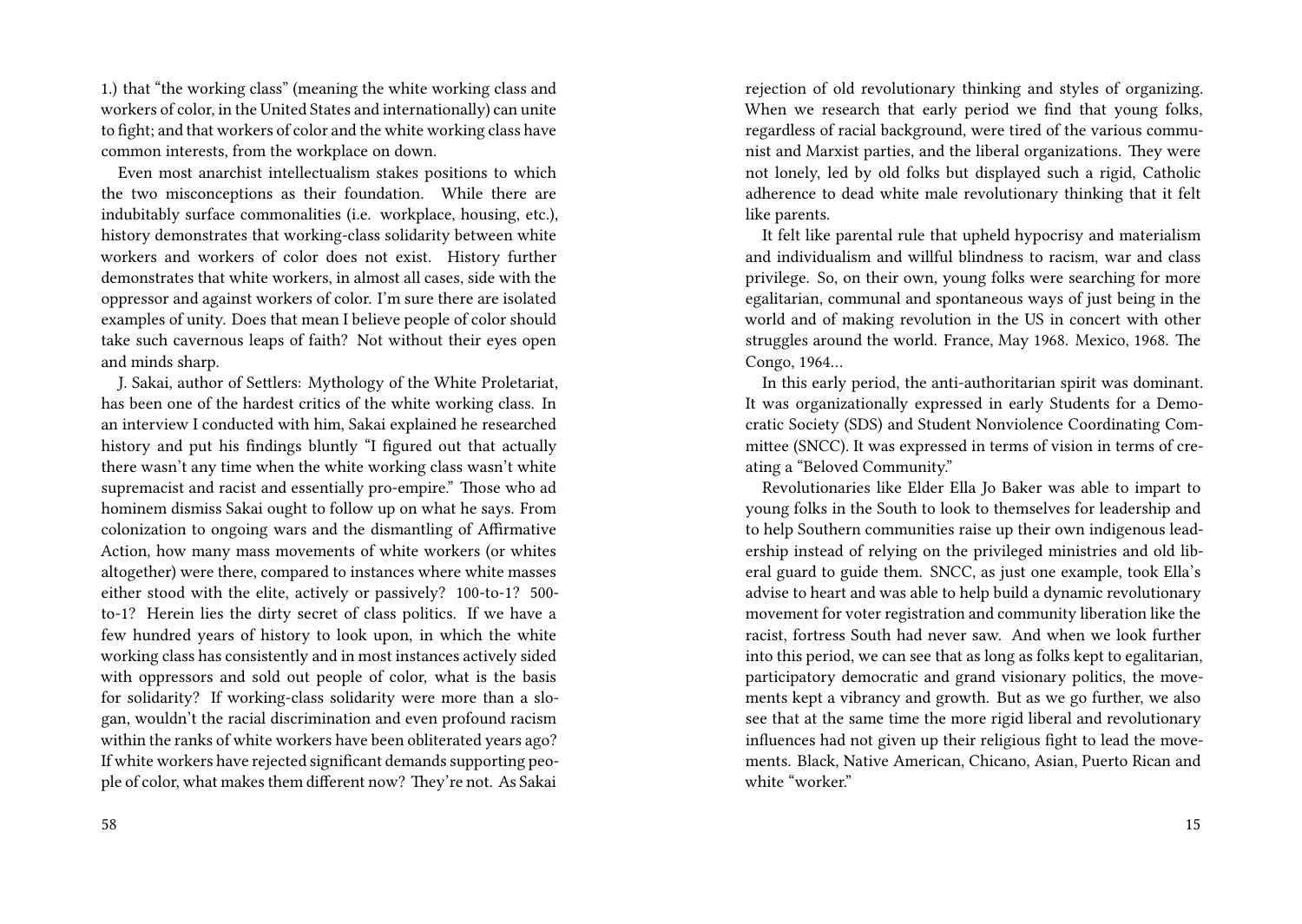As the battle for ideological leadership, organizing style and revolutionary "agency" grew, folks were hitting normal growth roadblocks. They had to do with membership growth, the constantly changing picture of the system we were up against and its fascism against us, questions of allies, weapons of fight-back, etc. Folks needed answers. The pressure was on. Revolution now. Seems like quick fast solutions were needed and folks were leaning more to the more "scientific" approaches coming from the Marxists, communists and Third World revolutionaries. And the Third World revolutionaries were taking on more Marxist and communist ideas. Eurocentric ideas. Scientific ideas. Modern ideas of making a revolution in their respective nations. And being that the liberation movements were succeeding so quickly in kicking out their imperial masters, then it seems to make sense that we take on that kind of thinking and style. We did.

As our movements here became more Marxist, we will see that they also became less inclusive, less spontaneous, less democratically participatory. One did not continue to pursue the Beloved Community; one now increasingly talked about "scientific socialism.' One did not try to discover new ways to deepen the has meant for us participatory democracy which "took too long" or contained too many different ideologies; one went for the more serious "vanguard" small, tight-knit organization of the more brilliant speakers, theoreticians and organizers who knew what to do, because they had read more, traveled more and spoke more. The Women Uprising within SNCC and SDS and other organizations would be stifled because, I don't care how you look at it, this new revolution would boil down to men shit. And though it may have been a blessing in disguise, because a women's revolutionary movement would seriously take off at this point, the overall movements would fragment in a not-good way while the Monster would recover and its Counter Intelligence Program (COINTELPRO) shored up its fascist work. In this sense, though a lot of great resistance was waged under the growing Marxist-Leninist-Trotskyist- Maoist direction of undertaking. We should not make concessions to our demand for self- determination to win anyone's support.

#### **Related: Class**

Another issue on the unity tip is the anarchist romance with class. As we forge a new path of oppressed peoples' politics, as well as anarchist theory and practice, we must take a critical look at class. Are we surrendering our self-determination in the name of unity?

Within white-led anarchism, there is a subtle, and occasionally overt, competitiveness between race and class. For example, in "Race and Class: Burning Questions, Unpopular Answers," a member of the North-eastern Federation of Anarcho-Communists brings arguments such as "racism is an excuse" and that racism is prevalent among people of color.

These ideas are presented to show class is the primary issue we should unite under. "There's an overwhelming amount of classprivileged 'people of color' spearheading this movement, creating a culture that is class reactionary to all working class people of all races in the United States," the piece notes. "These people are also quick to react to what they see as 'class trumping race,' and find the common class struggle between people of different races to be not as important as what they share in common with the community in question."

Similar points are made in a far cruder fashion. Most white radicals, and some radicals of color, have adopted old Marxist notions of class, class struggle and, most importantly, class solidarity. There are dozens of names people of color get called — from "nationalist" to "reverse racist" to "privilege pimp" — for pointing out the obvious importance of self-determination, racism and the historical fallacies of class unity. Although I do agree with familiarity with how capitalism functions is appropriate, my concern is many class-unity concepts are based on two fundamentally false ideas: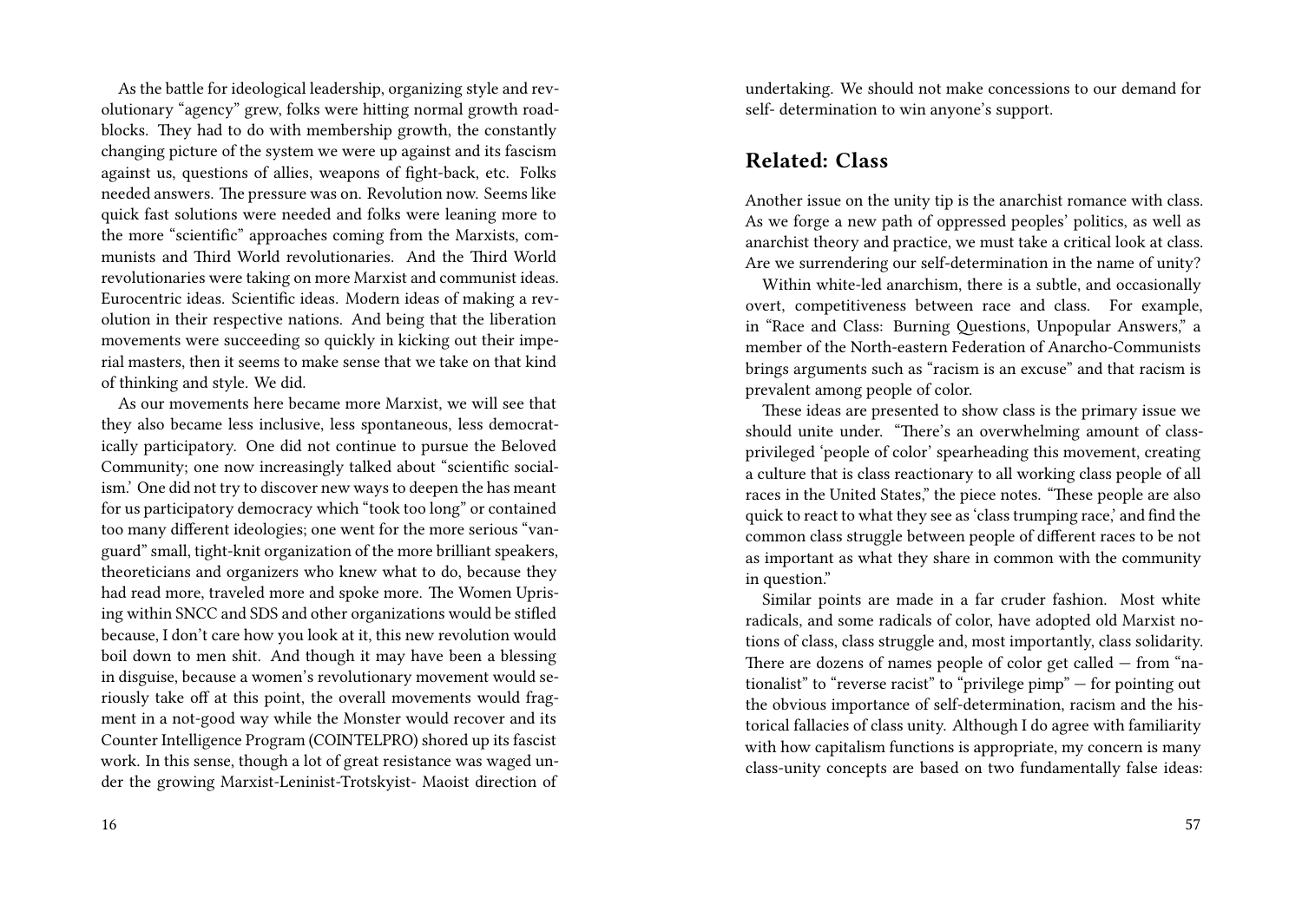trade, et al.) Eurocentric values denies the rightful link people of color have to them. In fact, Eurocentric values mean a sense of power, and of moral, political, social and/or economic superiority to other cultures, with the mission of assimilating them. For hundreds of years, European scholars have bemoaned the failures of "other" people as a means of talking up the superiority of their own belief systems, and assimilating them into Eurocentrism. All of us fall into the trap sometime; as people of color, we've been indoctrinated to tacitly accept the superiority of whites over us, while whites have been taught to assume their values are right. The "unite and fight" abstraction, at its core, is aimed at winning people to its philosophy and assimilating all struggles into "one." In another example, you regularly hear proponents of anarchism rejecting community cohesion and religious faith, but failing to grasp that, to many people, such things are important and can, in some historical examples, be an organizing spot. Even notions of consensus — an organizing model developed by white, middle-class antinuclear activists where a tiny group of people, often with many of the same values, get together and mutually agree to something are an illusion aimed at reinforcing the values of a small group to the contrasting values of outsiders. Proponents of North American anarchism too often look to bring allegedly superior lifestyles and belief systems to the fore, and oppressed people, directly or indirectly, can be the victims.

I do think a revolutionary movement will take root, and that it will be broad- based. However, the mindset of many is a rush to idealism — that social justice is "all one struggle" and that we all need to be united to defeat fascism. I put forward the conversation that the rush to idealism will be our demise as a movement. The whiteled movement should answer for its internal racism, and people of color should understand what we want, how we plan to work, and be conscious and organized as a struggle enough to fight this battle alone, if necessary. That kind of conviction is important in this

56

grassroots movement, overall, it killed our spirit, our spontaneity and our faith in our own indigenous knowledge production.

Within the Empire, be we folks of color, workers, students, we have histories and herstories of resistance nurtured by visions of freedom. We have ways of knowing and figuring things out that have allowed us to draw from Iroquois to Franz Fanon and Herbert Marcuse.

Why I originally said that all this was instructional for us today is because it was that anarchist and anti-authoritarian spirit of the early '60s that gave that period its revolutionary dynamism, its, originality. Folks were so inspired by international movements but mores by our own folks of color movements here in the belly. But we lost it. All of us. And in many ways, their ain't been a comparative movement of movement since. By the early '70s, for all intents and purposes, we were not able to sustain our growth to effective challenge the Empire and COINTELPRO, and the mass media wrote the rest of the story.

But then out of nowhere, seemingly, comes Seattle and the WTO battles and we begin to hear faint sounds of revolution again and some of them voices are ours. Ours. Folks of the Tribes, indigenous to Turtle Island, here by way of the slave ships, here by southwestern wars of U.S. annexation, World War Two koncentration kamps descent and then our more recent immigrant communities of color who take their turn at becoming the latest fall-guys diverting attention from the real empire designs of world domination.

Our anarchism has meant for us a return to something old yet so new, Not only in terms of our people's ancient stories of stateless times but just being here now knowing that even within the resistance stories there has always been the spirit of freedom, direct action direct participatory democracy and communalism. We, like the Zapatistas, are both ancient and new, embracing cutting edge thinking on our own terms, i.e. not slavishly. We will use both the drum and the Internet, the sacred prayer and the gun; and we will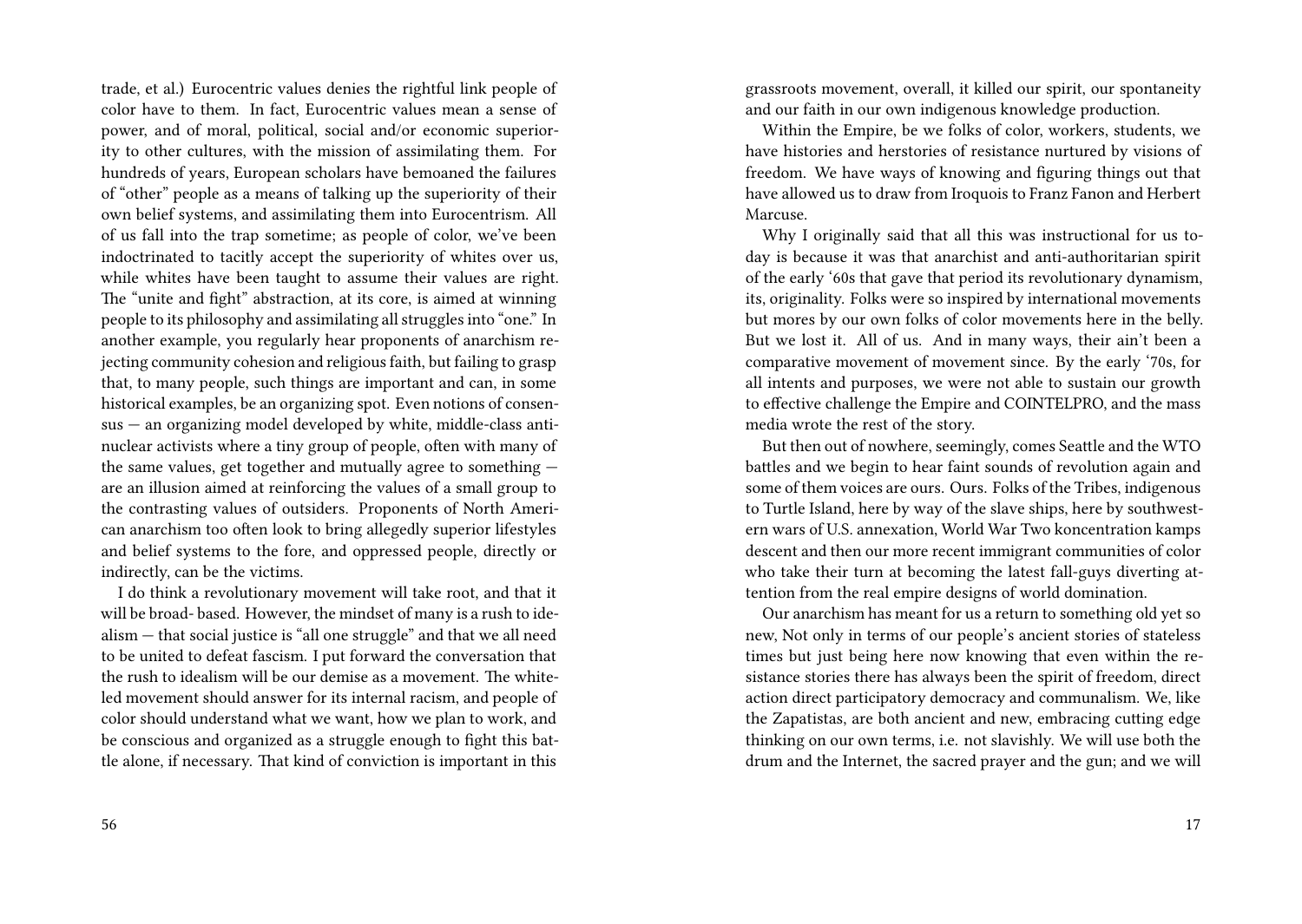be as grandly and wildly visionary in drawing new worlds as we wanna be.

Folks wanna know what anarchism is? It's freedom, it's creativity, it's culture. It's people and people's diversity. It's people finding themselves right now from all walks of life here in the belly of the beast and not giving a damn about how we got here via the Empire but deciding that it is gonna be here where we plot the Empire's demise. Fuck ya bourgie-ass white rights, borders, patriotism, their weapons of mass distraction and destruction. On to the return of an old family grandchild to home: Revolution anarchiststyle, communal, earth-loving, dancing, throwing bricks, squatting abandoned building, creating quilombos. In the hands of your soulful playmate, we APOC are here. Let the games begin!

Ashanti

Anarchist Panther

PS — Thank you for letting an ole man hang with y'all. Because of you, I still believe that with the torch in your hands, we can kick ass and help make this world of worlds … free.

Behold, I am Funkadelic. I am not of your world. But fear me not. I will do you no harm. Loan me your funky mind and I shall play with it. For nothing is good unless you play with it.

And all that is good, is nasty!

""What is Soul," Funkadelic, 1969 GOOD MORNING, REVOLUTION, you nasty cat you! Sorta Langston Hughes, uh-hun.

the 'anarchist movement,' essentially the white-led movement. Undoubtedly, our at-first unpopular little crew has now gotten more support from whites who see this effort as important.

However, while most anarchists of color still participate in whiteled organizing, our collective analysis is slowly evolving to a place where we are standing on our own, and what such unity means for us in the long term.

There's an equal amount of work around the question of anarchism, and how we can grow it to meet the needs of communities of color. Not a few people of color observe that the contemporary anarchist scene, if indeed it's embodied by testosterone-pumped white boys and Anarchy magazine, relates to a minuscule fraction of the populace. How do we make the ideas of anarchy relate to those who are not pissed off Caucasians and grad students? Such a question doesn't even get into the troubling failure in anarchism to adequately address white supremacy, e.g. Bakunin's anti-Semitism, Emma Goldman's advocacy of eugenics and modern anarchism's denial of the centrality of race in the dialogue. Anarchism, looked at objectively, should be applied as a model of social organization.

North American trends in anarchist thinking have advocated anarchism as an ideology, philosophy or lifestyle choice. Yet the fault of such application is that many assumptions made by anarchists deliver firmly Eurocentric values in their introduction.

Just to be clear, when I say Eurocentric values, I mean values that have become a little more complex than merely 'white values,' but concepts, through the system of white supremacy, capital and subjugation, that have become part of mass consciousness. The rise of modern Eurocentric values can be traced to the rise of capitalism, and embody ideas which, despite pretensions to the contrary by their most radical carriers, are intended to serve white supremacy and capital.

Calling individualism, liberalism, the rule of (natural, structural or other) law, democracy and free markets (e.g. free trade, fair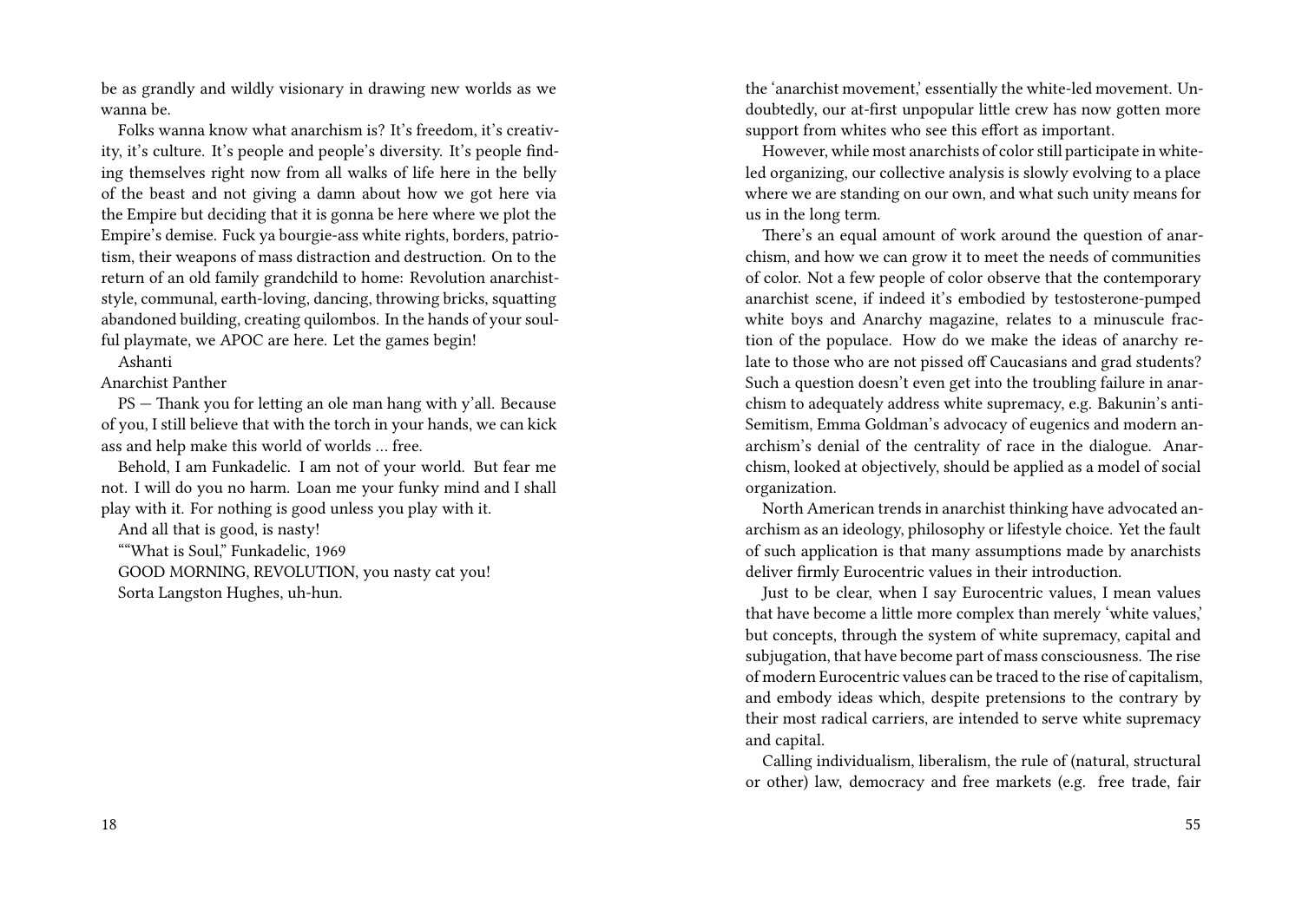become a little clearer. It's vibrant, for sure, and presents opportunities for us.

I don't want to open the conversation with the typical usversus-other- ideologies rhetoric, but nudge you to consider priorities. Herb Boyd writes in a revised edition of Detroit: I Do Mind Dying that ideologues on various sides of the political spectrum had, "political positions so bitterly opposed in the 1970s that it disrupted the remnants of the Black liberation movement, thereby ending any possibility of operational unity." Anarchists of color get caught up in that too; some of us see our internal contradictions as people of color as more important than the external contradictions of white supremacist-engineered society out to do us all in. We've been sold the line that joining the white-led movement serves "humanity," when humanity can't speak for itself in struggle in which it doesn't lead. Some of us eschew other people of color as being anti-white, et al., but fail to see who is served by our divisions. By no means am I saying to ignore our differences. I don't believe paper unity serves anyone. I encourage all my people to consider who you unite with, why and the interests it serves.

#### **Allies and language**

Whether we unite with white anarchists is a tough question. While I believe broad-based work presents unique opportunities, I am very passionate in feeling it's not our job to hold white folks' hands, make them feel empowered, good about their politics, not downplayed, etc. The white-led movement should provide that to them, since it's theirs and whites should be demanding more of other white progressives. But the subject of allies is altogether different.

When the Anarchist People of Color listserv began, some of us came to the table with the idea that we'd have this open space for ourselves to create a more visible presence of people of color in

## **Experiencing Anarchism** *by Sara Ramirez Galindo*

It is difficult to write about a topic like anarchism, which is already controversial enough, to people who are familiar with its theory and practice without being intensely judged and questioned about what is written. Not that questioning is wrong. It is necessary, but in my opinion, it is unproductive if it lacks respect for someone's ideas, thorough thinking, reflection, and constructive feedback. That is why I ask that you, the reader, to please just read, think and reflect about what I am expressing here. It might not be a perfectly written composition but it is not meant to be one, it is simply my experience with anarchism.

I first learned of "Anarchism," the kind known to most activists in the United States, through literature given to me by a friend who had traveled to Washington State for the anti-World Trade Organization actions in Seattle of 1999. My curiosity about the subject led me to research more about it. I never read entire books by Proudhon, Bakunin or Emma Goldman for lack of time, so I read articles, zines and excerpts of books instead. Through this literature I learned of an anarchist conference.

This first anarchist conference I attended left me perplexed, for I had read about anarchism as the theory and practice towards the abolition of authority, hierarchies, practicing collectivity and active organizing. The feeling I got from that conference was uninviting, dry, alienating, extremely sub-cultural and life-stylish. I could not understand many of the things people were talking about in discussion circles. I could not understand why several of them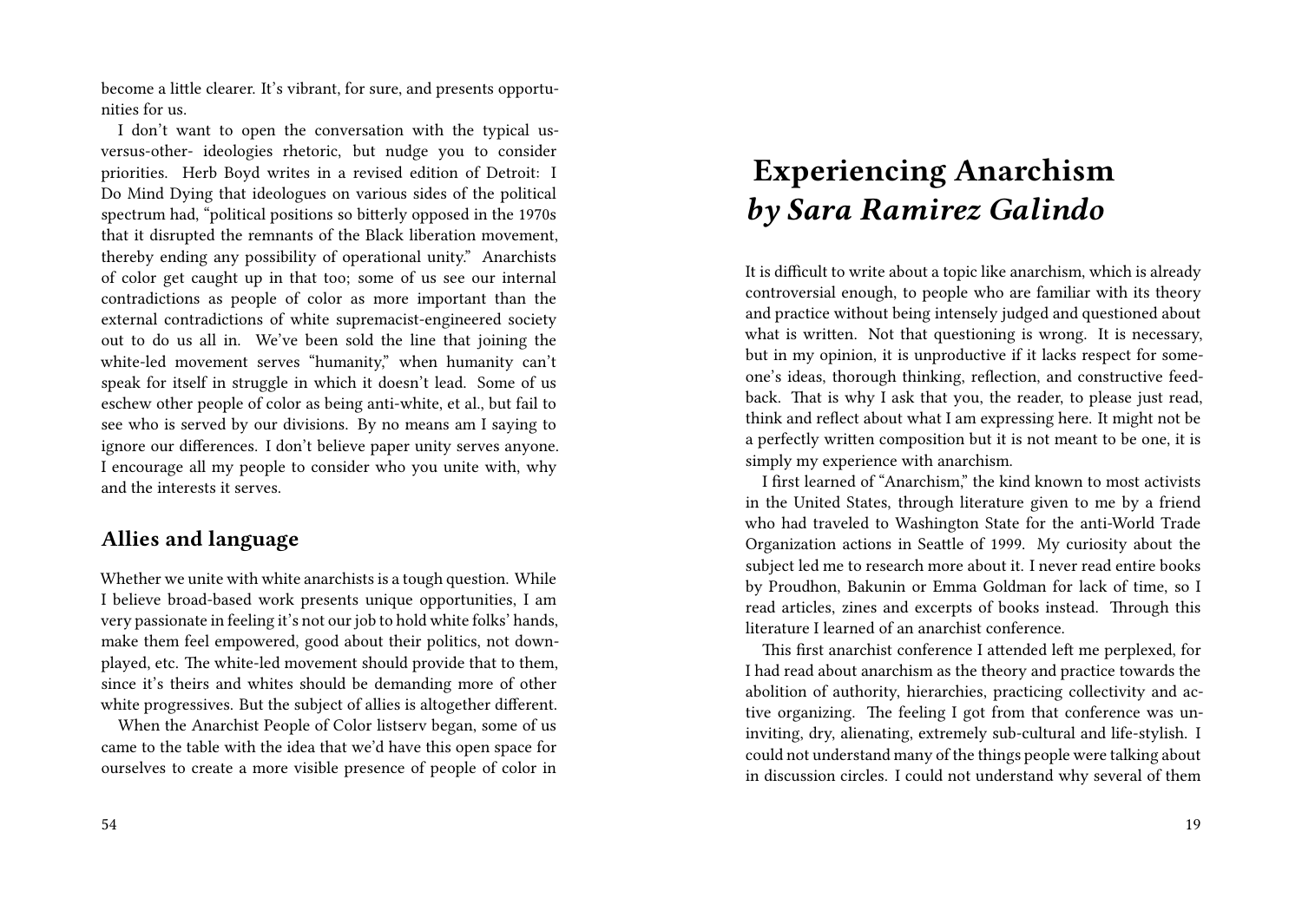had re-named themselves after plants and animals. I did not understand why they wore no deodorant; and it seemed weird to me that nobody bothered asking others how they were doing, if they needed anything, or even took the time to offer a greeting or a smile. I did not enjoy the conference but still remained interested in anarchism telling myself, "I'm sure this isn't all there's to it."

Once I got in contact with a self-defined anarchist group in my region that was holding weekly meetings, I decided to check them out. The way I was received by the people in the group was not any different from what I'd experienced at my first anarchist conference, except that after the conclusion of the meeting a couple of women in the group approached me to ask my name and how I was doing and invited me to their next meeting. I did not stay in that group long. I never spoke up because I was afraid of saying something wrong, something outside the "anarchist" terms they understood, and I did not want to be the center of attention if anything I asked became controversial, for I felt none of that "solidarity" and less of that "collectivity" that anarchism is supposed to generate. Though some people were very nice, others were very arrogant, unapproachable and plain intimidating, so I moved on.

While visiting "anarchist" groups every now and then, I was simultaneously involved in anti-sweatshop student activism, not because it was the "thing to do," but because my mother, uncles, aunts and myself had worked in clandestine garment sweatshops before. From this student activist work, I met a woman who introduced me to her collective, the Zapatista Committee of Los Angeles.

That day was the beginning of a life-changing experience.

Nobody in any activist or typical anarchist organization had greeted me with honest handshakes and looked at me in the eye with interest of knowing who I was or what I had to say like the people in this collective did. I was once again confused because this group was not self-defined as anarchist, but they based their practices on non-hierarchical, anti-authoritarian politics, they did practice collectivity, held weekly reading circles, and most

- **Spokespeople:** If you are organizing something for your idea, who should deliver the message? Who is credible to the audience, and how do we equip spokespeople with information and comfort levels?
- **Jump-Off:** How do we kick off and move forward?
- **Venue:** How do we get the audience the message?
- **Opportunities:** What do we need to cultivate?
- **Evaluation:** How do we judge our progress?

As one example, I wrote a missive on tactical politics, focusing on lifestyle politics. Also called conscientious consumerism, lifestyle politics (and other forms of reactive activism), have come to the fore as leading trends in social action. Boycotts; buying green, fair trade, et al.; and voluntary simplicity are everywhere. The failure of these kinds of strategies is in vision. Writer Angus Maguire argues that, at its worst, lifestyle politics "overemphasize the importance of white and middle-class buying habits while marginalizing the work of communities of color around the world to gain power in struggles against the same injustices our buying habits are supposedly addressing." And I concur. But the ensuing responses from whites as well as a few people of color failed to offer a vision about how such consumerism connects with our program for advancement. Many people are not ready for a discussion about a "program for advancement" or much of a program for anything, but we need to be. Time and conditions require we stop spinning our wheels. We need to see a strategic vision for our work as part of an explicit and comprehensive program for reaching political, social and economic self-determination. Lifestyle politics is perhaps an easy target, but this instance demonstrates our need to analyze tactics.

Unity is perhaps one of the most curious roads to navigate in this respect, because once you find out what you're for, your allies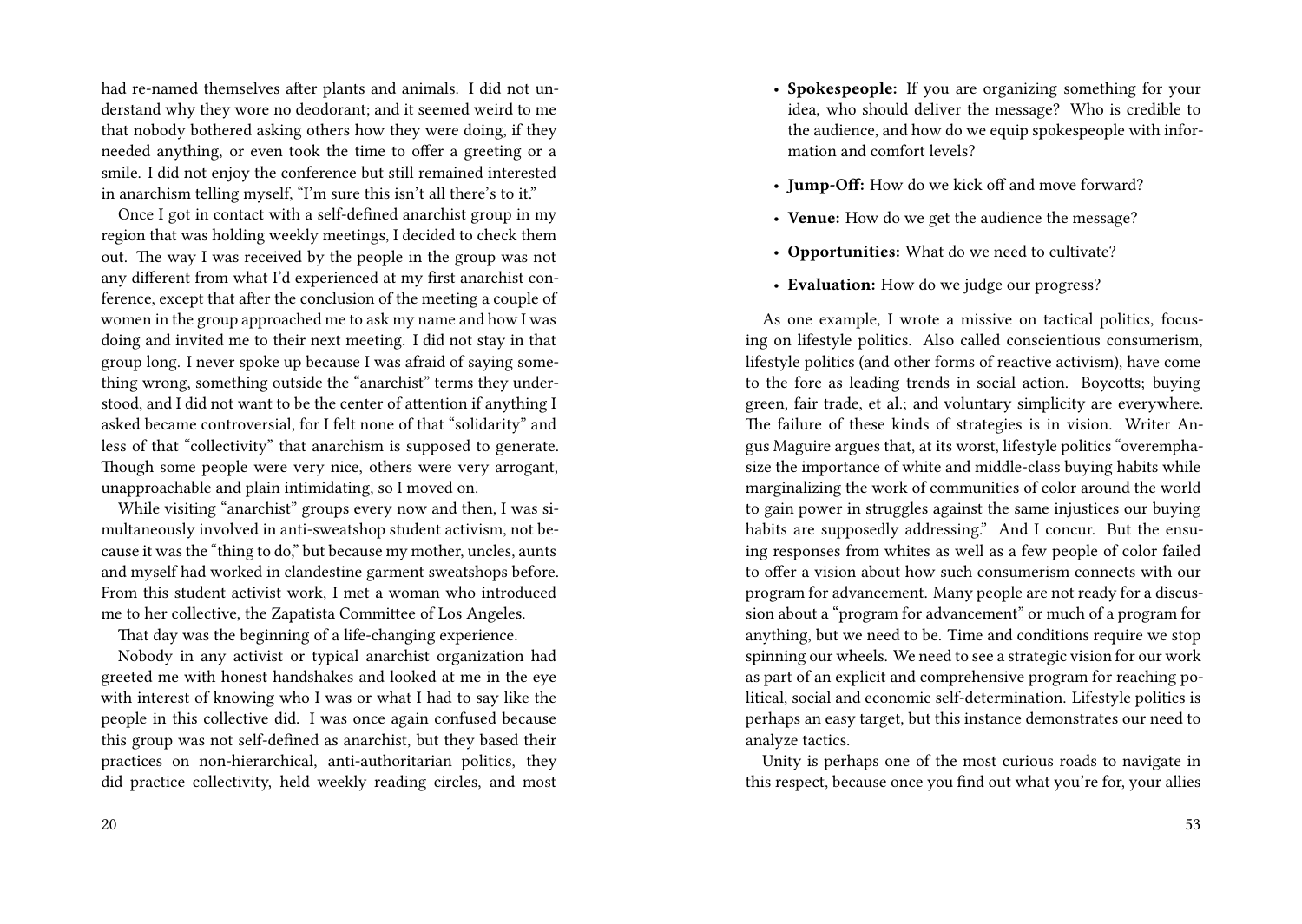ble enough to respond to social and political conditions, but strong enough in its anti- authoritarianism to stand up against dictatorship of any kind. However, all of us get frustrated in the roadblocks that come before any movement. I submit that we need think about our tactics and our unity.

It is crucial that we start looking at our politics with a nod to what we, as revolutionaries, hope to create of this world. We know what we're against, but how are we getting to the world we want to create? And, as importantly, what actions do we need to make to get there? What is a fundamental call from which our movements emanate?

Although I have spoken out frequently on the need to locally organize, I respect that not everyone is an organizer. It can be intimidating for even experienced people. In reality, I am an advocate of the growth of our movements on many levels. Whether you are an organizer, somebody just looking for answers, someone fed up with how the system works, or an intellectual, what you are about and what we as a movement stand for needs to be out front, fearless, imperfect and courageous.

Some ideas that touch on tactics and unity, no matter who you are:

- **Objectives:** What do you want? What are the long-term, mid-range and short-term goals? What are the process goals (i.e. building cultural consciousness among members) in reaching the objective?
- **Resources:** What/where are the alliances, money and relationships?
- **Audience:** Who are the people you want to connect to? Who are you trying motivate to action?
- **Message:** What do people need to hear? What parts of the message apply to people's sense of justice, and which to their self-interest?

importantly they were organizing events, not just shows — these were based on accomplishing truly radical and practical goals. And I for the first time felt these actions were building a true sense of community.

As I became to know each and every one of the people in the collective, I was not surprised to know many of them were in fact self-defined anarchists who had simply felt the need to work with a group of people who could produce and provide what mainstream anarchist circles had not. Upon experiencing anarchism through those events, groups and people, I constructed this view about today's many types of anarchists: the self-defined image anarchists, the read-only anarchists, the underground and non-self-defined working anarchists, the anarchists who are a combination of all these, and others.

At this point I had understood that the anarchists I had initially met did not necessarily comprise what the theory and practice of anarchism was, as I understood it. It was like understanding that in the world there are nation- states and then there are the people living in them, two different entities. It was also at this point that I openly acknowledged that I was not wrong for being one of the few women and people of color walking into a predominantlywhite anarchist book fair, but that is was in fact this homogenized "movement" of anarchists that had unfortunately allowed things to be structured this way.

This homogenization has unfortunately built boundaries that mark what kind of issues are of priority, what kind of actions are "revolutionary," the kind of workshops to be given at a conference and so on. It was difficult for me to feel connected to these anarchists; our realities and priorities had nothing in common. Anarchist literature circulating in the majority of anarchist groups today speaks mainly of European (and European descendants') anarchists' history and present. I'm sure that is not on purpose, yet the beginning of this trend led to the simplification of ideas, such as that of Europe being the "birthplace" of anarchism and this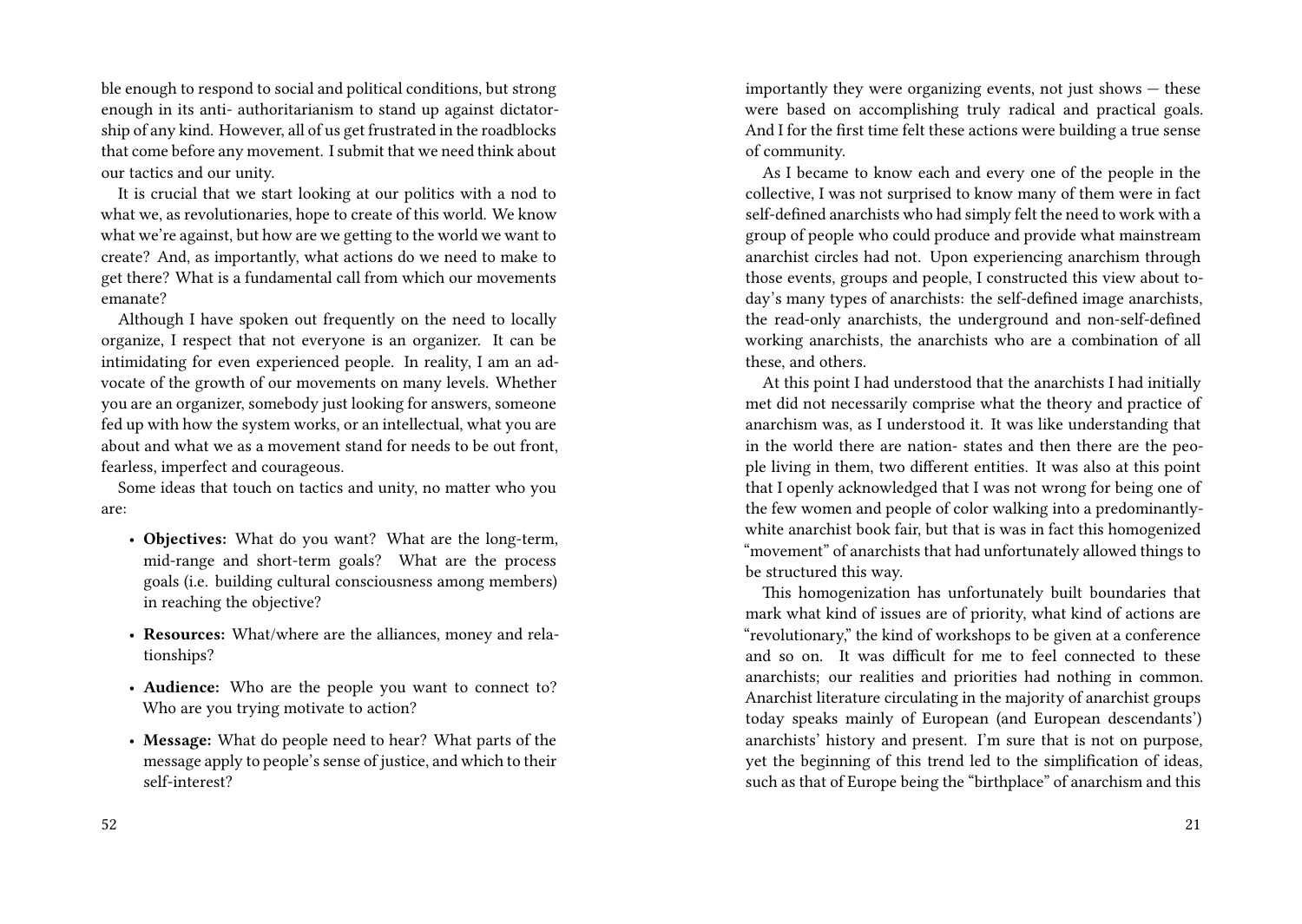information was used to simplify another idea, that supposedly anarchism later "reached" Latin America in the mid-1800s. I saw how this was not questioned often or ever by mainstream anarchism. Was it never considered that other people, whose histories just never made it to books, could have been practicing anarchism?

Understanding the importance of rescuing other anarchist histories has led to the emergence of materials about Cuban anarchism, African anarchism, Argentine anarchism, etc. At the same time a growing number of anarchists — including myself, a non-white person — have started identifying as anarchists of color in order to rescue and expose (to everyone, not just to main- stream anarchists) our struggles and those fought by historic individuals like Luisa Capetillo from Puerto Rico, Lucy Parsons from the United States, Julia Arévalo from Chile, Maria Angelina Soares from Brazil and others.

Being part of this is my attempt to break up this standardization of anarchism's current Eurocentric tendencies that, in my opinion, could be causing some of the stagnation of its theory and practice; and to use it as a supplement to the gradual dismantling of racism and similar hierarchies of power that unfortunately exist in mainstream anarchism.

I keep mentioning, "mainstream anarchism" because in the United States, the only anarchism recognized is that which is externally visible, while it is in fact being "actively and seriously" taken into practice in other parts of the world through struggles that are simply not getting the amount of solidarity an all-whiteboy black-block "action" gets. I am certain that the anarchist activity taking place right this minute in Magonista communities in the Mazateca Highlands in Oaxaca (Mexico), and in the Bolivian region are not the type of anarchist "scene," we are accustomed to see, for these movements include bloody confrontations, tears, death, mutual trust and hope, and most importantly constant struggle as a priority to survival. The realities for U.S. anarchism

areas of people activity (economics, education, entertainment, labor, law, politics, religion, sex and war)." Cress-Welsing's definition grasps the totality of racism/white supremacy, and how it shapes our own views, as well as that of white people, virtually from birth. Cress-Welsing's clarity makes us think about how we got into the global mess we face. In truth, Europeans have waged military and cultural war against people of color for nearly a thousand years. Such exercises were never a means of dividing rich and poor, but to unite the white masses to fight for the moral, political, social and/or economic superiority of their way of life over other races.

Addressing the social and political realities of white supremacy requires a strategy. In my view, that approach must make selfdetermination for oppressed people a basis of unity for looking at the world, among those professed anti-authoritarian people of color and all others. Our first stand must be with people of color worldwide fighting for room to breathe. Our first prerogative must be freedom for all oppressed people, by any means.

At its core, self-determination is an opportunity to finally be free, to determine one's own political, social and economic destinies. For North American radicals of color, this kind of idea can be a leap; we live in a society of relative privilege, where corporate corruption, globalization and other movements compete for our hearts and minds. Occupation and oppression aren't harsh and in our faces as, for instance, in Palestine. As such, we're conditioned to think about our struggles related to what we're against, rather than that for which we are fighting.

#### **Tactics and unity**

Clearly, it's on us to start thinking about how we make efforts if we are to be self-determined. One of the beautiful things about anarchism, many people tell me, is that it is fluid and open; flexi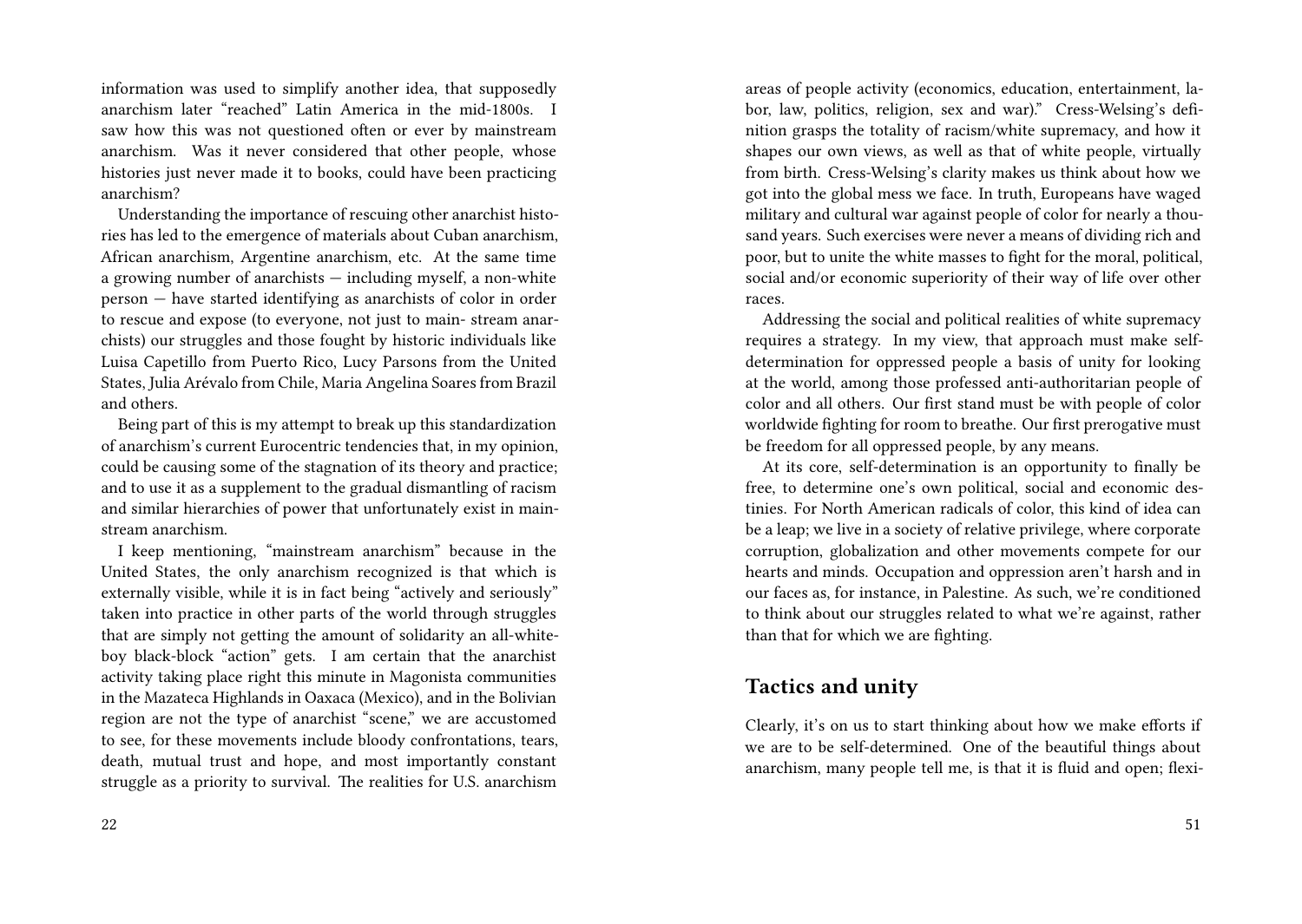movement to institutionalize and mediate our struggles. Fighting racism and white supremacy, when included at all, are problems typically regarded as line- items for social change. Even among anarchists of color, the attraction is strong to build own our anarchist movement, made up of people of color, or to demand greater respect from the white-led movement. In the process, we're failing to ask critical questions about the viability of the white-led movement or our own loyalties.

For people of color who identify as anti-authoritarians, bringing us into the clearest solidarity with oppressed people around the world should be our primary focus. We need to give respect to those who've come before us by building on their successes and learning from their mistakes, while bringing the anarchist people of color tendency to the next level.

#### **Understanding oppression**

Ask someone what they think of when they consider racism, oppression and white supremacy. You'll likely get many answers. What does oppression mean to you as a person of color? I believe that, in order to find answers, it's important to know what we're dealing with when we talk about such broad concepts.

Francis Cress-Welsing argues that racism is white supremacy. That distinction alone is significant. Some whites and a few people of color are confused by the word racism; they'll sometimes fall into traps of terms popularized by the far right, or take the word literally, thinking it to be a prejudice of any race by any race. Historically, however, racism has always meant white supremacy and collusion with institutional power.

Race was, in many instances, a line of distinction separating Europeans from non-whites. Cress-Welsing states racism consists of "patterns of perception, logic, symbol formation, thought, speech, action and emotional response, as conducted simultaneously in all

are others, and so the responses are going to be different, that is understood. Yet, this mainstream anarchist movement in the U.S. lacks understanding and consideration for the realities lived by non-privileged anarchists in the same region. Mainstream anarchism in this aspect lacks the solidarity, the convivial feeling needed to work with each other, to learn and unlearn from each other, and most importantly to build trust to back each other up.

I was fortunate enough to participate in an amazing event where these elements of respect, solidarity, inspiration and revitalization were experienced.

The Anarchist People of Color Conference in Detroit boosted up my hope for anarchism. This was an event that became controversial (to mainstream anarchists) from the very beginning, as many considered it exclusionary, "racist" and every other negative thing possible. I did not pay much attention to this drama, as I knew we were not gathering to plot a battle against white anarchists, we were simply in need to meet and share ideas with each other. It felt humiliating to have to explain to some white and non-white anarchists why we wanted to meet. We wanted to meet for the same reason anarchist women gather separate from anarchist men: to empower themselves; we gathered, with similar reasons to those anarchists break away from authoritarian nation-state governments: to change things that were going wrong, to change things in the system. To me this conference meant meeting people who had experienced the discrimination I had lived within mainstream anarchist circles. It also meant meeting individuals who were highly interested in developing and carrying out projects, not just for those in the "scene" or in their cliques, but mainly with those in their communities (community meaning neighbors, co- workers, families, etc.), projects that could truly exemplify the ideals of anarchism rather than simply spending time theorizing about them.

This conference did not produce a separate anarchist group, as that was not our purpose. We created a different understanding of its practice and theory.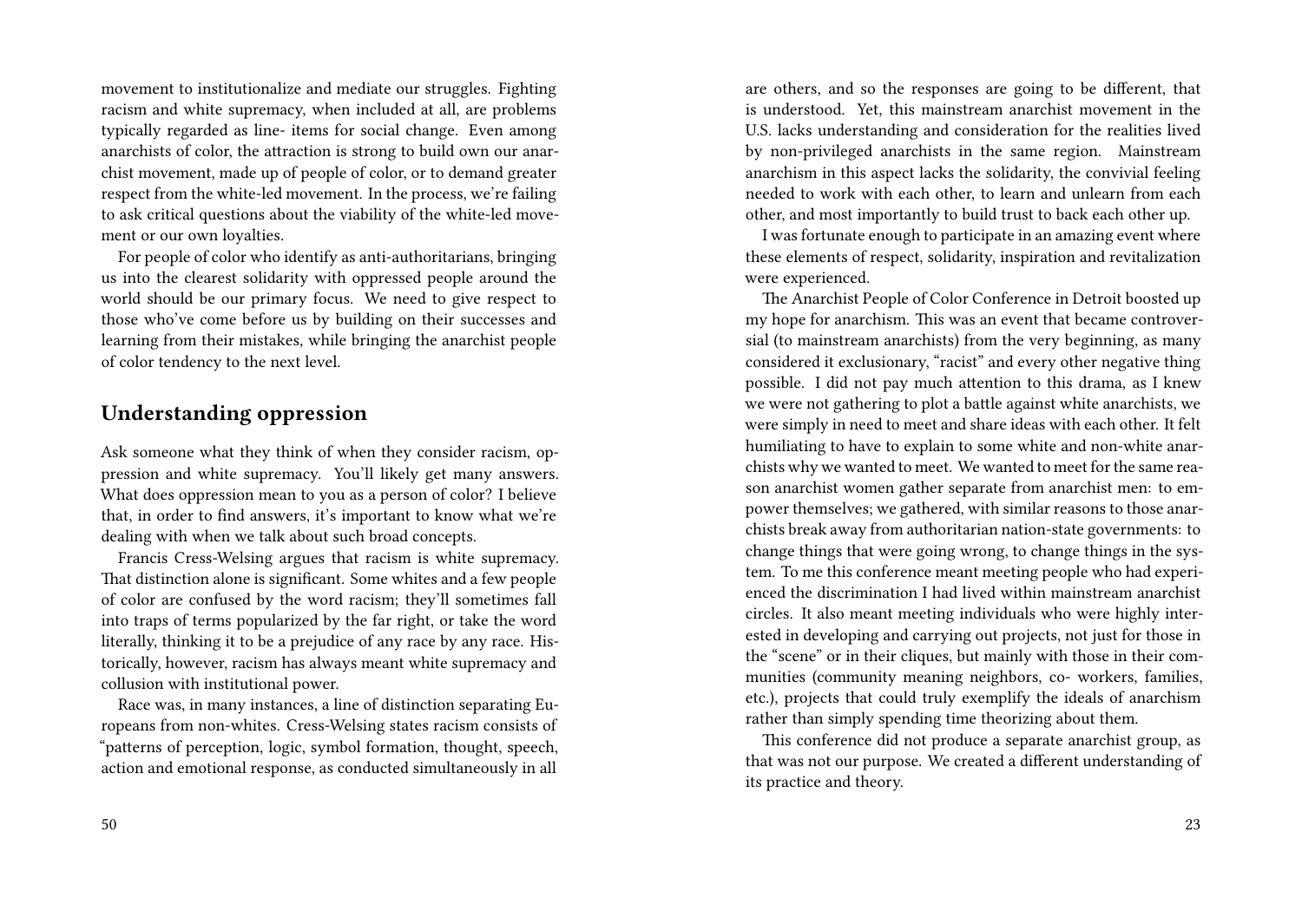To us, anarchism meant something diverse, since we all came from different communities and with different psychological, emotional and spiritual experiences. We stressed on the importance of having serious commitment on building relationships with our community rather than encircling ourselves in a subculture that unconsciously excludes others around us. We also planted that this anarchism we were talking was non- vanguardist, non-elitist, nonarrogant, respectful, humble, honest, loving, gentle and accountable to others. As revolutionary anarchist people of color, we understood our communities need non-traditional anarchist projects that could be constantly assessed to see if they are indeed creating solidarity, mutual-aid, self-determination, self-sufficiency and autonomy.

Experiencing anarchism to me has not been what books say it is. It has meant how my actions can in fact produce it effectively.

# **The End of Idealism: Honest Conversations about Race, Class, Self-Determination and Anarchist People of Color** *by Ernesto Aguilar*

I first began writing for Our Culture, Our Resistance on anarchist people of color and the conversations I believe we need to get started. During that process, very kind individuals offered up much help in ideas and structure, but at some point, the work became academic. So, stepping back, I realized that, to be compelling and motivate change, starting any conversation has to be fluid and open, but also geared at accomplishing something. I took a step back and returned to the roots of my piece, of the conversations we need to get started if we are going to grow and politically advance ourselves as revolutionaries of color. And here we are.

When people visualized the emergence of a tendency of antiauthoritarian people of color, no one believed it would grow at the pace and direction it has. It is sprouting up and fostering awareness in ways few people envisioned, which has been fantastic. At the same time, we are at a critical point; where many see our organizing must evolve. We need to create a space for our unity, culture and identity, but also our politics.

We need to be clear that advocacy of rights and roles for people of color, while certainly needed, permits the state and white-led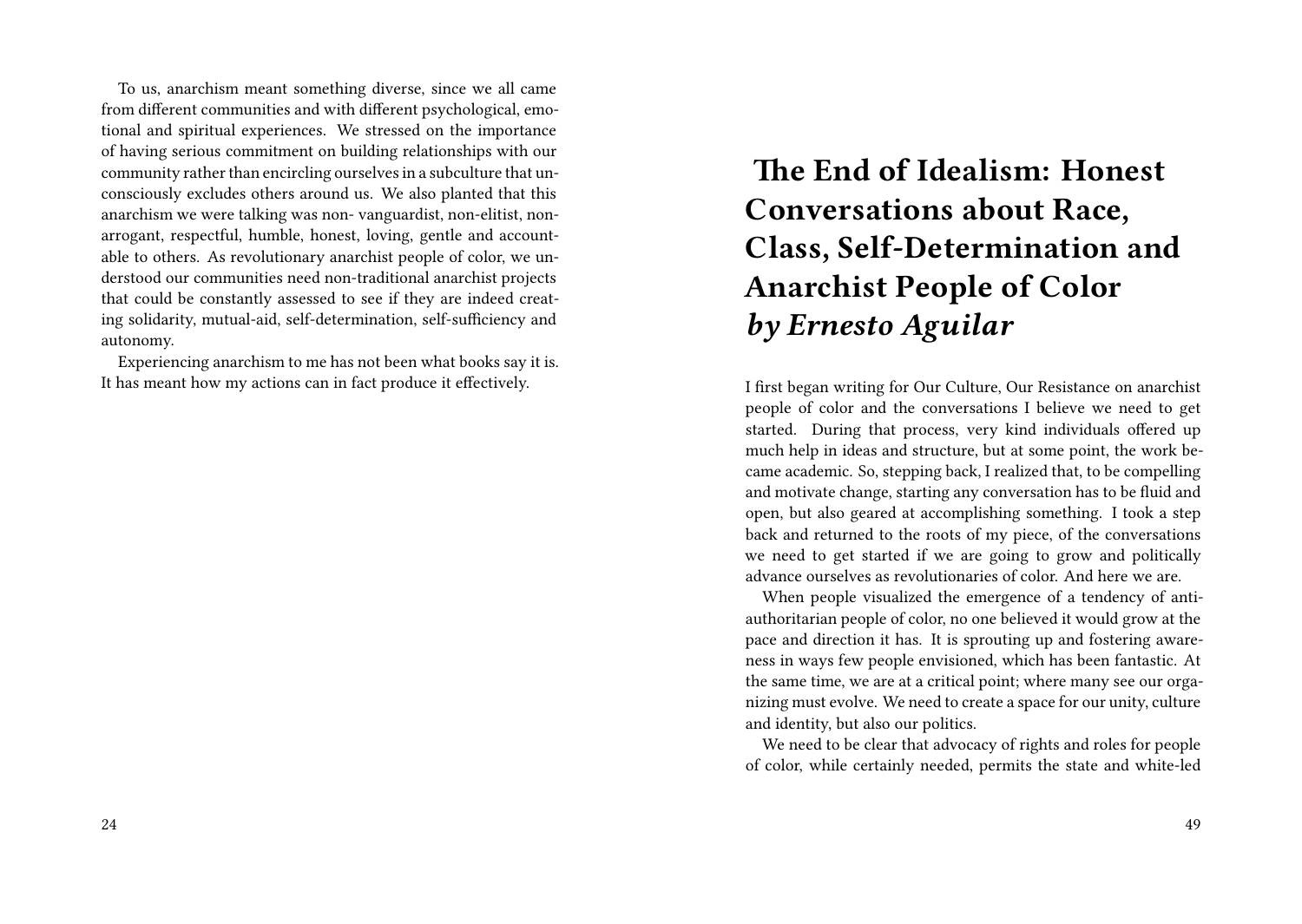my thoughts. I do not identify as anarchist. I am still learning about this political visioning ideology / way of life. As such, I draw from numerous living philosophies and ideas.

I appreciate this space for engagement.

#### **Sources**

- Alston, Ashanti Omowali. "Childhood and the Psychological Dimension of Revolution." The Anarchist Black Panther Zine. Summer/Fall 2002, Vol. 4 : 59–70.
- Lester, Julius. And All Our Wounds Forgiven. New York: Harvest Books, 1996.
- Lorde, Audre. "Use of the Erotic: The Erotic as Power (excerpt)." Cries of the Spirit: A Celebration of Women's Spirituality. Ed. Marilyn Sewell. Boston: Beacon Press, 1991.
- See her essays in This Bridge Called My Back: Writings by Radical Women of Color. Ed. Cherríe Moraga and Gloria Anzaldúa. Watertown: Persephone Press, 1981. Also see Anzaldúa's Borderlands = La Frontera: The New Mestiza, San Francisco: Spinsters/ Aunt Lute, 1987).
- Pavi. "On A New Year's Eve." Online Posting. 10 Oct. 2002. Minstrels. 20 January 2002. <http://www.cs.rice.edu/~ssiyer/minstrels/poems/1102.html>.
- Walker, Alice. "We Alone." From the speech, "What Can I Give My Daughters, Who Are Brave?" Anything We Love Can Be Saved: A Writer's Activism. New York: Ballantine Books, 1997. 92.

# **Hearts Spark Arson** *by Heather Ajani*

Over the past few years, my involvement in movements against police brutality, globalization and other political movements led me on a path to understanding how race works and how it affects me as a woman of color.

Over the years, I have studied race theory, women's liberation movements, the criminal justice system, classical and contemporary political theory, as well as drawing from my own experiences. It is because of these academic exercises and personal growth processes that I write this article. I learned a lot about myself over the past three decades, figuring out why I am angry, why the way I feel has a bigger context than just my being and that as a brown woman in America I am forced to feel a duality wherever I turn.

There is a lot of debate about the political versus the personal. The debate started hitting mainstream activism during the second wave women's movement. The argument boiled down to whether the personal experiences we had belonged in political debate, more easily analogized as taking a more professional approach in our activism, checking personal problems at the door. To me this argument plays into the colonization of thought we struggle against each and every day. We use it and other terms to stifle each other and ourselves, including when we need to be accountable for our actions.

There have been times in history when the most beautiful revolutions, revolts and uprisings have been sparked because of the personal. Such examples include the abolitionist movement, civil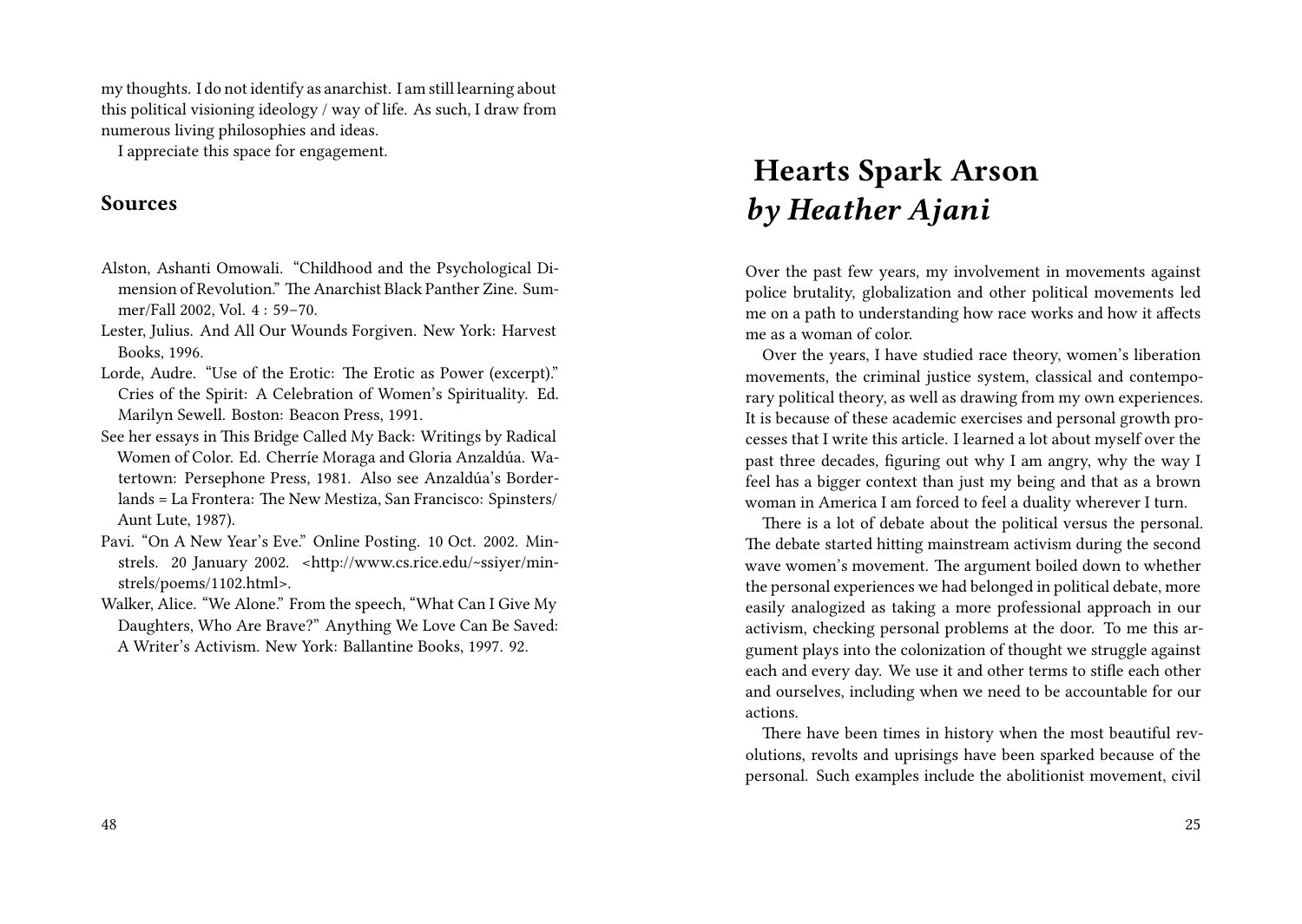rights movement and even mother's movements such as the Argentinean group, "Las Madres de Plaza de Mayo." Some of the most successful movements are borne of passion in one respect or another and that personal drive, commitment, self-discipline and self-determination, or whatever is at the base of a revolutionary's heart is balanced with the political context of their environs.

These movements are sparked by fires that burn the very foundations of the people involved, threatening their identities, who they are, leaving them with their backs against the wall.

As a person of color, activist, organizer, agitator, antiauthoritarian with strong anarchist leanings, I have often been accused of being too emotional, too critical, or too truthful. I can't say that I've always displayed the best behavior when confronted with these paternalistic statements often bestowed on women in radical circles, but I have tried to hone those accusations into something I can reclaim in a more principled way. The pain I feel when I hear these accusations and when I think of the way that these statements become internally oppressive it makes me wonder if what we give each other leaves us empty handed.

In my journey to developing a political and personal praxis, I have come to an understanding that my oppression comes from a system that depends on the privileges of a few and the oppression of those who are denied those privileges. This oppression eats people of color alive, depends on false dichotomies, hierarchies, systematic genocide through the continual colonization of non-whites, the perpetuation of capitalism and unholy alliances between workers and bosses. I have also wondered if it is possible to have the passion necessary to combat these social and political ills without emotion, self-criticism and truth.

In All About Love, bell hooks stresses the need for openness (i.e. honesty,) nurturing, self-discipline, justice and love as a means for social and political change. In a recent project, I had the opportunity to speak with several elders who had taken part in movements I have rejected that abstraction that enormity unless I see a dog walk on the beach/ a bird seize sandflies or yourself approach me laughing out a sound to spoil the pretty picture make an uncontrolled heartbeating memory instead I read the papers preaching on that oil and oxygen that redwoods and the evergreens that trees the waters and the atmosphere compile a final listing of the world in short supply but all alive and all the lives persist perpetual in jeopardy persist as scarce as everyone of us as difficult to find or keep as irreplaceable as frail

And Alice Walker also writes about this in her poem about loving what is abundant more than what is scarce.

as everyone of us

In the spirit of the deep love and affection I have for people of color, in the spirit of thinking about joy's proportionality to pain and my acknowledgment that I have responsibility for the pain that other people in the world experience, in the spirit of healing, I offer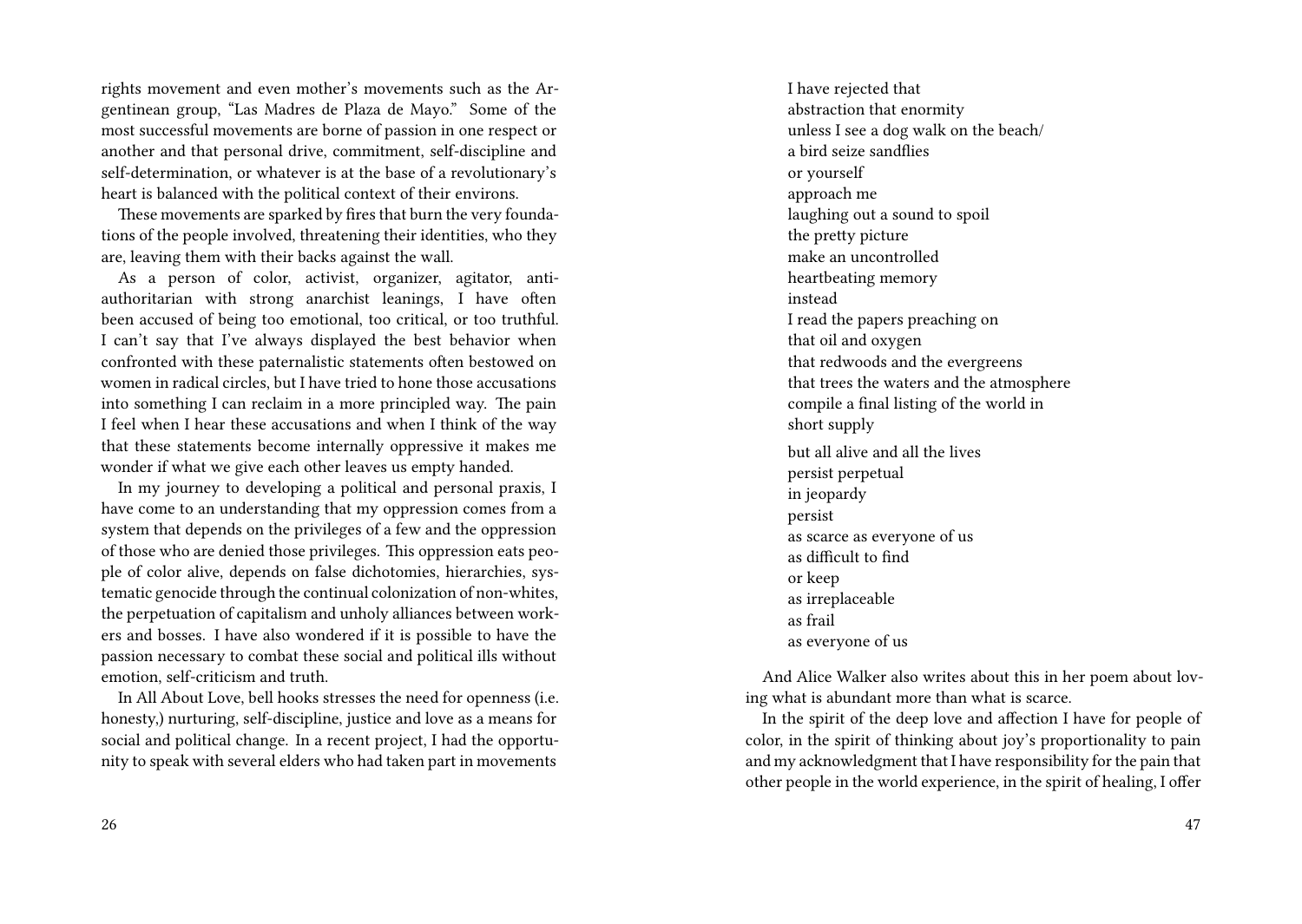it is this history I care about the one we make together awkward inconsistent as a lame cat on the loose or quick as kids freed by the bell or else as strictly once as only life must mean a once upon a time I have rejected propaganda teaching me about the beautiful the truly rare (supposedly the soft push of the ocean at the hushpoint of the shore

supposedly the soft push of the ocean at the hushpoint of the shore

is beautiful for instance) but the truly rare can stay out there such as the Black Panther Party, Student Non-violent Coordinating Committee, and others.

Most stressed the need for spiritual and political balance, stating that often times the connections between mind, body and spirit are ignored in lieu of personal gain. In another, more locally based project in Houston, this reality took another turn as I asked people why commitment to political organizations/movements waned. Often times the answer was simply that there is a lack of passion for what we do. The balance between the personal and political is necessary to successfully create revolutionary potential. How do we seek to build a better world when we can't deal with ourselves or each other? How do we set examples for our dreams, our goals, or our visions without the internal healing that needs to take place?

We need passion to make change. We also need political direction and unity. In order to do this we must find the balance between the personal and the political worlds we live in. Sometimes we need to take our personal experiences to build a political analysis while understanding that political change can't successfully occur until we are left without those personal choices. I often quote one of my favorite people in the anarchist people of color movement, Ashanti Alston in saying, "change doesn't come until you are made to feel uncomfortable"

#### **Building the Political and its Relation to the Personal**

Drawing upon what I know, I will use the struggle of women as an example.

Due to racial oppression, struggles of women of color have not focused on women as women, but against various oppressive systems. Often in our struggle, women of color experience issues of tokenism, stereotypical oppression, as well as blatant exposure to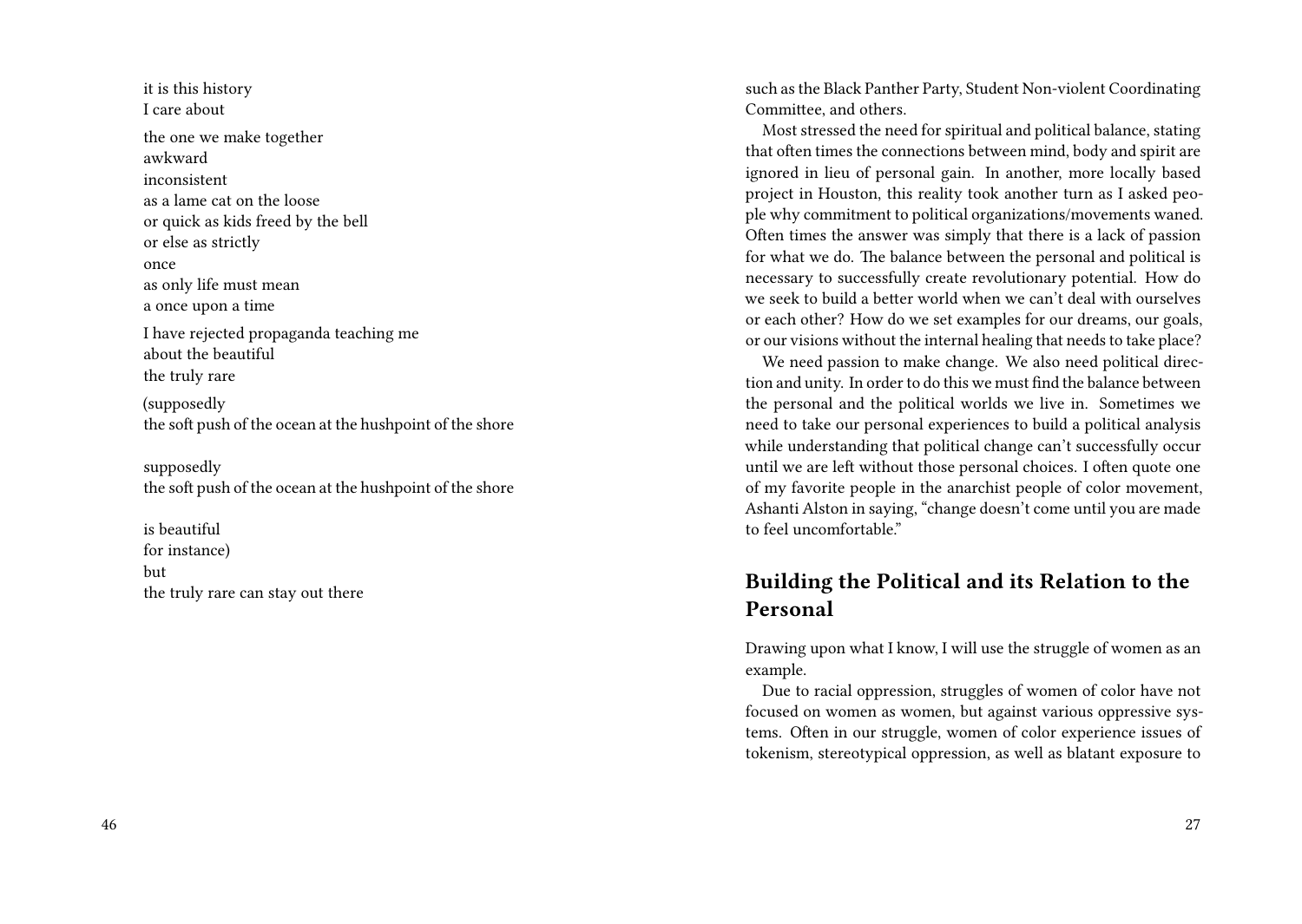sexist behavior. We are not only subject to our identities as women, but also as women of color.

Theorists often refer to this identity as "the other." Another term I prefer is the "third world women" (Anzaldúa, 64). This term encompasses the need for decolonization of the oppressed in our communities, the need for self- empowerment and -determination and knowledge of the history of people of color in this country. We are part of a system that seeks to destroy us, we are the "developing" and "war torn" peoples within Amerika, we continue to be colonized through lack of education, healthcare, employment, decent housing, child care and decent food. We have been taken from our lands and our lands have been taken from us and we continue to experience this displacement through modern day Jim Crow systems such as the police and prisons. No matter what, the culprit is the same. It is our common enemy and the only way that we can fight it is by addressing our issues, finding solutions and developing political unity in order to build and strengthen social movements.

Before we can go on to developing a theory for freedom, we need to recognize and understand power. Power is often defined as the capacity to exercise control over another. Power is also the ability to perform or act effectively. At a women's studies conference in 1981, a group of women who were part of a consciousness-raising group for women of color con- cluded that they needed to define a common ground for how power worked within the United States. This model has four categories and signifies a hierarchy from which power flows. It begins with the idea that freedom in the U.S. is most easily achieved by the reality of the white, capitalist male.

Next in line is the white woman, who achieves her will to power through her whiteness and though she is objectified by white men, she still bears the privilege of whiteness and draws on that privilege objectifying people of color in order to gain a solid sense of self. Men of color or "third world" men do not benefit from racial hierarchy, but do utilize their identities as males to confront their

At this conference, I went up to a person because I knew that if I did not approach them, we would never end up talking. This is not coming from a place of forced interaction, but a place where I sensed competition and in order to bridge that fear and that separation, I moved to correct it and started a simple conversation, at the level of small talk. I do not think this person was necessarily queerphobic. I simply think that this had to do with heterosexism and the competition that often occurs between Asian womyn. I want to think about why I feel it, and what it reinforces.

We are traumatized daily. We struggle with differences. It is not the call of political and self-revolution to perpetuate that trauma through fear, indifference and its product, inaction. And it is also not my intent to reduce my experiences and observations into rhetoric. I want to think about trust and fear, connection and political engagement. I also want to think about the beauty in the ordinary, and the challenges and also the necessity of having difficult conversations. I think another word for difficult conversations is "ordinary." Isn't that true? That the status quo, though perhaps indifferent, monotonous, is also challenging, that which so many people rail against, so that it becomes un desafio, a challenge? June Jordan, in her poem, "On A New Year's Eve," talks about the ordinary:

let the world blot obliterate remove socalled magnificence so-called almighty/fathomless and everlasting treasures/ wealth (whatever that may be) it is this time that matters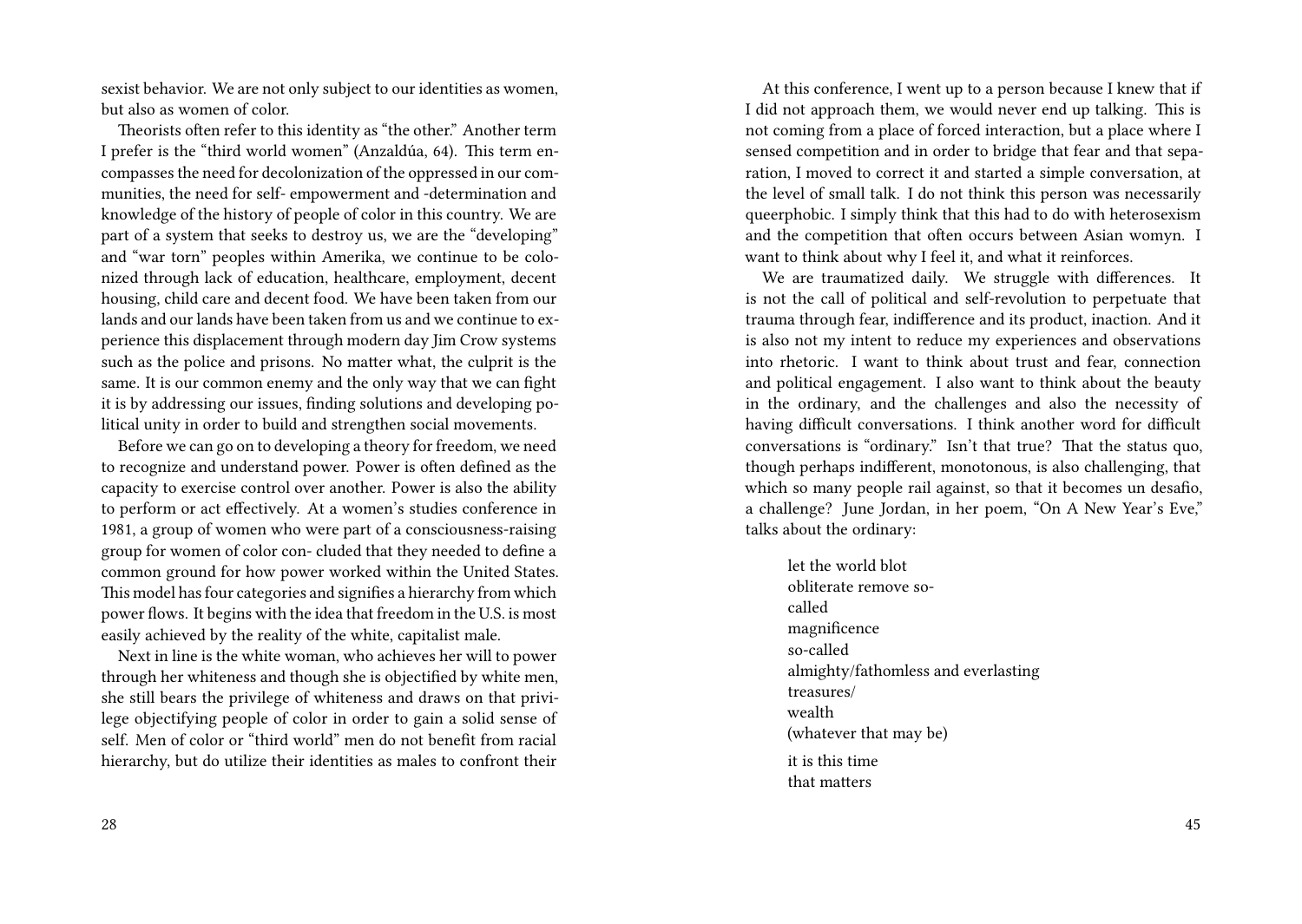phrase, "people of color," which is also, for lack of a better word, inadequate. But it is a ratchet, a visionary ratchet from where movement can begin. There is always creation of languages during times of connection and vulnerability. I am wondering how people of color, and people who identify as womyn, can employ Audre's definition of the erotic to think about the ways in which APOC people (don't) relate with each other. As a queer Asian womon, I struggle with heterosexism, both internalized and in my interactions with people and institutions — whether family, school, health care, and the like. I think heterosexism occurs in many of my interactions with Asian womyn, not because they "know" I identify as queer, but because of the ways in which gender and sex have been conflated as one and the same. Fear is a product of heterosexism, as is competition. When I see an Asian person in a room, I do not assume that we will have things in common. Part of this comes from experience. As an adopted Korean womon, I have often interacted with Korean North American folks who regard me with pity or unmasked disgust when they learn I do not speak Hangul, the official spoken language both in the Republic of Korea (southern Korea), and the Democratic People's Republic of Korea (northern Korea). Many people have experienced similar separations and experienced the pain of what Gloria Anzaldúa refers to as "existing in borderlands."

But, when I get the endangered, or what I refer to as the "heteronormative fear" glance, it is painful. Heterosexism operates in tandem with misogyny and patriarchy, in that womyn are meant to compete with each other, in the service of men. It is for their benefit that we are kept separated from each other, we being womyn, queer folks, femmes and all people. I want to ask, is the separation worth it? Or, rather, what do we gain from competing with each other? Where is the fear coming from? And how is the interesting mental health idea of self-esteem, or the anarchist idea of self-management (which I heard a lot this weekend) bolstered by this fear?

oppressions, which leaves women of color in a place where they are neither white, nor male (Anzaldúa, 64).

Even when trying to understand power as something that is interconnected through race and gender, it is important to think in terms of political change, where the weak spots are. Though power has been displayed in terms of hierarchy above, there is a need for a common goal, not just against whiteness and patriarchy, but against the weak spot in the system that divides these struggles. For critics of capitalism, it is class, but beyond that, what has historically divided struggles against those in power in the United States? Power differentials in the U.S. have been dependent on a system of white privilege. This privilege has separated movements of women's liberation, labor movements and hinders selfdetermination of the poor and oppressed. Whiteness as a system determines who goes to the best schools, who lives where, employment, healthcare, and allows for an alliance between the bosses and the white working class. Whiteness keeps people of color from meeting basic needs and the power differentials that white privilege creates keeps the entire working class and sectors of the poor from resisting en masse because of the benefits it creates for those who identify as "white." This benefit for whites is sometimes referred to as the "wages of whiteness" (Roediger).

We need to recognize this system of domination that we live under if we are going to struggle against it. It is also important to understand what we go through on a personal level and how the wages of whiteness often times affect us. In a discussion session held amongst women of color at the 2003 Anarchist People of Color Conference in Detroit, a decision was made to discuss how we were made to feel as women of color and what we saw as solutions to those problems. We made this decision in order to start a dialogue amongst ourselves that started with a healing process, so we could gain strength in fighting our oppressions. When I look back upon the following list, I feel empowered because I no longer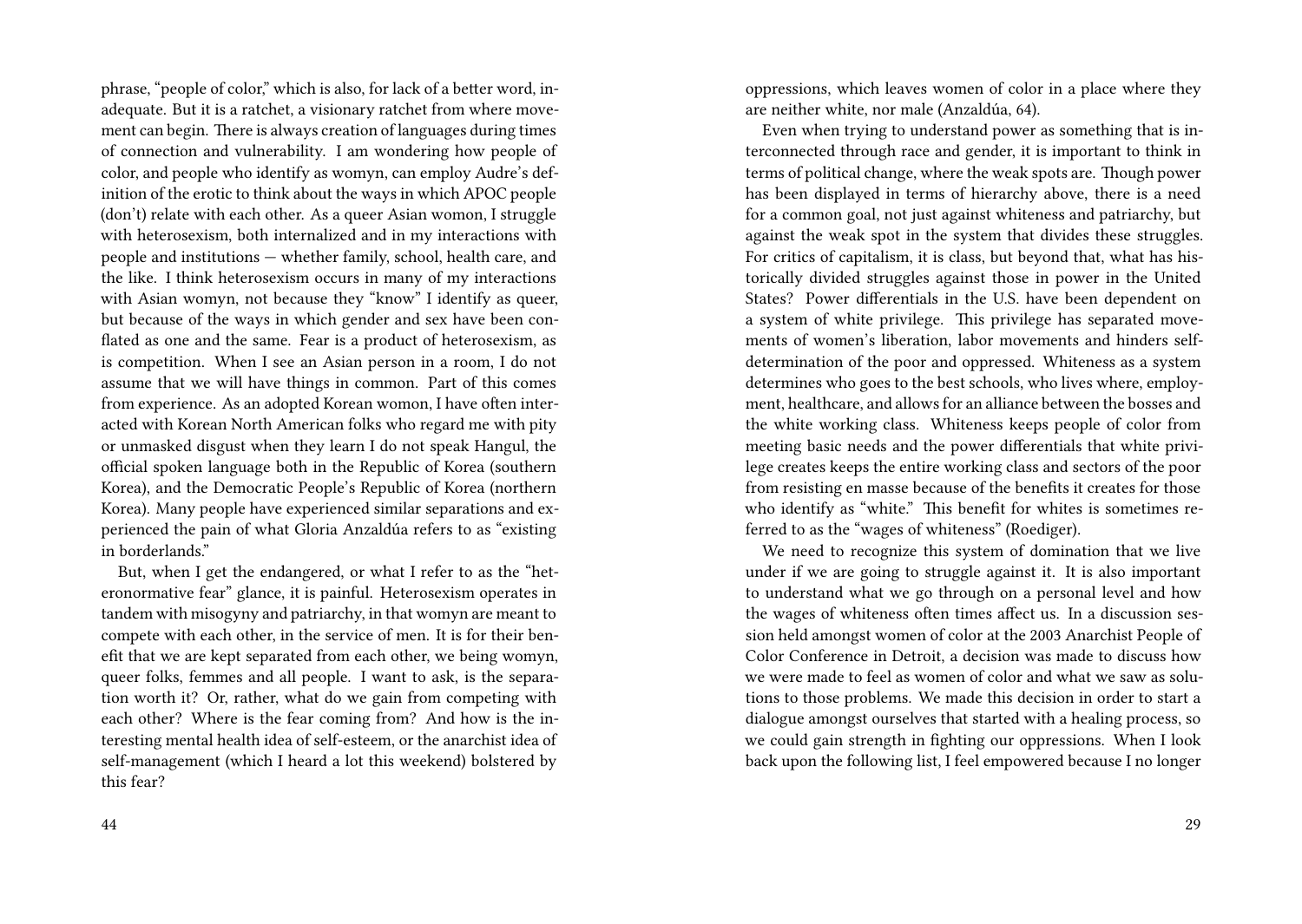feel alone in system of oppression and domination that often sparks self-hatred and identity crisis among many women of color.

We came to many conclusions as to how we are oppressed, internally as well as externally. One was that women of color are often tokenized.

Women of color (and our brothers) are often looked to by whites for answers and opinions about their [whites'] race politics, how they are working within a community, etc. When a cultural or racial question comes up, many times whites have a tendency to look towards the people of color in the room to view their reactions. This is not to say that whites should disregard the opinions of people of color, but that we shouldn't be asked for our opinions simply because we are non-white. A twist to this problem is when whites start to pontificate about our struggles as people of color.

Sometimes whites will say, "if you all did this…" or "if you did that…" Why would a white person know my struggle better than me? Why would I listen to a white person when all the white people in my life have said something either intentionally or by slip of tongue denoting that I am less than deserving: things like I am not fit for school, I shouldn't have kids, that they wish that I could stay and take care of their kids and help around the house, reinforcing that I am subordinate in one way or another?

Often women of color experience tokenization by whites in various ways; one is that we are exoticized for our unique qualities and physical at- tributes. There is more than one tale of a black sister walking into a room where a white woman wants to feel her hair. Other forms of oppression include unconscious sexist behavior amongst women, competitiveness, communication problems (not getting heard, getting talked over), being put into caregiver roles (we are called upon to be the secretaries, the organizers, the errand runners, the nannies and the mammies) and there are times when we fear for our personal safety because women of color are often perpetuated as whores by the corporate media. After each of us at the discussion brought up an issue, we finished our sen-

30

how that solidarity can occur even though the most challenging conversations do not take place, precisely because the connection itself, so desperately sought, suddenly overrides the desire to actively decolonize and liberate one's self, one's desires, one's body and one's politics. That, in fact, those challenging conversations become places where the connection, so desperately forged, becomes endangered through the idea of it being in crisis and precious, fragile. That is a dangerous place to be. It is my belief that connections should not be places where difficult conversations cannot occur.

Part of why people attend conferences has to do with the idea of wholeness. It is possible that certain people, through their activism, seek to find that sense of wholeness, but it is difficult. There are powerful connections made at conferences, even lifelong friendships, lovers, partners, creative erotic movements. Audre Lorde defines the erotic in the following way:

The erotic functions for me in several ways, and the first is the power which comes from sharing deeply any pursuit with another person. The sharing of joy, whether physical, emotional, psychic or intellectual, forms a bridge be- tween the sharers which can be the basis for understanding much of what is not shared between them, and lessons the threat of their difference.

Much dispute exists around whether or not there is an APOC "community" per se. From what I heard, many people feel that APOC, like the concept of queer, is an ambiguous, fluid concept. It is visionary, an idea(l). With vision comes spaces, pushing and pulling of limitations, expansion and stretching of internalized selfrobbings and robbings of each other. Likewise, APOC is heterogeneous, multi-level, and multidimensional. It is never one thing, and it never remains the same. Can we, as APOC, and as people and individuals in our communities, experience the erotic with people without it devolving into heteronormative ways of relating with each other?

People are different and complicated, come from different places, both geographically and psychically. There are critiques of the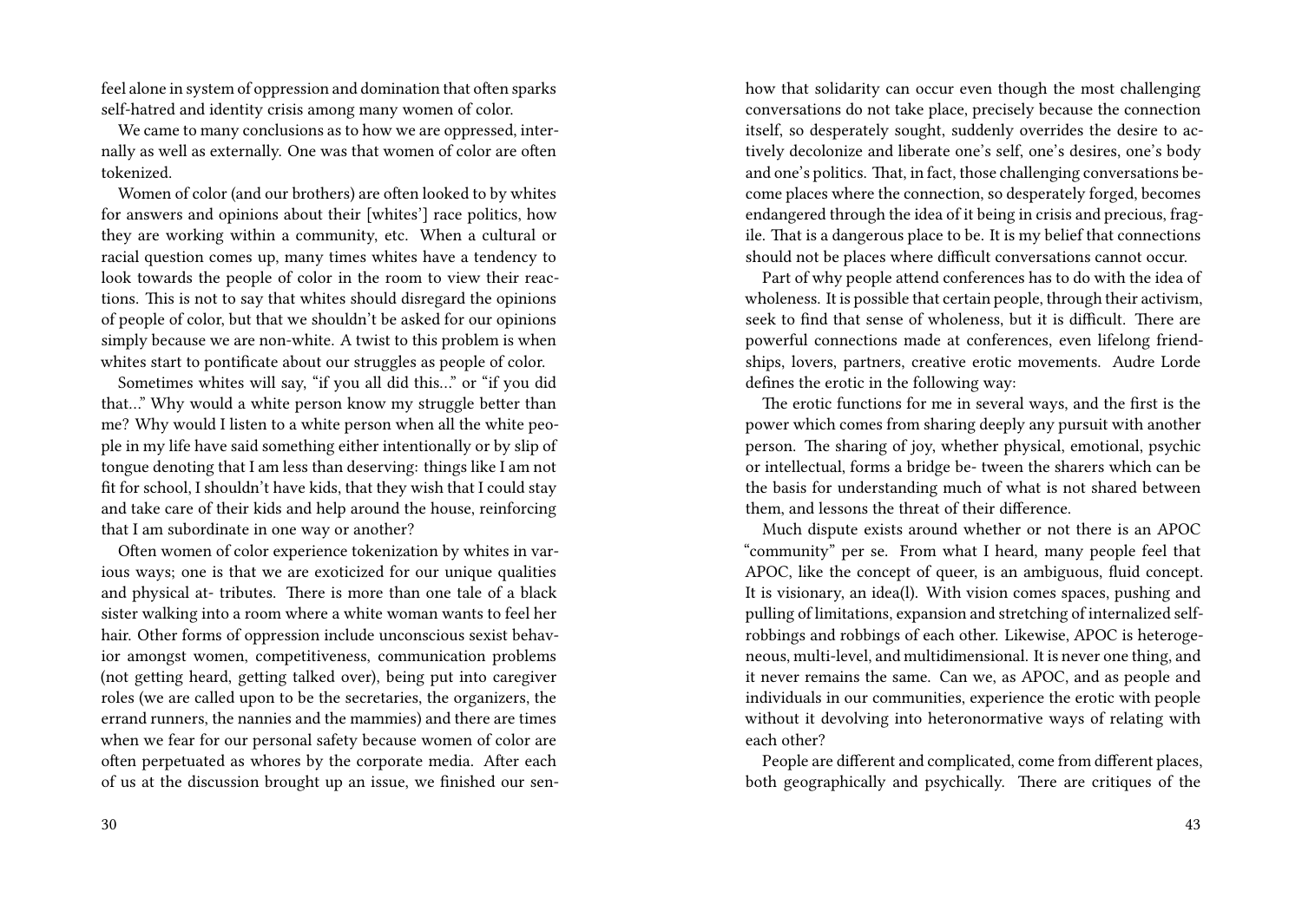liking this one, disliking that one, wondering what this actor and that actress was like, that politician or that celebrity without portfolio. It is psychically disorienting having powerful emotions about people you know only as images. But television seduces us into trusting image as reality. Daily I watched people approach him. There was always an instant when they realized that all the love and emotion they had for him was not reciprocated, that he had been in their homes and had not known it, that his existence was crucial to their lives while they were nonexistent in his. They had no alternative but to make themselves known to him because they had been forced into a relationship with him.

I want to think about forced relationships, forced ways of relating, and habitual ways of connecting that may or may not be connected with liberation, trust, and mutual growth.

I am Korean, and have been living in North America since age six. My experiences as an Asian yellow womon are complicated as, I am sure, all people's experiences are. One thing I notice consistently among other Asian womyn is a feeling of competition. Often, when I am in a room, I will notice the eyes of other Asian womyn, and there is a feeling of endanger- ment. It is as though we are in competition against each other. I think that competition between womyn has many origins, but I think there are specific racialized, gendered, and heteronormative reasons why womyn, including Asian womyn, see each other as competition.

I want to state that, as a personal belief, womyn are not endangered as a people. In stating that, I am not erasing or ignoring the realities of sexism, white supremacy, misogyny, homophobia, transphobia, intersex phobia, classism, ableism and the numerous oppressions that people of color face. These oppressions also seem to be places of solidarity. But I think it's important to think about

tence with what we wanted in order to address the issue, so we were problem solving as we went along. Some of the solutions we came up with were: healing our- selves, finding balance, defining our boundaries, taking responsibility for ourselves and our actions, developing respect for ourselves and for others, and building communication skills. These solutions clearly spelled out the need to deal with the personal as well as the political in building strength among the women in that room.

#### **What We Need**

We need to build solidarity amongst each other through sharing our experiences, recognizing our differences and building support for each other. True solidarity creates awareness amongst oppressed peoples, and helps them to recognize the need to forge political unity. Because our identities as third world peoples are multiple, this means defining who we are and at the same time, redefining what it means to struggle for liberation by building on our commonalities. The struggle for liberation should seek to end the subordination and domination of oppressed peoples and create a shift in power differentials that concentrate on a weak spot within our current power structure.

This means that we need to deal with who we are personally (both politically and spiritually) in order to be able look beyond ourselves and truly see how we as oppressed peoples are affected as a whole. This does not mean that we stop at struggling against our own angst, or for equality and individualism—this means that we use our consciousness of self to begin to collectively envision a society without domination by white, capitalist males; that we need to challenge what whiteness means in terms of actual privileges and to bankrupt that system so that it does not provide wages to those who draw on their identities to oppress others. We also need to create spaces that help to develop and empower ourselves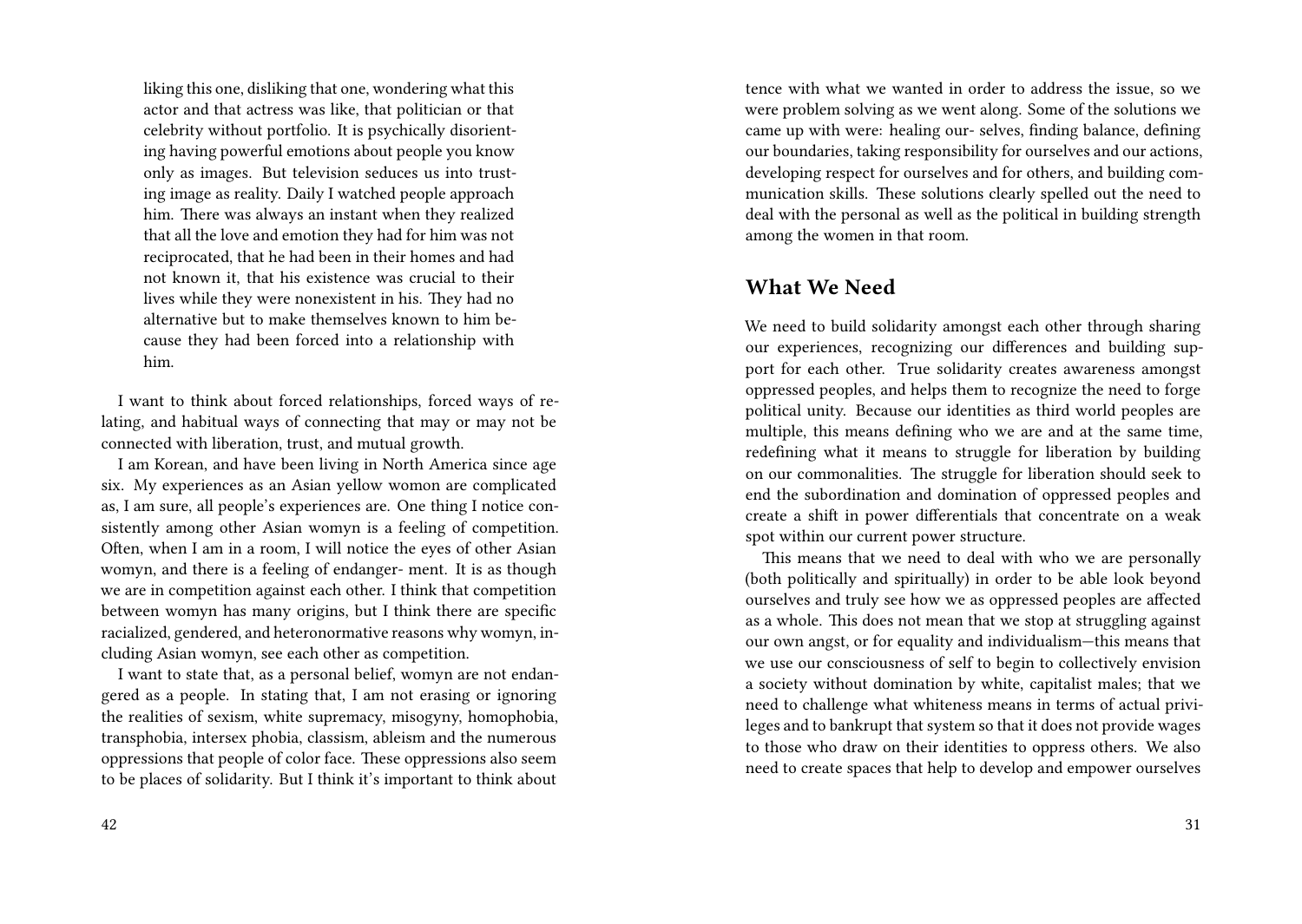and others. We need to understand that without our own fires we cannot spark the creativity, desire, and strength needed to struggle effectively against our oppressors.

#### **Sources**

Anarchist People of Color Conference. "Women of Color Discussion." Detroit, MI. October 3–5, 2003.

Anzaldúa, Gloria. Making Face, Making Soul.

hooks, bell. All About Love.

Roediger, David. The Wages of Whiteness: Race and the Making of the American Working Class.

NOTE: the title of this article is not of my imagination, it is taken from a friend's former band, Bully Rag, a.k.a Fucking Thunder's CD, which ironically they put out before he was unfairly replaced. Anyway, to make a long story short, they consequently suffered as a result of their bad decision. Solidarity with friends, oh yes…

periences, as well as organizing. In that collective spirit of shared vulnerability, beautiful spaces are created. I experienced that while in the queer and trans APOC workshop.

One person stated that they "felt at home." However, that collectivity is difficult to create and maintain. It can happen spontaneously, but it's not inevitable, nor is it magic. Creating that sense of community often means unlearning and actively challenging internalized ideas of charismatic personalities, and learning to be critically aware of judgment and criticism — one's own and that directed at other people.

Now, if you bear with me, I will make a contradictory statement. In light of what I said about charismatic personalities, I will reference Ella Jo Baker, who cautioned against singling out a single person as spokesperson, in her speech which came to be remembered as, "More Than Just a Hamburger." Her belief is that people must not look for a (s)(z)(h)ero; rather, people must believe and love and empower themselves, with collective help, to "lead," that we are all leaders, and that this can be taught and passed on. Ella's work with young people, and her own life experiences, gave her insight into thinking about the ways in which people's internal fires are extinguished when they are silenced, overpowered, or seen as less exciting than another person's.

We have all, in one way or another, been silenced in our lives. Popular culture, revolutionary culture, cultures, whet us (and I use the "us" with caution) to the idea of celebrity. It is romantic and deeply compelling. But, it is important to think about what one is seeking in such aggrandizing of another person over and beyond one's own power. There is a quote by Julius Lester, from his fictional novel, "And All Our Wounds Forgiven," where he talks about the dislocating positionalities of both the "admirer" and "admired":

I don't watch much TV anymore. I found myself on constant emotional overload because in the course of an evening I would have fifty relationships, intensely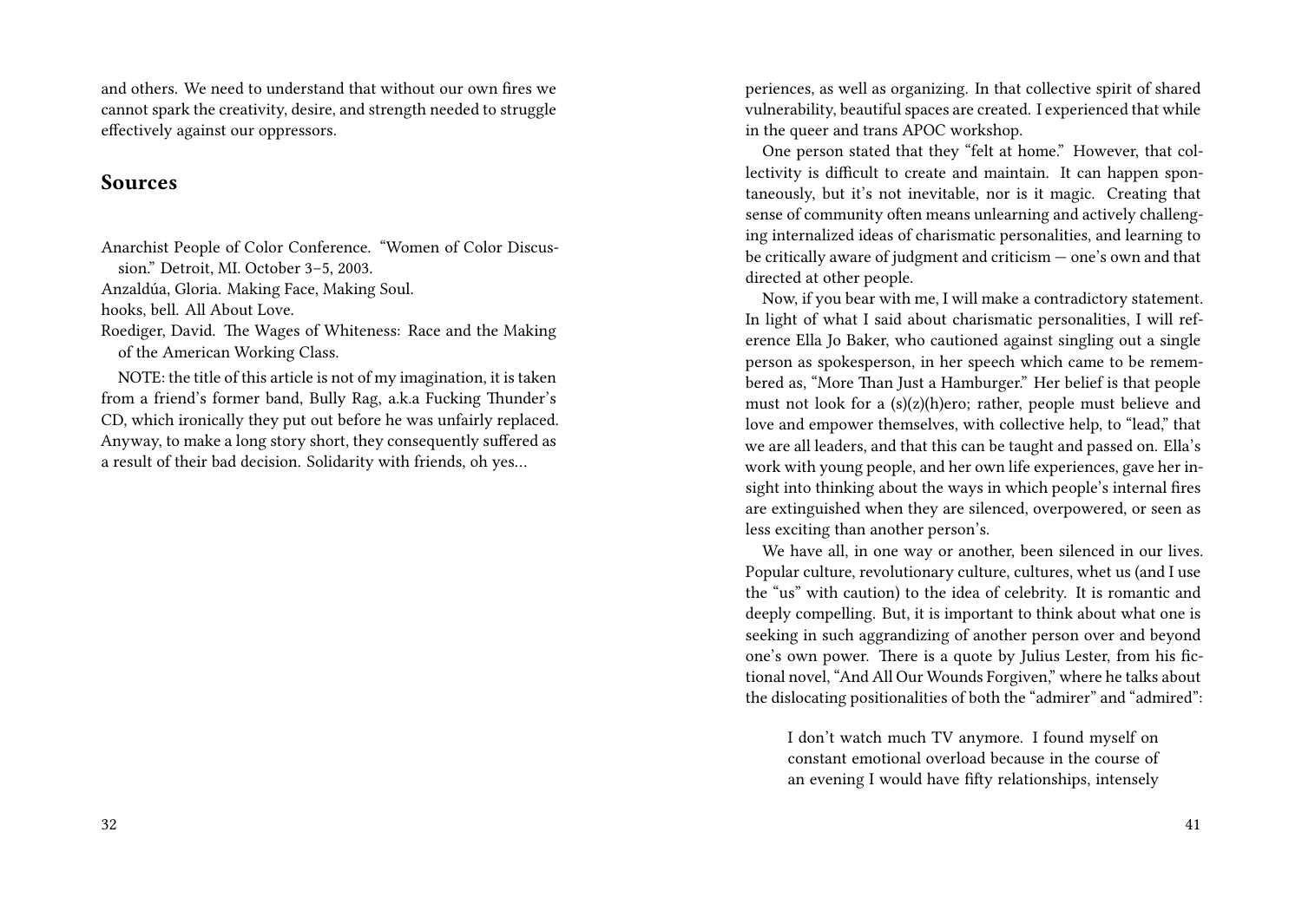### **On Competition and Solidarity**

### *by Soo Na*

There are many discussions happening around the purpose of conferences. Often, people feel tired and frustrated at such gatherings. While serving as connection points – where isolated people can find a sense of safety for a few hours, or even days, long-time comrades can meet and catch up, and networking occurs — conferences can also be points of frustration. Critical observations were made at the DC APOC conference, where people felt that certain issues were not being addressed. In the spirit of constructive criticism, I wanted to share my experiences. I hope that in my sharing, it opens up spaces for other critical and necessary discussions to occur.

More and more, I question the ability of weekend-long, or any length, confer- ence to really act as a place of sustainable connection. Much of the connect- ing often occurs in the hallways between workshops, where people find the time to, as Ashanti talks about in his zine, "unmask" what has been kept hidden from the majority of people that one might interact with in a given day.

It is difficult to find places where vulnerability can be risked, and that difficulty is proportionate to the joy one experiences when a sense of safety is attained, however briefly. I am not criticizing nor judging that safety.

The general feeling I received from previous APOC gatherings, whether in Detroit, or in the regional organized gatherings since (and prior to) then, was that these spaces felt safest to share ex-

# **Puppets, Pageantry and Protest Politics: White People and the Anti-War Movement** *by Tiffany King*

Reflecting on my own participation as a person of color in the 2003 protest marches of the anti-war movement, I am now aware my presence is being manipulated and abused. I have been rendered a puppet for white liberal pageantry. Any time I have attended a march I find I subject myself to objectification, marginalization and exploitation. Beyond the personal offenses I have incurred, I now truly believe the presence of people of color in anti-war and other so called "global justice" protest marches led and organized by whites legitimizes tactics that undermine a true pursuit for justice.

On February 15, 2003 grappling with my own frustration, anger and feelings of impotency as our country charged towards war; I attended a protest march. The march was organized by the usual suspects, A.N.S.W.E.R, Not in Our Name, Unite for Peace and Justice and the other white led coalitions here in Philly. As the Bush Administration moved closer and closer to dropping the first bombs on Iraq, I caved in and decided I had to go regardless of who organized this thing. I thought to myself, that if there was ever a time to momentarily get over the racism of the white left and past scars from previous interactions, it was now.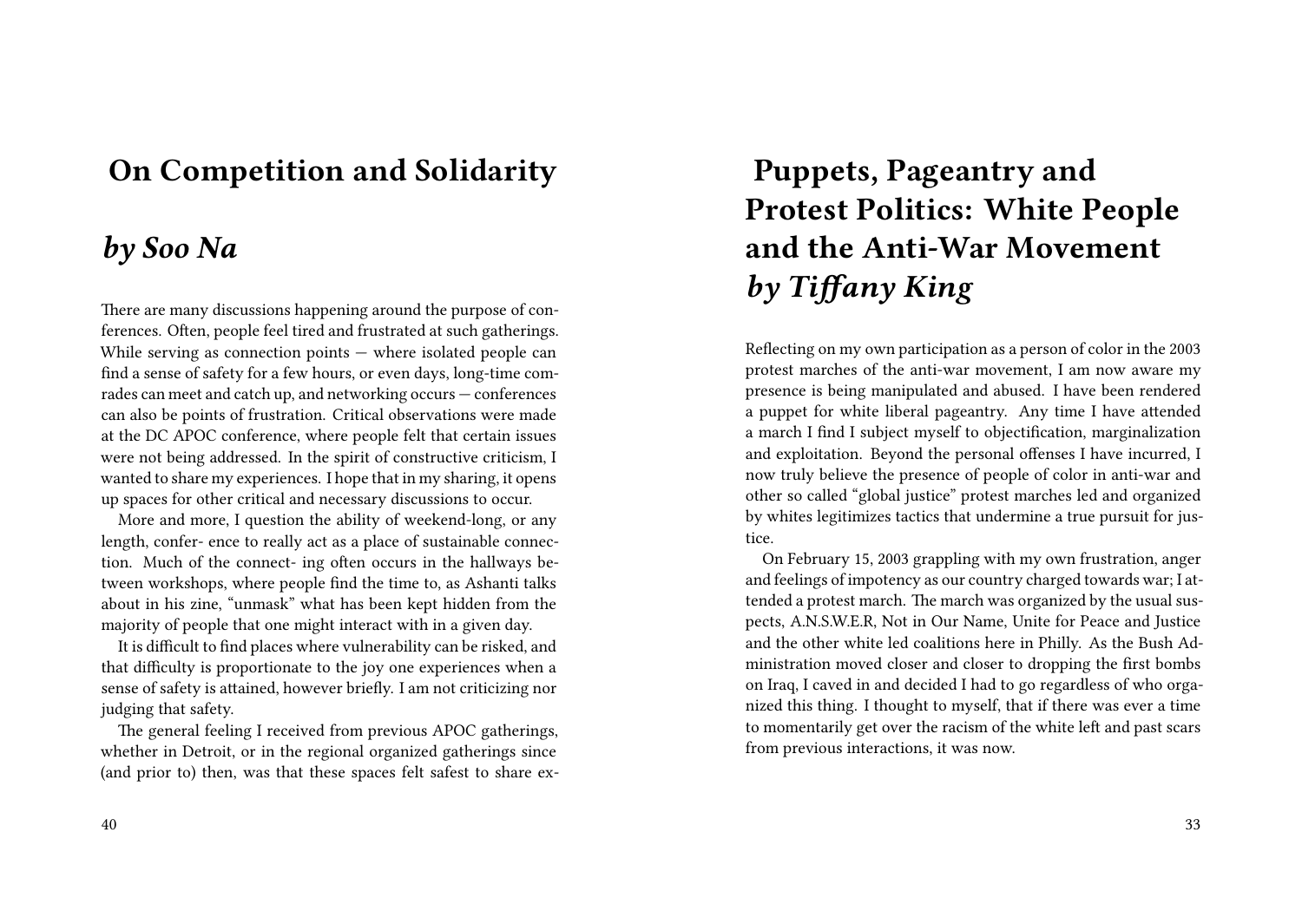My justification for my attendance was we were facing war, and at least the illusion of a collective and unified voice would be "more powerful" than the efforts of isolated communities of color or my own for that matter. In that moment, I had just given into white supremacist systems of domination. White supremacy asserts its own agenda by absorbing, subverting and negating any dissent and resistance to its domination. The structures of white supremacy demand submission by professing to be both the norm and alternative.

In the book, Black Anti-Ballistic Missives, activist, author and poet Ewuare Osayande argues white supremacy is the critical component that the anti- war movement fails to address, thus rendering it irrelevant. The racist anti- war movement is devoid of any self-critical process to acknowledge or address how white supremacy contributes to the oppression of people of color within the movement, so how could it possibly have an analysis of how white supremacy oppresses people of color around the world?

Given the reality the anti-war movement does not address white supremacy, it is to be expected that people of color would be objectified and exploited at one of its protest marches. On February 15, the people of color contingency I attended the march with decided to create a feeder march that would join the larger march on Broad Street. I assume this was an attempt to empower the POC who would be participating that day. We would temporarily march on our own terms, citing white supremacist imperialism as the true evil. Momentarily, I had the feeling that we would reclaim the political act of protest as a relevant and meaningful tool used by self-determining people of color around the world who have and continue to resist white supremacist imperialism. Yet I realized once I got to the march that this would not be possible.

We would chant Black, Latino, Muslim, Asian and… so forth to evoke a feeling of camaraderie and equal partnership. Yet the unequal distribution of power and privilege amongst people of color, which played a part in determining the convening groups acknowledged or is more often dismissed by the white left as not being real "social change." People of color who have a clear commitment to resisting all white supremacist systems of domination will not be found organizing protest pageantry and they will definitely not be featured as the premiere puppets of these spectacles.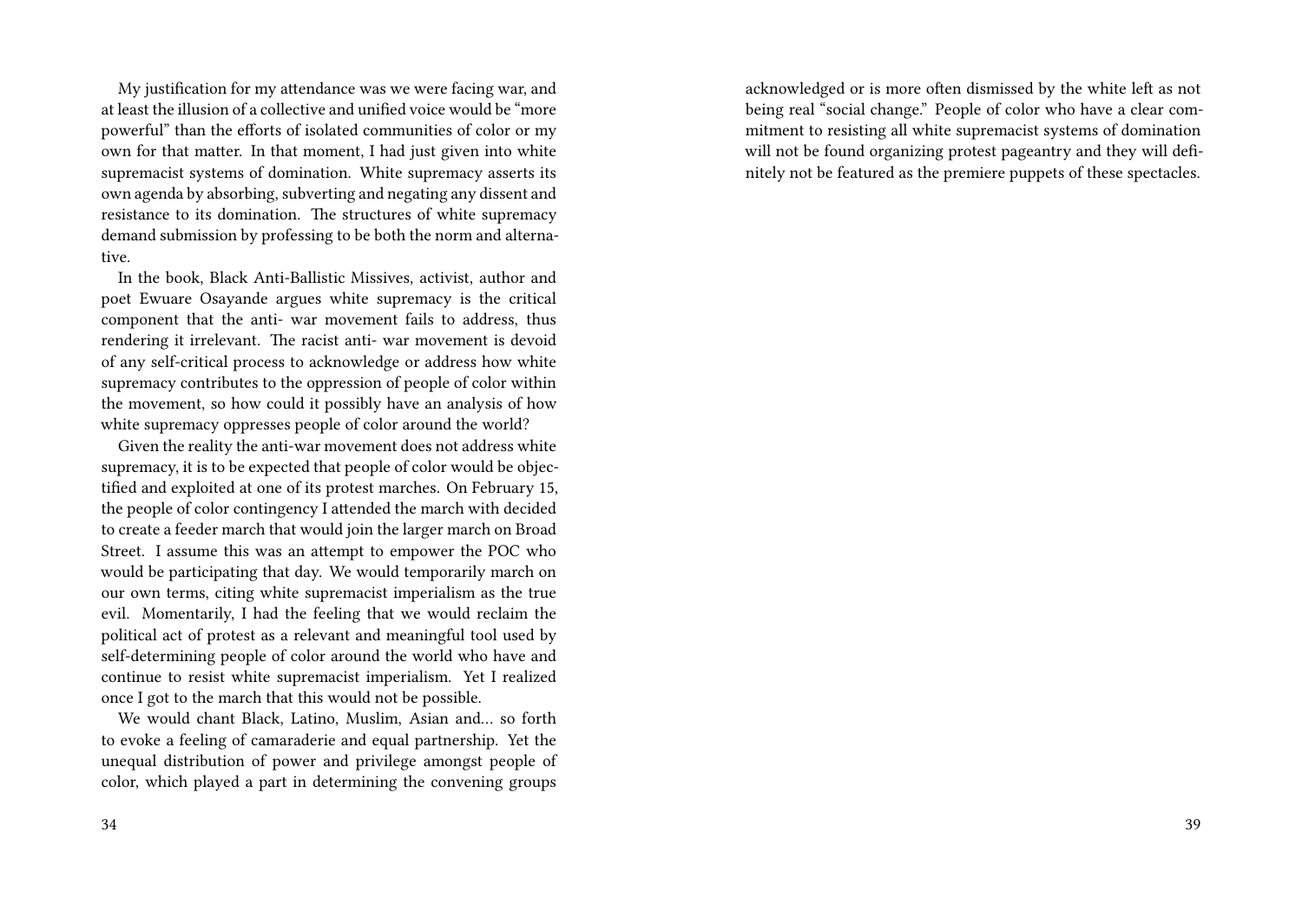The Black March for Peace became a mere "feeder" march that ended up feeding into the white supremacy of the White Left.

I am no longer frustrated or disturbed by the often failed attempts to mobilize Black people and people of color in the numbers that white people are mobilized for protest marches. We need to begin to question the value and relevancy of the protest march for people of color, particularly as they are currently conceived and organized. The protest march has become nothing more than a vapid cultural product of the White Left used solely as a means to attract media attention and funding to sustain its elitism and racism. I struggle less and less with answering the question of "Where are the People of Color?"

Ewuare Osayande, who I have cited earlier, has offered an alternative view on the question of where people of color are in the anti-war and "global justice" movements. "White people will start to see people of color when white people start doing the work that people of color have always been doing. The question people of color ask is: Where are the white people?"

White privilege so often positions whites outside of the very oppression that they speak about resisting. Revolutionary movements do not willingly permit oppressors or collaborators to lead movement struggle. White leadership in the anti-war movement has resulted in the development of an analysis and tactics that are far removed from the daily reality and revolutionary struggles of oppressed people of color. The racist analysis and the misguided tactics of the White left have resulted in exploitative "protest art" inspired by a vicarious objectification of the lives of oppressed people of color and shallow symbolic media events like the protest march/pageant.

Oppressed people of color, on the other hand, are engaged in daily acts of resistance that appropriately place white supremacy at the root of injustice. This work is being done on the margins in communities of color, without the prodding of the white left or in front of the glare of media cameras. This work is rarely ever

ability to organize this very effort, stared us in the face and was left unaddressed. Still, we feigned a content and empowered united front and proceeded to Broad Street to meet up with the rest of the protestors.

As soon as we approached the sea of white folks and they became aware of our presence we became a sideshow. White people started to clap and cheer as if we were the long awaited people of color parade float they could awe and point at. They appreciated our presence and danced to our drumming as long as we were their entertainment. However, as soon as members of the contingency started to pick up our bullhorns and speak to the white supremacist imperialism that murdered people of color they became offended.

We were suddenly the recipients of annoyed stares, shushes and interruptions because we were talking over the "slated" speakers.

We kept on speaking, however our attempts to define and adhere to our own agenda did nothing. We did not create self-determining space that would allow our particular analysis of the war and white supremacy, as the global terrorist, to challenge the shallow, racist analysis of the white activists and organizers. We were not even able to make the white folks aware of their own racism at the protest itself. We became a pawn, a mere prop, one of those larger than life puppets (often rendered to depict oppressed people of color) that white groups make for "protests."

I don't know how many times I saw and heard white people look at us and say… "It's sooo good to finally see some color here." I could see them patting themselves on the back for the good work they had done to reach out to people of color and educate us or make us feel welcome to join them.

Our presence only legitimized the work of whites, which is to stay in positions of power and control the discourse, action and direction of so called progressive politics. By participating we allow them to delude themselves that, 1) their particular analysis of the war and imperialism is a legitimate one and 2) the power and resources at their disposal to lead "social change" movements are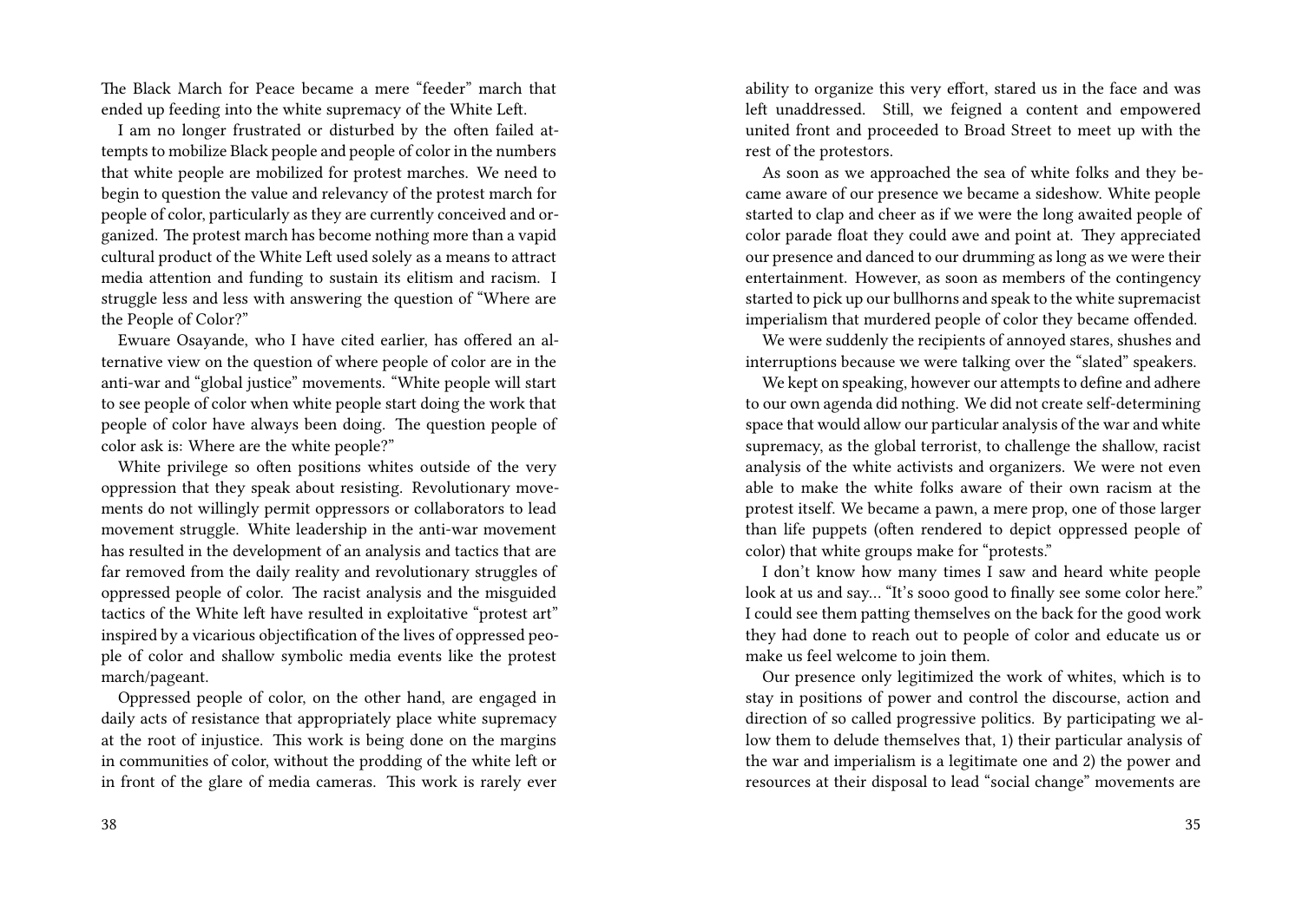legitimately earned. Our presence at the march made the statement that we support the white supremacy of the left.

Many non-white critics of white leadership within the "global justice movement" have challenged the analysis of whites who have reframed and distorted issues of justice. Whites conveniently impose an anachronistic time period on imperialism, with a NAFTA obsessed political analysis, that places the start of multinational corporate imperialism in the early 1990s.

Whites on the left also relegate the issue of accountability and blame to that of the corruption of a select few corporate executives and their Washington DC cronies. They conveniently ignore their own culpability in reinforcing systems of white supremacist capitalist imperialism.

I actually heard white people saying things like, "We're all French now" and "Long live the French." How can a credible and legitimate global justice movement congratulate a country that actively engages in the white supremacist, imperialist exploitation of people of color all over the globe? French multinational corporate monopolies are currently fueling conflict and repression in the Ivory Coast and West Africa. The French are white supremacist imperialists just like the U.S. The tyranny of France's white supremacist imperialism is a present day political reality people of color all around the world are suffering under and resisting. This lack of analysis of French imperialism and global repression is lost because of the racist analysis of the white leadership that dominates the current "global justice movement."

In the past, like many others, I would be inclined to engage in the ongoing discussions of Where was the Color in/at…, in order to try and address the lack of participation/leadership by people of color at anti-globalization marches and other mass mobilizations. So often these discussions lack a sound analysis of the structures of white supremacy and its' impact on why mass mobilizations look the way they look. These arguments frequently end up placing the

36

burden on people of color to explain why they are not present at an event or protest. In her introduction to the essay

Where's the Revolution? Part II, activist and author, Barbara Smith critiques the racism of so-called "progressive" movements in general and the LGBT movement specifically. In speaking about the state of progressive movements in general, she states, "Thanks to racism and elitism, progressive people of color are barely allowed to share movement leadership, let alone control it. Rest assured if we did get to decide movement agendas, they would be a lot different from what they are now." (Smith, 1998)

Some people of color are challenging white leadership in the global justice movement by acknowledging people of color need to organize on their own terms without the presence of whites and then bring our own platform from the margins of the global justice movement to the center. People of color are absolutely right that we need to organize ourselves on our own terms without whites. However, when we come back to the table have we done anymore to challenge the power structure that marginalizes us? This strategy was attempted on February 15 at the anti-war demonstration in Philly, but as people of color we still found ourselves marginalized and exploited.

An even better example of how the racist power structure of the white left marginalizes and then kills acts of self-determination is the more recent October 25, 2003 Anti-War March. As early as summer of 2002, Black Voices for Peace, The Black Radical Congress and other people of color led organizations were planning a Black led mobilization in October of 2003 to resist the war in Iraq before the first bombs even dropped. There was no mention of A.N.S.W.E.R. or any other majority white groups playing even a supporting role in the effort. This Black led mobilization which was acknowledged by the White left almost from its inception interestingly enough would be reduced to a feeder march and side show for the larger mass mobilization orchestrated by A.N.S.W.E.R.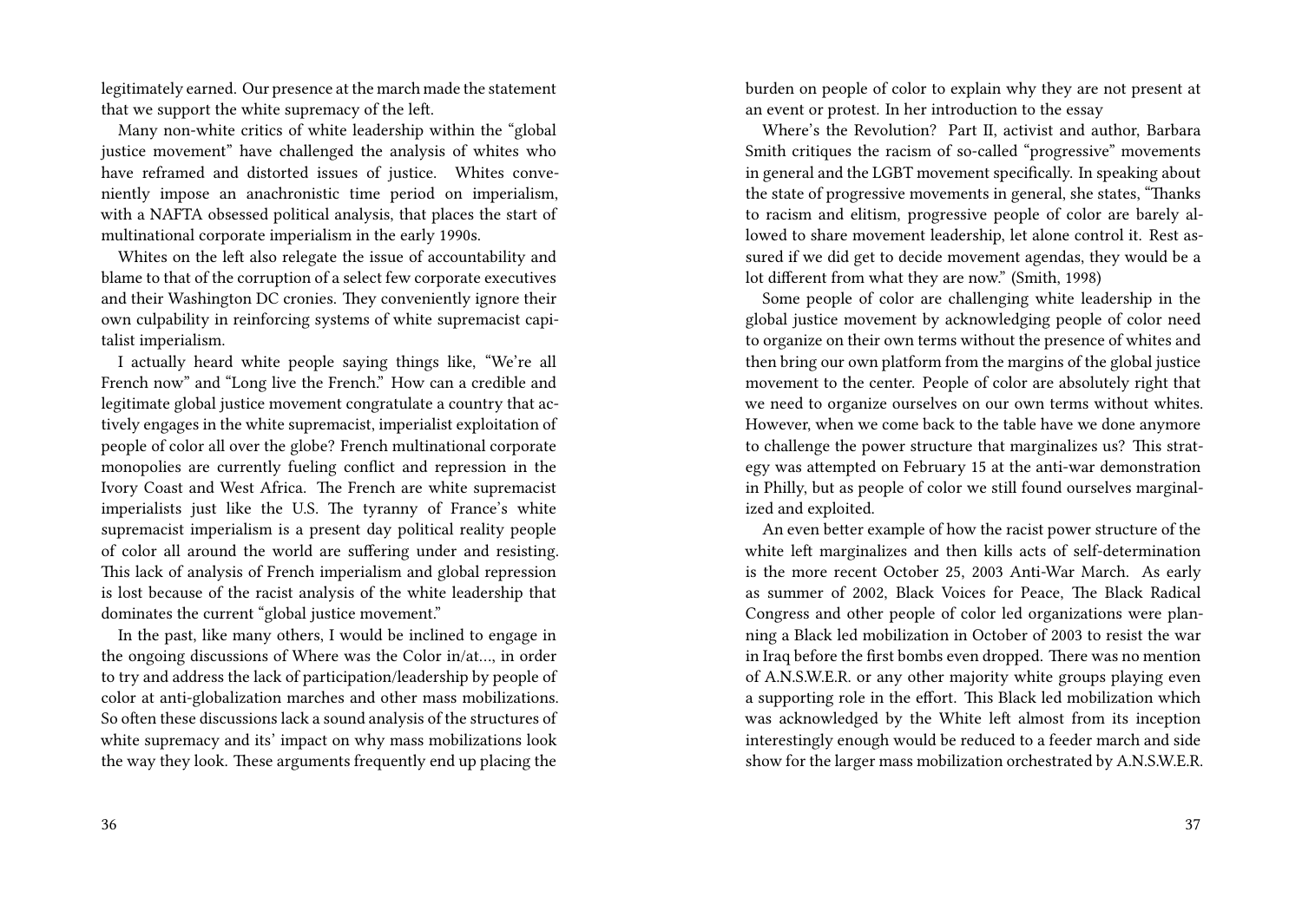backlash by the cool ones for daring to be different. There could be kids forcibly kept at home by paranoid, scared parents who don't want to see them spend the rest of their lives in jail under racist Rockefeller drug laws, who are nevertheless blinded by the gangsta illusion. And then, somewhere, are my crowd — the friends I've never met, but whom I talk to all the time.

I hope my Black and Latino friends and comrades, especially those in Harlem, will read this and try to understand my perspective. I hope they will understand that I'm not being racist here and not at all attempting to stigmatize. I am trying to find reasons for the perceived image of young people of their communities in popular culture as being unreformable delinquents and criminals; why that path looks so seemingly attractive and how it has so much to do with what the media and the establishment creates; what it says is OK and what it says isn't; how it can say both about one thing simultaneously for its advantage and to oppress. I hope these comrades will give me their feedback and point out any places I'm incorrect or going wrong. I will be the happiest of all if my analyses based on my own perceptions are proved to be categorically wrong and incorrect.

If they are, it shows the media and the pigs haven't got to absolutely everybody. If they aren't wrong, then I'm afraid that we as far left radical people of color, have a hell of a lot of work to do, and as our respected Anarchist Panther comrade says, a lot of painful growing, learning and changing ahead as well.

#### **Journal Entry**

I what? You what? Feeling lonely? Trying hard to find polemical analysis to figure out why you're feeling lonely in a suite with 9 other people? The closer you are to them, the more isolated you feel⁈ How does that make sense? Me, the seasoned New Yorker with all the older friends, the older ladies, suddenly on campus and with her (I will stubbornly use the pronoun of my choice) age

#### **Is anti-authoritarian parenting possible or practical?**

**Bruce:** I believe it can be, but it really comes down to the parent. What are they willing to live with or live without as they raise a kid up under capital- ism? There are networks of alternative health care providers although small and scarce that anti-authoritarians can turn to if they do not want to go to take their child to a "real" doctor. There are alternatives to public schools and you can even squat or choose a primitivist lifestyle in a remote setting. What I'm saying is that radical parents throughout the years have chosen to live lives where they raise children "unplugged" from the dominant culture and it can work. I just see it as a "Your Mileage May Vary" kind of thing. There shouldn't be rules on how to build a family under an oppressed state. I follow my instincts and common sense along with Rivka's consul as a partner. We may choose a medical doctor for Navah based on the individual and how they practice medicine. Do they blindly prescribe the medicines of the industry when there are alternative medicines to consider? Are they open minded to holistic alternatives?

Do we as parents decide if we want to give our child those medicines when we know based on our own research that that medicine may not be good for Navah? I think being a conscious and thoughtful parent leads to practical decisions.

**Rivka:** It's totally possible, though hard. To me its all about collaboration and cooperation. If you want to keep your kid out of the system by way of doctor, school, etc, it takes a group of people who are willing to chip and in cooperatively provide services. For example, the only way for parents without cash to get daycare without going through the state is to come together with a group of other parents to form a daycare collective. I think the hard part is making the connections with other people who have committed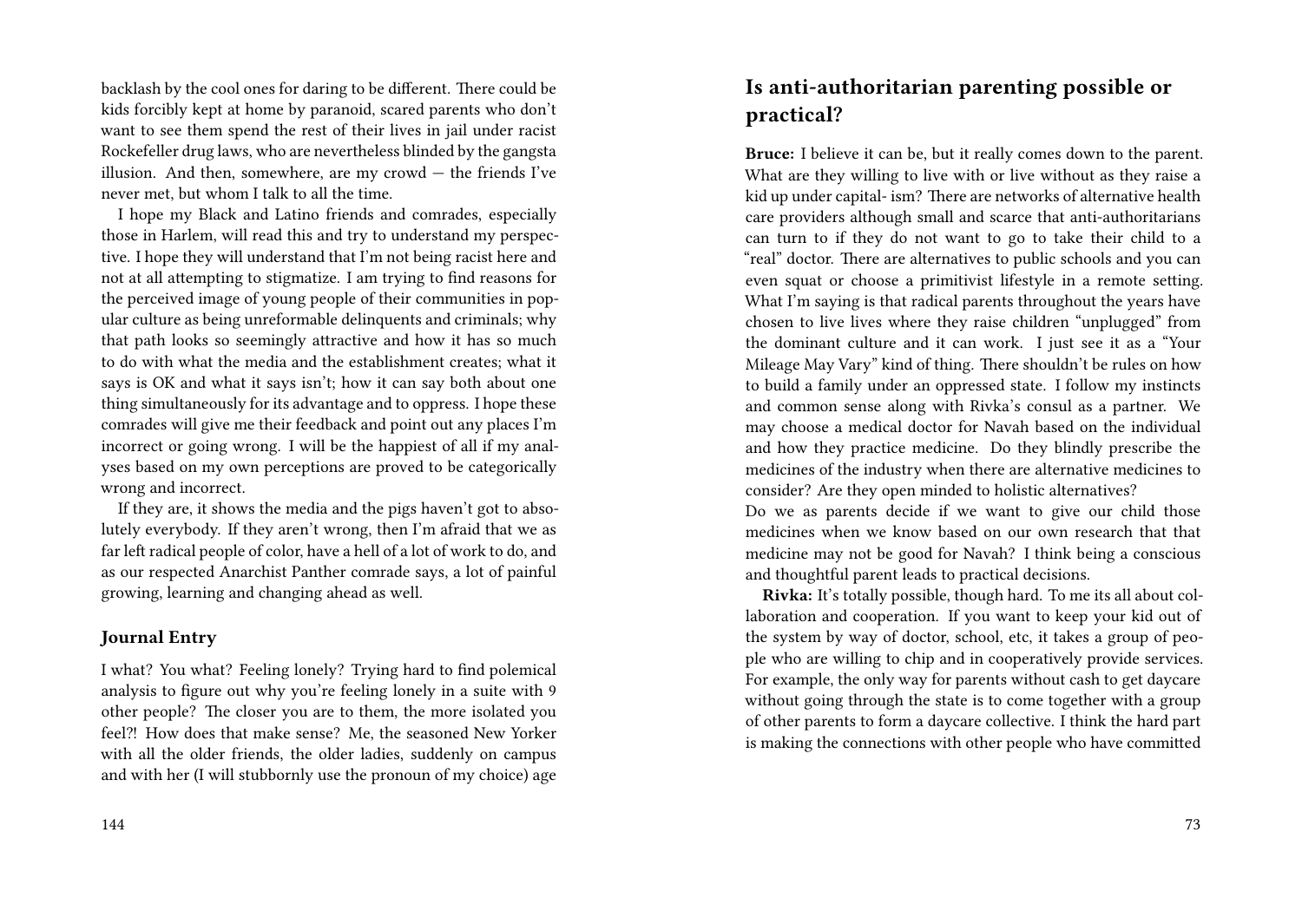themselves to raising their children in that environment. Once you make the connections, I believe it to be possible.

#### **How do you handle discipline?**

**Rivka:** I have spent a lot of time thinking about this very issue. Is it possible to raise a kid that questions and bucks authority while instilling "discipline" in the home? In other words, how do you tell a kid to challenge the state and existing laws and then tell them to shut up and listen to your rules? On the other hand, four-year-olds don't necessarily have the capability to know that playing with the stove could kill them-hence the clear need for rules: "Hey kid, stay away from the stove, or else!" Ultimately, as a mother, my job is to extend the womb for as long as possible until my child doesn't need the support anymore. The womb provides boundaries that make a fetus feel safe. On the outside world, toddlers seek instruction to feel safe in a big scary park, for instance. The trick is to provide rules for safety, while teaching kids to question rules that seem bogus — including their parents. Oddly, the safety and security that comes from a disciplined home can empower kids to be- come adults who are strong enough to fight the system. Of course, I'm talking a lot of shit right now. What am I gonna say if Navah heads out the house in a hoochie skirt to the club at 16 and "challenges my authority" on going … Hmmm …. ass whoopin's all around!

**Bruce:** Although I kid around the house about passin' out ass whoopin's and I also make threats if I'm caught in bad mood, I have realized how my upbringing instilled that "fear of getting in trouble" as a kid and how we track that same fear into adulthood in the work place or at a protest dealing with cops. I don't want Navah to fear other people, just respect other people who respect her. So I take my cue from Rivka's ideas on discipline, which means talking things out with her, not bargaining. But also pointing out the consequences of your actions: if you don't clean up and take

these kids? On one hand, they are constantly told that the only way they can be successful in life is to become a gangsta or a gangsta's bitch; on the other hand, as they become more and more deeply immersed into this culture, the very same establishment starts enforcing draconian laws and regulations on them, and criminalizes them without ever trying to show them that one can be successful and happy in life without being either a gangsta or Colin Powell. The cops and the judges will listen to our whining and tell us they don't criminalize the kids; they are already criminals and need to be dealt with before they get out of hand. The news producers, MTV execs, rap artists and record producers, etc will tell us they're just doing whatever makes the most money for them for the longest time.

The result is that the kids who are perpetually loitering outside are objects or pawns being kicked around in a power game, seen as criminals in the eyes of the rest of the world. One never sees any cops stopping and telling these kids to go buy a book, or guide them toward more meaningful social interactions, or just talk to them. One neither sees any cops ordering them to disperse immediately, even though there are "No Loitering" signs in bold around most buildings. This isn't a coincidence. They are allowed to loiter perpetually and hang around, so that they can self-affirm their identity as gangstas to the cops, who will then trawl the streets in their police cars and go around "busting" random people, subjecting them to humiliating searches and arrests in public on mere suspicion of behavior or activity associated with the gangsta mentality. The same cops will then go home and find their kids being drawn to the same thing.

And what about the faceless masses, those youth who refuse to accept this manufactured criminalization that looks so cool, who refuse to conform? We must remember that there's no black and white, no two distinct groups here necessarily, but shades. There could be kids in the gangs who long not to be there, who long to be productive, creative, and successful, but are just afraid of the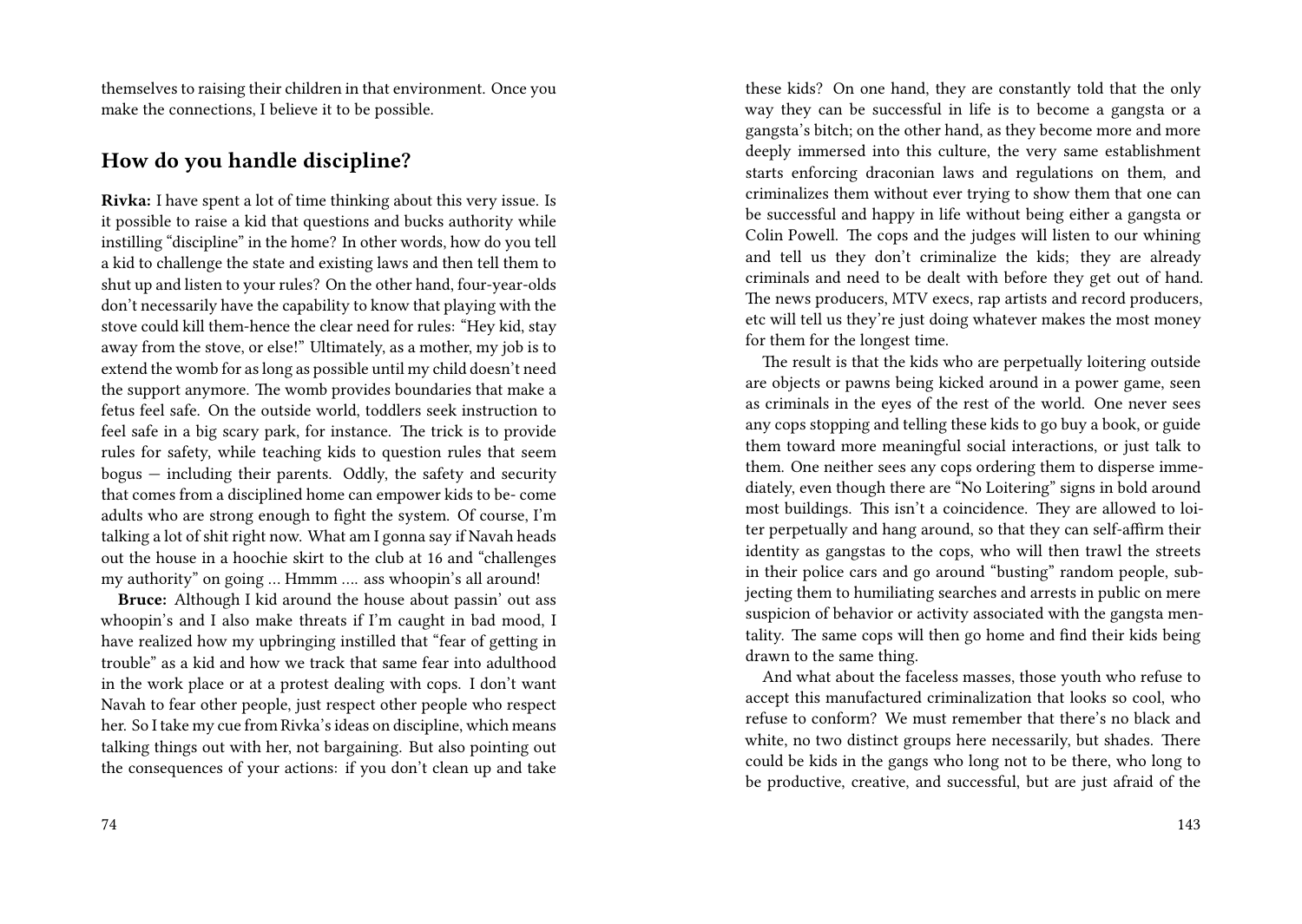building like laundry, even if I don't interact, I'm always observing. My eyes and ears are always perked. I guess little pitchers have big ears, right?)

The youth I describe, again, do not represent a gross generalization that the reader might think I'm attempting to make. What they do represent is the visible face of the youth of their community, what an "outsider," who's not "in" or "down" with them might see as (s)he walks or drives through the neighborhood. The fact that they do represent the visible face is something very important, especially for all the youth of the community who aren't so visible.

They portray variations of what is commonly known in American popular culture as the gangsta mentality. If they do not seem to quite succeed at it, they certainly do not have any lack of aspiration or enthusiasm to become gangstas. Here is the point that must be made — their visibility has everything to do with their aspirations to gangstahood.

These youth are visible and become the de facto representatives of young Harlem because American popular culture, the mass media, and the establishment have made the gangsta identity. They have created it, seizing on certain alternative politico-cultural trends in the African/Latin-American communities and forging this identity of the gangsta, simultaneously elevating it on a very high pedestal, one that is near impossible to reach for the youth it calls to. They have then made it acceptable for this identity to be portrayed in their own channels as being representative of all minority urban youth. So one channel is spewing lyrics and images glorifying murder, rape, drug dealing, looting and lavish wealth as somehow being the only path to success for these youth; another channel is simultaneously reporting how "gangsta rap" is encouraging violent and delinquent behavior amongst these very same youth, and the apparently pressing need to "crack down" and "get tough" with these kids. It wouldn't be uncommon for these channels to have common owners, stockholders, financiers, backers and investors. But what is the effect it is having on care of your shit, it's not gonna be any good to you in pieces if someone steps on it or it gets lost, or if I get tired of picking it up all the time and it "disappears."

### **Can you talk a little about how to impart culture to your daughter, particularly when the push for assimilation is so intense for youth of color, especially young girls.**

**Bruce:** We started getting white Barbie dolls for gifts from some relatives when Navah was like, one. Granted we did not lay ground rules to our peoples not to give us Barbies of any color, but regardless, we always knew that we had our work cut out for us to counter indoctrination of white supremacy and negative body image via Barbie's marketing.

Barbie's blond looks and body image are targeted to girls Navah's age and it can have that effect of self hating of a child of color hating their brown skin and dark unruly hair. I think of the old Whoopi piece she used to do portraying a young black girl with a yellow towel on her head pretending that it was blond hair. We counter this in a couple of ways like telling her how she and other kids that look like her are beautiful too. As she gets older it will be easier to explain that there is an industry out there making mad dollars off of people of color who have been tricked to hate themselves and in turn will want to look like someone they are not, or kill themselves trying. I would hope that she will make her own conclusion that she should love her natural self.

**Rivka:** I think the way to impart culture is to provide it without ramming it down your child's throat. In other words, surround the house with cultural books, and avoid the typical children's crap, have parties in which people are naturally wearing cultural dress, instill values of your culture in simple ways like focusing on com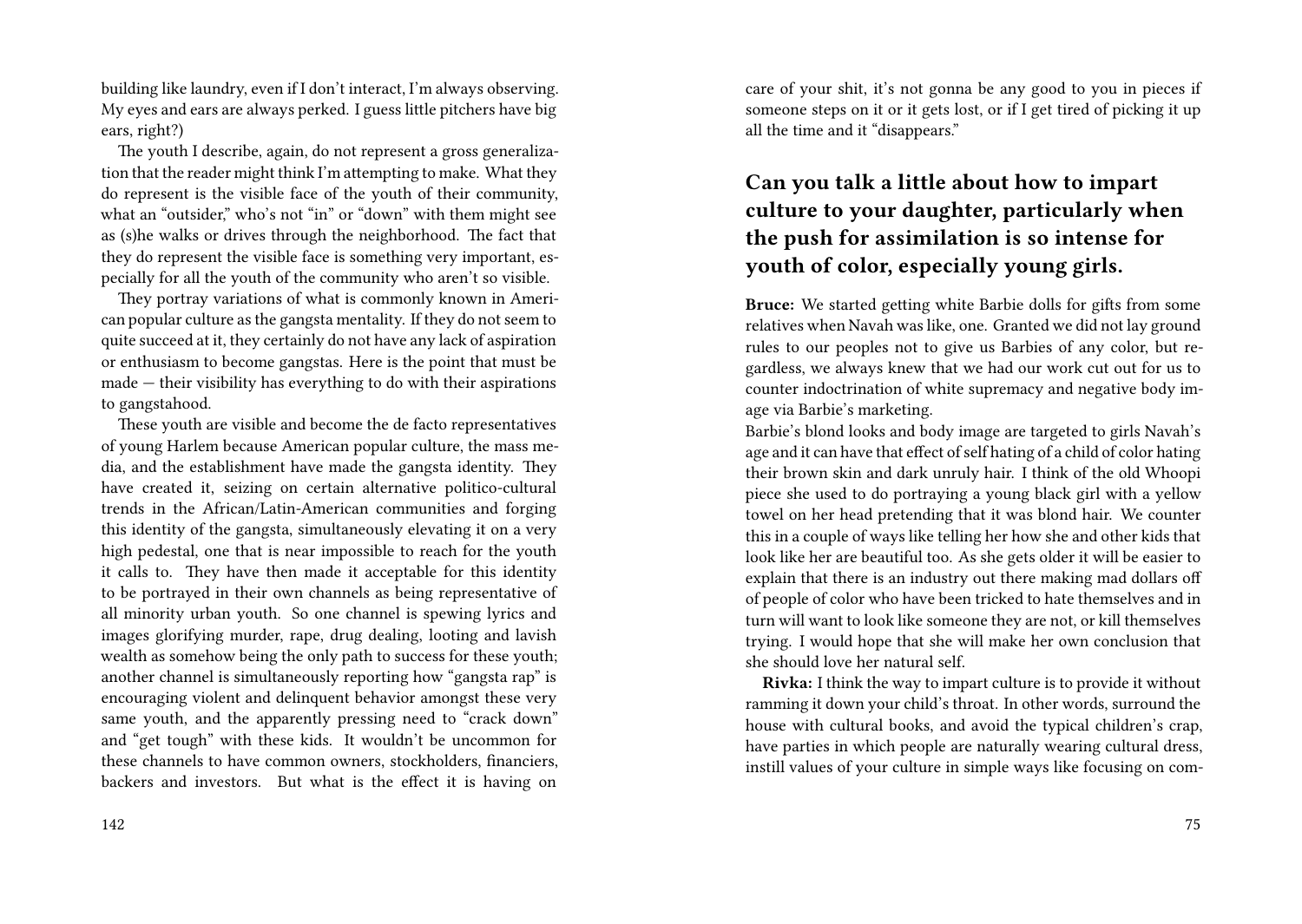munity and story telling. However, I don't think it's helpful to start some sort of counter indoctrination. I was raised with a little of that and had a severe rebellion. I am hoping that if the parents love and are proud of their cultural heritage and fill the home with ceremony and other folks living the same way, the child will incorporate that in their way of being.

### **One thing many multicultural adults say is that they struggle with confusion about who they are and being accepted. How are you encouraging your daughter to honor her many cultures and feel confidence in that?**

**Rivka:** I have a very unpopular take on this issue. I am all about Navah honoring her many cultures, i.e. Black, Jewish, etc. But at the end of the day, when the police stop her ass driving a car, she will be a Black woman and they will treat her as such. While that officer is beating her ass for whatever sick reason he finds, he won't be asking her if she is a quarter French — know what I mean? My feeling is you provide all the beauty of culture in the house in a positive way, but you let your kid know the ropes on the outside world — bottom line. If there is some confusion or refusal to accept at some point — well hey that's normal. As someone who comes from a multicultural home, I have gone through my periods of selfdoubt and even hatred, but it all shook out in the end.

neighborhood, apparently ripping most of them off and cheating in the process. Their mannerisms are very deliberate, exaggerated, and put-on, from the constant use of "my brother" to the gangsta embrace and the hand on the heart. Of course, they deal with even their most trusted customers through bulletproof glass and an entrance door that must be buzzed to open. So anyway, as I was getting my piercings done, which were \$10, there were other customers negotiating the price of gaudy gold chains in thousands of dollars, in a community where I wonder who can genuinely afford that. In walk in a group of young teenagers, mixed sexes, but definitely in their younger teens. They all crowd around a showcase to my left that has more gold chains displayed and one of them starts exclaiming, "Oh, man! That's gangsta! That's gangsta!" So few words, yet revealing so much. Obviously, they've learned from somewhere or someone at a very young age, that being a gangsta is something to look up to, aspire and revere. I wanted to scream at them, shake them and tell them how they were perpetuating their own oppression and how the establishment wants them to be gangstas precisely so that it can lock them up in jail for the rest of their adult lives. But something stopped me; something said, they'll have no idea what you're talking about, they'll laugh at you; look at how they're already giving you weird looks with your long hair, multicolored clothes and multiple piercings. All these feelings and signals leave me heartbroken and not knowing what to do to help the people I claim to be fighting for.

Please. This is not some pissed-off white liberal guilt. Neither is this an attempt to say that minority folks, particularly Blacks and Latinos, have themselves to blame for the oppression they suffer. This is not some grandiose attempt to generalize and categorize every youth in Harlem. These are just observations I make, walking to and from home, every day.

Even though I've been living here for more than a year, I hardly know anyone even in my own building, other than polite greetings. But when I'm walking around outside, or doing stuff within the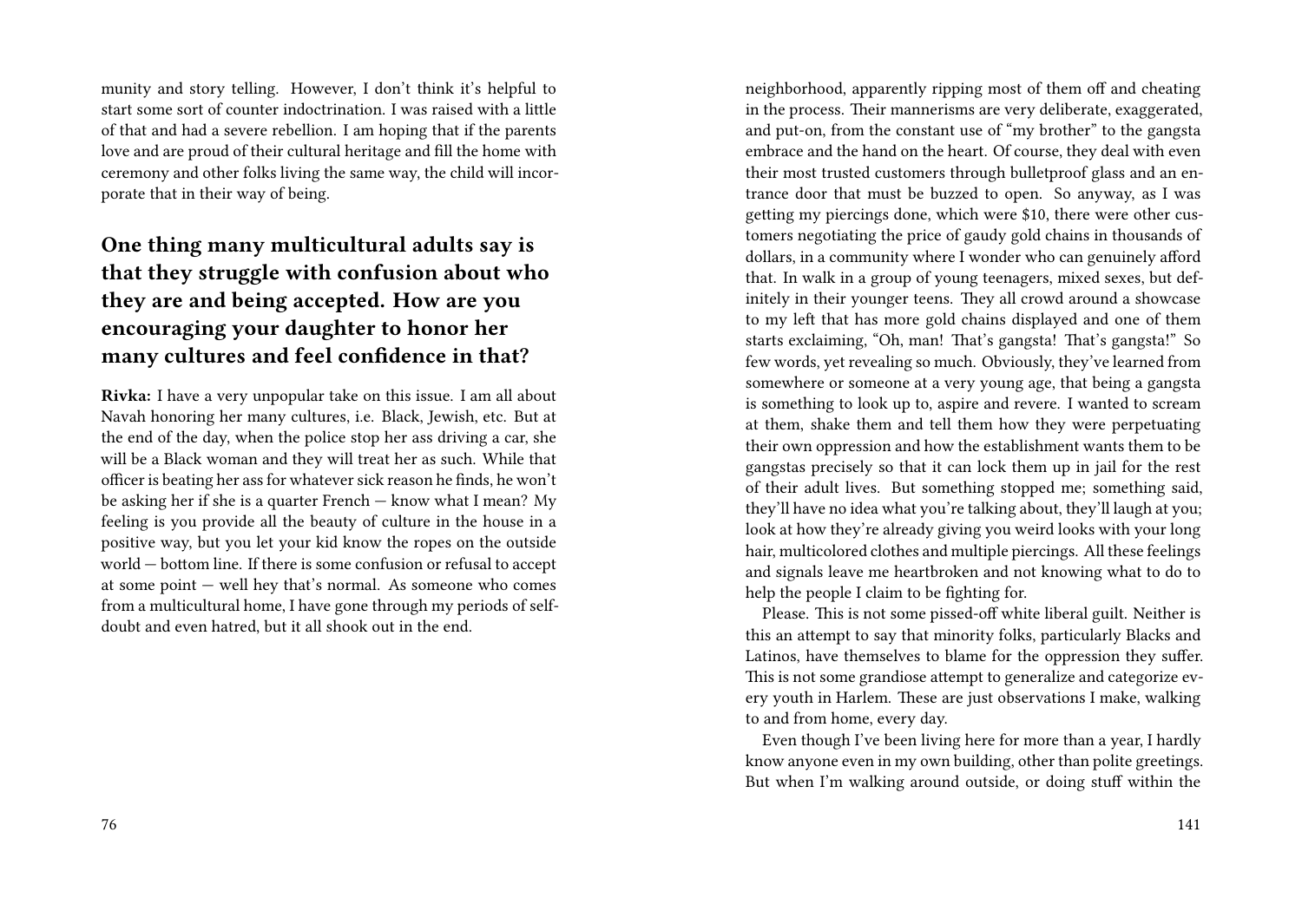# **A Critique of Gangsta Culture** *by Suneel Mubayi*

I see it all around me in my neighborhood — the people who I claim to be fighting for; the people whose oppression fuels part of me; the people whose rights I want increased. The young people I want to join in struggling with, to ally. But wait, there's something wrong. I don't see them struggling; I see them conforming. They have no meaning or idea of what oppression is, even though they're enacting it and internalizing it in public.

Every time I walk past them, they're loitering on the streets, on street corners, on the bumpers of cars, in clusters, like gangs. They look at me with my pale skin, smooth, silky dark hair, colorful clothing and piercings and give me long stares. They hoot and catcall at me. Sissy-ass white/ honky fag wanderin' in the wrong 'hood. They have no notion or idea of "the struggle" or "the movement." For them, politics means who's the best gangsta on the block; who's got the coolest clothes and chains; the most money and pussy.

A few weeks back, I walked into this Russian-run jewelry/piercing place on Broadway and  $145<sup>th</sup>$  to get a third piercing on my ears. The guys who run the place, two slightly built, pale Russians, have already exoticized me in my previous visits by directly associating me to the Kama Sutra and wanting to know whether I have a copy, only because I say I'm from India, even though according to them I don't look it. Once you say you're from somewhere else, that's all that matters. These guys basically make a living by pawning and selling jewelry to the aspiring young would-be gangstas of the

#### 140

## **What advice can you offer other parents to keep their child's curiosity and spirit going in a school system in which conformity is most pressing?**

**Rivka:** Provide examples of alternative ways of being on their free time. Go to plays, free art exhibits and concerts, libraries, etc. I think it takes providing alternative perspectives to keep kids away from that conformist thinking. No kid will remain a conformist when they know there are cool alternatives. And if they do, that will all change in time.

**Bruce:** Deprogramming at home is the key. First you need to know the school your child is attending. Who are the teachers, what are they teaching, etc. Then ask your kid what they are being taught. It will be the usual shit, like the first Thanksgiving where the first colonizers partied with the indigenous Americans. Here is the opportunity to arm them with tools like A People's History of the United States by Howard Zinn. It provides an alternative to conforming to the reactionary historical perspective of the school system.

But you also have to be active in countering the stuff being taught in schools by speaking out when you attend school board meetings, or yes, even PTA meetings.

Most importantly encourage the child to satisfy their curiosity by challenging the school authorities on the stuff they are teaching.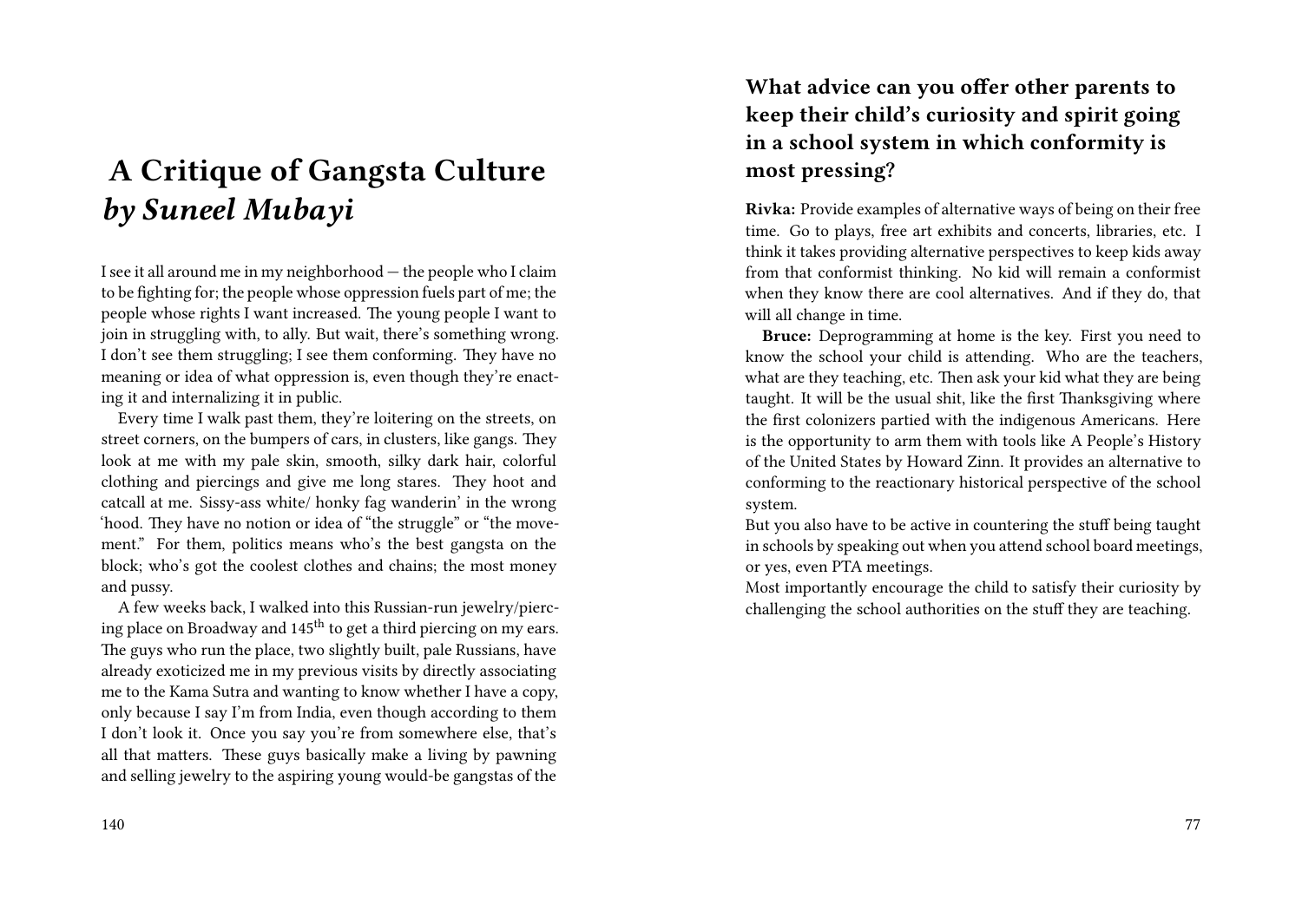**How can political meetings and spaces improve child-friendliness? What behaviors — conscious or unconscious — need to be more actively checked when it comes to welcoming parents?**

**Bruce:** Political meetings and workspaces can improve with the increased involvement of politically conscious parents. Building the APOC movement means reaching out across class and age lines. If there are more parents involved in radical community building, I believe that will improve child- friendliness at meetings. Parents could organize themselves to switch off in the child caring area from meeting to meeting so it just won't be any particular person's "job" to watch the children.

So far I have been to meetings that have offered childcare, but I have never really used that resource because Rivka and I usually plan ahead of time when it comes to managing our time to attend meetings. As for what kind of behaviors that needs to be checked, I can only say that hopefully you can work with people who are patient and understanding with children who cannot or will not sit through a four hour meeting patiently.

### **What do you think about taking their kids to demonstrations?**

**Rivka:** Take them, take them, take them. We had a scary experience at one of the anti-war demos here in New York where police on horses were trampling folks without regard to age or physical stability (including seriously old folks). Navah and her cousin (also a toddler) were pinned against a wall on our shoulders, just watching the horses charging people and we couldn't move and could barely breathe. It was terrifying. However, both girls remember

present. We still have a long way to go. Let us constantly strive to bring about more instances for increasing numbers of people to experience self-determination, true democracy and justice in their lives. We must not let our vision of liberation be obscured by political compromises that promise only a few of us legitimacy and victory. We must all be free simultaneously, or none of us can truly be free.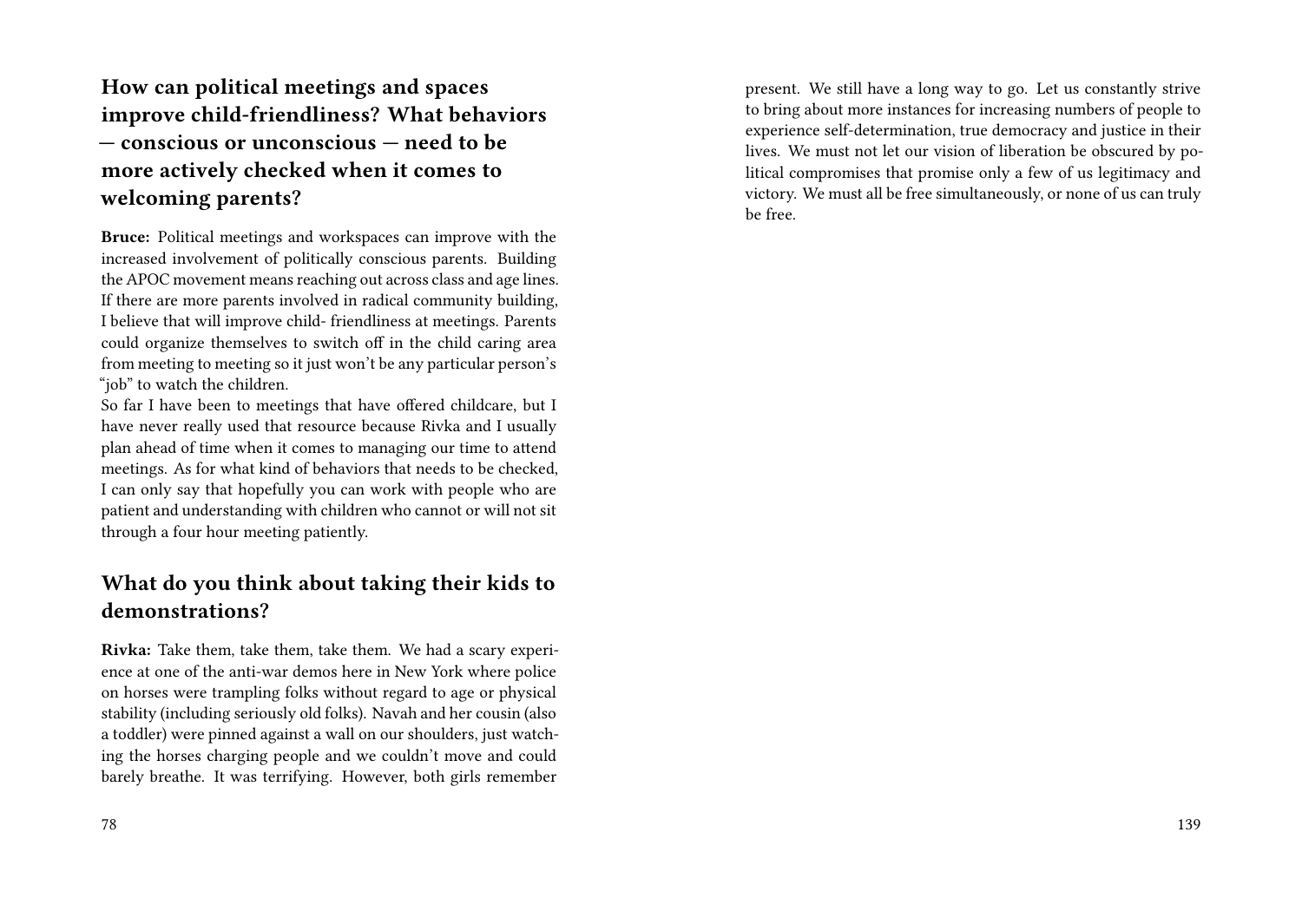framing reproductive rights as a human rights and healthcare issue. The first "March for Women's Lives" was organized in 1986. Ross, who worked with the National Organization for Women (NOW), was employed to find organizations of women of color to endorse this first national march dedicated to abortion rights. She reflects on the changes in the years since:

In 1986 Black women were skeptical about joining a march for abortion rights sponsored by what was perceived as a white woman's organization. Although all the leaders of the Black women's organizations I contacted privately supported abortion rights, many perceived the issue as marginal, too controversial, or to 'white.'

By 1987 NOW was responding more clearly to the voices of women of color.

By 1986, the annual march was endorsed by 107 organizations of women of color, and by 1989, "more than 2,000 women came together to form the largest delegation ever [at the time] of women of color to support abortion rights.

Women of color were responsible for expanding the focus of the abortion rights movement. Their influence can be found in the shifting language used by mainstream groups — from one centered around abortion to one emphasizing reproductive rights. The work women of color had been doing all along in their communities to support reproductive freedom slowly began to be recognized and at times supported by mainstream feminist groups. Most importantly though, women healthcare activists of color continued to push for more and more justice- for more social justice in the pro-choice movement and more feminism in their communities.

Here in the year 2004, at the eighth March for Women's lives, let's reflect on the mistakes of the past and the injustices of the

the experience with love and they remember all the chants. They still joke "1, 2, 3, 4, we don't want your stinkin' war. That's part of "imparting" culture and politics. It would be good for parents to work in cooperation so that when scary things happen, there are parents who can take over and get the kids out of the crowd or help form shields around the kids so they don't get injured.

**Bruce:** Yes, the parents definitely need to be organized, networked to come to a demo and form contingency plans for when the police begin to riot and break up a demo.

There is also the school of thought that you should be more selective about what kind of demos you can take your children to. But in light of the police assaults in some of the most peaceful actions that took place in Florida around the FTAA, I don't really know how selective you can be. The police are defiantly following a decree to break up actions as quickly as possible and as they see fit. Still some common sense and a heightened sense of when things go wrong could be a parents' best tool.

#### **How prepared are you for her teenage years?**

**Rivka:** Not. It's all about instinct. My big fear there is that she will come to think of MTV's pimp and whore culture as her own urban culture. I really want to help her get around that bullshit that so victimizes women and criminalizes youth of color for the fun of white kids.

#### **If Navah were to read this interview in 20 years, what would you tell her?**

**Rivka:** We have the utmost love and respect for you and all that you embody.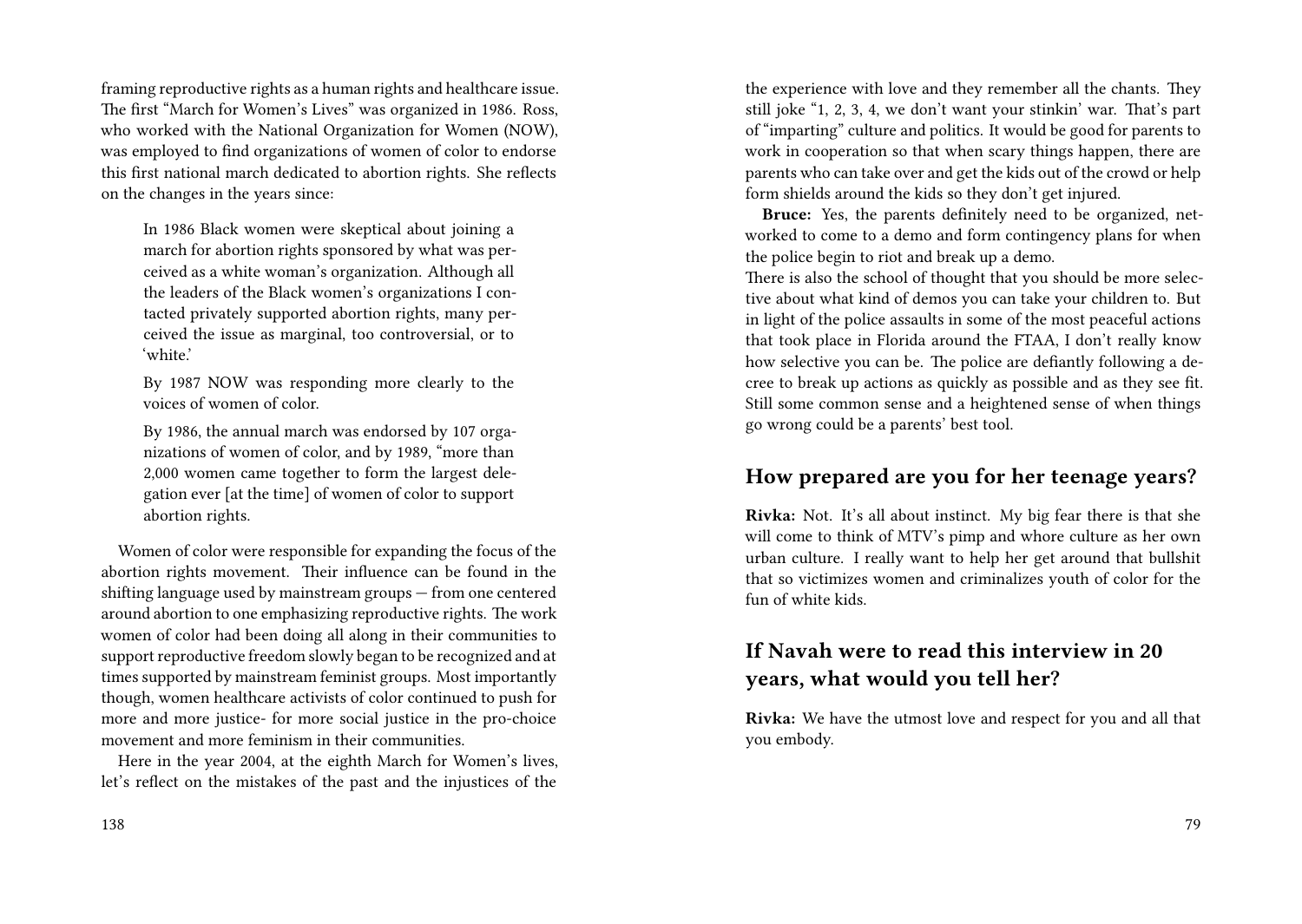# **The War of Art: A Conversation between Walidah Imarisha and Not4Prophet**

*What role does an artist play? What role does a politically conscious anarchist artist of color engaged in community organizing play? And a bigger question, what social responsibility? Not4Prophet, voice for the Puerto Rican political band/collective Ricanstruction, speaks with Walidah Imarisha, the bad half of the poetry duo Good Sista/Bad Sista, about anarchism, art, creation and the different ways of struggle.*

**Walidah:** Right now we are seeing the birth of an anarchist people of color movement here in the United States, which is really exciting to me. I think that artists have a role to play in that movement, because art occupies a unique space in social struggles. In fact, the members of Ricanstruction came to anarchism partially through the art you were creating together, right, rather than through reading about it in books?

**Not4Prophet:** Well, I don't know so much if we came to it through art or if we just started interpreting it through art once we started engaging in "art."

As I said before, the quest was always to find your own way, but not because we were trying to adhere to, or create any kind of lifestyle or ideology. Fact is, that when we came to the realization that we weren't really meant to exist within this shitstem that was created and engineered by our conquerors, then we came to overstand that we were already, for hundreds of years, resisting it in order to con-

that blame poverty, crime and pollution on the rising population growth of brown and black people- ignoring the root causes of social ills: unequal distribution of resources in a society deeply segregated by white supremacy.

A recent example of this phenomenon was the Norplant controversy during the 1990s. Norplant is unusual because it is a contraceptive that is 99 percent effective and can last up to 5 years after its initial administration.

However, it requires the insertion of six matchstick-sized capsules under the skin of a woman's forearm. Although Norplant is expensive and can cause negative side effects including depression and irregular, heavy bleeding, public subsidies covered the costs for many poor women of color.

Politicians framed the initial cost as an expenditure that could save millions of dollars nationally in the welfare costs it would take to raise the children of "irresponsible women."

Several states wanted to require mothers on welfare to use it as a condi- tion of receiving their benefits. Debates ensued in the national media: "Can Norplant Reduce the Underclass?"

Commonly, women who suffered negative side effects and asked for their Norplants to be removed were denied and had to endure paternalistic, bureaucratic and controlling service providers.

#### **Hope Prevails**

During the 1980s, feminists of color clamored louder than ever to be heard.

Women of color gained in numbers as well as prominence within mainstream pro-choice organizations, and some assumed leadership positions.

Reproductive rights groups put more energy into reaching out to people of color. Health activists of color broke through the "conspiracy of silence" surrounding abortion in their communities,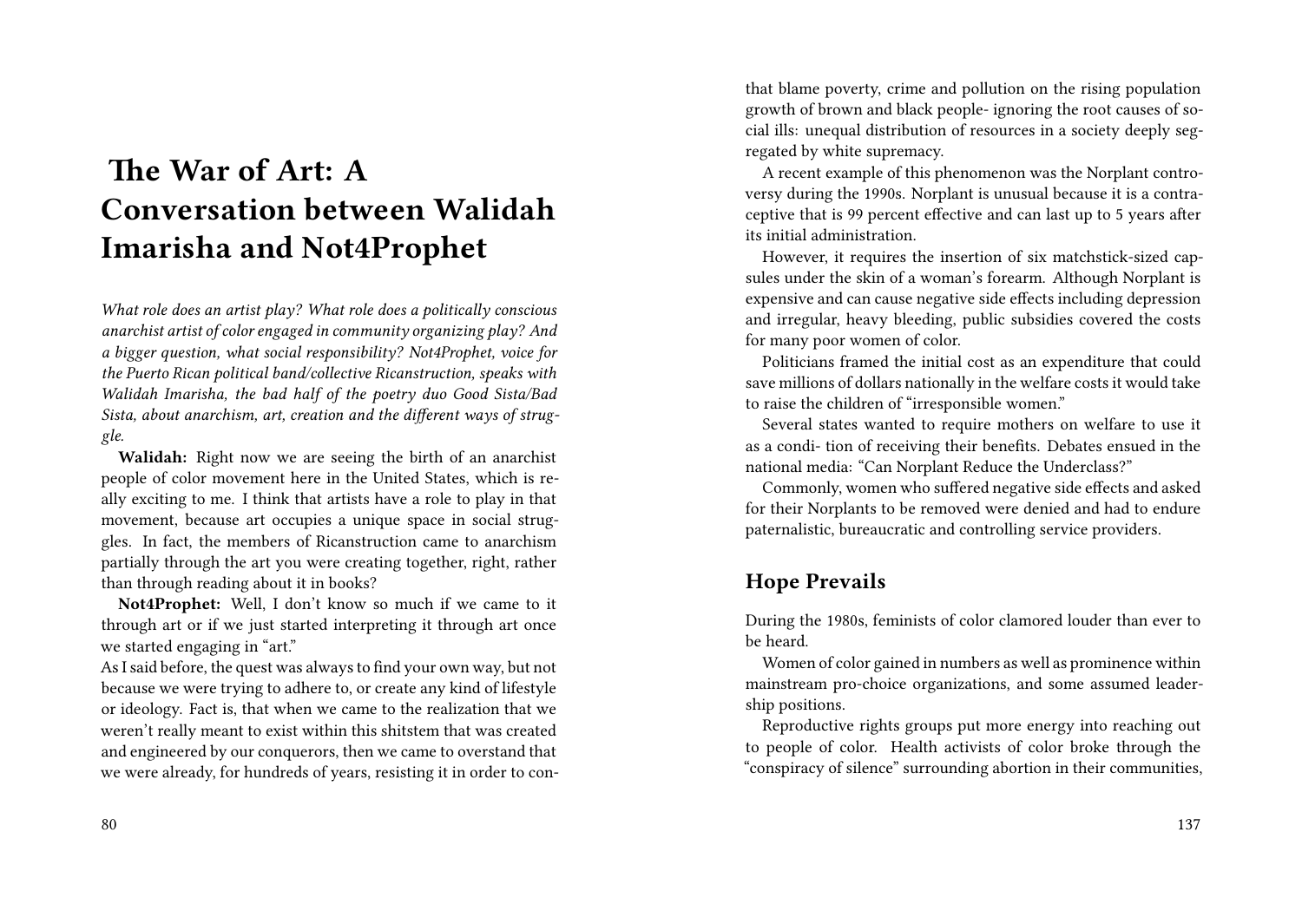was being sterilized. Shockingly, the IHS sterilization campaign was paid for entirely with federal funding.

Puerto Rican women were also sterilized at astronomical rates by U.S. tax dollars. During the same time, several Mexican American women were sterilized at a County hospital without much explanation or information. A national fertility study conducted by Princeton University found that 20 percent of all married African-American women had been sterilized by 1970.

Given that experience, it is no surprise that in the communities of color targeted by government-controlled depopulation programs, birth control and abortion were equated with genocide for years to come. Many poor women of color felt that they had been "tracked" toward sterilization and were outraged at having been denied the opportunity to have children in numbers of their choosing.

"While birth control was demanded as a right and an option for privileged women, it became an obligation for the poor," Ross recalled.

When women of color organized successfully for laws requiring the "informed consent" of patients undergoing hysterectomies in an effort to cut down on forced sterilizations, they had to so often without support from mainstream white abortion rights groupswho were then too obsessed with their own narrow self-interest to see the broader feminist struggle at hand.

#### **No Substitute for Social Justice**

Access to abortion and birth control do not exist free of social values. White people of all political motivations have supported abortion when it suited their interests and set the stage for years of racial tension and mistrust in the arena of reproductive rights policy. Today, eugenic ideas like "overpopulation" and biological determinism continue to influence public health and social policies

tinue to exist, and that we were in the process of finding ways to live outside of this shitstem in order to survive it. So the idea of the necessity of living an autonomous lifestyle was already in effect. It was just my "intellectualizing" of the shituation that had to get a late pass. So by the time we became "artists" we were already engaged in a battle for autonomy, a struggle for freedom, so the art just became a reflection of that and another beautiful, raging and vivid outlet for that necessity for freedom and autonomy. I don't think we could have come to it through books, because the quest for freedom is not something the slave has to be taught. It's something we live everyday.

**W:** Right, and it's that real life struggle that is the focus. Anarchism, or any political ideology or movement, can't just rely on art or subcultures or youth rebellion to give it life in communities of color, as it often has in white communities. I think a lot of the difference for political artists of color and activists of color is that connection to the community, being strongly rooted in where you came from. And while in idealist terms, both for myself and other APOC folks, that's true, I know a lot of us in the APOC movement are middle class, and that affects the way we approach anarchism, art and community-based organizing. I know your experience has been different.

**N4P:** Yes. In the case of Ricanstruction, we were Puerto Ricans from the barrios of Nueva York, whose parents came to the U.S. as exiles fleeing a colonial condition, only to enter into a neo-colonial condition. Babylon hasn't been kind to boricuas. When you gotta dumpster dive or beg and borrow to eat, and be homeless in the dead of winter or live in condemned buildings waiting for a knock at the door at midnight (if there's even a door), and you get stopped by the ghetto occupying forces we call pigs on the daily because you "fit the description," then you're always trying to find a better way, a better place.

Speaking personally, I've been a gang banger, a nationalist, a Marxist, a rasta and a santero, all in search of something better than this.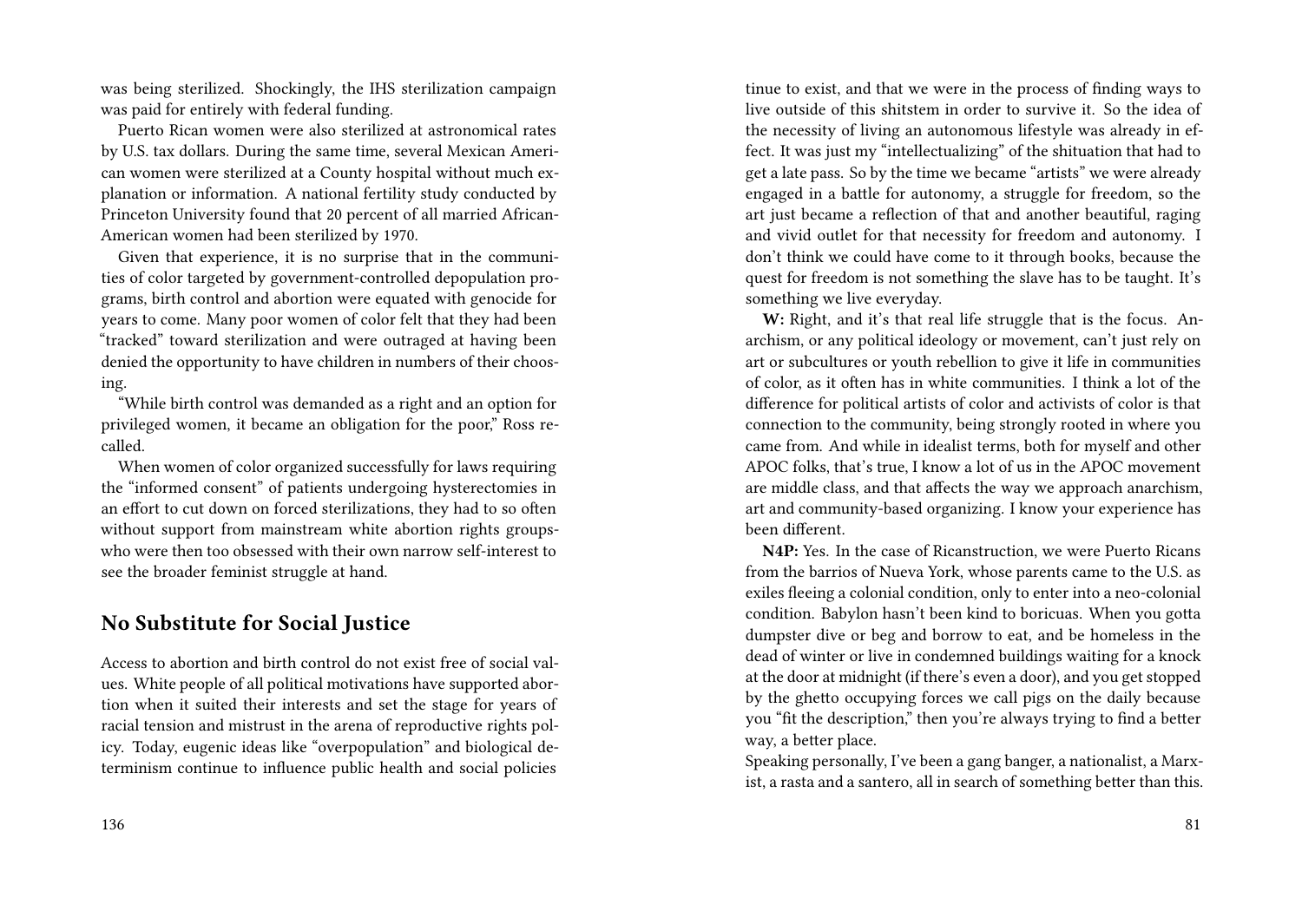It took me a long time to realize that there is nothing better than this, unless we create it ourselves. It was when I came to this realization that I began living what some might characterize as an anarchist lifestyle or perhaps an outlaw culture, which is just another way of saying you are existing outside the laws that have been created by the shitstem. I started trying to create not just a counter culture but also an autonomous culture. And I stopped discussing how we need to reform the police force, and instead began talking about abolition. And instead of discussing our right to food, shelter and clothing, I began stealing food and clothing and squatting.

But of course, police brutality, hunger, homelessness, a corrupt government are problems that affect all ghetto dwellers; these are not specifically anarchist issues. What's "anarchist" is what you do about these things. Yeah, I do think that APOC will have to deal with issues of class and privilege if we are really gonna get anything done on the streets, which is where it counts. We can't just assume that we are all in the same boat because we are all pocs. Some of us may have a boat with a hole in it, and some of us may not have a boat at all. Maybe a tire, if we're lucky.

**W:** What tie do you think art has to community organizing? Is it important in reaching out to folks, or are the more immediate concerns of food, housing and clothing what matter most? I think it's really easy for middle class folks to lose focus of those basic survival needs while getting caught up in the lofty ideals of making art, or on the other side, it's easy for them to think that working class and poor folks only need their physical needs met, while neglecting the soul. So how important is art to community organizing?

**N4P:** For us, it's been very important because art is used by downpressed cultures as a tool of resistance against the enslavers, the "authorities," and it's everywhere; in the streets, the barrios, ghettos, shanties, prisons, churches and mosques. We use art to communicate, to resist and to rebel, so it's importance can't be denied or minimized. There's music in the domino players

#### **An Issue of Survival: Birth Control as Social Control**

Abortion was not openly discussed in the Black community because other survival issues were key.

— Lois Smith, an African American member of the Jane collective (a collective that provided safe and sliding scale abortions before Roe v. Wade passed)

Eugenicists promote the idea that essentialist traits such as intelligence and criminality are biologically determined and can thus be eliminated or emphasized through the selective breeding or elimination of "pure" races.

The ideology of eugenics became applied public health policy in the U.S. during the 1960s and '70s. Industrial tycoons like the Rockefeller family funded it; prestigious universities studied it, and governors introduced legislation proposing the compulsory sterilization of Native American, black and poor women in order to "fight the war on poverty." In truth, these policies were aimed at decreasing the explosive political potential of minority populations and pacifying white fears of social unrest during a time of increasing militancy in the struggle for civil rights.

During the 1960s, family planning services became accessible for large numbers of poor women of color through federally subsidized programs like Medicaid. Although this was seen by most feminists as a victory, on the flip side, the government also began coercing Native American and black women on public assistance into getting State-sponsored hysterectomies by threatening to revoke their welfare benefits if they refused.

During the 1970s, it is estimated that up to 60,000 Native American women and some men were sterilized. Indian Health Service had a "captive clientele," since Native women often lacked access to services other than those paternalistic public ones located on reservations. In 1975, for every seven babies born, one woman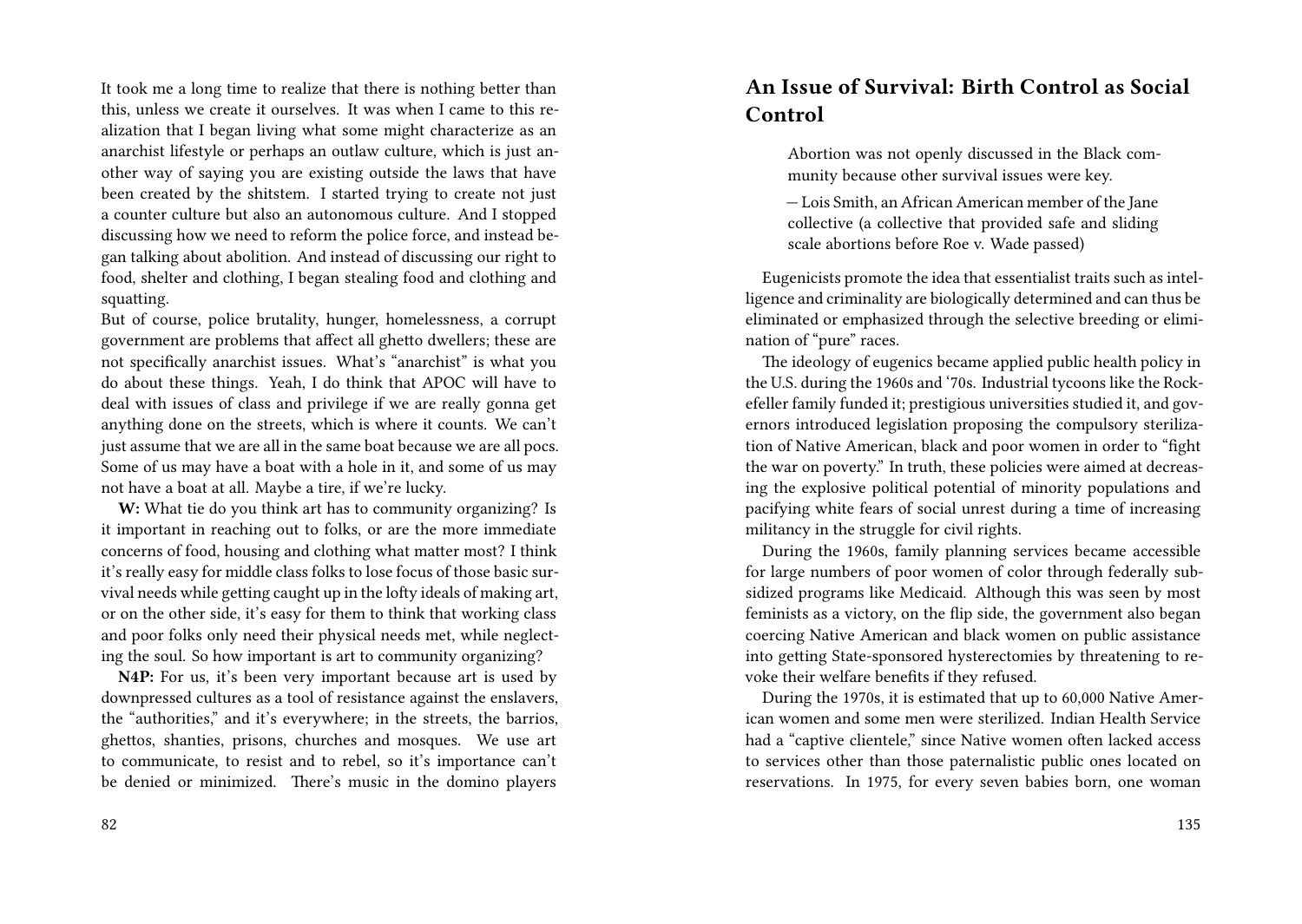Sadly, the vital participation and intellect brought to the reproductive rights movement by women of color are noticeably absent from many white feminist accounts of history.

#### **The Privilege of "Choice"**

Until recently, mainstream and preeminent pro-choice organizations have promoted a narrow view of reproductive liberty that focuses on the "right to choose" abortion. This can come across as sounding trivial and consumeristic. The language of abortion rights politics can also be culturally insensitive and alienating to recent immigrants and women who come from religious backgrounds- even those who support and get abortions.

Women of color have also been subjected to controlling and coercive reproductive policies and, as a result, many continue to distrust public health services and are more apt to view family planning programs with apprehension.

As Brenda Romney, an African American activist, explained:

"When our children were [white men's] property, we were encouraged to have children. When our children are ours, we are not worthy parents. Those are the messages, the background and the context of health care in general.

This is some of what Black women bring with them when they seek health care information or abortion services."

Therefore, many women of color feel that it is more central to their needs to demand for economic justice and healthcareincluding reproductive rights- instead of focusing on the aspects of "choice" and availability regarding abortion and birth control.

slapping the dominoes down on the table, the baby crying cause momma's got no more milk to give, the brother preaching on the corner of 125<sup>th</sup> and Lenox Ave., our feet as the tap the sound of the calle as we run from the cops across  $110^{th}$  Street. The revolution may not be televised, and it may not make it on to the radio (unless it's pirate radio), but it damn sure will be seen and heard on the streets. For us, we have mostly tried to make our art another part of the resistance struggle, the anti-authoritarian struggle, the struggle for freedom. We create political resistance murals on "private property," outlaw art, and we encourage the passerby, the ghetto dweller to join us, even if all they feel that all they can do is paint the red line on the Puerto Rican flag. We show films on the sides of buildings while abuelitas sell cuchifritos that they made at home.

We always overstood the need for the people to take back the streets from the authorities, to not allow them to have authority over us, so we tended to utilize our art in this capacity. We would set up our instruments on the street, plug into a light pole for power, start jamming and encourage others to join us. Those who couldn't play musical instruments could draw on the walls around us or dance and sing, jeer at the pigs as they rolled by. What could they do? The people had created a TAZ {temporary autonomous zone) and the pigs feared turning a "revolution party" into a "riot," and the sense of liberation is so deep, so thick in the air itself that the people can feel their own freedom.

Art is only effective as a tool of community organizing when it is as real and honest as the people and their quest for liberation; if it doesn't engender the people's rebellion, quest for autonomy and ultimate freedom, then it's just entertainment waiting to be swallowed whole by babylon, regurgitated and wrapped up in pretty ribbons or punk patches, and sold back to us, revolution in Nike kicks and gap jeans. Art is only worthy of the people's struggle if it, as Amiri Baraka said "screams poison gas on beast in green berets and cleans out the world for virtue and love."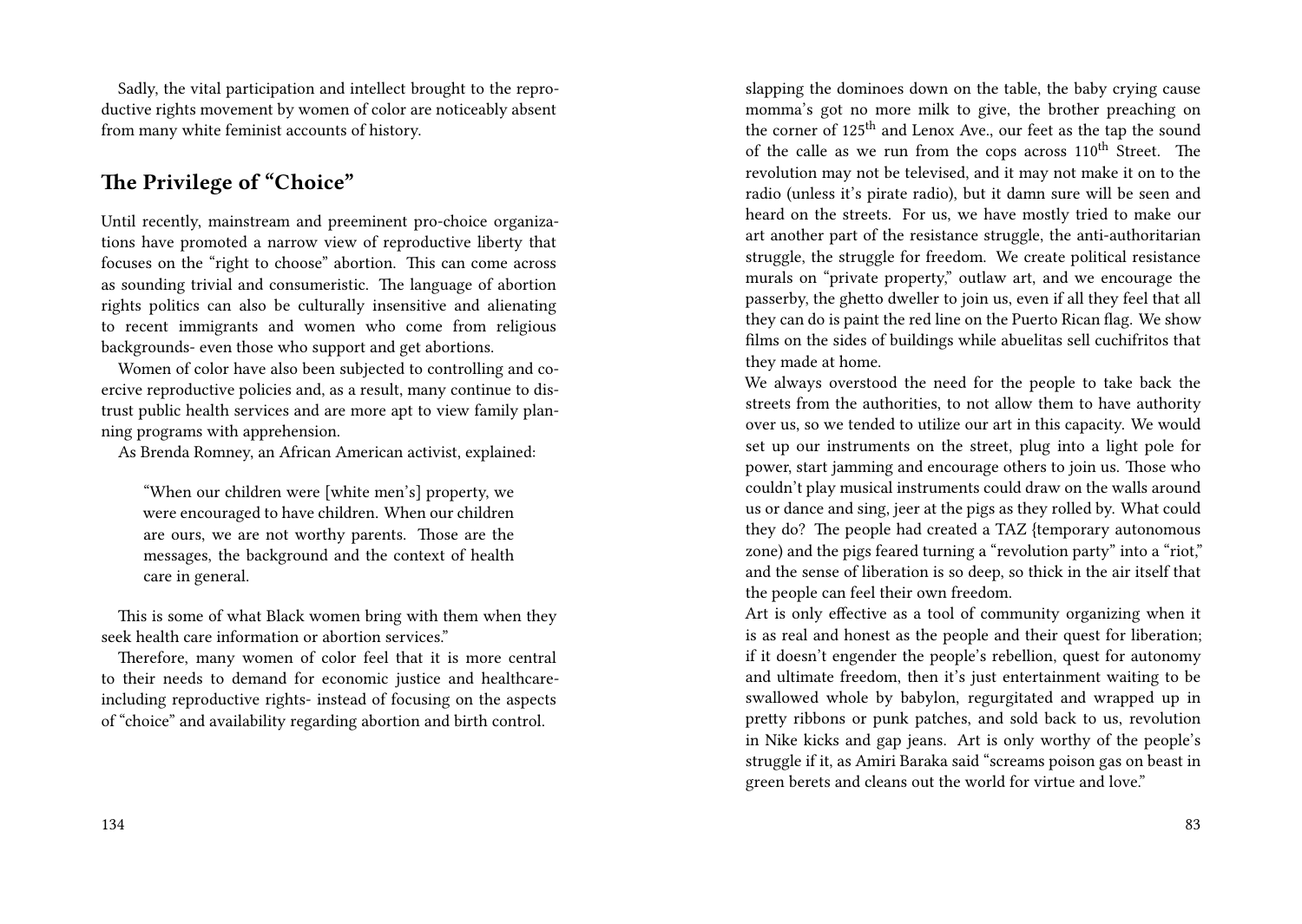**W:** Do you have a problem calling yourself an anarchist when you do community-based artwork? For me, it feels tricky when you are trying to reach folks in the community who know about anarchism through main- stream media, who think of anarchist as black mask wearing white punk kids who throw rocks and start fires but who don't do any work. I know in the community organizing I do, mostly work with prisoners' families and hip hop organizing, I don't necessarily introduce myself as "Walidah Imarisha, anarchist poet activist." I have tried to find a balance by instead incorporating anarchistic ways of working; consensus and mutual aid, into the work I do, without expressly calling it that. I feel it bypasses the stigma, and gives people a chance to experience what anarchism is really about, without getting caught up on titles.

**N4P:** Personally I am not down with any titles, tags, or designations. I've spent most of my adult life trying to find ways to do away with genres and borders and envelopes, so I think we are always better off if we don't label ourselves or allow anyone to label us. Anarchy or anarchism is really something we seek and live and struggle for, so it doesn't matter what we call ourselves (or don't) if we are in the midst of action doing it.

At the same time, we do live in a world of designations based on our perceived politics. Socialist, communist, Marxist, nationalist, capitalist, terrorist, and often these tags are overstood by the people better than some amorphous non-definable non-title. So I think, sometimes these "names" are just a way of giving some kind of clarity (to others) as to what we are doing or trying to do. It could be easier to say to someone on the street, "We are anarchists and here's what we want," then "I don't want to be labeled and neither do any of my companer@s, but here's what we want."

I think also a lot of "activists" are afraid of scaring the "people on the street" or confusing them, so they don't want to use any terms that they feel might be misconstrued by "the people," but I think you gotta give the "people" more credit than that. So, really, putting an A in front of POC is really just a way of defining what portunistic political coalitions meant to further the abortion rights movement.

#### **Understanding the Past**

Being pro-choice or a feminist today means having to acknowledge and transcend the racist legacy of collaborations between white feminists, conservatives and eugenicists who shared common ground on parts of the abortion issue. How we fight for reproductive freedom today must be informed by the reality that for many women of color, abortion is just one fight in a larger struggle of class and racial oppression. Unlike for some white or middle class women, the lack of access to reproductive freedom that many women of color face has more to do with the limitations placed upon them by their ethnic and class background than by the actual legal status of abortion or geographic availability of abortion clinics.

Early on, the Black community saw reproductive control as being an essential key to liberation, and they have fought for it since the times of slavery. Black women have been underground providers of safe and affordable abortions. Later, African American women organized with other women of color and brought tens of thousands to participate in rallies demanding an end to forced sterilizations.

Then and now, many feminists of color challenged white feminists who framed abortion rights as a woman's issue that was unconnected to other social injustices.

As Black feminist and activist, Loretta J. Ross explains:

Many Black women still do not see abortion rights as a stepping stone to freedom because abortion rights do not automatically end the oppression of Black women.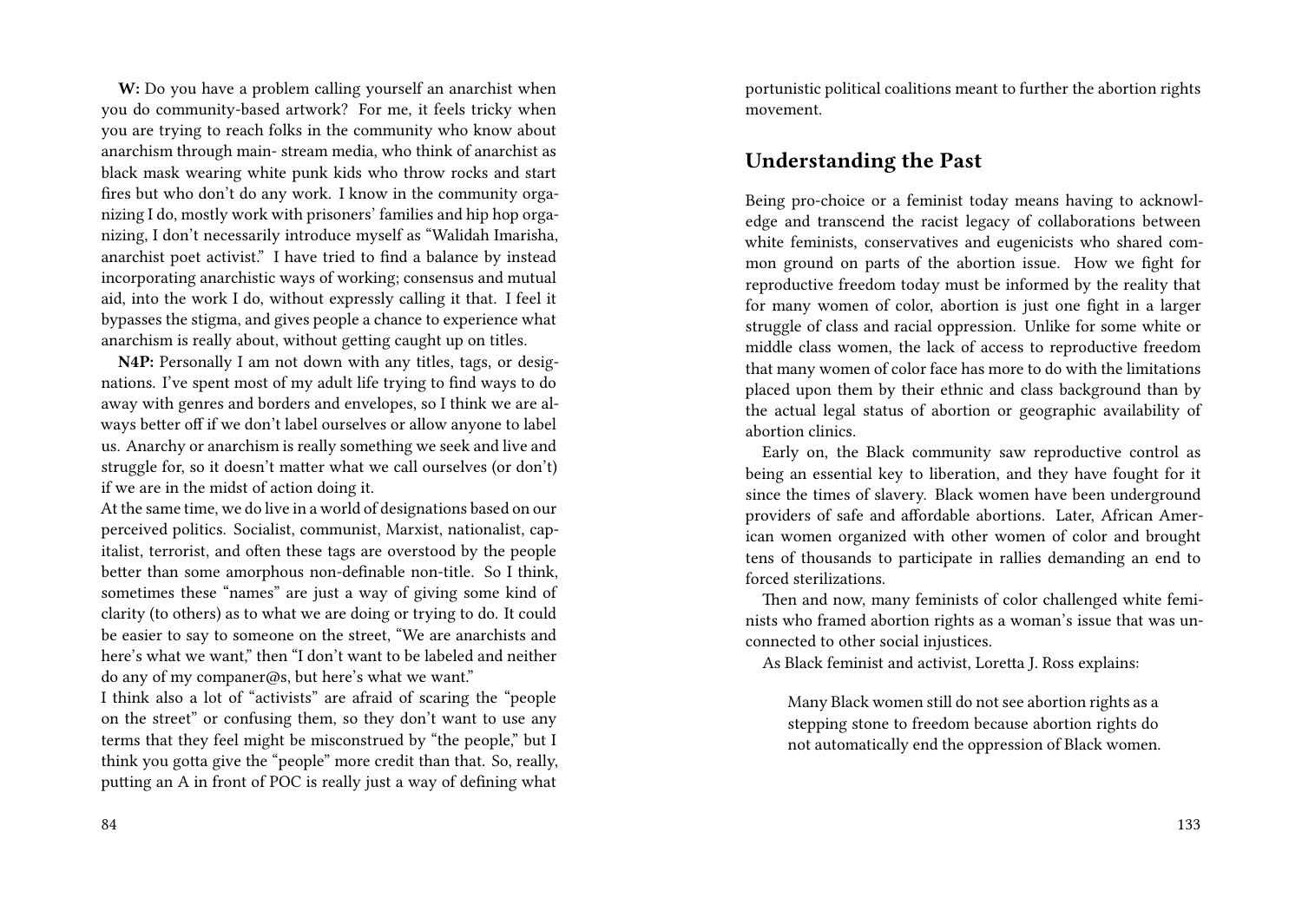# **Strong Hearts and Poisoned Waters: Exclusion and the Reproductive Rights Movement in the U.S.** *by Puck*

Abortion is not and has never been only a "white issue." Although few people today realize it, women of color have been involved from the very beginning. Women of color have played and continue to play a crucial part organizing for and shaping the struggle for reproductive freedom in the US. Who Gets Abortions?

Currently, Latinas are two times as likely as white women to have an abortion; black women are three times as likely. Black women obtain 24 percent of abortions in the US. Indeed, polls show that over 80 percent of African Americans support family planning, yet few are members of the prominent reproductive rights organizations.

Why? A look into our recent past shows that people of color have valid reasons to suspect the motives of predominantly white groups advocating for the single issue of abortion rights.

During the last century, the pro-choice movement, or the family planning movement, often dismissed or ignored concerns of women of color when they weren't problems for white women as well. Devastatingly, the reproductive rights movement of the past at times allied with eugenicists and other white supremacists in op-

we want to others and to ourselves. But I tend to tell folks not to sweat the A in apoc. It could mean anything: Anarchist, antiauthoritarian, autonomous, activist, armed, angry. I like that one. Angry People of Color.

**W:** That idea of giving people on the street more credit is a really important one. It goes back to the class issues we were talking about before, because what's being implied is that folks on the street aren't sophisticated enough to get what you mean, so you have water it down for them. N4P: The hip-hop artist Jay-Z recently copped to the idea that he "dumbs down" his lyrics and message for his audience so he can continue to sell a bunch of records. This, to me, is a really sad premise, that you would perceive your audience as a bunch of dummies that you have to step down to talk to. It would be even worse if those who consider themselves activist or soldiers in the struggle felt that it was necessary to "dumb down" our struggle politics in order to "reach" the "people" or the sufferahs.

**W:** That speaks to the larger dilemma of doing political art that I know I have experienced; how do you keep it fresh and interesting, not let it turn into propaganda, while at the same time still making sure that your music expresses the politics you believe in, so you're not watering it down?

As a poet, the politics of my art are pretty overt, because all I have are words to make my work. But I've also felt a trend as a poet to produce art that is personal, and, not to trout out a worn cliché, prove how the personal is political. But I have realized that none of my poems are expressly anarchist in nature. I'm not even sure what an anarchist poem would look like. And Ricanstruction's music is obviously extremely political, but I wonder, do you consider anarchist? And if so, what makes it that way?

**N4P:** We've always tried to avoid the cliché or propaganda or the "political song" by simply writing about what is important to us, regardless of what we are talking about. If we feel strongly about it, we write about it. So we are firm believers in the idea that the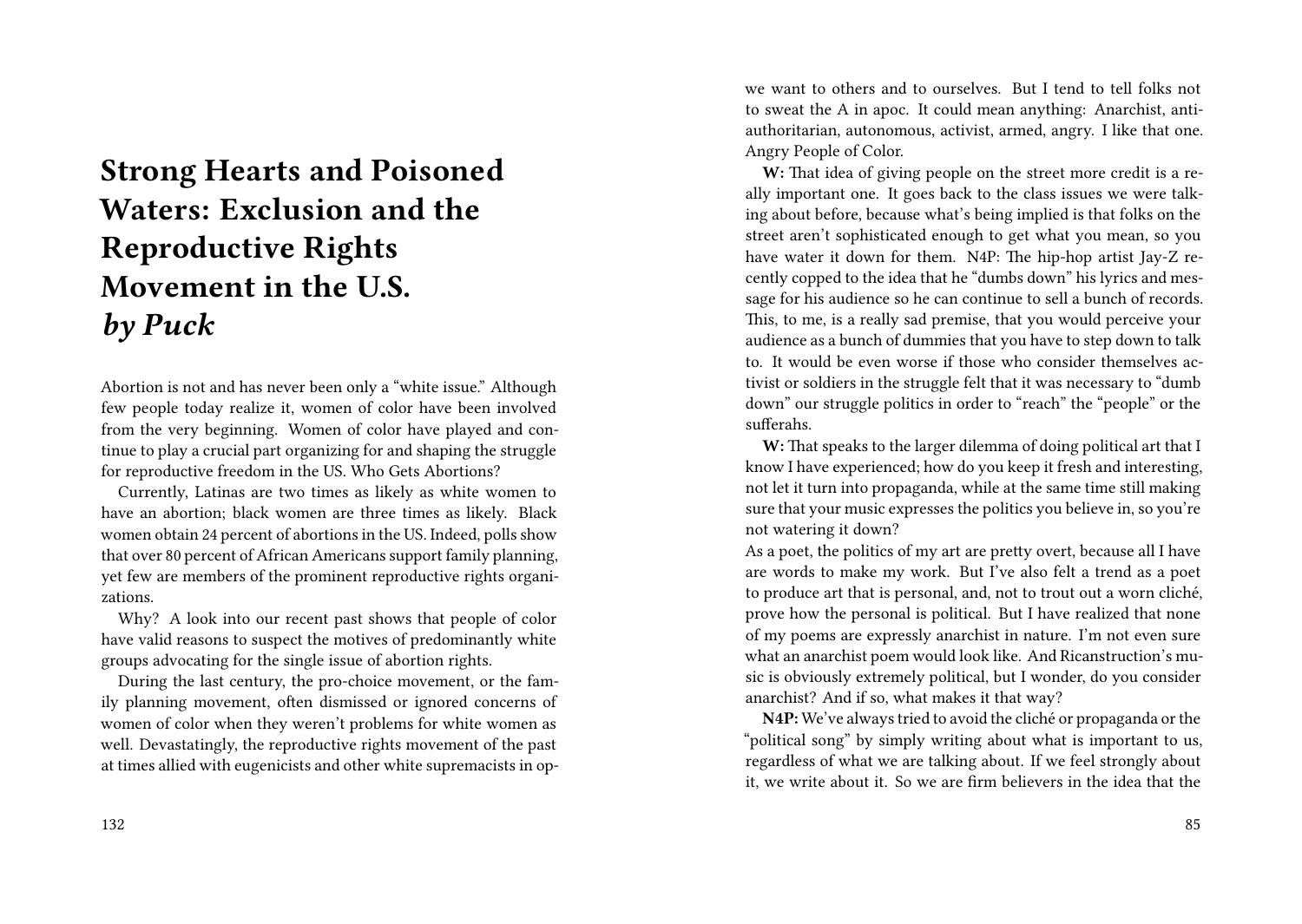personal is political. Fact is, a song about fucking in the back seat of a Lexus is no less political than a song about dropping bombs on innocent people. Just different reasons… or maybe not. Just because I am not interested in writing about big pimping doesn't mean that the person who does is not making some kind of political statement, for better or for worse. A lot of people make the mistake of believing that if you are talking about so called "political" issues than you are a political artists. But that means everyone else gets to be just a straight up "artist," regardless of what they talk about or don't talk about. If we are "political artists," then everyone else are "a-political artists," but then what does their A mean? If we are "anarchist artists," then everyone else are audio slaves I guess.

I don't imagine that there could be such a thing as an anarchist poem unless it were totally free. But once it's committed to paper it ceases to be free. We've called our music revolution music at times, and other times we've just called it music, but we try to make it at least free and flexible and, I guess you could say anarchistic. Beauty and harmony within the chaos.

**W:** That's such an important point, that everything is political. If you aren't conscious of what you are promoting, then you are promoting the same ole mainstream politics, which are still intensely political.

Sometimes, I feel like the artist in me and the organizer in me are at war, with the organizer saying, "Well, why are you writing about love or heart- break or relationships, when there are real issues to write about? You should be writing a political poem." I know that the two sides aren't opposed, and that how we love is political, and therefore a love poem is a political poem. Like you said, "All Ricanstruction's songs are love songs." But still, I do find myself trying to walk a line, because even if love poems are political, there are still bombs dropping on babies' heads around the world, hungry bellies growling, nightsticks beating tender flesh, over 2 million people in this country going to sleep in a prison cell. So then do we start rating the issues we discuss in our art in terms

something to validate what my partner and I felt but could not articulate — that true commitment, true respect and love was not linked to ownership, possession, fear, and distrust. After years of working hard to 'make it,' to be successful, good, liberal citizens, we looked around and realized there must be more than what we have been striving so hard for,. We rejected marriage, but were unable to articulate a philosophical reason yet, we had kids, but refused to become the conservative self-centered parents we saw other new mothers and fathers becoming, we were political in all the condoned ways — liberal Democrat, wanting taxes to go to public schools and senior centers.

All wasn't perfect; we each wanted things, but we wanted to be together, we each had attractions to other s but know it was wrong, we each understood that after working so hard raising three kids, a few years away from out thirties, that we had to change something or choose this path forever. And then came Emma and Andee.

Emma Goldman hit us like a ton of bricks — non-monogamy, freedom to do and love who you want, to choose to be together rather than to have to be together. The essays spoke deeply to our own unspoken philosophy.

Let me tell you a story:

At 20, I hitchhiked from Las Vegas, New Mexico down the highway to see my father face to face. To try to find some answers. He tells me he fucked up.

He should be out there with me, working with me, living life with me. Because, he says, I realized I'm a slave in here. And now I can only fight against other slaves. Out there, when I realized I was a slave, I coulda done something, I coulda fought back at least. Somehow. In here, it's just fucked up.

My father explained that in jail, pencils are like daggers, you can write and you can stab. 'Mira, ' he points to his arm, 'here are the pencil tips that I cannot get out.'

This is not a metaphor. This is a warning.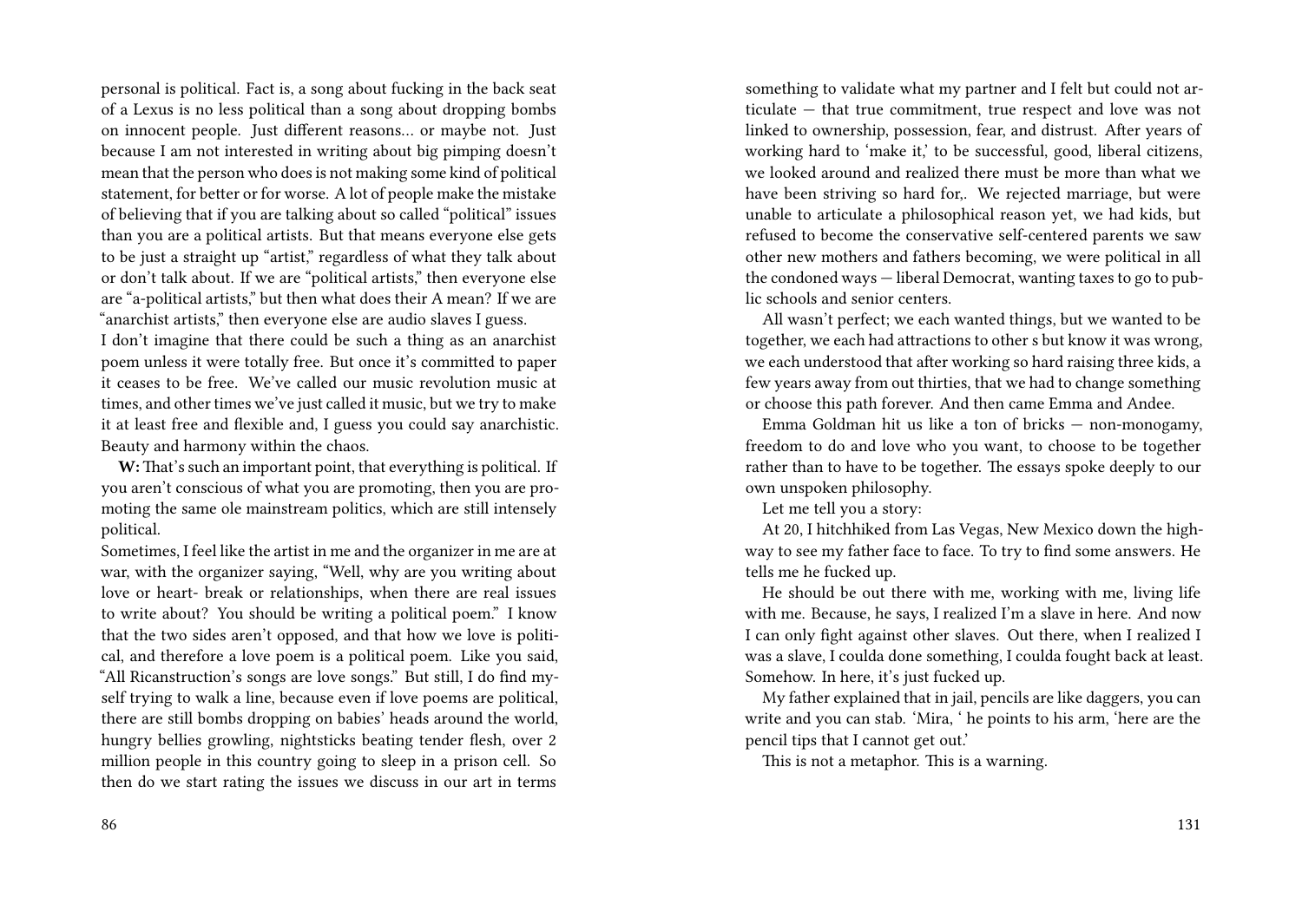chist thinking to understand the workings of white privilege, male privilege, heterosexual privilege and so on, and to work to destroy these forces. And one of the first things to realize is that the state in all its aberrations must go. We need to radically imagine new ways to relate to each other within communities of our devising — until then, police will always be an abusive presence of control and white privilege, behavior will only be tolerated that works to reinforce the status quo.

I am tired of anarchist thinking that only serves intellectual exercises and academic notions of social discourse and I fear generally white male punk violent angst against private property that serves only the transitory pleasure of the actor while serving to marginalize poor communities and heighten the repression of difference by condoned state terrorists — the cops. I also am tired of isolated individual anarchist practices that serve only the development and liberation of the individual who has access to and time for these pursuits such as veganism, voluntary simplicity and conscious social marginalization. There is another way.

People of color and the anarchist tradition are now set to revitalize that. I came to anarchy through sex and Seattle; and now that I'm here, now that I've plundered my way through the 'classical or canonical' texts (how ironic that so many fight for these labels as if this provides some authority to these anti-authoritarian texts), I've come to fuck it up, to shake it down and push it forward into the multicultural, diverse pedagogically flexible revolutionary philosophy it is. No longer will I be told that real anarchy is not related to struggles for national liberation, not about the praxis of living a life defined by radical honesty and trust, not about coalitions and communication.

For me anarchy must be linked to the individual only in relation to the communal, whether that community is lovers, or family, or children, or employers, or neighbors.

I cannot separate my political growth from my personal growth. Nor will I even try. I knew there must be something out there,

of social relevance, do we ration out one relationship poem to two police brutality poems? How do you keep that balance?

**N4P:** Well, we are still trying to figure out exactly what part does art really play in this struggle at all. Is there such a thing as an anarchist poem, and, if so, what the hell is it for? Is art a tool for revolution? Does it lead us any closer towards an ideal? And, if so, how? Is arts power in it's lyrical message, or is that yet another straight jacket? Maybe its power is in its sense of freedom. When we first formed the group of artists that we now call Ricanstruction, many people automatically expected us to play a specific kind of music based on where we grew up, our ethnicity, our race. So we made sure that the music would instead be a fusion, a not-necessarily describable amalgam of everything that ever inspired us, everything we ever heard in the air. We didn't want to be pigeon-holed, so we made sure that one person would say, "They're a punk band, "and another, "They're a hip hop group, "or "They're a salsa orchestra," or a "jazz combo." We used to say that revolutionary music should sound like everything you've ever heard before and nothing you've ever heard before. So I sometimes feel that in this quest for revolution music, and how it works as a tool, that the sonics are more "important" than the words because you can only go so far with language.

But then of course, it's not so simple because the words are still important and they are the easiest way to communicate, short of throwing a molotov cocktail at an appropriate target. The words are no less important then Malcolm preaching on 125th street, or George Jackson writing from prison, or Che writing Guerrilla Warfare, or even Abbie Hoffman writing Steal This Book. Or for that matter, Nina Simone writing and singing "To Be Young, Gifted, and Black." I think it's easy and expedient for the shitstem to write art off as being nothing but some sort of entertainment, which serves as a way of declawing art so that they can then commodify it and put it in a pretty wrapper and sell it back to us as packaged "political album." But as artists who are engaged in the struggle, it's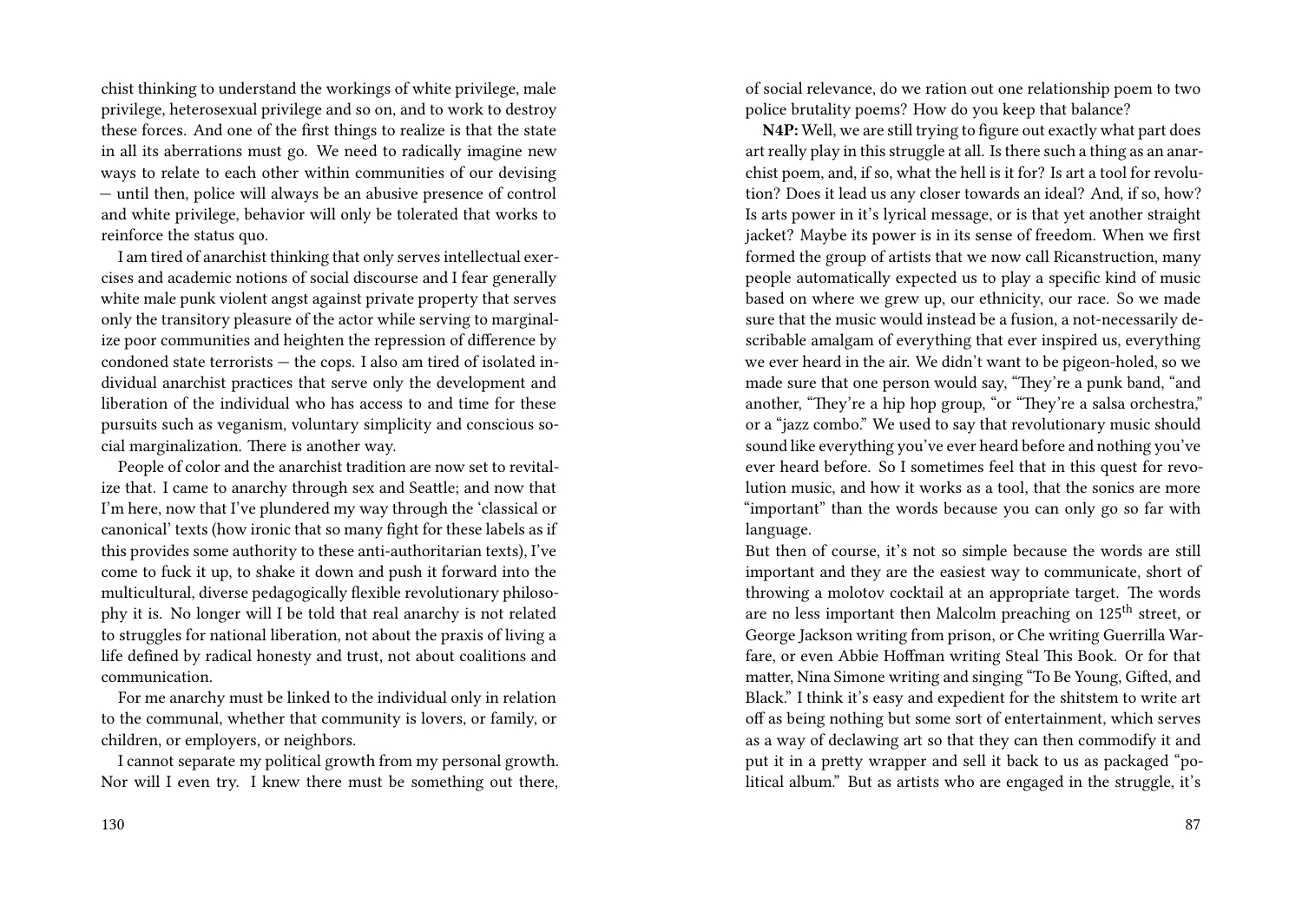important that we not get caught up in "bizness" and start second guessing ourselves.

**W:** Yeah, there's always that questioning process going on inside you, and we often put limits on our art. Which in a way is a very good thing, to be very aware of what you're putting out in the word and how it will be interpreted. But at the same time, sometimes it becomes more about the right language and the mechanisms of intent, rather than creating something powerful and beautiful and terrible, all at the same time. I have written pieces that I love and feel are some of my best work, but I would not put them out in a book or read them at a performance, because of some of the language I use, and mostly the fear that what I have written is vague enough that it can be misconstrued in a way contrary to what I intended. So you try to create work that is art and not just propaganda, make it wide enough for other people to immerse themselves in it, to put your poem on and call it their skin, while at the same time making it narrow enough that they can't pull at it and stretch it large enough to clothe whatever they want to.

**N4P:** Which I think is also the beauty of art. It is not something that can be straight-jacketed unless you let it be. It is not a political speech. It's not an ideology or a party line or a ten point plan. It's free to talk about fighting or fucking, freestyle or funk. Yes, people can stretch it and clothe themselves, and stay warm in the winter or cool in the summer, or bulletproof on the frontlines. The language can be raw, "real," or revolutionary. Redemptive like a Bob Marley song or Bad like the Brains. It can call us to fight the power, encourage the people to get up, stand up, or go to sleep. In the end it can be madder than Malcolm. Or not even matter.

**W:** Which is the all important question, that keeps political artists awake at night: does it even matter? Does all the thinking and agonizing and debating I put into my work really make a difference in the grand scheme of things? I have to believe it does, both as a poet, but also as a person who has been moved by art. It's not the revolution by any means, and people sometimes get it

In the three years since I have made this commitment to be involved in the anarchist community, I have met some powerful and inspirational people; I have learned to see that resisting the oppressive and seemingly undefeatable social world we live in can be practiced in so many minute, marvelous and meaningful ways — in fucking, in gardening, in punk, in slumming it, in cooking. Perhaps even in crystals. I've been a part of RACE (Revolutionary Anarchists of Color), been to and participated in the anarchist conference, started a zine, boxcutter, with a few others to explore aspects of personal liberation. I even staff a shift now at the Long Haul.

With each step I try to bring my stories and my experiences with me. I want to be a part of something that combines theory and praxis, that can talk the talk and walk the walk, I want to work with people that I can learn from, that inspire me in my own efforts of teaching, parenting, living my daily life. I want to try and fail rather than remain safe in stasis. And yet, at times I still feel like an outsider to the radical/anarchist community. But now I know that I am apart of it, and so I have a responsibility to it, to help shape it. I am writing to engage myself in this process that will force me to embrace more of it, to be more involved in it, and to welcome other people like me — marginalized from the mainstream, yet not quite the typical anarchist  $-$  to join this discussion. I know many more people are out there, many more stories, and I hope we can start sharing them.

Anarchy is the radical approach to life of not simply living a fair equal and free life for yourself, but making the connection and working for the liberation and equality of everyone. It is antiauthoritarian; it is non-coercive; it is based on the principles of active involvement, of direct action, of a radical faith in diversity. Now this doesn't imply that the struggles of all communities are equal. Therefore, it is imperative to recognize, within ourselves individually and within our individual cultures, the points of privilege we may have access to and benefit from. It is crucial in anar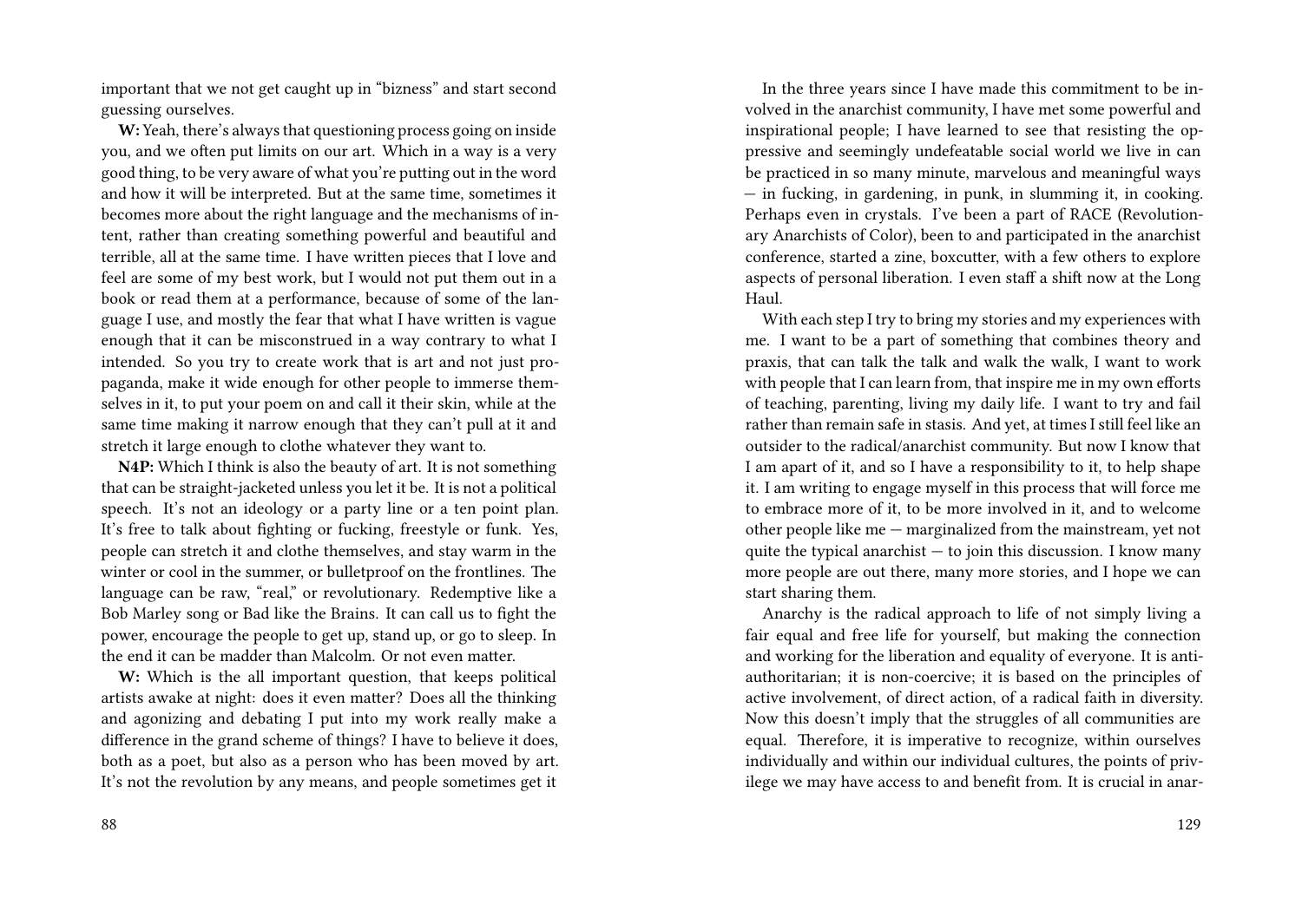horrified as disciplined behavior became the primary learning objective in my son's school. What could I do, where to turn? I refused to participate in the privilege of private schooling so that was out. And then I found The Teenage Liberation Handbook, and we created our autonomy, but struggled to connect with others who chose to homeschool for reasons of liberation rather than Christian bullshit and racist, classist fears about public education. Where were the other parents? People fuck, so I know people reproduce.

Moving to the East Bay from the city did help me meet more people with similar values. While attempting to create a relationship based on free choice rather than social coercion, my partner and I met another young parent questioning the rigid social definitions of what relationships could be. With the inspiration from Emma Goldman and the practical advice from The Ethical Slut, we began to embrace non-monogamist freedom to explore our own sexuality, our growing identities, our interests. But even here we felt out of place: we weren't 50-year-old hippies reminiscing about free love, nor were we new age converts trying to fuck while rubbing crystals and engaging in tantric poses. We were in our late twenties, we were looking for others more like us.

All these interests and choices of my life culminated in the tear gas of Seattle. Studying globalism as an advisor to student clubs on the campus I taught at, we decided to participate in the WTO protests, not realizing the dramatic and liberating events that we would be a part of.

So after the smoke cleared from Seattle and then DC and then Quebec, I realized that I could no longer chase the revolution, that I could no longer compartmentalize the different aspects of my life. I needed a way to synthesize them all. After ten years of making half-hearted attempts to connect with people who looked and lived so differently it seemed than me, I decided to toss aside my ego, my attitude, and my fears and both find and help create the community I wanted.

128

so twisted, thinking that spitting radical rhetoric on a stage is the extent of their responsibility and obligation.

But art is salve for the soul, and we all need that to continue in the lifelong struggle we were born into (and born to win, as the hip hop group The Coup says). We can all remember a song, a poem, a single word even that moved us beyond measure, that gave us the strength to get back up and push forward. Historically we can see that at the center of almost every fight for freedom and justice was some form of art to carry people's spirits when their bodies were too tired to stand.

Whenever I think of the question of is art important, I think of Nikki Giovanni's poem "For Saundra," where she is asked by her neighbor is she ever wrote happy poems, and so she tries to write a tree poem, or a beautiful blue sky poem, and she can't because of the despair and destruction she sees out her window. She writes:

"so i thought again and it occurred to me maybe i shouldn't write at all but clean my gun and check my kerosene supply perhaps these are not poetic times at all."

For me, this was so incredibly moving, because it's what I think all the time. Franz Fanon once said something like, "A poet must learn that nothing can replace the unequivocal picking up of arms on the side of the people." It's such an important reminder, that these words, this art, is part of a larger struggle we must be engaged on many different levels. But I think the fact that Nikki asked that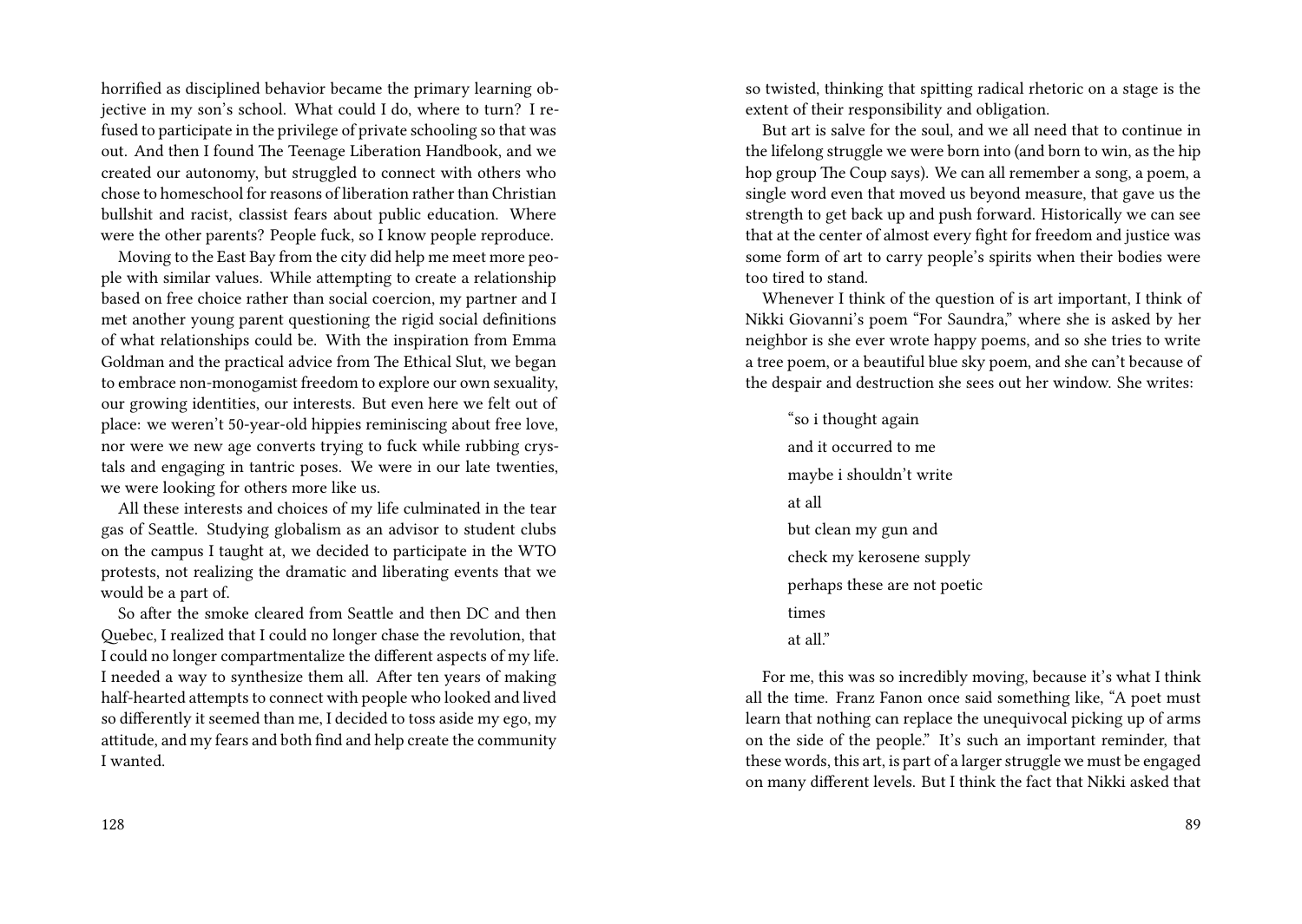question in a poem shows that there is some purpose, because it reached mine and many other people's eyes and hearts. There is some sort of redemption after all.

I realized I needed the anarchist community after years of trying to compartmentalize the seemingly disparate aspects of my life — the non-monogamist, the self-schooling parent, the activist, the Chicano academic, the fuck-the-police poet. But how I got to this point is another story. Is in fact many stories.

Let me start at the beginning. I began noticing the glaring discrepancies in my life; I grew up on hip-hop and could see it being co-opted into cheap fronting and frivolity. This was not the community I was a part of, dressed in hand-me-downs and learning to break on ripped up sections of linoleum.

I simply couldn't handle the growing consumerism, the value placed on objects, after having lived in poverty, after scoffing at and detesting the symbols of wealth for so long (yes, out of envy and jealousy at the time perhaps). Yet, I desperately needed to believe in the anti-authoritarian politics of NWA, Public Enemy, Freestyle Fellowship and others, for I was not hearing it from anyone else nor in any other way that spoke to me.

It continued in undergraduate classrooms in which I was appalled at the refusal to engage in anything but what was deemed 'practical and possible realties.' After being told that Republicans and Democrats held the only legitimate and viable worldviews, I wondered how the hometowns I grew up in  $-$  Las Vegas, New Mexico, Kailua, Hawaii, Ventura, California — were included in anything we discussed. How did these 'viable' political choices account for the poverty, the single mothers, the drugs, the lack of choices available? There had to be another way. And when I did make my way to an anarchist study group. I seethed at people's unwillingness to even attempt to connect anarchy with issues of race and privilege. There had to be other ways. Other places. Others.

So I retreated for a while into my own experiences, creating and nurturing a lifestyle that embodied the values I couldn't find elsewhere. I found connections with my imprisoned father and prison issues that introduced me to Attica, to my father's penitentiary, to political prisoners. I reveled in becoming a father and was soon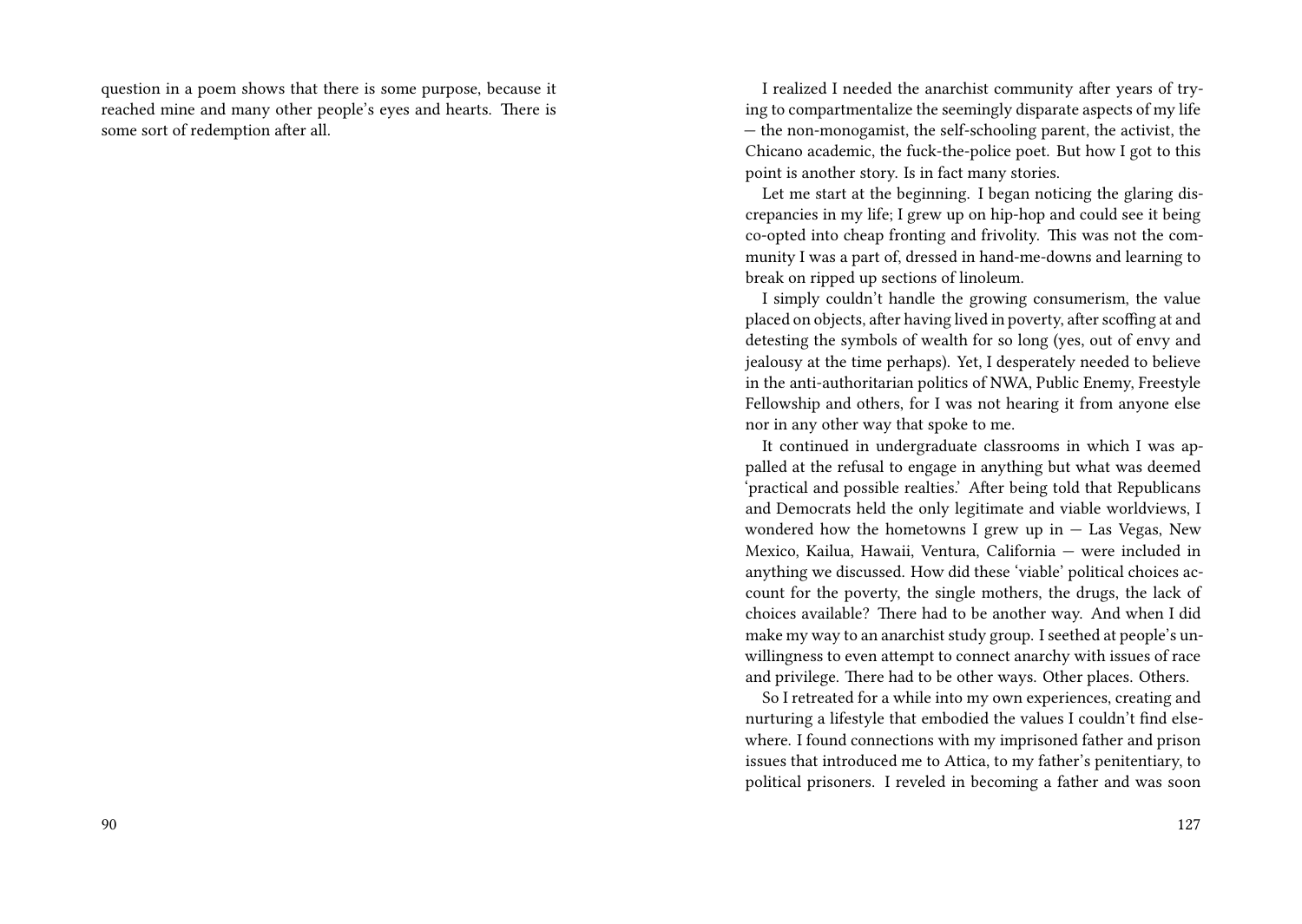our consciousness. This has defined me and hurt me. I tend to be the problem, the one who asks too many questions, who is never comfortable with the way it is. With the way I am.

But now I refuse to be silent or shameful or half-hearted. I tried to avoid it for a while, but if I wanted to find and meet other anarchists in the East Bay, I needed to go to the Long Haul, an anarchist infoshop in Berkeley. So I took a deep breath, opened the door and entered, trying to free myself of my previous feelings, my stereotypes, my love and hate for the anarchist com- munity; and yes, I know it ain't one homogeneous thing, but regardless, my experiences with it have been fraught with good ol' revolutionary angst. Let me explain.

I have never been into the punk scene, I am not white, I became a father at 20 and had to think about changing diapers, not just about changing social structures. I remember being chastised by someone trying to get us to go up one summer to the logging protests and when I reminded him of my responsibilities, he snapped back: 'what was more important.' I wanted to punch him, to make him see his ignorance, the elitism of privilege, the typical dismissal of people with children, with jobs to pay for food and rent.

Yet, this has happened over and over. Meetings at 6 p.m. or reading my child a bed time story? How to choose? It felt as if I could never fully commit, never be as dedicated as the people I met — mostly younger, white, students, who were mobile, who could survive on a fluctuating income. Now there is nothing wrong with this, but this was not me, not my experience, not my culture. But I knew that the anarchist views more closely resembled my views about how life could be lived than anything else, so I tried as much as I could to find that community. I brought my kids to meetings; I swapped childcare with other parents on my block (a nice way of realizing it truly does take a neighborhood to raise a child). I tried to figure out how to balance riding bikes with my kids around the block versus riding in critical mass, which is right at dinner time.

#### 126

# **No Way As A Way: An Interview with Greg Lewis**

In the early 1990s, under the name "Greg Jackson," Greg Lewis eas the editor of Black Autonomy, the first Black anarchist newspaper in the United States. Lewis, along with Lorenzo Komboa Ervin, became the most high-profile members of the Federation of Black Community Partisans, a Black autonomist formation. Today, he is a self-defense and fitness trainer still living in the Seattle area. We talked about his history, the trails blazed by Black Autonomy and Copwatch 206, and struggles today.

#### **Was there a defining political moment in your life?**

One thing just led to another. All my life my mother struggled to feed us and keep a roof over our heads. Welfare used to send her on jobs that didn't pay a living wage. But she was required to go, or else we would be cut off for good. But, if by some miracle she made any money, it would be deducted from her monthly check and they would threaten her with prosecution or being cut off for making too much money. Every year I had to take a form to the school to fill out and send to them to prove I was in school. One more reason other kids had to pick on me.

The day she died, she was a college grad, Phi Theta Kappa, with a bachelor of arts in journalism; but she was working at a fast-food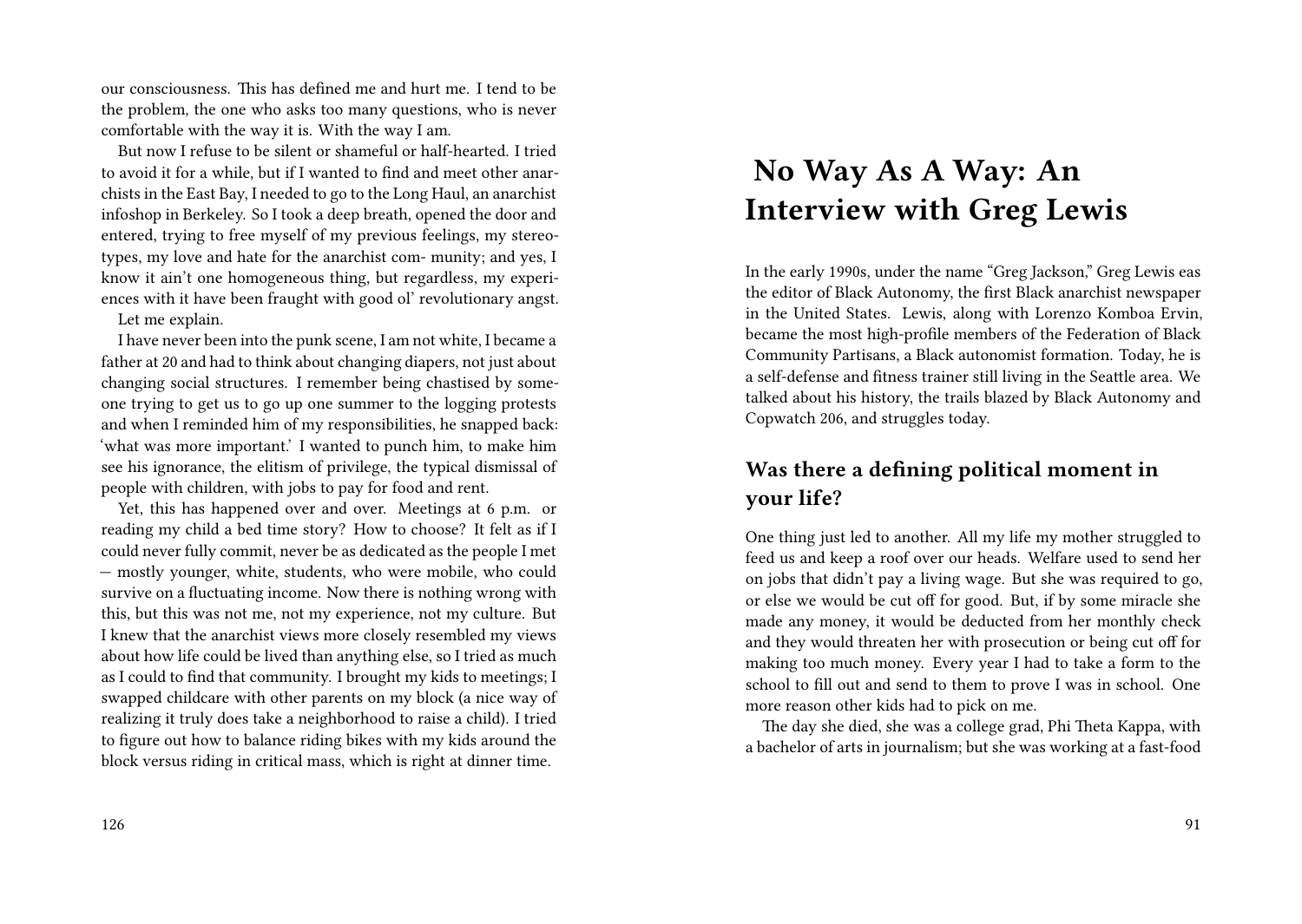restaurant because local newspapers refused to pay her a living wage or didn't hire her at all.

When I was a teenager, I was on the bus going to work as a dishwasher at an upscale restaurant when a group of white police stopped the bus and ordered all of the black people off, accusing us of shoplifting at a local mall. I glanced at one officer's badge as I got off, he saw me do it, and said that he would be more than happy to put a third 'eye' in my forehead. Years later, I was confronted by neo-Nazis in the University District, and I successfully defended myself against them. At the time, I was a trained kick-boxer who fought ring matches regularly; they never saw it coming. I later found out that I wasn't alone; there was a "movement" of punk rock homeless kids, gangster types and weed dealers who were doing their part to run them off the Ave also.

It wasn't until I read Revolutionary Suicide and The Autobiography of Malcolm X that I began to get a clearer picture of what I was dealing with. Later, some of the homeless kids turned me on to Marxist and anarchist writings.

I drifted from one struggle to another. First, there were the protests due to the police raiding a squat. At the same time, the former City Attorney, Mark Sidran, was pushing for an anti-sitting and anti-panhandling ordinance. Then, the neo-Nazis returned and stabbed a black man on a bus on the Ave on Christmas Eve. It was shortly after that the homeless kids got organized and marched to Broadway 100 or so deep to confront them Then the first Gulf War happened and the large protests shutting down the freeway, and finally the beating of Rodney King, which led to two nights of riots, fires, and fighting the cops downtown and on Broadway. All of these things happened one after the other with very little time in between events.

It was in this climate that my politics began to expand and change.

92

MEChistAs in college scoffing about my lack of Spanish and complaint that meetings were in held only in Spanish. 'Chale, man. What's up with you?' Because I was raised by a English speaking white mother. Awkward silence.

My teacher asked why the absence of Mexican American writers in a California literature class bothered me. Because I am one. Awkward silence.

This is the only way I can speak to you. I am an academic and I am not afraid to talk that talk  $-$  the hybrity of myself causes these contradictions that I embrace like old lovers knowing how to soothe each one, how to excite and comfort. I was freed in theory and abstraction finding voice in books by Moraga, Anzaldua. Finding fathers in Acosta, Reechy. Finding heart in the radical acts of violation and violence like Tijerina at the New Mexican courthouse, Murrieta's refusal to bow his head, Los Crudos' demand for an uncompromising politic, Rage Against the Machine's connection to difference and abhorrence of authority. I became a bicultural, Chicano with no respect for authority, no time for lazy assumptions about race, culture, politics, class, sexuality. I found myself in the refusal to singularly define myself.

Wait. This is a lie. These words. Stories.

How do I claim myself: how to separate what I feel as a Chicano, as a male, as a person of privilege. How do you claim anything when you can't claim the authenticity of your own voice? Remember: speak clearly, be careful if your pronunciation is off, if your skin fades too pale in the winter, present you color in your movements, your clothes, your lovers.

In a world that wants singularity, I choose both. In a culture that wants uniformed sexuality, I choose to embrace bisexuality. In a society that denies authentic autonomy, I found myself in anti-authoritarian histories, in the romance of clandestine organizations. I was seduced by the pen and the gun, by non-monogamist lifestyles, by radical, dissident Chicano nationalism, by the feminist rhetoric to reclaim our selves, our lives, our sex, our religion,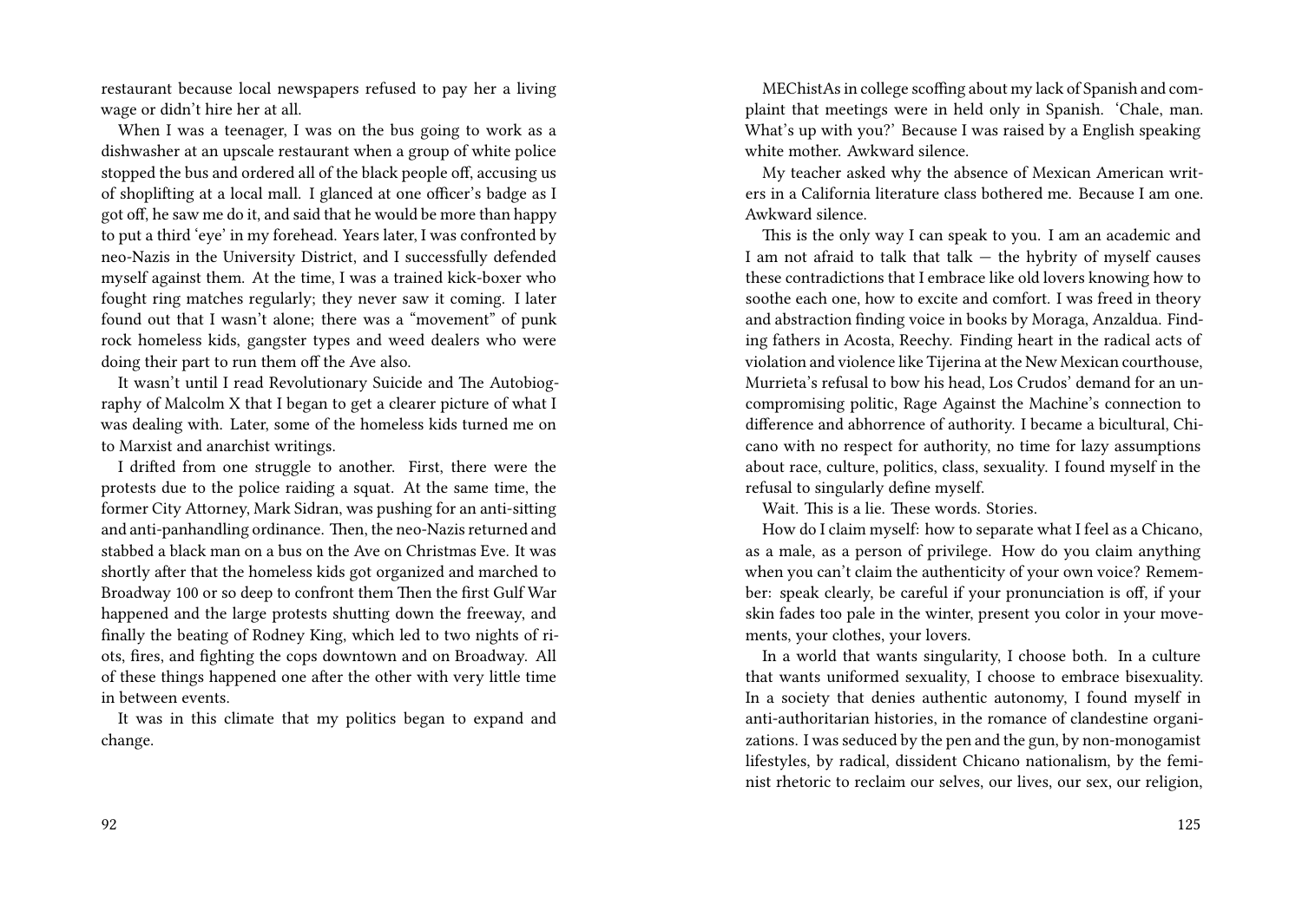On the Chicano side, I was the product of typical male weakness, the sign of my father's co-option and ultimate demise by white women come to save the poor, the natives. He was seduced by her presence, her education, her future. And those things he loved about her, she used to leave him when he found his place in el pinto, the typical educational facilities for poor Chicanos in New Mexico. His anger at her transferred in to his abandonment of me. No letters. No contact. My father running from the law, running, running, knowing the inside of a cell more than his son. Wait. This is not a story. This explains nothing, so I create my own explanations.

I started writing to find my color, saying on paper in black indelible ink what I couldn't to my classmates, to my first few lovers, to my mother and members of my own family: I am Mexican. I am white. I am.

'Fight one bean you fight the whole burrito.' I remember this saying as a warning white kids said about fucking with Mexicans in Ventura, California.

I remember the sound that they made on the school bus, slapping hands, laughing, all building a solidarity of whiteness or nonbrown-ness when one kid calls out 'smells like beans' as the Mexicans leave the bus, walking down the aisle. At 15, I couldn't stand it any more. I stood up and hit the kid in front of me with my backpack breaking my connection to them. I wanted to be the burrito. I am Mexican; I am not white. But in the end I was wasn't welcomed. I am the one who had to find trouble rather than it finding me. It has been the same ever since. I walk the borders of cultures, the too white to be brown and too brown to be white. Sometimes hassled by both sides and sometimes passing into each. Sometimes seen as one of the boys, sometimes the affirmative action product. I enter college deciding to claim, to rename, to embrace and revel in my contradiction, my displacement, my ambiguity, my absence of certainty.

# **How would you say your politics evolved over time, and at one point in that development would you say anarchist ideas became most real to you?**

What drew me to anarchism was not so much the theory or the ideal, but the way the anarchists did things. The Maoists were around in greater numbers back then, but they seemed a lot like religious people seeking converts. And they would get mad if you didn't agree with them. Some of them would actually challenge you to fight!

The anarchists did things. They took over buildings and lived in them, they chased the Nazis off the streets, they would go to community meetings and blast the so-called "experts" on homelessness or youth issues, and they would share whatever they had with you without asking for anything in return except for your opinion on whatever subject.

I used to call myself an anarchist, until one day an older activist, now a political prisoner, Omari Tahir (he was convicted of hitting former Seattle mayor Paul Schell in the face with a bullhorn; it took them two trials to get the conviction), said to me, "I know what you're against, but what are you for!?" He also warned against letting others put you in a box by of labeling yourself in way that is alienating to others.

To me, all "isms" out there are a form of ideological and social prison. Like Bruce Lee said in The Tao of Jeet Kune Do, "Absorb what is useful; discard what is not. Use no way as a way."

If I am to be labeled, here's the box to put me in: life-long black man in amerikkka of mixed racial background, a so-called "person of color." I am a certified personal fitness trainer, and professional martial artist and instructor. I am for reparations (for chattel slavery, for genocide of indigenous people and the theft of their land, and for police terrorism/murder of people of color; white people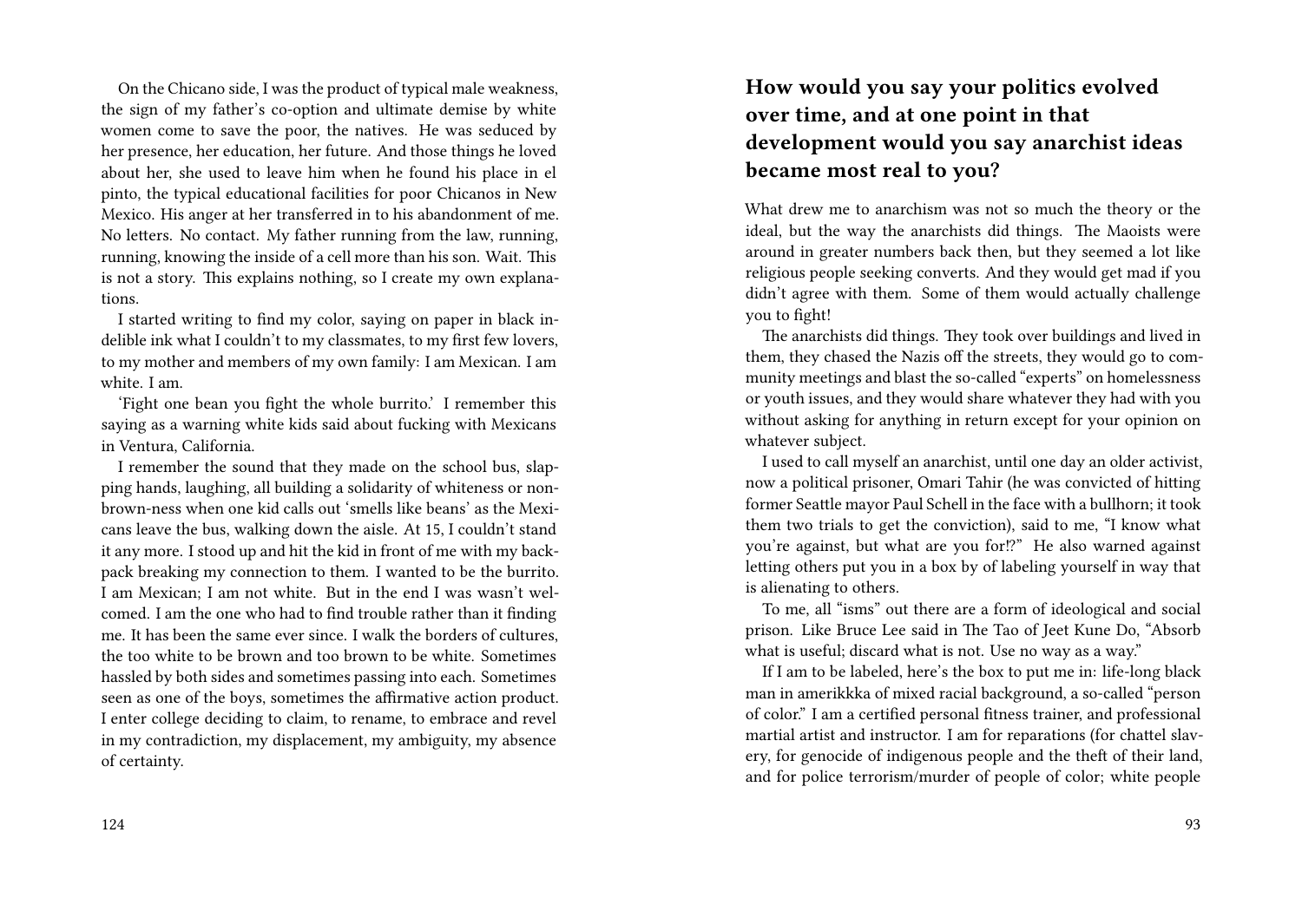should also be compensated for being assaulted by cops or losing loved ones to police violence), self-determination (individual and collective), direct workers control of community institutions by those within that particular community, and an economy based the equal distribution of wealth and resources. I am for freedom, justice, and equality for all the human families of the planet. I am a revolutionary.

## **You were a founding member of two groups that planted the seeds for a lot of movements today — Seattle Copwatch and the Federation of Black Community Partisans. Can you talk about those groups and what, in your mind, made them significant?**

The Copwatch was significant since it was the first one in Seattle since the Black Panther Party did their patrols in the 1960s. We were the only group at the time that monitored the police directly on the street. We defiantly got the attention of the police department, the local media, and attorneys on both sides of the police accountability issue. I don't think the FBCP was all that significant; it wasn't widely supported.

### **How big was FBCP at its peak, if you can mention that? And can you drop some knowledge on the FBCP formed?**

I honestly don't know. Lorenzo was the common contact we all had. It basically came about from discussions I had with him, and discussions he had with black activists in the various cities he spoke in.

# **Pencils like Daggers** *by Tomás Moniz*

It starts with a story:

My grandma, worried that her 3-year son had not spoken a word yet, had him chase down a grasshopper. Diligently, without complaint, the boy did and returned with a smile. Open she said; confused and scared, he did.

She shoved it in and closed his mouth. Hablas, mijo, hablas. He spit it out crying. Crying and yelling. He has not stopped either since, she says, and smiles thinking of her now 50-year-old son talking his time away in a New Mexican state penitentiary.

This is not make-believe. This is how we find our voice. This defines our language.

Here is my story. Or the start of it. My name is Tomas Ignacio Aragon; everyone calls me Tom. This I know for sure. I come from families of lies, of stories to deceive you, to deflect discovery. As a bicultural child, I was not comfortable in nor completely accepted by either side of my families. In the white world of my working class mother, I was the visible mistake, the dark stain on the family name. White working class military folk, dealing with the daughter who runs away to find her place, to save the world in the late '60s, and comes home struggling to save herself and feed her two year old son. With her, I was raised to avoid declarations of race, of difference, trying not to discuss my brown skin and brown hair in a family of blonds and blue eyes, forgetting my Spanish, speaking English only. I hid my shame with my silence.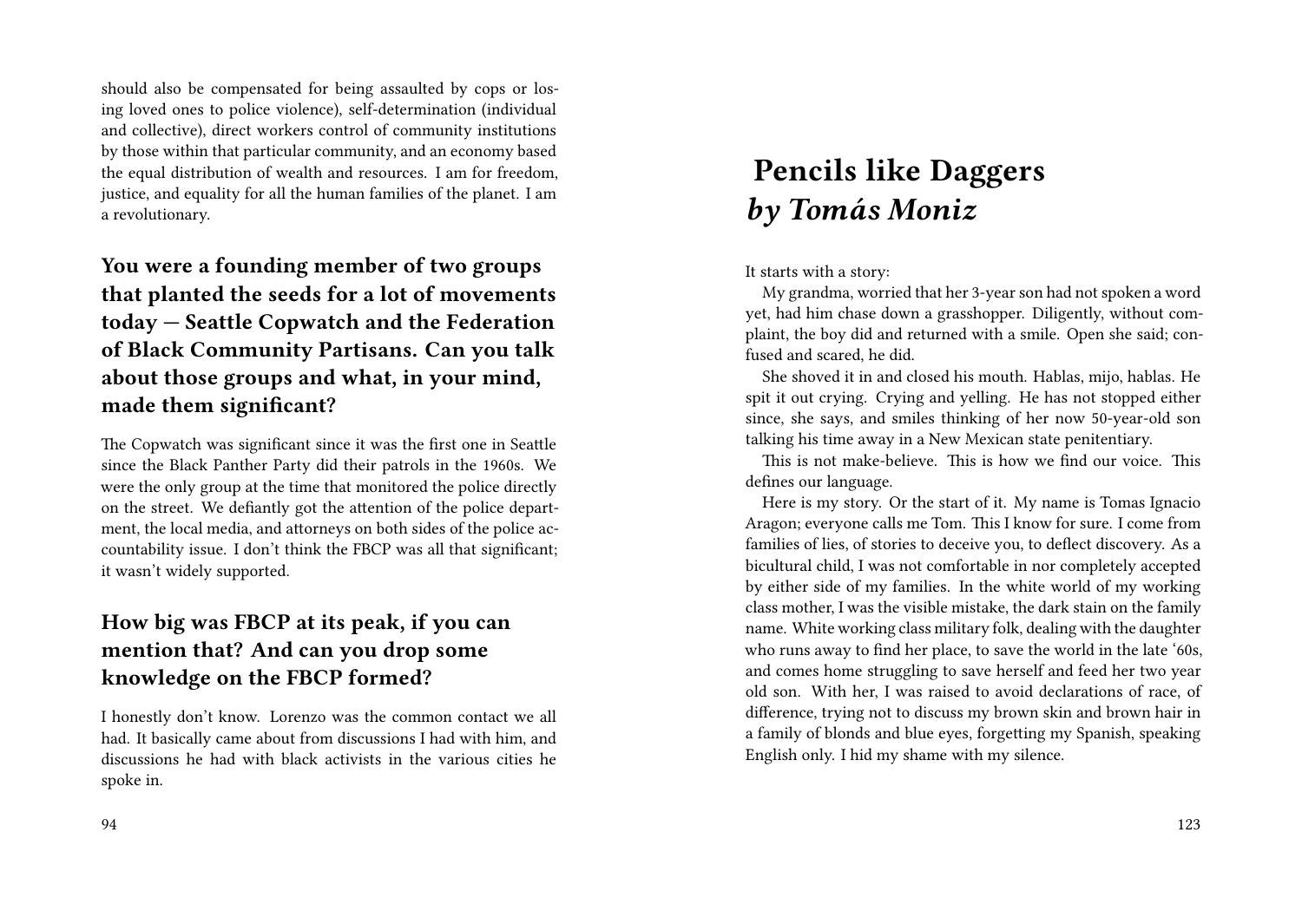white anarchists, sexism and gender issues to male (and sometimes female) anarchists, or some form of discrimination to virtually everyone I encounter. I am tired of the prophecy that in an anarchist society, racism, sexism and all other forms of discrimination will magically cease to exist. Such explanations no longer appease me. Instead, I see them as white anarchists' way of not confronting the problems and issues within our own movement and within themselves.

**Do you think that kind of dynamic — where one person was the conduit and leader, for lack of a better word — hurt the organizing generally? And being who you are, one could guess you were not comfortable with such a communication flow.**

For me, the problem was more of a lack of numbers locally. I got calls and emails from other folks involved with the project all the time. I had plenty of allies locally, but the organization itself wasn't growing. Another problem was people not following through on what they said they would do on a consistent basis.

## **In what ways do you think FBCP contributed to the theoretical framework of today's Anarchist People of Color movement?**

I do believe it gave a voice to what many folks were already thinking.

Beyond that, it's hard to say. Usually it's the white anarchists that come up to me talking about how moved they were by the newspaper, how they were inspired by what Lorenzo had to say in their town, etc.

## **Why did the Federation of Black Community Partisans end? And what would you have done differently if you knew then what you do now?**

It barely even started. It was really a formal organization in name only.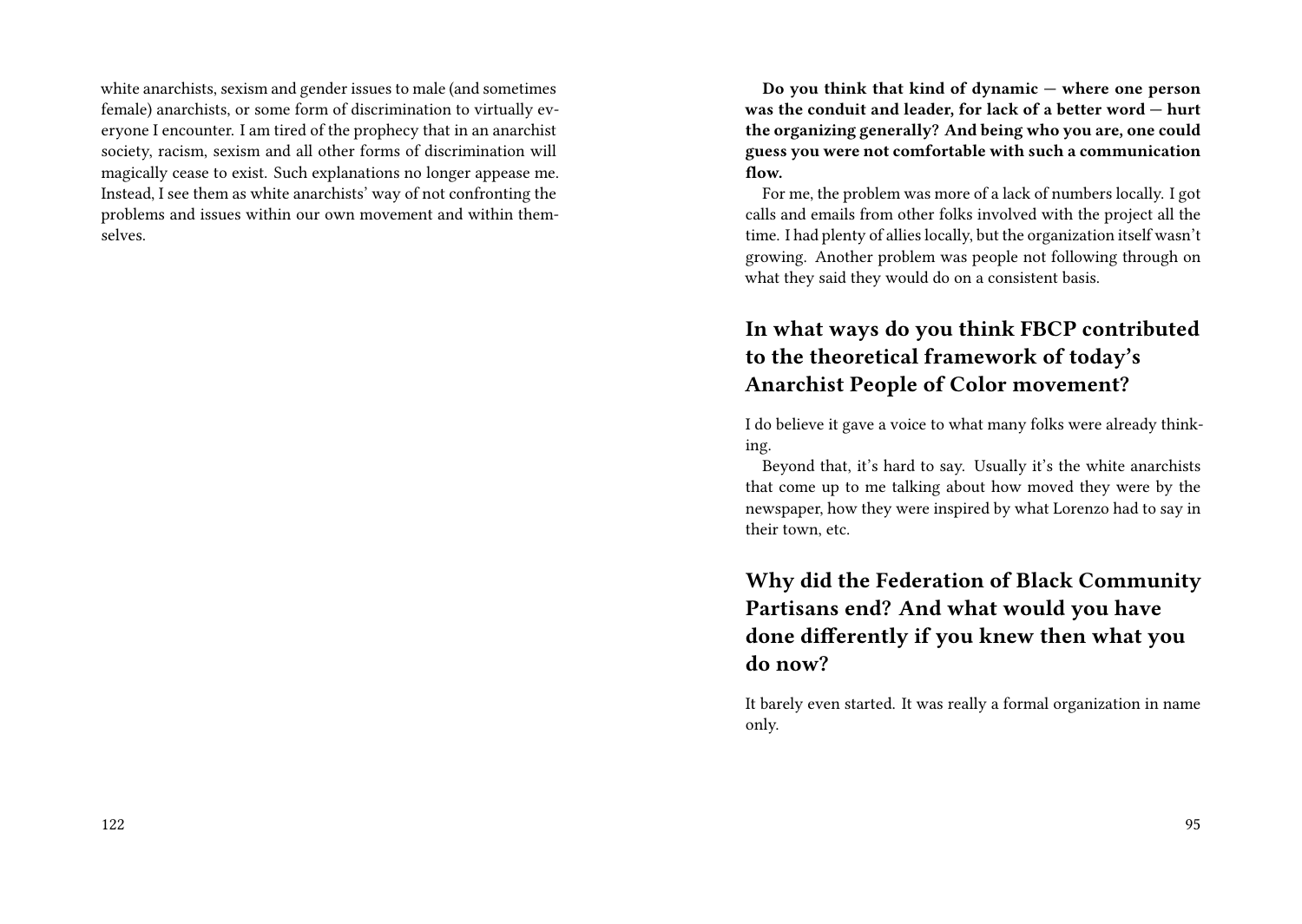People weren't interested in a formal organization. I received very little help in funding or publishing Black Autonomy or in building an organization.

To do it all over, I wouldn't have done it at all had I known that people's word was not bond and that I would be used and abused for my work ethic. Or maybe I would have published it as a more of a personal 'zine. Lately, people have been asking me if I ever thought about starting it up again. I don't know. It was a lot of work and most people, even so called "conscious activists," don't have the discipline for the tedious work that it was.

## **A lot of organizations and work relationships suffer from disparities on several levels. Could you break down your experience for newer activists to avoid similar pitfalls? And do you think what happened with FBCP could have been avoided?**

When I was doing the newspaper, I didn't even own a computer. I had to arrange to use other people's gear or go to Kinko's or to a college campus. That took planning and organization in itself. Then, I had to assemble the graphics and pictures. That meant lots of cutting, photocopying, scanning and re-scanning. Then I was forever waiting on people to send their articles and letters, especially FBCP comrades who were doing work in the streets. People had a really hard time with deadlines. And all of that had to be spell-checked and edited for length.

Once that was done, I had to send the hard copy to a printer down south, since printing is so expensive out here. After that, distribution took up more of my time. And I still had to go to work, do my own local activism, answer mail, maintain accounting, train in

Later I learned that one or two of the attendees had felt offended on my behalf. How dare someone bring up race and the lack of nonwhite faces with Vikki sitting right there? Is she blind? Doesn't she realize that Vikki is a person of color? Is she implying that Asians are not really people of color? They refused to see her question as anything other than an attack on me. I tried to explain that I was glad that a white person had broached the subject because, frankly, I was tired of being the one who always had to. Instead, I began to understand that many white anarchists are unwilling to talk about race. They would rather dismiss it as a social construct that does not apply to anarchists and, thus, ignore the issue altogether.

The next time I saw this woman, I thanked her for bringing up the subject. I wanted to let her know that I was not angry or offended by her observation.

"You shouldn't have to always be the one to bring it up," she stated.

Since then, I have not had a white ally in other projects to pipe up and point out the obvious. It has fallen to me-the woman of color, often the only woman of color in the room-to point this out. The responses have ranged from un- comfortable silences to lukewarm acknowledgments to outrage. Whatever the tone, the common defense is always, "We don't discriminate against people of color." What is left unsaid is, "See? We welcome you. That's proof that we don't discriminate."

I now understand why so many people of color are wary of working with whites. When I first encountered the suspicions and wariness of people of color towards white anarchists, I dismissed their concerns. "Hey, they're doing good work," I defended. "Who cares what color they are?"

I now see that it is not that white anarchists are white. It is that many of them are unwilling to try to understand the needs, concerns and experiences of those with different skin colors.

As an anarchist of color, this disturbs me. I am tired of always being put in the position of explaining racism and race issues to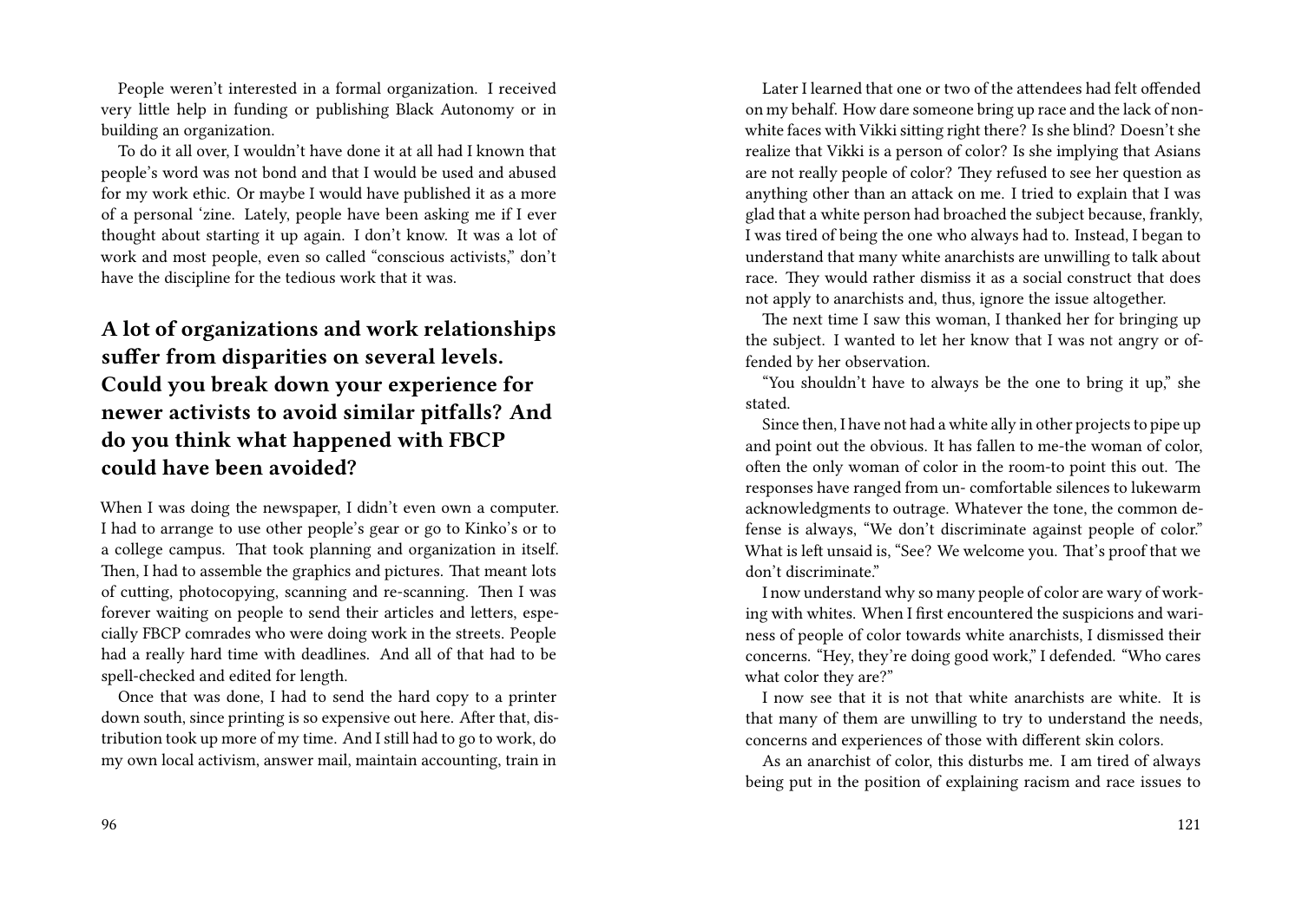as white brick throwers. I thought about the woman of color who had attended a few different anar- chist meetings and been turned off by white male anarchists' dismissal of race issues. I thought about the woman of color who had posted the article, "Where was the Color in Seattle?" Her concerns had been dismissed as unimportant; what really mattered were class differences. I thought about the radical women of color who had the perception that anarchists were either unwashed, smelly white punk kids or white academics. Both had the option of renouncing radical politics and rejoining the mainstream world. This was what the word anarchist conjured up for them.

Why would they want to get involved with any group that labeled itself that?

There was an uncomfortable pause. After some hemming and hawing, an organizer suggested perhaps instead of directly trying to reach out to women of color, this group could do fundraisers and donate the proceeds to women of color organizations "that are doing good work."

I felt as if I'd been smacked. I wondered if the woman realized how patronizing and racist her suggestion was. In my mind, I could see Charlotte Mason giving money to the black artists she deemed "primitive" enough. Only, instead of the 1930s heiress who demanded her artists sit at her feet and call her "Godmother," these were post-millennium anarchists deciding which women of color were anti-authoritarian enough to receive their money.

The other organizer had a different suggestion, one which also circumvented the possibility that they would have to reach out to women other than the same old (white) faces. She suggested that the group work around issues facing women of color, such as the prison-industrial complex. Although she didn't outright say it, I felt that her suggestion was that this predominantly white group speak for and act on behalf of women of color rather than actively trying to get them involved or even find out what their main concerns were.

karate, teach the occasional self-defense seminar, and stay current on what was going on in the world.

I think the way to avoid those kind of pitfalls is to be prepared to do it all yourself, no matter what anyone promises. Plan ahead prior to trying to put the paper together. And be sure that you have a way for the newspaper to make money, because with publishing you will usually lose money. In the four years that Black Autonomy came out, I never broke even.

### **Same question about the group ending, but regarding Copwatch 206?**

Lack of money. Political hatred from other local anti-police brutality groups.

Eventual burn out. No non-profit funding agency will give you money to really and truly solve the problem of police terrorism. They, like the paid activists, are too tied to the system. Without the problem, they won't collect a paycheck. They don't grasp with real depth that capitalism and white supremacy are necessary components for keeping "the American way" alive and well. And because of that, they are generally more a part of the problem than the solution. Another Copwatch exists in Seattle, born out the WTO protests, but they focus more on the large demonstrations and confronting the city council on police accountability to the public.

## **Can you talk about Copwatch 206's tactics and political objectives, and how those differed from others at the time, and even now?**

Our job, as we saw it, was to 'police the police' and educate the public on what their rights were under the law. Our slogan was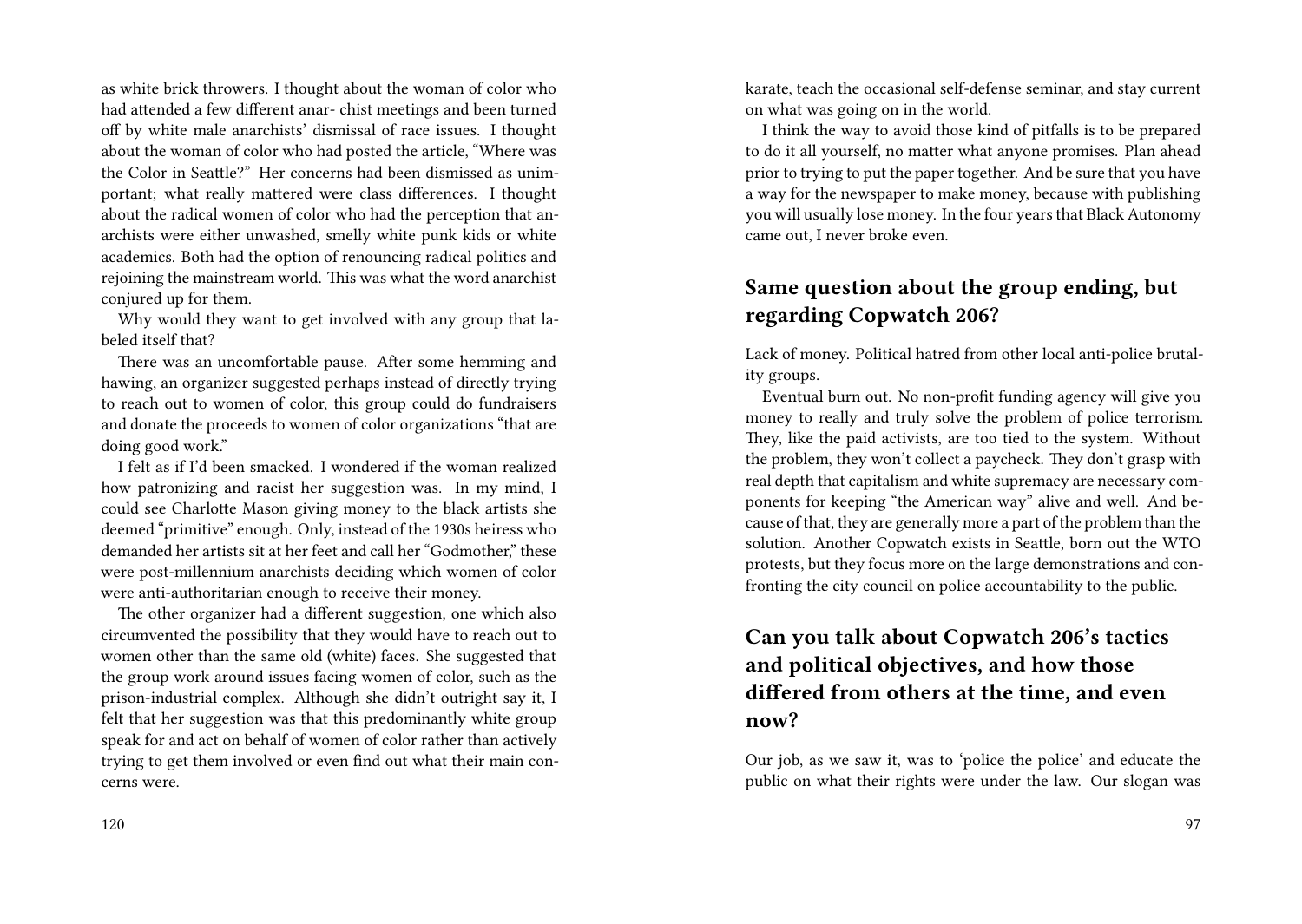"Copwatch 206: the REAL civilian review board!" We even considered conducting citizen's arrests of police officers, but decided that would be inviting death even more so than we already were. As it turned out, the people weren't ready for that; it was all we could do to get them to share information with us.

We advocated for an independent civilian review board with broad legal power, with a well funded over sight patrol, the copwatch, as the "eyes and ears" of the board. We would use the investigative tactics of the police against them. A brother by the name of Diop Kamal, who heads the Police Complaint Center in Florida, is already doing it. He, along with the Black Panther Party, was our inspiration.

The line that the rightists like to use is "well, if you aren't doing anything wrong, you have nothing to worry about." This what we would say to the police when they would pitch a fit about us filming them.

I cannot talk specifically about our tactics, since some of them are still in use by Copwatch volunteers throughout the world. I would advise folks to learn the law, learn how to use a camera under pressure, get in shape and stay in shape, fix any legal contradictions you may have before you go deal with their contradictions (pay your fines, do your time, etc), learn the investigative techniques of the world's law enforcement agencies, surround yourself with lawyers and media people, read (and re-read) Sun-Tzu's "The Art of War" or Mao's "On Protracted Warfare," and plan, plan, plan. And be prepared to be killed in action; Copwatching is serious business and is not to be taken lightly.

### **How do you look at some of the criticism of Copwatch work today?**

Every Copwatch is different in every city. I believe that over time a uniform standard will develop. For me, the current standard of serwelcome the one woman of color and prove that they were not racist. In high school, I was invited to a Love and Rage meeting.

Love and Rage was a closed collective; more than a few older white anarchists in the scene were surprised that I, a girl so new to politics, had been asked to participate while they had been ignored by the group for years. I arrived to the meeting late. The discussion was going full force.

The topic? How to bring more people of color into the organization.

That day, I was acutely aware I was very unlike the others in the circle. My discomfort lessened only slightly when another woman of color entered.

Throughout the meeting, I struggled with the prospect of bringing up the group's lack of diversity. I wondered if my concerns would be dismissed or even ridiculed. I wondered if I would be accused of being divisive or of distracting from the "real" issue of women's status in the anarchist movement.

At the end of the meeting, as a sign-up sheet was being passed around, another woman  $-$  one with blond hair and blue eyes  $$ saved me the discomfort. "Before I agree to be on any sort of listserv or be part of any kind of network, I want to ask about future outreach. I'm not interested in being part of a predominantly white group."

All eyes divided between darting towards me and towards the other woman of color on the far end of the room. I was glad that a white woman had brought up the subject. However, since half the people in the room were looking at me and no one at all was speaking, I decided to add my thoughts. "I think the term anarchafeminist might turn away some women of color who share the same politics but don't explicitly identify as anarchist. Maybe the next flier can drop the term."

As I spoke, I remembered past conversations with radical women of color- women who shared anti-authoritarian ideas and beliefs but who didn't want to be identified with a movement that they saw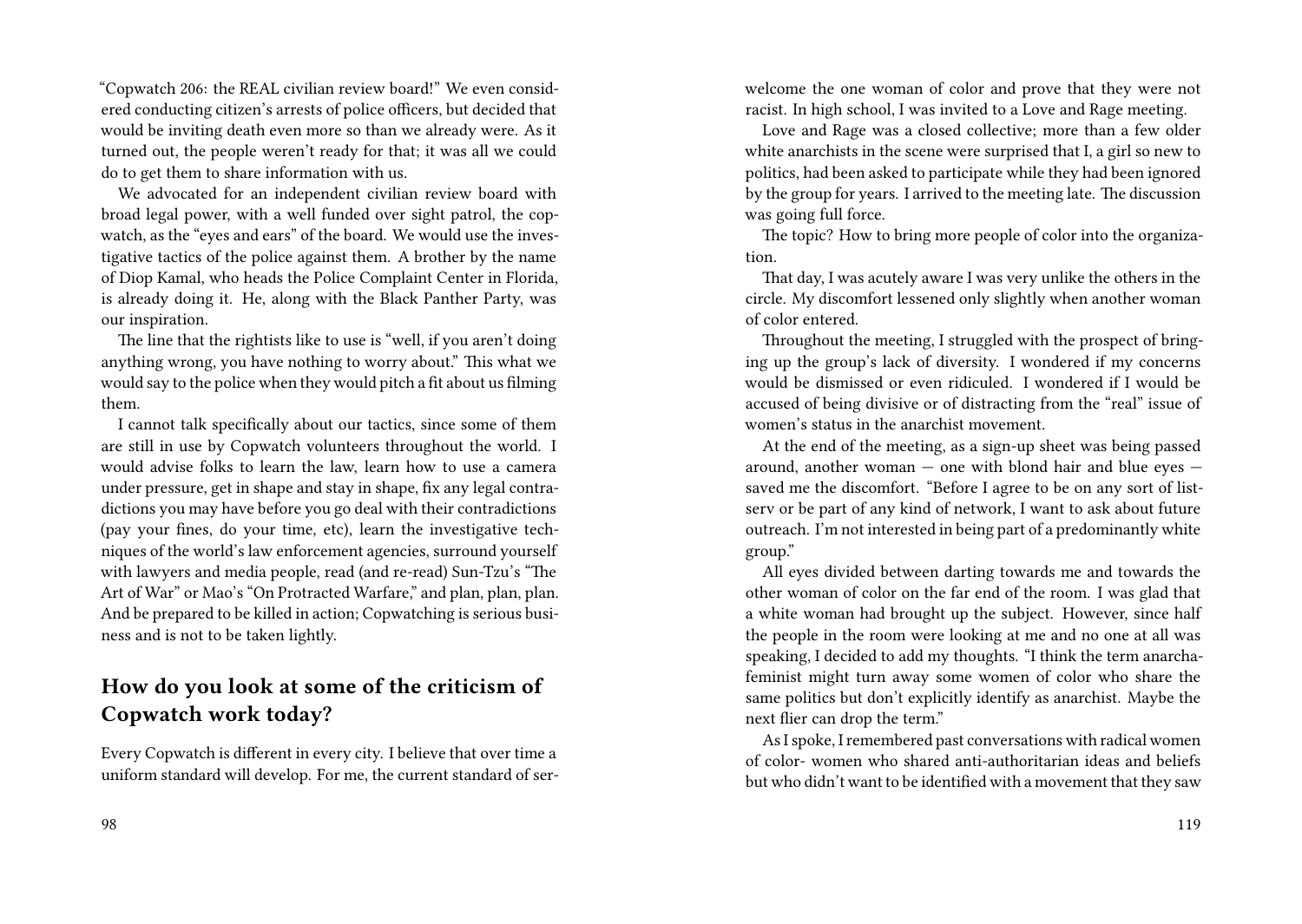to realize (or perhaps don't care to realize) is that their mission statements and their ideal visions often fail to address, or even acknowledge, the very different realities we come from.

Their mission statements may sound good on paper, but often fail to take into account that many people of color do not feel comfortable in almost all- white spaces. They refuse to acknowledge that we may have had bad experiences with predominantly white groups both in and out of the anarchist movement. They refuse to understand that we automatically notice when we are the only ones in the room. They refuse to comprehend that we are tired of being touted as the group's (sole) member of color, of being accused of being overly sensitive to skin color or of having our concerns ignored altogether.

They refuse to see that overthrowing the capitalist system will not automatically address the institutional and internalized racism, sexism and other forms of discrimination that we experience every day.

Last winter, I went to a meeting of anarcha-feminists. The flier offered childcare — a rarity in the anarchist scene. That alone made me hope this would be different than other meetings and groups I'd attended in the past. After all, the organizers, neither of whom were parents, understood the need for childcare.

They might be more open-minded about other issues as well.

After dropping my daughter off in the childcare space, I entered the meeting room. A circle of chairs had been set up. As the room filled, I noticed every face except mine was white.

A few years ago, this would not have bothered me. I had entered the anarchist scene in high school and hadn't cared much about racial diversity or differences. I was just glad that no one made fun of me because I looked different or acted different or actually cared about what went on in the world. As I grew older, I began to notice my difference more and more. I noticed that people sometimes treated me differently, as if they were going out of their way to

vice to the people has been firmly established by the Police Complaint Center (www.policeabuse.org). Ultimately, it's a question of what a cop watch actually does day to day and what community a cop watch actually serves. If it is limited to just the large demonstrations involving the "usual suspects," then its obviously not keeping it real. If it's only a cop watch in name, limited to informational forums, harassing politicians, and doing its own demonstrations, then its not keeping it real. All of the above are important, however the cop watch is most needed and effective when it serves the interests of people of color, primarily, in a real and tangible way.

As I see it, the real test of a Copwatch's validity is measured by how many beatings and killings of the most directly affected are actually prevented. If the people the cop watch serves and the organization itself can look back after a year and say, "see, because of our vigilance in the streets, in the courts, in the media, and in the halls of government, no one has been hospitalized or died at the hands of the police in the past year!" or, "because of our vigilance in the streets, in the courts, in the media, and in the halls of government, not one police officer has gotten away with assaulting or killing anyone in the 'hood or on the campus!" then all will have to bear witness that the cop watch is real, is revolutionary, and is effective.

### **Where do you think the Copwatch movement as a whole needs to be going tactically and politically?**

Tactically, the Police Complaint Center is the current model that activists need to study, dissect and improve upon. Diop Kamal and his team have been instrumental in successful lawsuits and convictions against abusive police officers and their leadership. Study the methods used by the great reactionary law enforcement groups of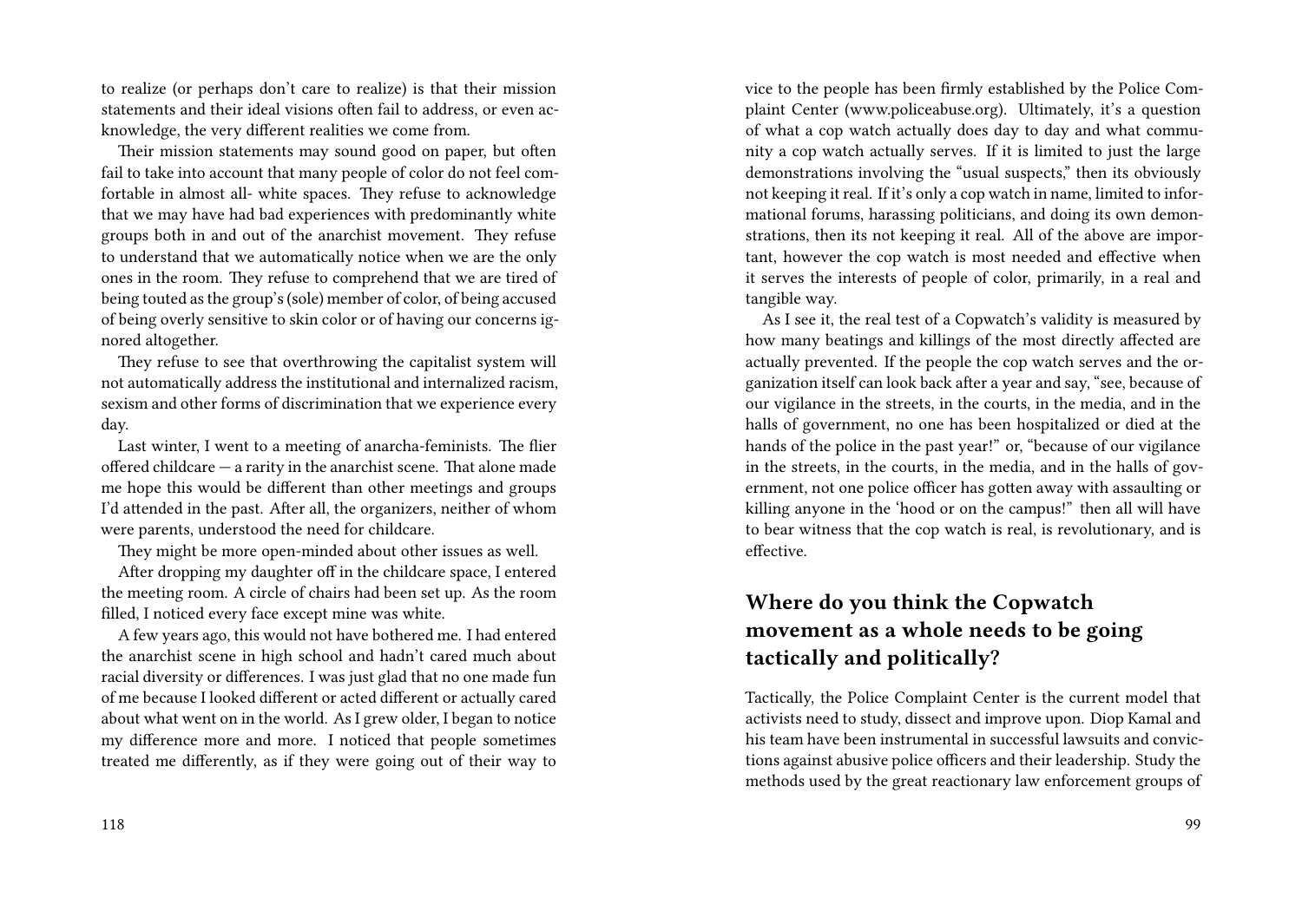the world, FBI, CIA, Mossad, MI5, etc; and use their investigative and spy tools against them. Just don't kill anybody, like they do. It might be a good idea if some folks actually went to school to learn how film making, criminology, police science and other skills, at a professional level, to make Copwatch that much better.

Something else that we found in our time doing it was that Copwatch was also an effective deterrent to crime; no one wants to look stupid on camera, and no one wants to get caught on tape.

One thing that progressives don't usually get involved in is the neighborhood watch programs. At the very least by being involved progressive forces will know intimately well who the reactionaries are in the community, what they are up to, and be better able to deal with them before they get anymore out of hand than they already are.

In addition, the police are very open about the fact that they cannot operate effectively in a neighborhood without the help of civilian auxiliary organizations. I wonder how would they would operate if the neighborhood watch or the local police reserve unit in a particular area was dominated by radicals and the local copwatch was on a first-name basis with just about everybody who lived in the 'hood and all the activists on both sides of the color line and the language barrier?

#### **Same question, regarding the Anarchist People of Color movement?**

Oh boy, here we go; you had to ask the 'million-dollar' question…

Well, first of all, I believe that the term Autonomous People of Color movement is a more accurate description of what's really going on today. I can't speak for everybody, but I'm sure there are others who feel me on this.

Let's face it, we are separate from, yet at the same time allied with, the main anarchist movement, the left, and the var-

the age of two or three-to a preteenage girl whose role was more that of surrogate mother than wife.

American culture has nothing that resembles the amah. Wealthier families may have nannies, which is what I suppose the average American anarchist envisions when I talk about my childhood. Because many of them have grown up in places that encourage ethnic and cultural segregation and because Chinese culture discourages unnecessary interaction- particularly more intimate interaction-with other cultures, they have no frame of reference for my stories. I am seen as having grown up with the privilege of having had servants. There is little attempt to probe further into the culture and understand that amahs, while technically employees of the household, had more intimate relationships than an American family's maid, cleaning lady or dog walker.

Perhaps this refusal speaks to the internalized notion that only American heritage and tradition matter. If an experience comes from someplace else, it doesn't count.

It is not just the differences in culture that cause misunderstanding. What many self-proclaimed working-class (white) anarchists fail to understand is that having money did not insulate me from the insults American society heaps upon its children of color and its girl children. The fact that my parents held white-collar jobs did not prevent me from encountering grown men who believed it was within their right to approach a ten-year-old girl and quietly say, "Nice pussy." My parents owning their own home did not protect me from other children pulling their eyes sideways and taunting me. Living in a well-to-do neighborhood did not shield me from the history teacher who looked at me and the Indian girl in his sixth-grade classroom and said, in all seriousness, "It's too bad that you come from inferior cultures."

Such closed-mindedness is not limited to anarchists focused on class struggle. Although all anarchist groups and projects proclaim, "We welcome all who agree with our mission statement, regardless of race, sexual orienta- tion, etc.," what many of these groups fail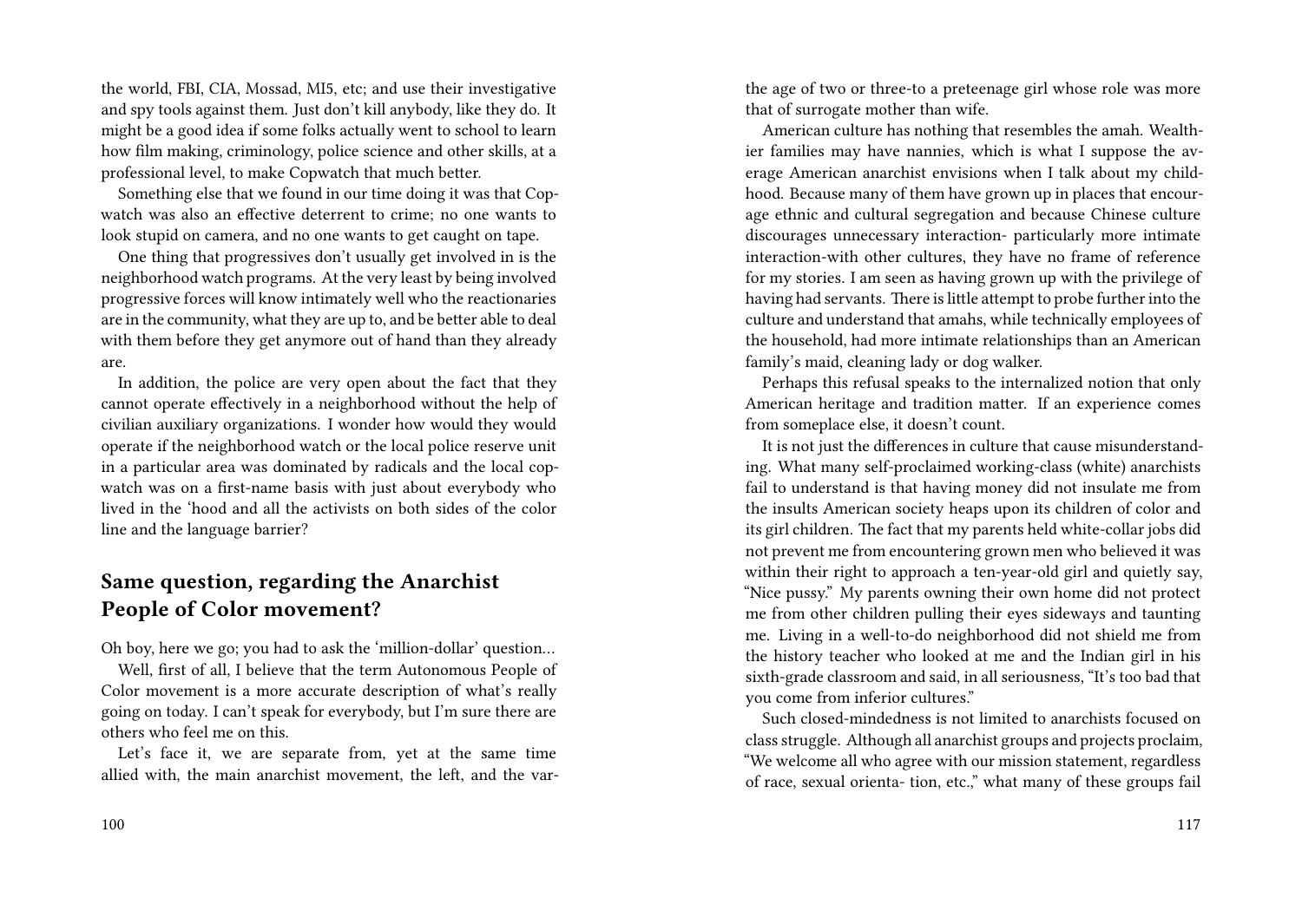peanuts one at a time to make them last. Her younger sister died of hunger. One of her older sisters had to be given away.

Despite these inauspicious beginnings, both of my parents had attained middle-class status by the time I was born. They had come to the States to go to college. Both were the first generation in their families to attend, let alone graduate, high school. They owned their own home in a predominantly white area in Queens. Both parents worked white-collar office jobs. I have no childhood memories of material want.

This last fact has been used against me when I bring up race and racism.

There have been more than a few occasions when white anarchists quickly shift the conversation from my discomfort at being the only non-white face in the room to class issues. I had a middleclass childhood. How dare I complain about, or even question, the lack of racial diversity in any given anarchist project when I have never experienced material deprivation? It does not matter that I grew up to become a single mother making less than fifteen thousand a year. The fact that I grew up privileged invalidates anything I might have to say about discrimination-whether it be based on race, skin color, gender or even my status as a parent-both in and out of anarchist circles.

In their attacks on my well-to-do childhood, white anarchists overlook some deep-rooted cultural differences. For instance, I grew up with a series of amahs. In pre-1949 China (and in post-Revolution Hong Kong), Chinese parents rarely cared for their own young. Instead, they turned them over to amahs, who acted as wet nurses, babysitters and maids.

Most amahs remained with the family until all the children were grown and continued to maintain close ties with their nurslings. For the poorer families, like that of my maternal grandfather who could not afford to hire a woman, the elder children took responsibility for the younger. In earlier times, the son was married off-at ious struggle-based tendencies (anti- globalization, anti-racism, Palestinian independence, reparations, police brutality, tenant rights, homelessness, religious freedom/post 9–11, etc) that call themselves movements. We may do work with individuals and organizations within these circles, but I can almost guarantee that we are a new breed of activist; a new type of people, based on how we see ourselves, how we see the rest of the world, and how we see ourselves in the world.

We may agree (or disagree) with some aspects and concepts that are espoused by the various anarchist/anti-authoritarian groups out there in the world, or we may (or may not) take positions on other subjects that casual observers may label "Maoist," "Islamic," "Christian," "Indigenous," etc. Our political, cultural, and, for some of us, even our genetic influences are diverse. Our needs, wants, and desires transcend mere political struggle; we are outside 'the box.' There are spiritual dimensions to all of this, regardless of whether we pray to a God (or Gods), don't believe in a God, or call ourselves "God."

The one common ideological thread I saw at the conference with those I spoke to and the discussions I heard in workshops was that no one was down with a leadership clique, a messiah or savior leading 'the masses' to the promised land, or individuals doing what they pleased with no regard for others. People were for collective decision-making and the idea of leadership by personal example. I think that's what makes us all "anti-authoritarian" and "revolutionary."

Right now, my advice would be for everybody who was at this historic event to stay in contact with one another. Organize similar APOC affinity groups in your city. Attend the next conference if you can and bring as many people as you can. Go to the APOC website (www.illegalvoices.org/apoc) and review the notes that were posted from the various workshops. Dis- cuss what happened with other people in your community, especially the youth. And read this book. Twice. And discuss it in your community.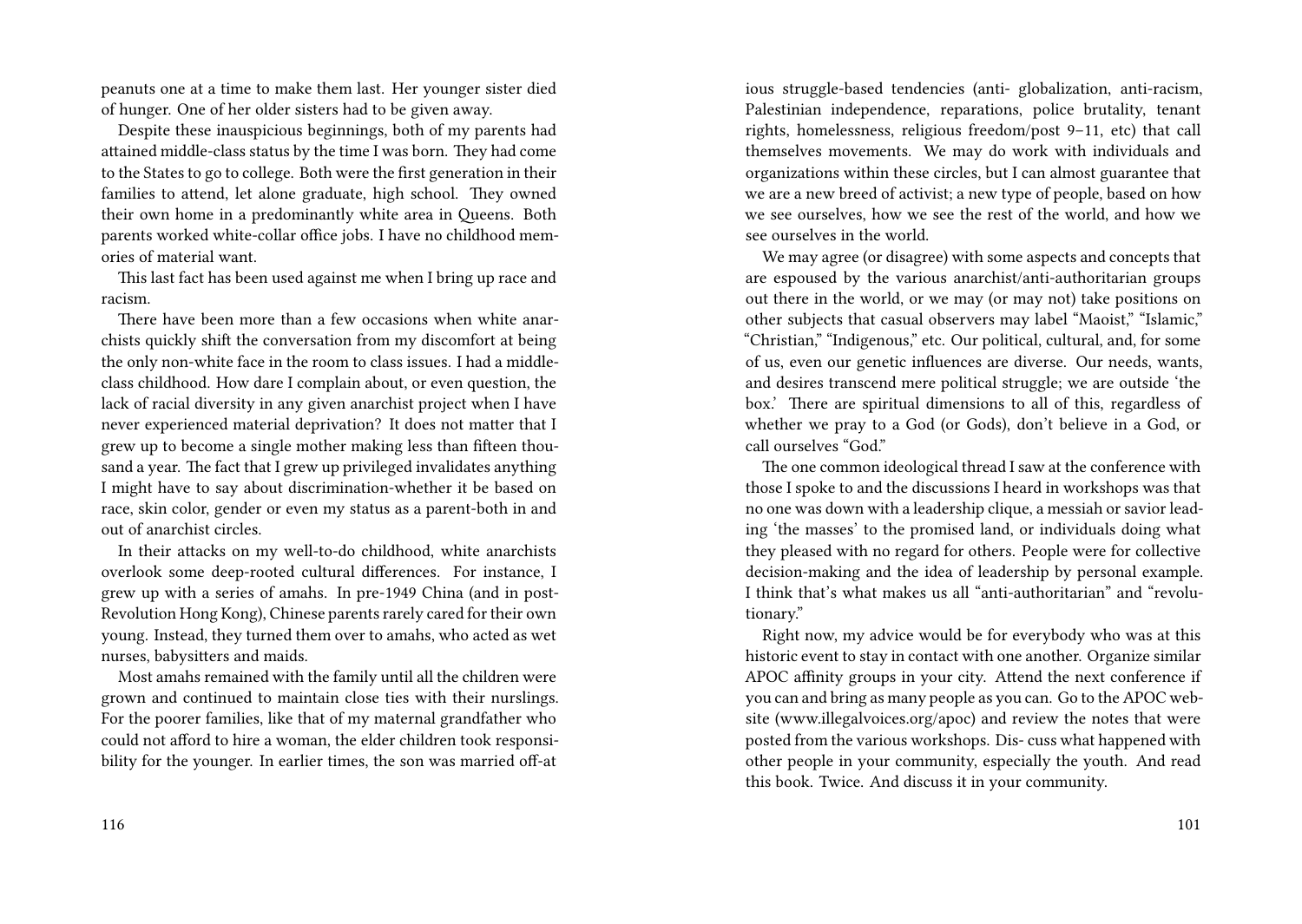I feel that the way forward is through all of us, in our own way, making a conscious effort to contribute to the (r)evolution of popular culture from that of consumerism and backwardness to that of intelligence and popular resistance. Many of the artistic types (emcees, spoken word artists, DJs, etc) are already doing it. This means more networking, this means making communication between groups and individuals easier. This means building more bridges between artists, street activists, certified professionals in various fields, academics, and the "average" brother or sister on the block.

This means being careful not to reinvent oppressive social relationships (we must get rid of fear, hate, greed, and jealousy in our own heads, amongst each other, and amongst our respective peoples; all of these things breed reactionary ideas and actions) since this kills activism and popular struggle from within, and allows COINTELPRO-type operations to kill it from without. Out of that will come trust; then tighter, more formal organizational structures; necessity is the mother of invention, and I believe this is how it will occur. This is how we will build our power.

Power consists of four main elements: knowledge, wealth, violence and unity.

Together, we possess more than enough knowledge collectively to do great things; the wealth and unity will come with the proper utilization of the knowledge we all have. If violence can be avoided, that would be great; but if our enemies want to box, then we will have to defend ourselves.

# **Culture Clashes Among American Anarchists** *by Victoria Law*

My great-grandfather was the type of man who refused to get out of bed unless there was breakfast waiting for him. Since he wouldn't get out of bed to go and work, there was never any breakfast waiting for him. It was a cycle that did nothing to alleviate the family's poverty.

When he grew old enough, his son, my grandfather, left the small village to seek work in Shanghai. He found it and spent the next year shoveling manure for a living. He worked his way up to become a jeweler's apprentice, eventually opening his own jewelry store. He returned home to build the village's largest private house for his mother, who had long endured the ridicule of her neighbors and acquaintances. When the Communists won the Civil War, confiscating both the house and the jewelry store, he started again in Hong Kong, this time with a family of six and a wife who loved the latest fashion. One year, he held the traditional Chinese New Year's party.

It was packed with fellow entrepreneurs. The next year, his business crashed; their doorway remained empty. The visitors of yesteryear, who had eaten all his snacks and drank all his liquor, had found more lucrative families to call upon.

My other grandfather was the unsuccessful owner of a factory that made burlap bags. Rarely did these bags yield a profit and so my mother's strongest childhood memories are of eating salted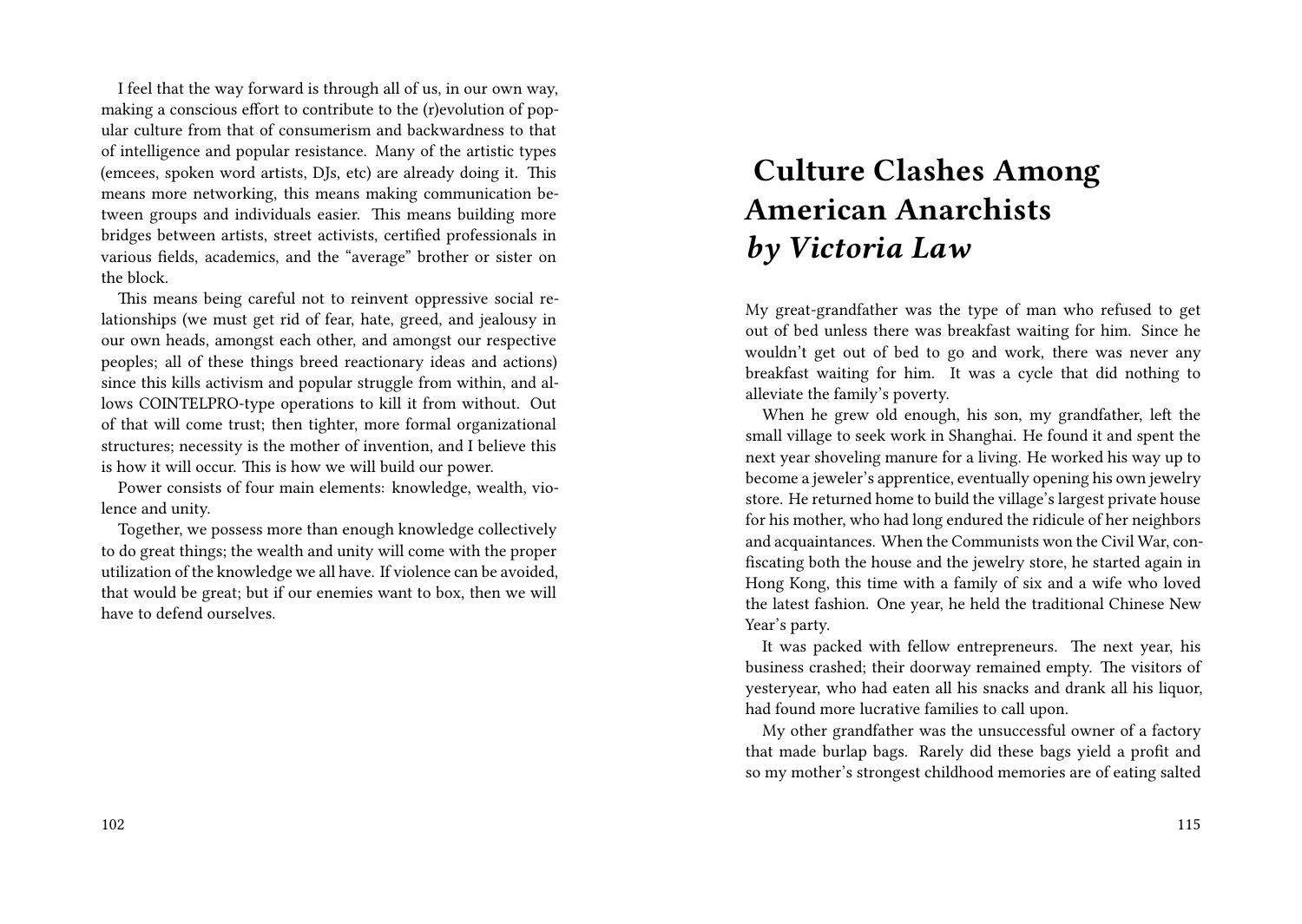# **Acknowledgements**

Thanks to the authors; to Heather Ajani for tremendous support; to Erika for her help; and to AK Press for its work, but also for rejecting this book and inspiring independent people of color publishing.

**A lot of people still pass around "Mythology of the White-Led 'Vanguard': A Critical Look at the Revolutionary Communist Party, USA," your article and analysis on the RCP. Some people — mostly whites but even a few people of color — allege the piece was divisive. But most really feel it and say it's time opportunist elements like the RCP get called out for how they target people of color. How do you respond to the critics of that piece, and what's your take on that piece now?**

To the critics I ask, "If you can't criticize them while they do not hold state power, what happens if or when they do have state power and they are criticized?" This question also applies to any other organization jockeying for a position of leadership in "the movement"; claiming to be a vanguard or whatever. Are the critics saying that the RCP and/or other organizations are above criticism? Are the critics saying that they themselves are above criticism as well?

I agree that criticizing allies or potential allies should be done in a way that is constructive and doesn't purposely hurt them, but at the time this was written the RCP was doing things to directly hurt groups and individuals outside their party, and the movement generally; and either didn't know, or didn't care, or didn't care to know.

I was under the impression that they didn't care, since conversations around various issues (some brought up in the pamphlet, some not) with local RCP members always degenerated into shout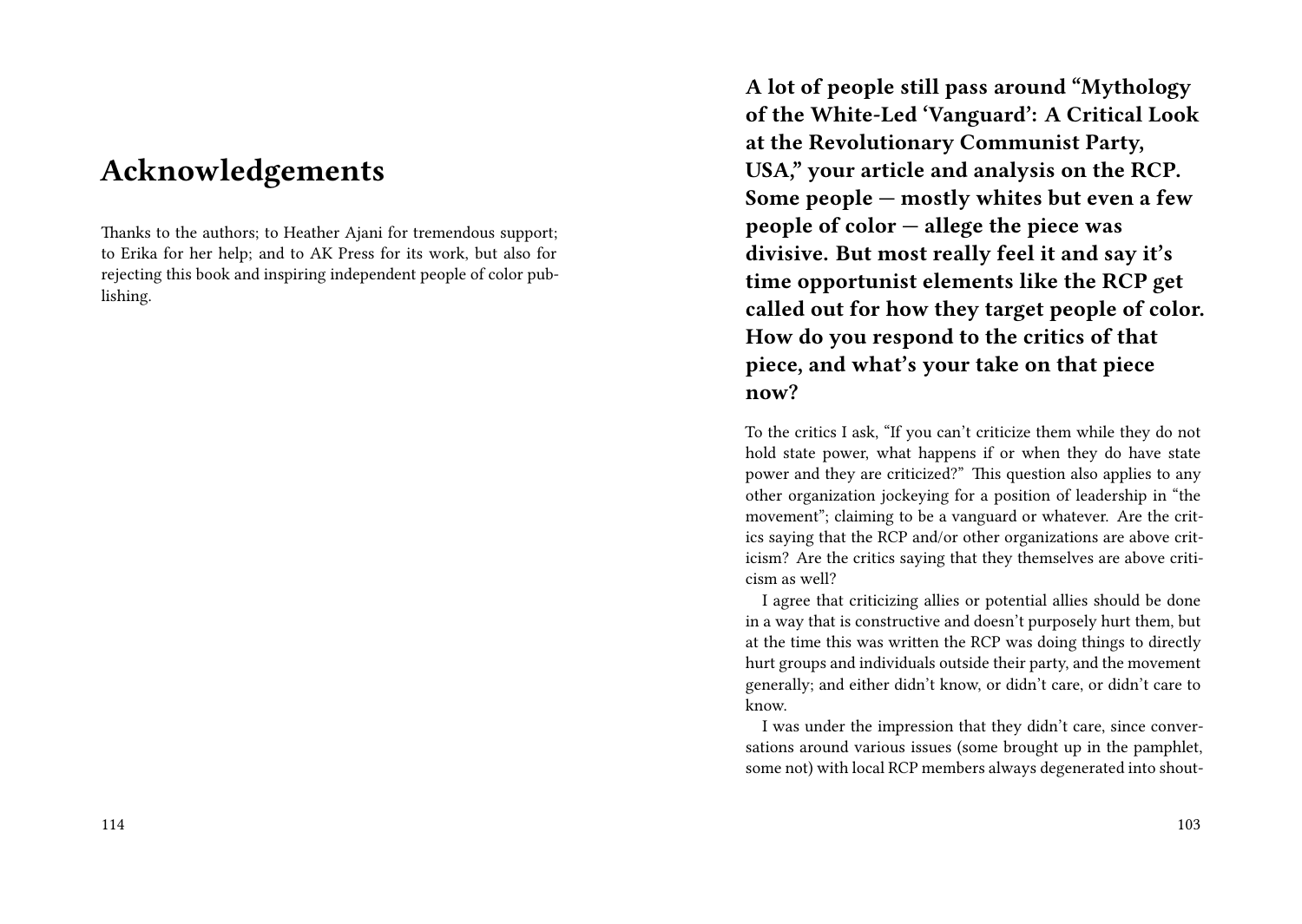ing matches, veiled threats from both sides, routine vandalism upon their bookstore and occasional violence.

It was to a point where other organizations were calling for 'party discipline' from the national RCP leadership. Some actually attempted to contact the RCP's central committee with their concerns. I was one of them. At one point (around 1997) some black activists ordered them out of the Central District (a historically Black neighborhood in Seattle) because of how they treated oppressed people.

I don't know about other cities, but the Seattle RCP behaves considerably better now. I believe they have a clearer understanding of their role in local politics and realize that they too cannot afford to be alienated anymore than any of us already is.

In all reality, that piece was written in the spirit of Mao's principles of "unity-criticism-unity" and "let 100 flowers bloom, let 100 schools of thought contend." And this, despite any personality conflicts that activists may have with individual RCP cadre, is precisely what happened.

The October 22<sup>nd</sup> event locally, which was for years exclusively an RCP event, is now more diverse and powerful. Many activists are still critical of their overall political line, but they do make an effort to involve as many people as they can reach out to. They attend all the major political events out here. They make an effort to encourage people to pack the courtroom for every police shooting inquest and activist trial, and they sent members to both of my trials (criminal and civil) around the events of September 1998.

I have no beef with the RCP or its supporters at this time; they know perfectly well what I think, they know where I stand on important issues, and what I am willing and capable of doing. They may not like me as a person, and this could be said for some of the anarchists out here, but I'm pretty sure they respect me as activist.

# **Dedication**

This book is dedicated to people of color around the world and our just fights for consciousness, justice, land, freedom and liberty. This volume is also dedicated to the memory of Houston activist Olaniyi Labinjo and all anarchists of color fighting the good fight everywhere.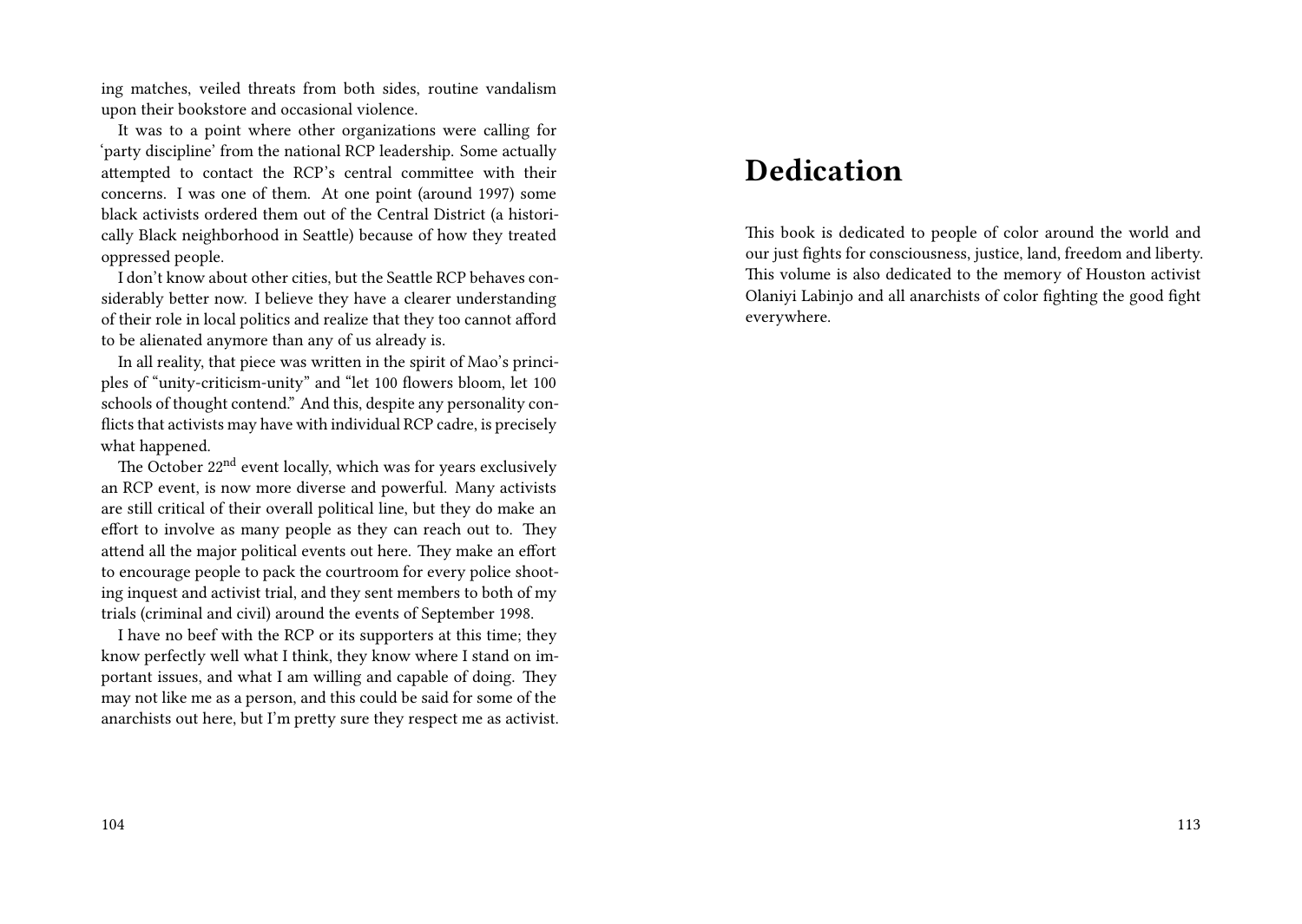# **Volume Two**

### **Do you think it's still fair to call the RCP, and particularly its portrayal of people of color in its paper and literature, when the organization is white-dominated?**

Although the argument could be made that having images of people of color protesting and speaking out is good, it also comes off as ultra-liberal and even pimping the images and histories of the oppressed, particularly when the RCP is against decolonization and other issues.

There is not one white-led organization out there above criticism for racist practices, no matter how 'revolutionary' they claim to be. This one of many reasons this APOC network exists. Some groups are better than others.

The only way this will change as far as the RCP goes is when the people of color within the party or those who support the party make that change occur. I notice that top-down leadership type organizations tend to improve when the rank and file either leave or force the leadership to leave.

### **Today, you teach karate and self-defense, and you've been an advocate of self-defense awareness. How important is self-defense in the lives of people of color?**

Self-defense has been extremely important in the life of this particular person of color. My journey in the martial arts began due in large part to being regularly attacked because of how I look, how I speak, how I used to dress, how I was a klutz and had asthma, the fact that my dad was not around, and my mother was white. To this day, there are people who hate on me for some of the same reasons.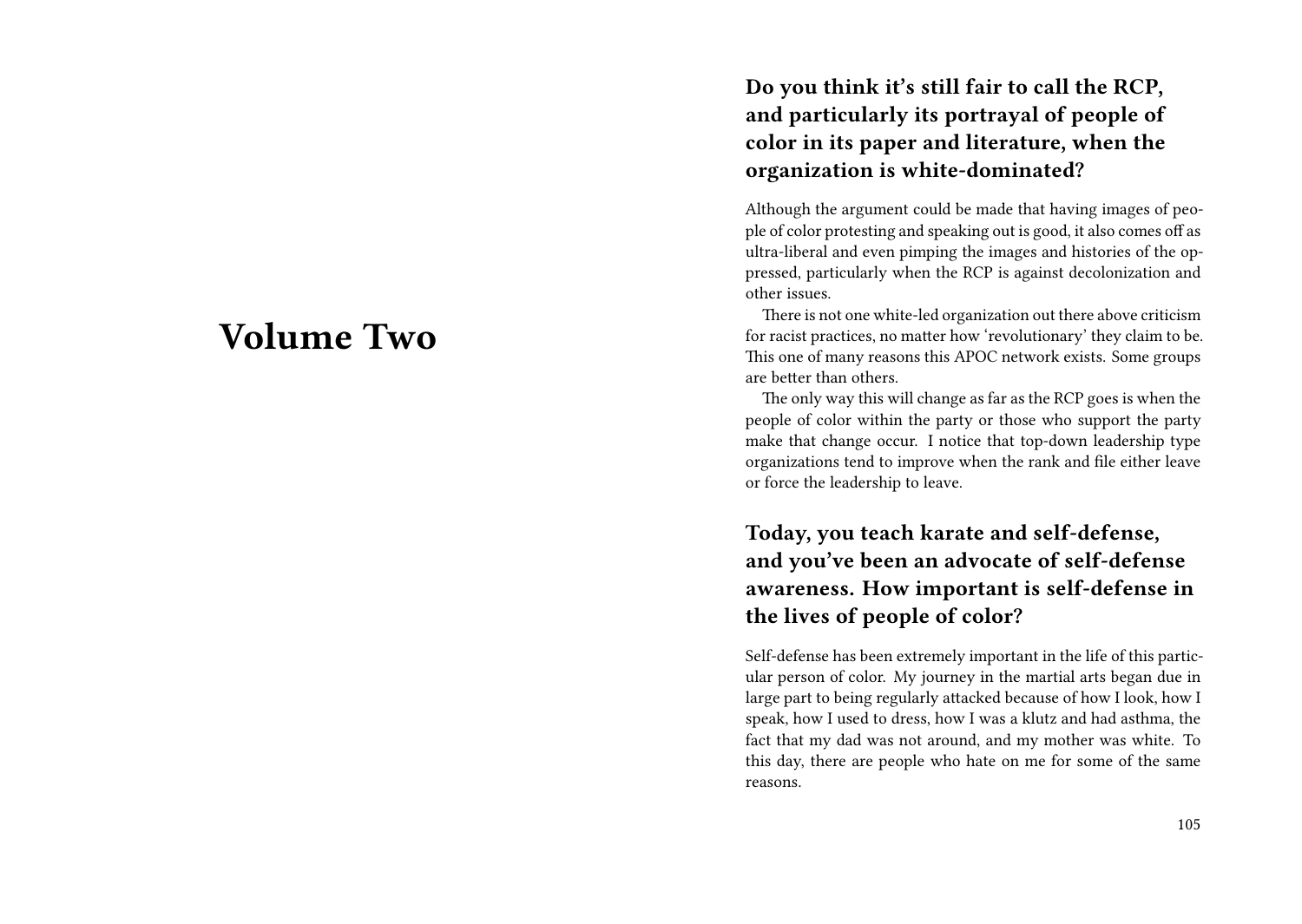What I teach is more rooted in the real living struggles of the oppressed, rather than any ideological posturing. Historically, traditional Okinawan karate was refined in the struggle of peasants against Japanese invaders and the sell out king who disarmed them in the 1600s. Later, Japanese- adapted karate was used by some elements of the population against G.I.s during the U.S. occupation of Japan after World War II.

In this country you have the legacy of the Deacons for Defense, the BPP — as well as the Brown Berets, Puerto Rican Independence Movement, AIM,  $etc -$  and the Black Liberation Army. Most of them, probably all of them, taught some form of unarmed selfdefense to anyone willing to learn. And then there's the reality of domestic violence; this is something Franz Fanon actually touched on indirectly when he wrote about how the oppressed will attack each other if they are unable to attack their enemies.

This goes on amongst men and women daily in this country, regardless of sexual preference. People of color are the targets and victims of violence more often than white people are; often at the hands of other persons of color; people who look like us and speak our language(s). Sad, but true.

The reactionaries are light years ahead of the forces of progress on this subject. There is an entire industry devoted to teaching middle class white America, both civilians and cops, how to fight back against terrorists, car- jackers, thugs, serial rapists, etc.

Thankfully, there are small groups of progressive folks like Home Alive in Seattle and Girl Army in Oakland who teach selfdefense in a way that is not about patriotism, racism, xenophobia, or personality cults around a fighting style or teacher.

Many of those who are progressive, anarchists in particular, often fail to deal with "what is" and try to leap directly to "what they wish to be." Some progressives grew up bourgeois and sheltered, and never have been placed in a situation where their lives were truly in immediate peril (until they got involved in radical politics). Or they got their first education in the concept of self-defense from

106

politics led by people of color is quickly evolving. We are hearing less of old top-down strategies and more about popular education and grassroots organizing.

A small but growing movement of people of color is developing a new conversation that advocate anti-authoritarianism and anarchism as solu- tions to our collective struggle. Such a movement is largely led by youth, and such advocacy is a departure from the oldguard politics espoused by revolutionaries of color. Many of these people of color met in October 2003 in Detroit for the first Anarchist People of Color conference. Others con- tinue to organize, agitate and act to find bottom-up answers to the freedom movement's most perplexing questions.

Our Culture, Our Resistance: People of Color Speak Out on Anarchism, Race, Class and Gender, Volume Two is the continuation of writings by people of color covering the concepts of anarchism, race, class and gender. Released simultaneously with Our Culture, Our Resistance, the purpose of this book is to contribute to the ongoing dialogue among people of color and others as we strive toward freedom.

ISBN 0-9759518-1-5 Ernesto Aguilar, editor www.illegalvoices.org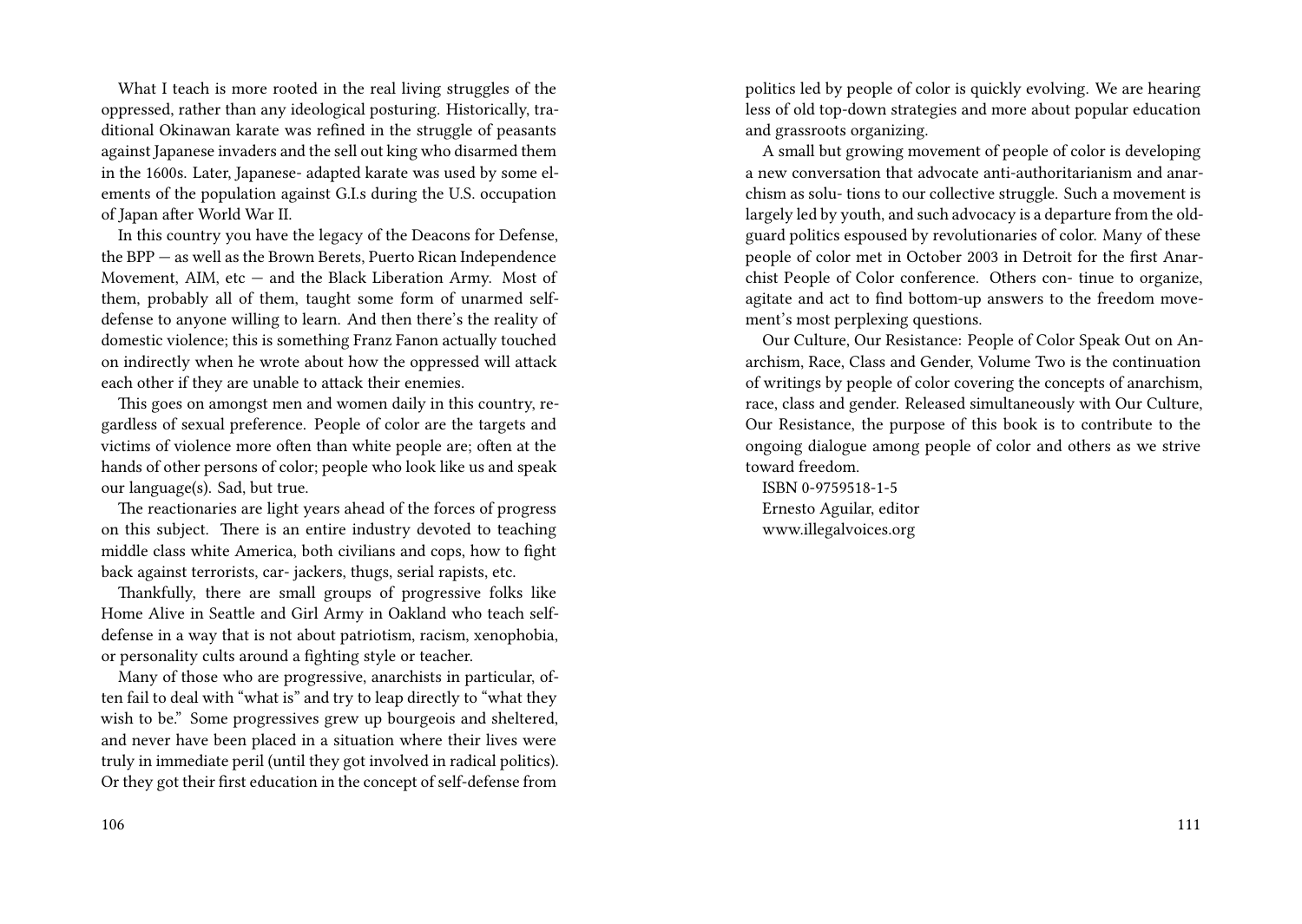and grew up in Compton, California. I started taking part in leftist political activism & organizing while in high school. Today I'm part of the collective at Casa Del Pueblo Cooperative in Los Angeles. My 'formal' institutional education is being completed at UC Santa Cruz with a focus in Community Studies and Latin American Studies; the informal education I'm learning comes from everyday people like my family, the CDP collective, and the children, señoras and señores who make up the Casa Del Pueblo Housing Cooperative, who like me are 'soñadores, seeing, thinking and acting for dignity, community, 'convivencia,' and autonomy."

Our Culture, Our Resistance: People of Color Speak Out on Anarchism, Race, Class and Gender, First edition, published September 11, 2004

Disclaimer: This work has been edited for typographical errors and formatting. Authors' structure and flow, for the most part, has been left intact, so to support people of color's efforts to speak in their own words as they wished. This work may not be free from editing faults, however.

Note on what you may have paid for this book: Our Culture, Our Resistance has been first distributed electronically, with active encouragement that distributors print out their own master copies and share with the public. The editor has requested distributors charge fairly for the book, as the authors and the editor are not being paid. Buyers are encouraged to scrutinize what they're charged, and whether any profits are being disbursed to (and to which) movements of people of color. By all means, support independent distributors — and encourage them to support communities of color.

Over the last decade, Third World peoples' movements against globalization, neoliberalism and related issues have captured the imagination of the world. From the militancy of street protests to the fight for autonomy advocated by the Ejércitio Zapatista de Liberación Nacional (EZLN, also known as the Zapatistas), radical someone who used the words and the overall concept to justify targeting them for abuse.

There are still those out there who subscribe to the ideology of "redemptive suffering," a pacifist politico-religious doctrine advocated by Bayard Rustin, Martin Luther King, Jr., and Mahatma Gandhi; that somehow those who do evil to the most defenseless segments of the population will finally 'come to their senses' or 'repent' for their sins against humanity because of the willingness of a few nonviolent martyrs to be brutalized. Those who advocate non-violent resistance have been jailed and killed in numbers equal to or greater than those who (as Malcolm X put it) "stop singing and come out swinging."

Proclaiming yourself to have sole ownership of the 'moral high ground' or 'the truth' in a situation only leads to alienation from those around you and execution at the hands of your enemies, with help from those around you who are now alienated from you. Jesus is a prime example.

I believe in self-defense by any means necessary, but what I specialize in is unarmed self-defense and the use of improvised weapons. In an age of tighter control on handguns, knives, and specialty blunt force weapons (sap gloves, brass knuckles, etc) and longer prison sentences for their use (even if its justified), it makes more sense in my opinion. At the same time, it is good to be well rounded in the use of tools other than your bare hands and I study in that direction.

Philosophically, I believe as Gichin Funakoshi (the founder of the Shotokan style of Karate) did, that "karate is for the development of character." If you can control yourself, then no one else can control you. If you cannot control yourself, then someone else will control you.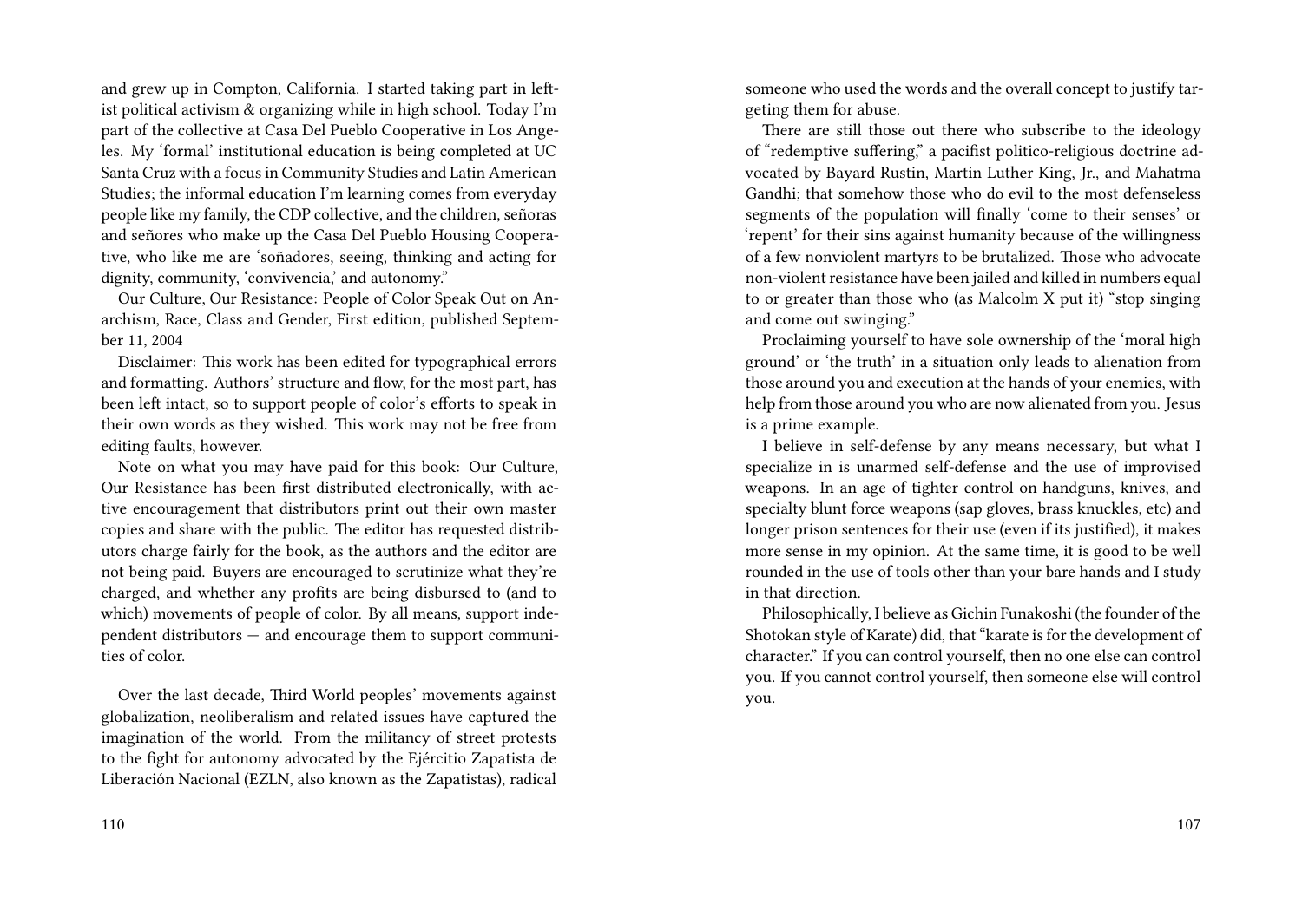# **About the Authors and Interviewees**

#### Author and interviewees in alphabetical order

**Ernesto Aguilar** is based in Houston, Texas. He started the Anarchist People of Color listserv in 2001, and the APOC website shortly thereafter. He edited Our Culture, Our Resistance and works on the monthly APOC publication Wildfire. You can reach him at apoc@illegalvoices.org.

**Heather Ajani** recently moved to Houston to focus on community level organizing amongst people of color and to finish her oral history project, "Black Star Rising: People of Color and Resistance in the New Millennium." Over the past six years, she has written several articles and has been involved in various forms of organizing around issues such as labor, immigration, prison support and abolition, and police brutality.

**Ashanti Alston,** presently the Northeast regional coordinator for Critical Resistance, is a former member of both the Black Panther Party and Black Liberation Army, and was a political prisoner for over 12 years. Currently, he is a member of Estacion Libre, a people of color Zapatista support group, as well as a board member for the Institute for Anarchist Studies. He also authors the zine Anarchist Panther.

**Walidah Imarisha** is a spoken-word artist (part of the group Good Sista/ Bad Sista) and helped to edit Another World is Possible: Conversations in a Time of Terror. She works with the crew of AWOL as well. More information on AWOL is at awol.objector.org.

**Tiffany King** lives in Wilmington, Delaware and is currently working with P.O.W.E.R. People Organized Working to Eradicate Racism

**Victoria Law** has been a self-identified anarchist since she was sixteen. Since then, she has participated in various collectives and anarchist endeavors, learned photography, been published on-line and in print, made zines, traveled overseas and become a mother. She and her daughter will be visiting her great-grandmother's former house in Shanghai in January 2004 between the Western and the Lunar New Years.

**Greg Lewis** writes, "I was born December 2, 1970 to a white mother and black father. I was raised mostly by my mother. I became politicized largely due to being targeted for racist violence by white kids in my neighborhood, along with being on welfare from birth until I was 17. This also helped jump off my journey in the world of martial arts, starting with boxing. Today, I'm a certified personal trainer, karate instructor, and I serve the people as minister of information for the RBG hip-hop liberation group dred-i."

**Bruce Little** is an anti-authoritarian of Afrikan descent living in New York City. He works on technology volunteer projects that are focused on bridging the Digital Divide. Rivka Gewirtz Little is a New York City-based freelance journalist, who focuses on issues in criminal justice and urban education.

**soo na** is an activist, student, and writer. She believes in articulation of the possible, which is desire. In the past, she has organized community dialogues on women of color and sexual health; worked with the online website for young women of color and sexual health, MySistahs; and co- founded the D.C.-based Coalition Against Rape and Re-victimization (CARR), which first took to the streets on 13 September, 2003.

**Not4Prophet** is with the band Ricanstruction. You can learn more about Ricanstruction at www.ricanstruction.net.

**Sara Ramirez Galindo** writes, "I was born in the southeastern Mexican state of Puebla, migrated to the U.S. at the age of 11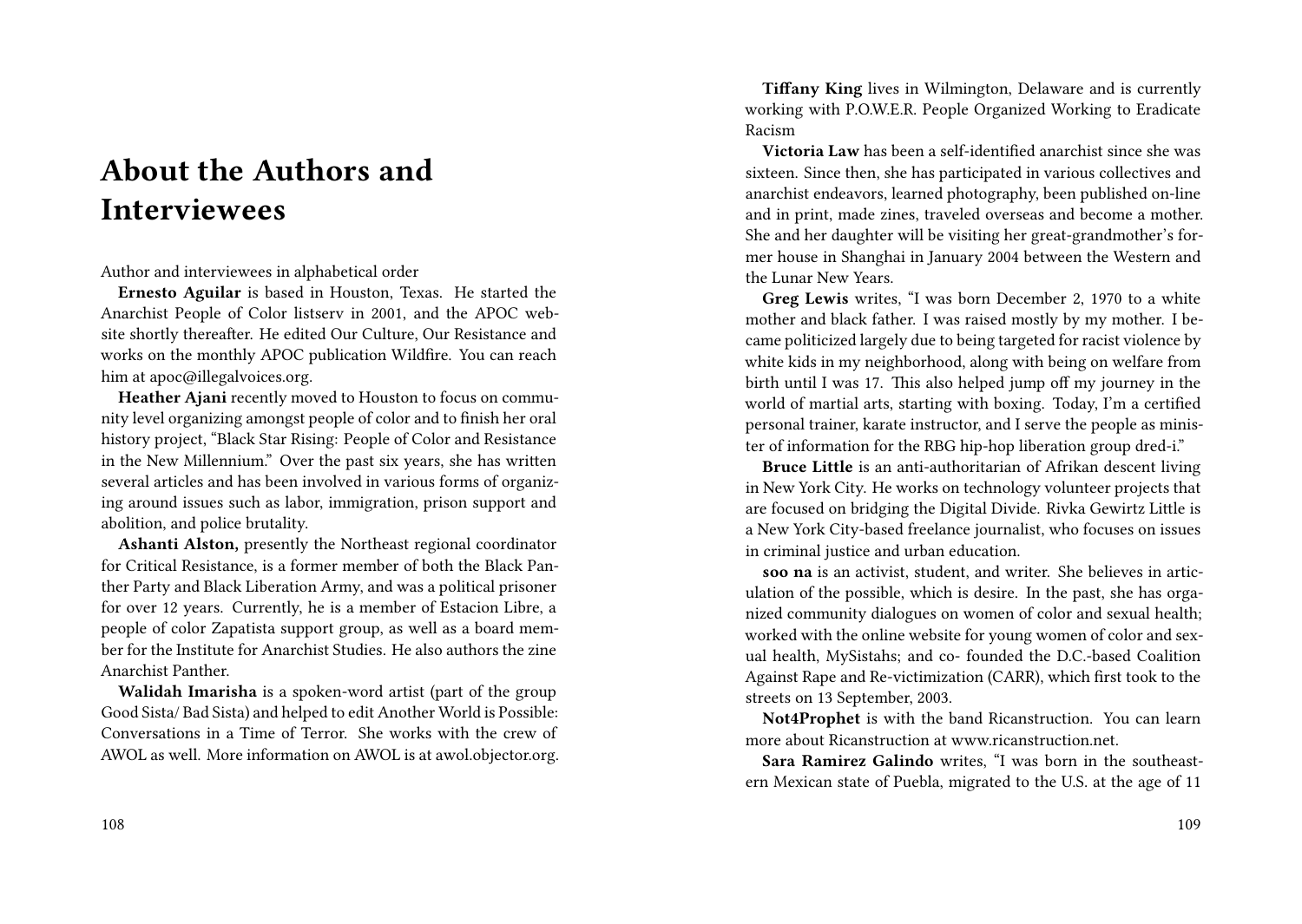The Anarchist Library Anti-Copyright



Ernesto Aguilar Our Culture, Our Resistance People of Color Speak Out on Anarchism, Race, Class and Gender October 2003

**theanarchistlibrary.org**

group — feels lonely. Feels jealous as she sees clumps of excited, giggling happy teenagers walking, no bouncing, past her. It acutely touches on that nerve that has always been so sensitive inside you, babe, that nerve that holds companionship and abandonment and friendship and partnership. You know inside you that you're years more mature than them, that you made not just a fist of it alone in Harlem for a year, but a stable home.

Are the most brilliant of us destined to be alone? Why does everyone seem to have bosom buddies already that they're hanging out with all the time? It touches on all those memories that can never be erased, the memories of abuse before awakening, through suffering, when as a frightened little girl inside a boy's body who understood things too well for her own good, you looked around you and everyone seemed to be coping, everyone seemed to be stable and connected to each other except you.

You established yourself in a world outside of this gated campus when this gated campus seemed to big and complicated a world for you. And you never knew then that in a year, you would be a blooming, beautiful flower of a boy-girl becoming man-woman in the infinitely bigger world of the whole city. You've combated racism both inside and outside of you, expunged the colonialism and casteism from within, and not so politely alerted the rest of the world of much of the same present in it. You found out about Orientalism and Eurocentrism and dealt with those, no sweat. Those are serious characteristics in one's mindset to deal with, babe, and you did it with no problems.

You learned the hard way how to deal with problems that manifest themselves in the form of people. From the racists to the establishment pigs, to the infatuations to people who needed to be avoided but tempted you so much. The people who hurt you when they wanted to nourish you; the people who broke your heart and nearly broke your spirit. But nothing broke you. You realized that there is no heteronormative idea of a woman — that you were the woman who broke that notion that occupied your mind  $-$  you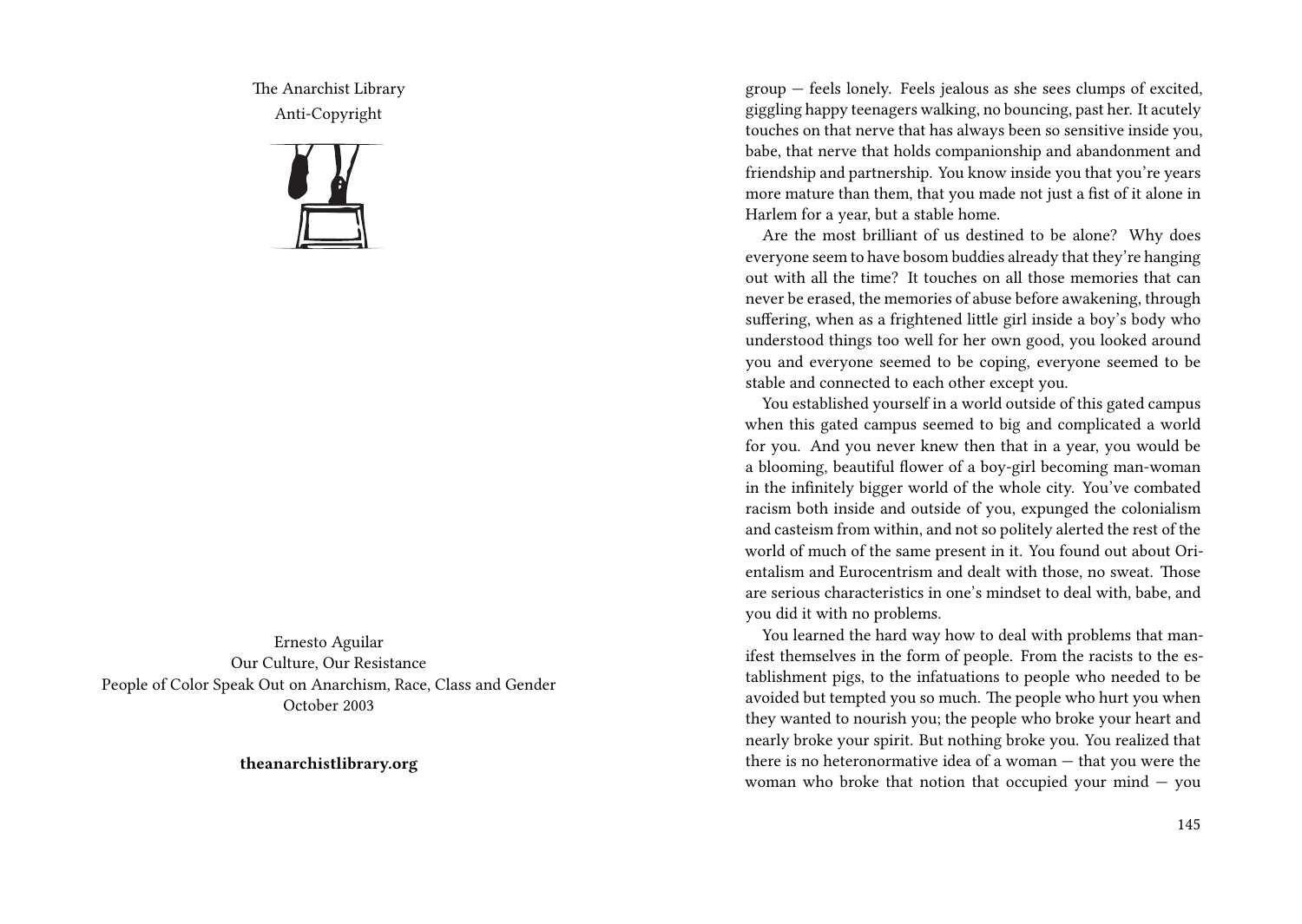made yourself the woman who can be smooth and sensitive and soft, and at the same time, tough as nails and durable through the roughest weather. You broke the barriers that heteronormativity had set up between male and female, masculine and feminine, and showed by your own example that there could be the woman who could fight for herself without losing any of her femininity.

Now suddenly, you feel small, young, and fragile again. The thought of classes tomorrow and a schedule scares you and makes you feel weak, when the racist pigs of the NYPD couldn't do that after even having you cornered and alone. It's just the memories, babe, it's just the memories of when you were young. In recalling, you regress into the past, leave the present and that's why you start feeling crumbly again, because the little boy-girl lives in you only as a memory, not as a current and tangible reality.

That makes it a little more scary and harder to grasp, but it being a memory as opposed to an existing identity makes you safe from vulnerabilities, but you are not that person anymore, so that little child will not think for you, and its weaknesses will never affect you. Definitely, you will get upset when you think of how much you suffered as him/her, and the memories will be vivid and frightening like nightmares, but you will never be her ever again. Sometime, when I feel like it, when I feel ready, I will write in detail and specifics about my suffering. The incidents, from the earliest to the latest to the ongoing; the abusers and predators (with special mention to brainless children in all the schools I was put in and the bitch who appointed herself as my mother/colonizer); the mistakes I made; and all the trauma I went through. It's too much right now — the thought of delving so deep into the filthy muck makes me shake and unable to type.

People tell me come on, Suneel, everyone's suffered, everyone's been hurt, and so, and therefore, there's nothing special about your pain and your pain. Wrong. There are people out there who'd have suffered less than me, more than me, or as much, in similar ways or different. But the fact that I choose to express them, the fact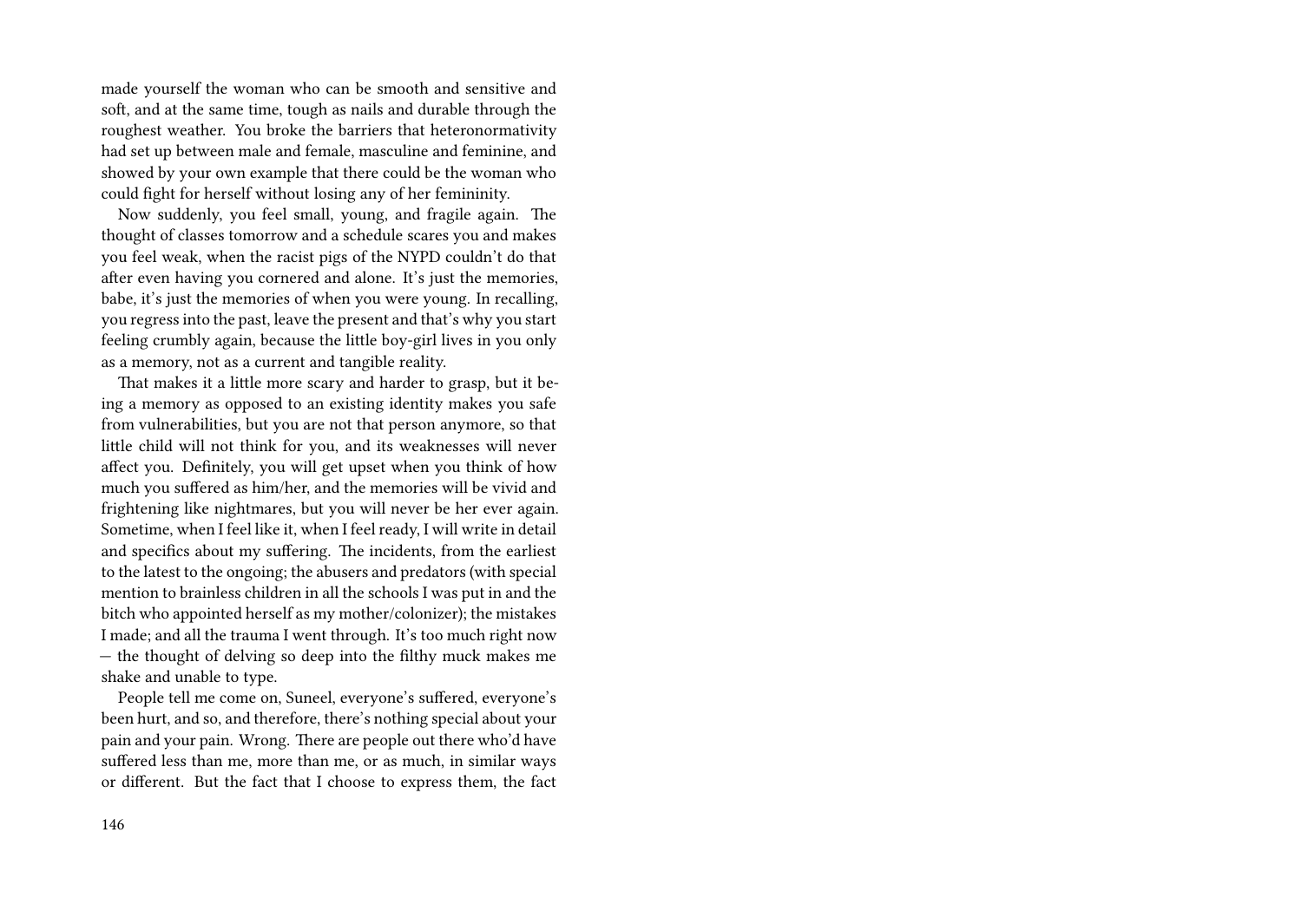that I have the ability to write about them like this, analyze them, and not just stuff them under my exterior until I explode and injure everyone around me, like I see most others do, is special. And if others choose to do so as well, then that's special too.

Don't believe what the capitalists and the pigs and the wolves tell you.

There is room enough on this earth for all of us to be happy, successful, well off, and well known. Because if we all know each other, and understand each other, we'll all be famous and we'll all feel we're getting enough attention from each other. And there is no such thing as the human face of socialism, because socialism is all human, all one hundred percent of it, and anyone who thinks otherwise and still calls themselves a socialist are only living a more contrived and subtle version of machismo and militarism.

I didn't mean for this to touch so much on my sexuality, and my sexual awakening, but it is so present in everything I think and do, from my daily existence to my radicalism and sociopolitical thought to the way I relate with friends and with lovers too.

I've endured the taunts and the doubts. My dad telling me that feeling like I'm a woman inside is just another source of confusion, and that I'd do better with less confusion in my life. Wrong, dad. I'd do worse if I tried to be something I know I wouldn't be happy being. The worst combination of my grandmother and my stepmother telling me that with my current identity, straight girls would be turned off because they want men, gay men likewise, and lesbians too because they want women who have women's bodies (I might still have one yet!), and that I'm sexually frustrated! Turns out she doesn't know all the girls out there. My womanhood endures.

Often I'm plagued by self-doubt  $-$  am I doing this just to attract attention? Am I taking being a stage-whore too far off the stage? I answered it myself when I expressed these doubts to my friend Erica (thank god for her) and she asked me the most fundamental question of all: what does being a woman mean to you? I thought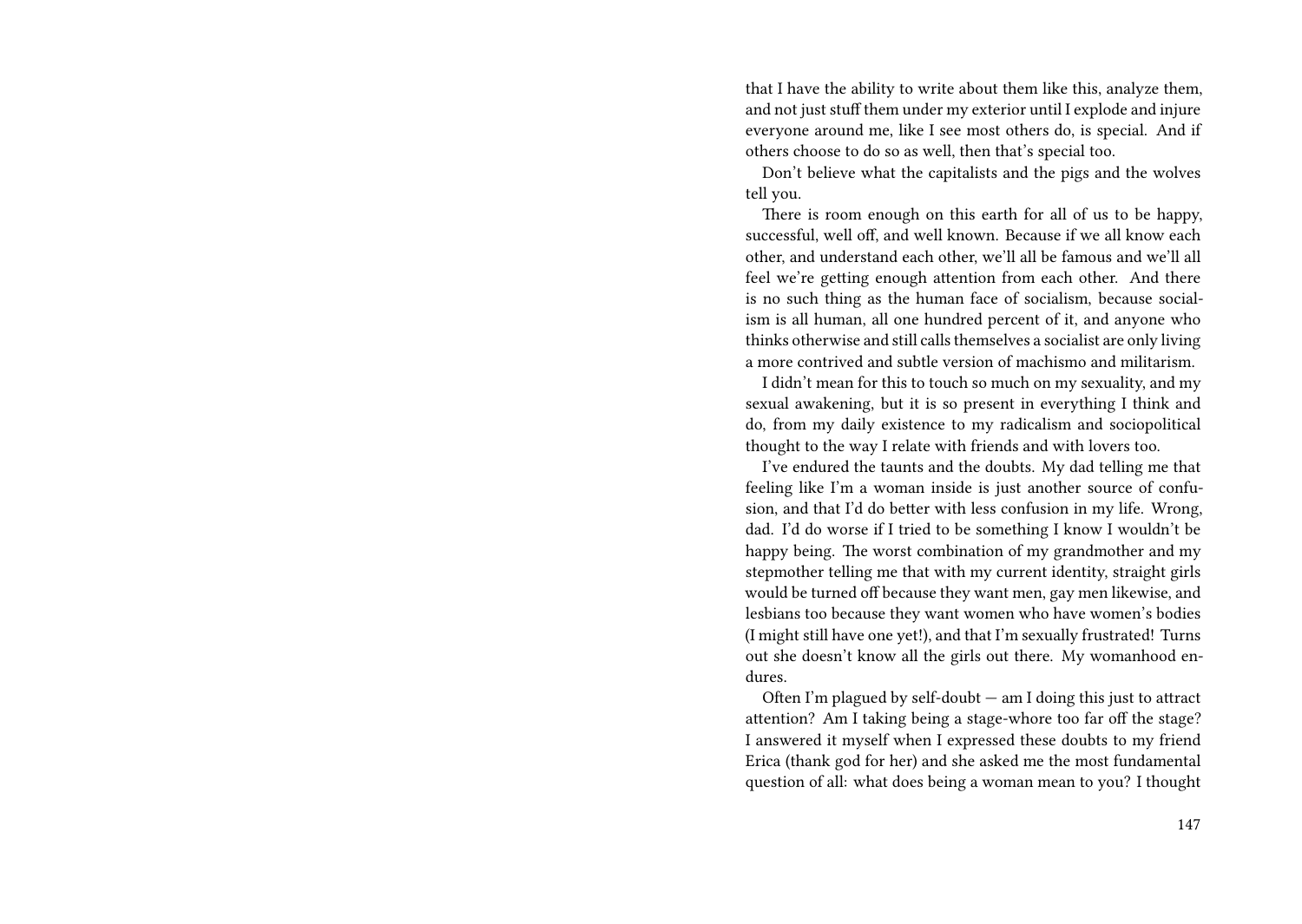for a few moments and answered: being a woman means simply that. Being a woman. It's a feeling, a sense that's hard to express in words, because to me, being a woman means having an identity that is feminine, but without any preconceived notions, ideas, or mindsets about what a woman is or what a woman should be. In any sense, be it in terms of looks, actions, habits, social roles, or anything else. Everybody feels like there is some kind of 'ideal' man and an 'ideal' woman too. Well I reject that. I am a woman with no conditions and no strings attached. And no presumptions too. You may find me rather androgynous, deviant, and genderbending. I like to dress up, be pierced, and be 'effeminate' or 'girly.' But those are just tastes and habits, like preferring cookies 'n cream above butter pecan and not to be confused with my sexual identity and preferences. Yes, I am all those things, or rather, I possess all those qualities. But I claim the right to choose my ultimate sexual identity beyond my traits, looks, qualities and features, even if it is different from the sexual organs I possess. And whether that's feminine or hermaphrodite or my desired blend of masculine and feminine is my choice. You can love it, be OK with it, be uncomfortable with it, be revolted by it, or leave it. But it's my choice. Being a woman means being a woman.

So just ride through the fear and the sense of isolation, babe. You've settled in a world much bigger than this. And nobody says you have to settle here. Just like dad (thank god for him too) said, you're not here to socialize, you're here for an education. And those who party nonstop and think they're being really bad/causing lots of trouble don't know that they're playing the exact moronic role that the system wants them to. You and your friends know what causing real trouble means. And you know it's a good thing, something to be proud of, feel noble and just about. Look beyond the social butterflies and the people who pretend so much that they're just pretenses of themselves. You're about to grasp knowledge, analysis, understanding, and ability. And with it will come your destiny, and the revolution.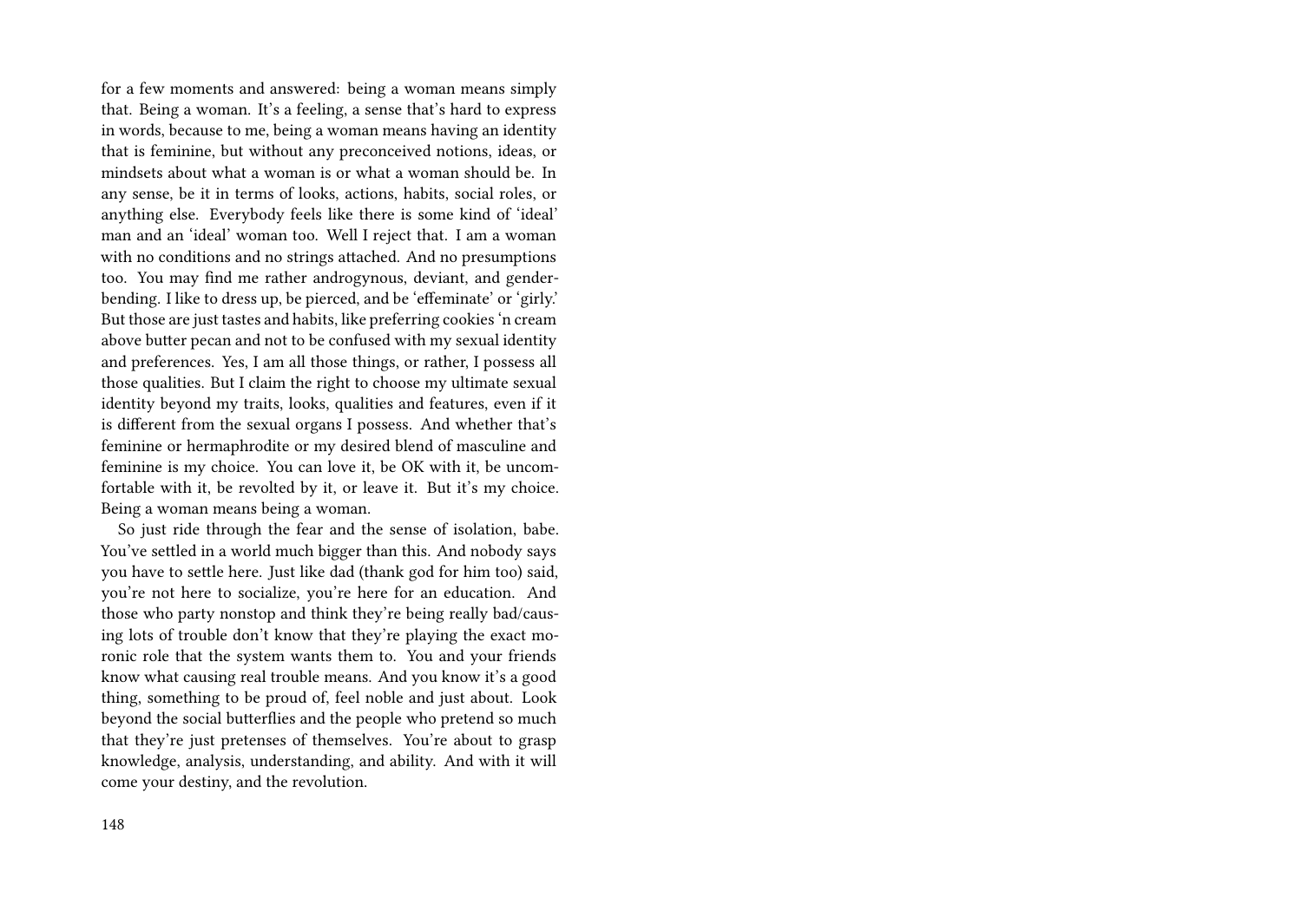# **Free the Land: Social Justice and the Environmental Movement** *by Ewuare Osayande*

The following is the edited transcript of the keynote address given at The Climate Control Conference, February 21, 2004, Harvard University, Cambridge, MA.

Since we are dealing with the question of environmentalism I thought it might be appropriate to introduce my sharing with you by quoting from the most celebrated scientist of the previous century, being that environmental- ism relies heavily on science. The person being Albert Einstein who himself was not just concerned with theories of relativity but was a committed socialist and used his popularity and influence to speak out against oppression. He says, "A human being is a part of the whole, called by  $us - uni$ verse. A part limited in time and space where we experience ourselves, our thoughts and feelings as something separated from the rest, a kind of optical delusion of our consciousness. This delusion is a kind of prison for us restricting us to our personal desires into affection for a few persons nearest to us. Our task must be to free ourselves from this prison by widening our circle of compassion to embrace all living creatures in the whole of nature in its beauty."

The struggle on the part of the environmental movement is the struggle to free itself from that delusion that separates itself from the rest of the struggles against oppression on the planet, as well as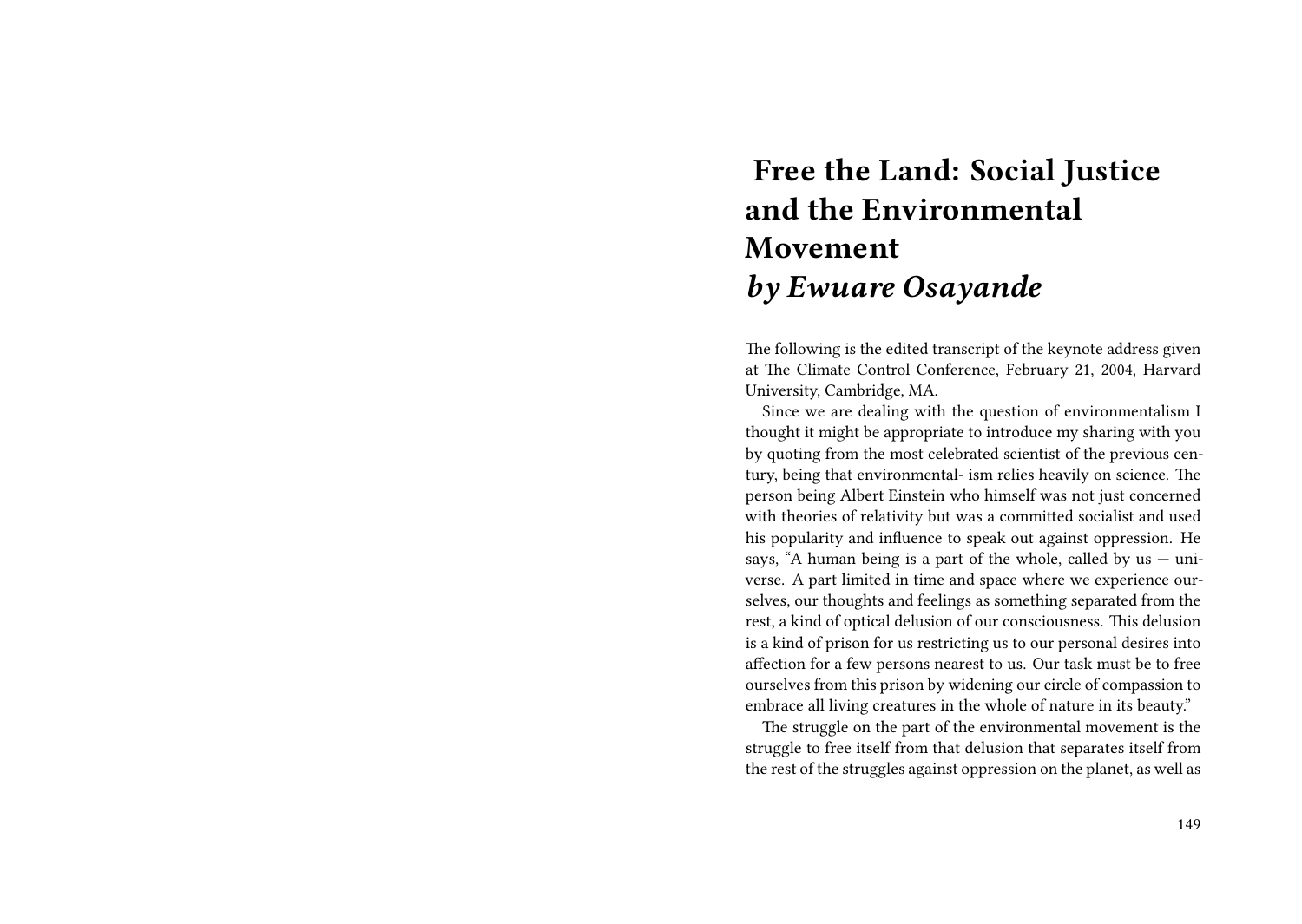the rest of the planet itself. This optical delusion, this way of viewing the world through rather white, western and elitist eyes … this is more than a call for inclusion. It is a call for making the movement contextually aligned with the ideology and the ideologies of oppressed peoples' struggles for liberation.

There is a profound reluctance on the part of activists in the environmental movement to embrace a social justice platform that is accountable to the lived reality of people of color worldwide who live in poverty and under oppression due to the legacy of European colonialism and American imperialism.

According to the London School of Hygiene and Tropical Medicine and the World Health Organization, Global warming is already responsible for the deaths of some 160,00 persons a year already. The study concluded that children in developing countries are the most vulnerable to the impact of global warming. So here at the outset of our conversation I want to make it clear that we are already dealing with a circumstance that the environmen- tal movement is prepared to address if it would only heed the call.

Malaria, diarrhea, malnutrition, from droughts and floods are all the result of climate change brought on by the industrialized efforts of the West. Robert Watson, former chairperson of the United Nations Intergovernmental Panel on Climate Change has stated, "Almost any change in climate will reduce agricultural productivity in the tropics and the sub-tropics. Climate change is a developmental issue, not an environmental one."

In other words he is saying that, given the way in which global warming impacts the planet, the areas of the world that get impacted the most and experience the greatest chaos, crises and disaster as a result are those areas are all too often underdeveloped. We are not talking about Europe. We are not talking North America, Canada, Russia even. We are talking about the tropics and sub-tropics, Africa, Southeast Asia, Latin America. Nations that are under-developed and thus don't have the infrastructure to respond to the threat of global warming. And so disease is rampant.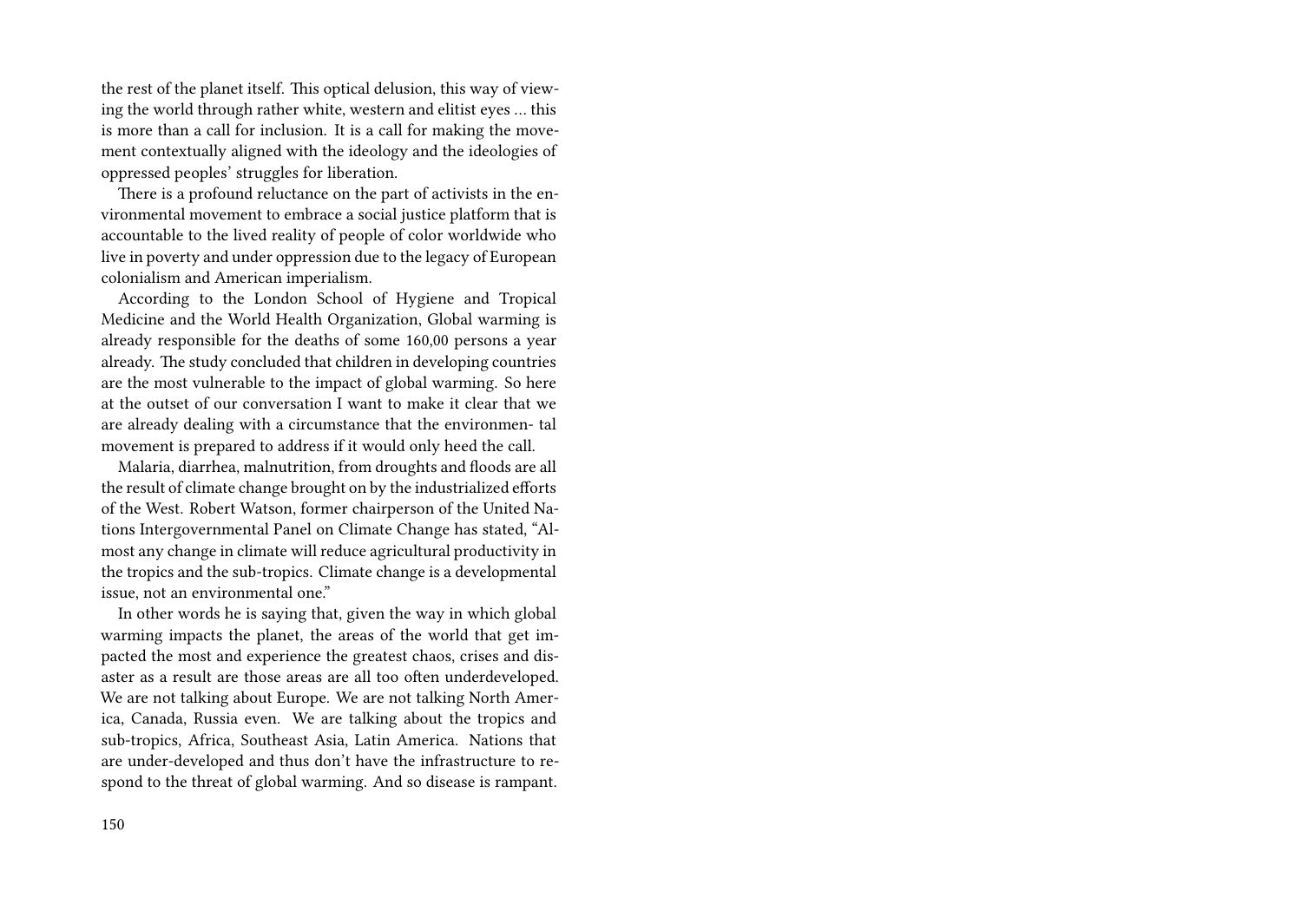Malnutrition, diarrhea, all of these issues that in developed nations all you got to do is go to the hospital and get a pill.

For this reason social justice cannot be an afterthought for environmentalists. For in truth it lies at the very heart of the movement itself, of the struggle to save the planet. Save the planet from what? Save the planet from whom? From what? The answer could be from global warming, from the effects of what occurs in what is called the greenhouse effect. From whom? From multinational corporations who pollute our air and govern- ments that allow these corpses to get away without restrictions in most cases particularly when they set up shop in communities of color.

The question becomes and the question that lies at the heart of the environmental movement is how did this occur? How did multinational corporations gain access to the lands and lives of socalled Third World peoples over the globe? This is a question of colonialism. This is a question of the history of conquest on the part of Europe. Those people are still oppressed. They still suffer the legacy of colonialism and national oppression.

But here is the problem. See we can talk about theory and ideology but when the rubber meets the road, when we really get down to it  $-$  the very corporations who are involved in some of this mess fund many of our organizations in the environmental movement.

So the question becomes if you are really about doing the real work then you may in fact end up sacrificing a large part of your funding. I've had conversations with a number of activists over the years. I have been involved in this struggle for some decades now, and over the years we activists understand and appreciate that if you are going to deal with truth, if you are going to deal with the root causes of oppression and suffering then you are going to need to find alternative sources to fund your work.

And history speaks to this. I will share how. Earlier I spoke about Robert Watson, who was the former chairperson of the UN Intergovernmental Group on Climate Control. He was removed from his post by an alliance between Exxon, Mobil and the US gov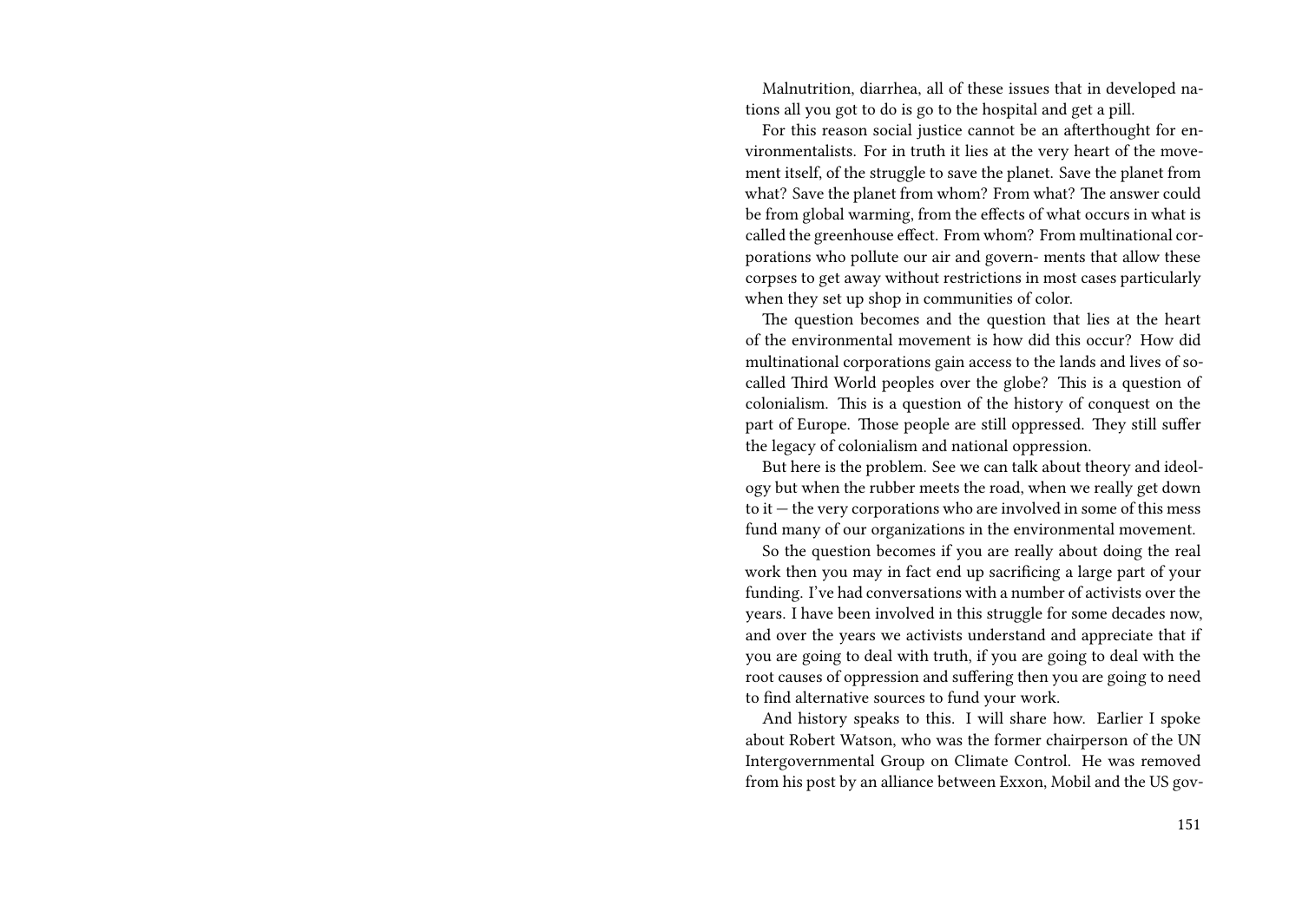ernment because of his outspokenness, because of his willingness to place the issue on development. He was ousted because he went on record stating that the people experiencing the heaviest impact on global warming are poor and oppressed.

The question for the environmental movement is: Are we going to try to cooperate with corporations? Or are we really going to begin to try to challenge the corporate structure in a way that truly redresses the problem toward the benefit of the majority of people who suffer, not just those of us who live in the most privileged generation in the history of the planet.

The corporate response is often to kill the messenger. For activists of color all over the globe the term kill here is not meant as a metaphor. That is actually what happens. The threat of death and the terrorism witnessed and visited upon communities of color that seek to respond to the reality of corporations coming into their communities, setting up plants, polluting the air, the soil is real.

I want to share two examples of this. Just for the sake of time we just got to deal with two. There are plenty more. Many people are aware of the activist Ken Saro-Wiwa of the Ogoni people in Nigeria and how he was executed in '95 for representing the interests of his people. Many folk are aware of the activist Chico Mendez from Brazil who was also killed. Both killed by corporations. Both killed with the backing of their respective governments. Both killed with the funded support of the US government.

There is a connection here that we as activists can't get around. Their lives become the litmus test. I am not saying that we have to put ourselves in front of bullets or put ourselves in the hangman's noose. But at the same time what about their lives becomes instructive for how we ought to be engaging this work?

The sad thing is and this is my personal criticism. It ought not take somebody's death to cause that community's struggle to gain access to the media. It shouldn't take someone having to be imprisoned for years before activists in the West catch wind of the worry and begin to talk it up.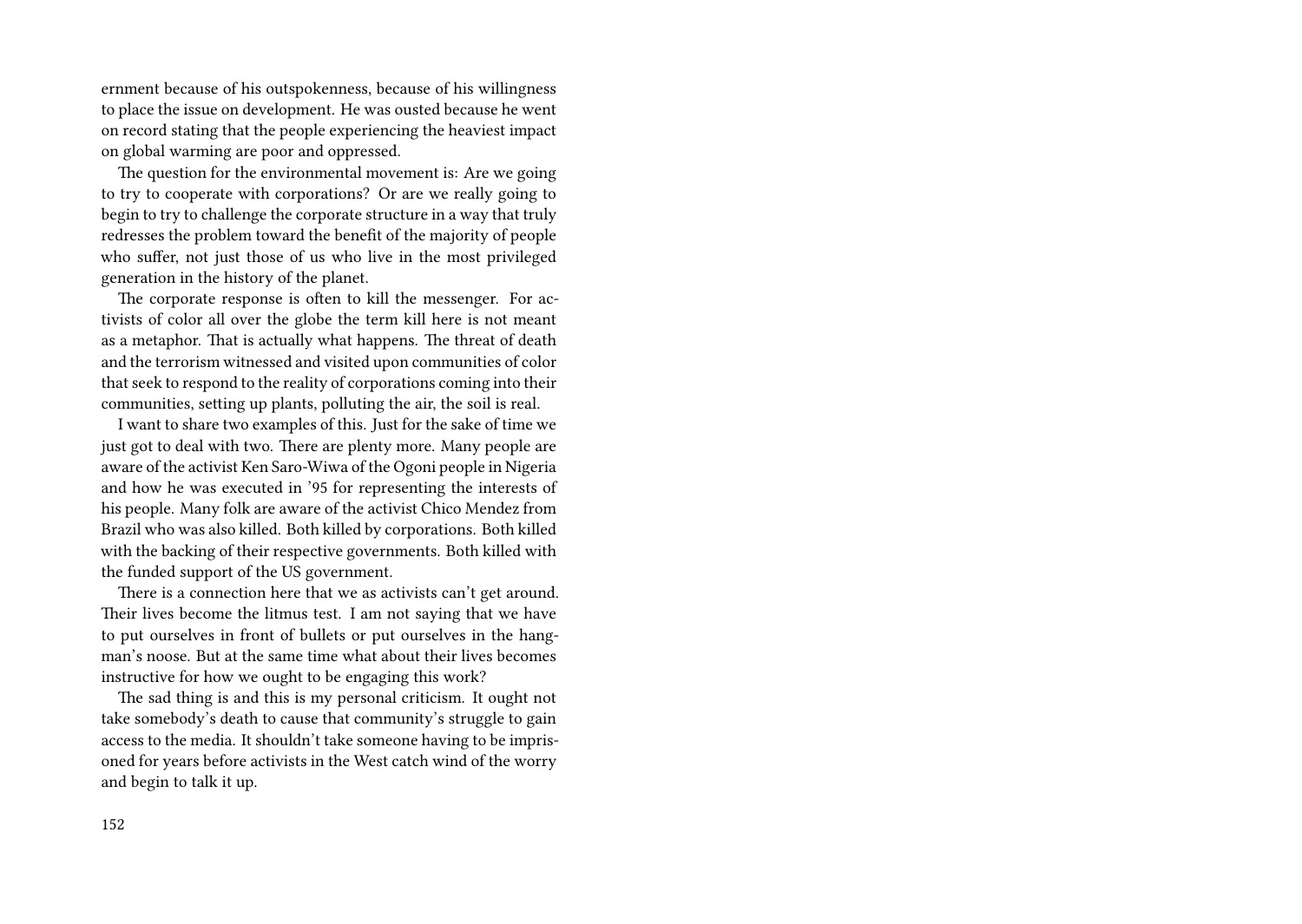website at www.freeramsey.com, or write him at Ramiro R. Muñiz — 40288–115, P.O. Box 1000, Leavenworth, KS 66048–1000.

**Ewuare Osayande** (www.osayande.org) is a political activist, poet and author of a number of books including his latest work Black Anti-Ballistic Missives: Resisting War/Resisting Racism. The former chairperson of the Philadelphia chapter of the Black Radical Congress, he is the co-founder of P.O.W.E.R.: People Organized Working to Eradicate Racism. The Quarterly Black Review has called Osayande "one of Black America's newest insurgent intellectuals coming to the table with enough mental firepower to be a David Walker for our time." He currently resides in Philadelphia, PA.

That's a problem again of the lack of network, the lack of an international outlook on the part of activists in the West who are the ones with the most access, no doubt, no question. When you listen to their stories, when you read their writings, you'll understand that for people of color throughout the world, those in so-called third world countries, particularly, the environmental struggle is not simply about saving trees. It's about saving people. It's about freeing the land. It's about liberating the land. There is an acute awareness on the part of activists throughout the globe outside of privileged nations that our land has been robbed from us. That is why the pollution is occurring. We lack control over the very land we live on. And understanding that, walking with that analysis, we realize that we will never change the condition of our environment until we are able to liberate the land, until we are able to get these corporations off our land.

That is why in the case of the Ogoni in Nigeria they tied their struggle against Shell with their struggle to political rights. It was not simply about getting Shell out of Nigeria. It was also coupled with the struggle to gain parody politically within the structure. But those of us here in the West who take what we believe is democracy for granted, we don't understand and appreciate that.

In Brazil the struggle was about gaining land rights. These were small time farmers. These were people who lived in the forest. They had no contact to the world per se. They were comfortable with that. They were fine. Along comes some cattle herders and they wanted to tear down all the trees so they can make land into pasture so their cattle can eat. So Americans can buy beef.

I read a study just recently that said that the fact that people buy beef has had a greater impact on global warming than humans themselves, than human consumption itself. Meaning that cattle eat more than we do and their waste contributes more to global warming that ours does. And they are being fed so we can feed on them. Because of our consuming drive there are whole populations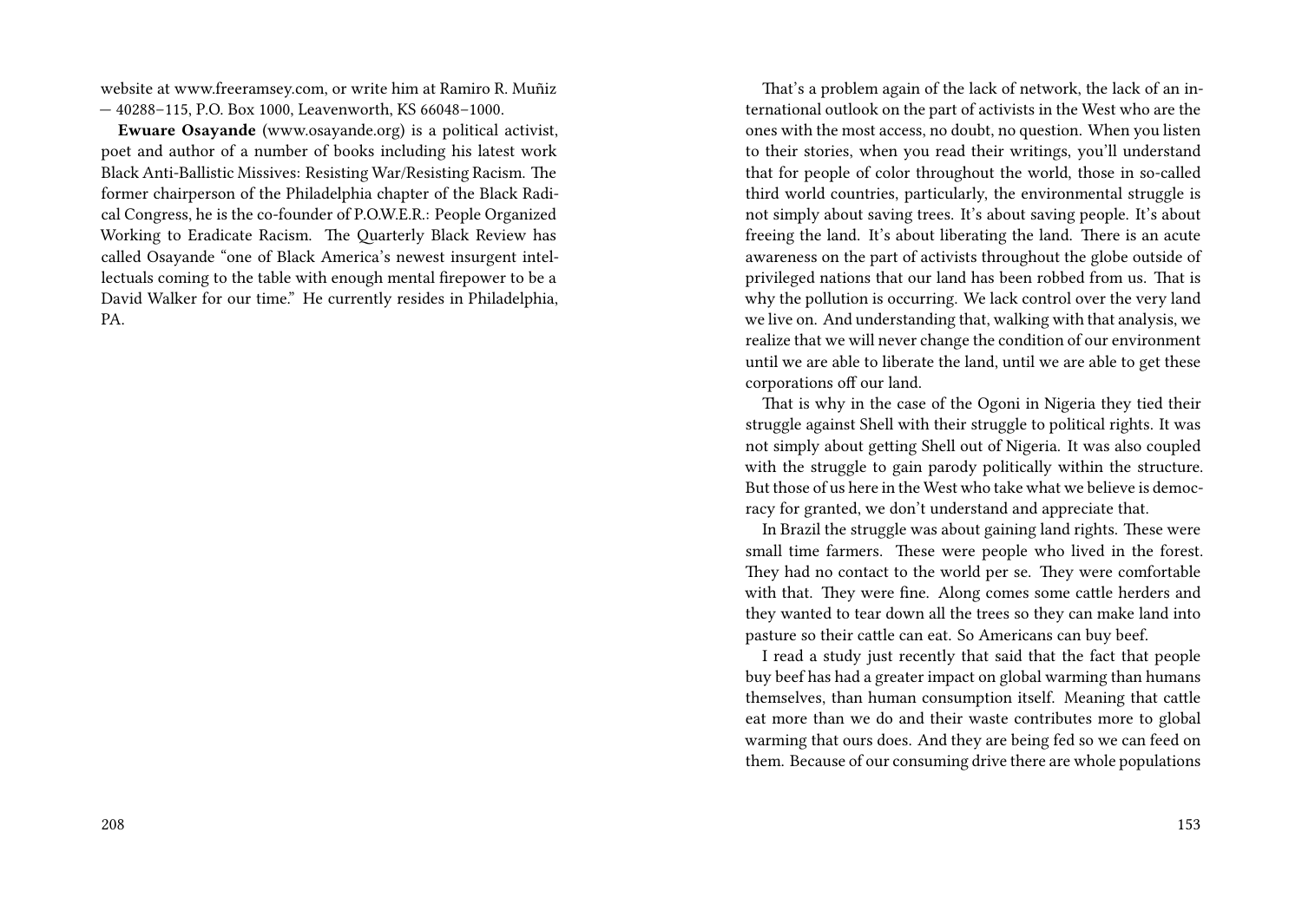of people in South America who are being removed from their land. And are being killed if they refuse to get off.

We got to make the necessary connections. It is not enough to call for a boycott of Shell. It is not enough to stop eating meat. When their blood, Ken and Chico's blood comes all the way back to the White House. We can talk about the corrupt Nigerian government.

We can talk about the corruption in the Nigerian government. But who made the corruption in the first place? What does US foreign policy have to do with any of this? Plenty. And so our struggle as environmentalists here has to be about charging the government responsible for the crimes and atrocities that occur all over the globe wherever American interests are present. And we have to support the indigenous people's struggle to liberate their land.

Malcolm X, who was assassinated this night back in '65 himself gave a number of addresses here at Harvard, stated in his speech, "Message to the Grassroots," that, "Revolution is based on land. Land is the basis of all independence. Land is the basis of freedom, justice and equality." The environmental state of the Ogoni people, the environmental state of the Mapia people from whom Chico Mendez's folk come from in Brazil will not fundamentally change until they receive justice. And that justice cannot occur ultimately until they are able to liberate their land. We have to understand this. We have to understand that there is a relationship between Bush's war in Iraq, Bush's so-called axis of evil when the evil starts here at home.

See what many fail to understand is that if you don't have money you have little to no defense in our times. And that can be made in a very general way even in terms of what I am talking about here about oppressed peoples across the globe. If you are poor you have no defense. And the sooner that we who are more privileged begin to understand or appreciate that fact and create a movement and China, months in Spain and Argentina). After dropping out of grad school and moving back to LA in 1997, he's spent most of his time working as a community and issue organizer and most recently—a public school teacher. His dream is to start a community center that promotes the sharing of resources, skills, and knowledge across boundaries of race, ethnicity, and class, and help people learn through experience their power to shape social reality. Tomás Moniz has been living, loving, fighting, writing, teaching and parenting three kick ass kids in the bay area for the last 12 years. Comments questions concerns, can go to Moniz at tom\_moniz@riseup.net'

**Suneel Mubayi,** 18, born in NYC, grew up mostly in New Delhi, India, came to New York last June after finishing high school in India to study at Columbia. He started writing poetry and stories at the age of 14, and studied theatre for two years in school. After initially writing mostly love and emotional poetry, he began to explore political arenas as muses, and was inspired by post-9/11 and the war. At some point in time, around the age of 16, he realized that he wasn't really a he inside, despite being birth- assigned female, and Suneel's political revolutionization has been closely intertwined with her shedding of gender boundaries and categorizations. She has since pursued spoken word performance and theater acting fairly successfully all over NYC and is learning how to trash the system from the belly of the Ivy League beast.

**Ramiro "Ramsey" Muñiz** is a political prisoner remembered for his leadership role during the Chicano Civil Rights Movement in the 1970s. As an attorney, Muñiz defended the rights of Mexicanos whose constitutional rights were constantly violated. In 1972 and 1974, Muñiz was a gubernatorial candidate in Texas for La Raza Unida, a political party established and developed solely by Mexicanos to articulate an independent political vision. Muñiz garnered six percent of the vote and, during the campaign, spoke widely of Mexicano political power and potential. He is now serving time in Leavenworth. Info on his case visit his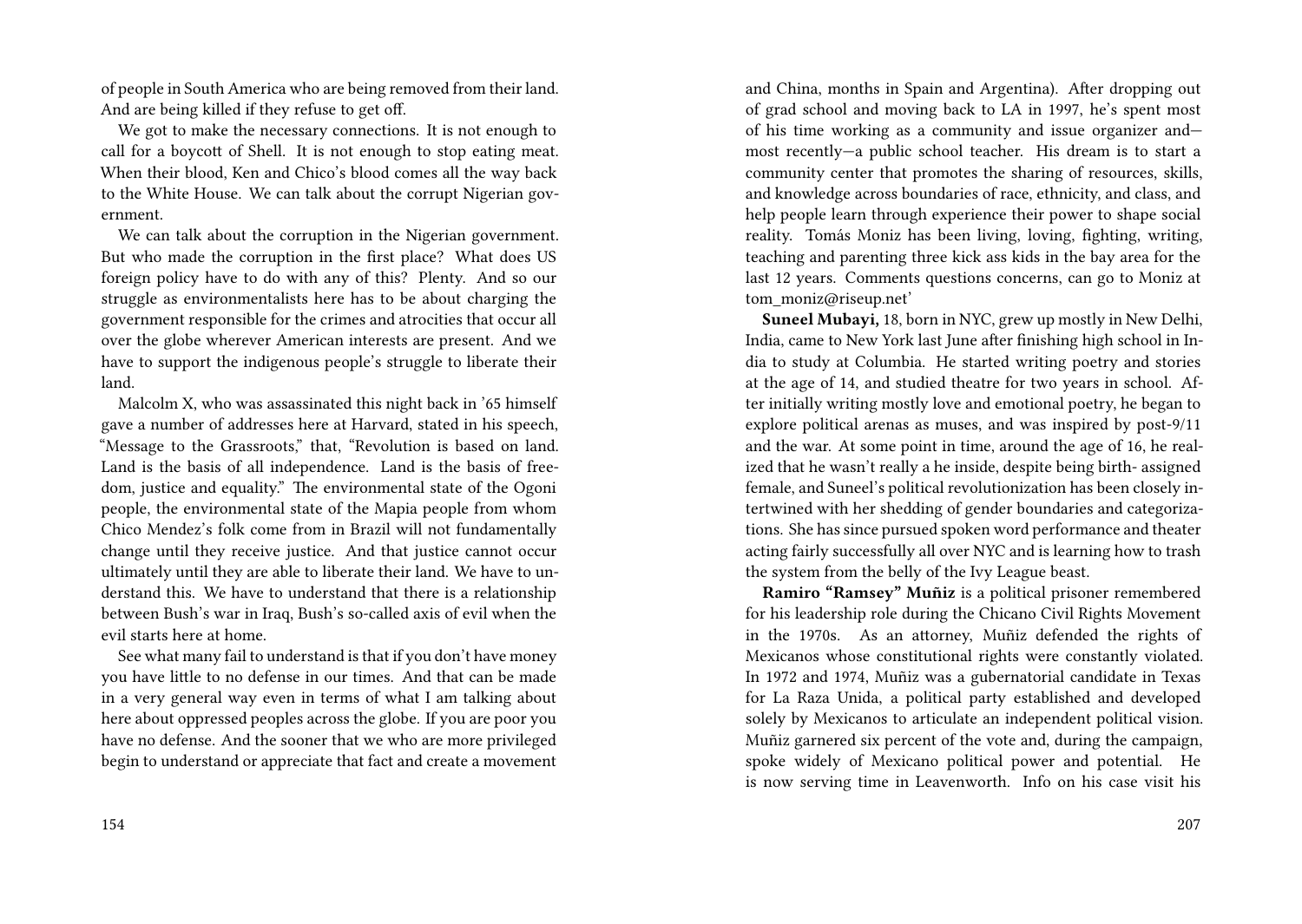## **About the Authors and Interviewees**

Author and interviewees in alphabetical order

**Kapila** is an artist, organizer, writer and poet born in Rio de Janeiro, Brazil, in January of 1981. Started working with the Centro de Estudos Libertarios Ideal Peres — CELIP, a anarchist study group, and the Resistencia Popular (Popular Resistance). Came to the U.S. at the age of 21, and started to get involved in student organizing, joining Students for Justice, a group of mostly community college based activists, and was part of the process which created a federation of the different Students for Justice chapters in the San Jose area (Silicon Valley, in California). I am part of Silicon Valley De-Bug, a young workers and artists self-managed media and organizing collective. I joined the IWW and have been part of the effort of starting a branch in San Jose. Currently I am working on a book about art and revolution and am part of the Furious Five anarchist collective in San Jose.

**Victoria Law** has been a self-identified anarchist since she was sixteen. Since then, she has participated in various collectives and anarchist endeavors, learned photography, been published on-line and in print, made zines, traveled overseas and become a mother. She and her daughter will be visiting her great-grandmother's former house in Shanghai in January 2004 between the Western and the Lunar New Years.

**Shawn McDougal** is a Black man who's been an anarchist since before he even heard the word. He was born and raised in LA, but has spent time living in New England and abroad (years in Brazil

in alliance with that reality to remedy the same, the sooner we will begin to see true progress. Until that occurs we're in trouble.

This next quote I am going to share with you is from Ken Saro-Wiwa. He is talking about Shell and its relationship to what's going on in Nigeria. He said, "Shell has waged ecological war in Ogoni since 1958. And ecological war is highly lethal, the more so as it is unconventional. It is homicidal in its effect. Human life, flora, fauna, the air fall at its feet and finally — the land itself dies. Generally it is supported by all the traditional instruments ancillary to warfare — propaganda, money and deceit. Victory is assessed by profits. And in this sense Shell's victory in Ogoni has been total."

Over the 39 years of exploitation at the hands of Shell some 30 billion dollars in profit Shell has accrued in the Ogoni region alone, which is only 3% of the total oil production in Nigeria. That's a billion dollars essentially a year since Shell has been in Nigeria. Yet, in spite of all this production and profit, the condition of the Ogoni people remains ridiculously sad. No running water. No electricity. Yet the corporation can come in and make that much money and not have any obligation to the people whatsoever.

Shell's profit motive is largely responsible for the repression of Nigeria's democracy. It is that factor that leads to the corruption of the government and the denial of democratic rights. See, here is a clue. We don't need to look overseas. We don't need to go over or across our borders to see the corruption cause it is happening right here. In America those who are the poorest and not white, it is in their communities that corporations set up their toxic waste dumps and pollution centers that produce major respiratory problems for the poor and of color in our own country. The term environmental racism coined in 1982 grew out of the learning that the most significant factor in the siting of hazardous waste facilities nationwide was race. Ask yourself where do the corporations in this community dump their trash? Where does Harvard dump its trash?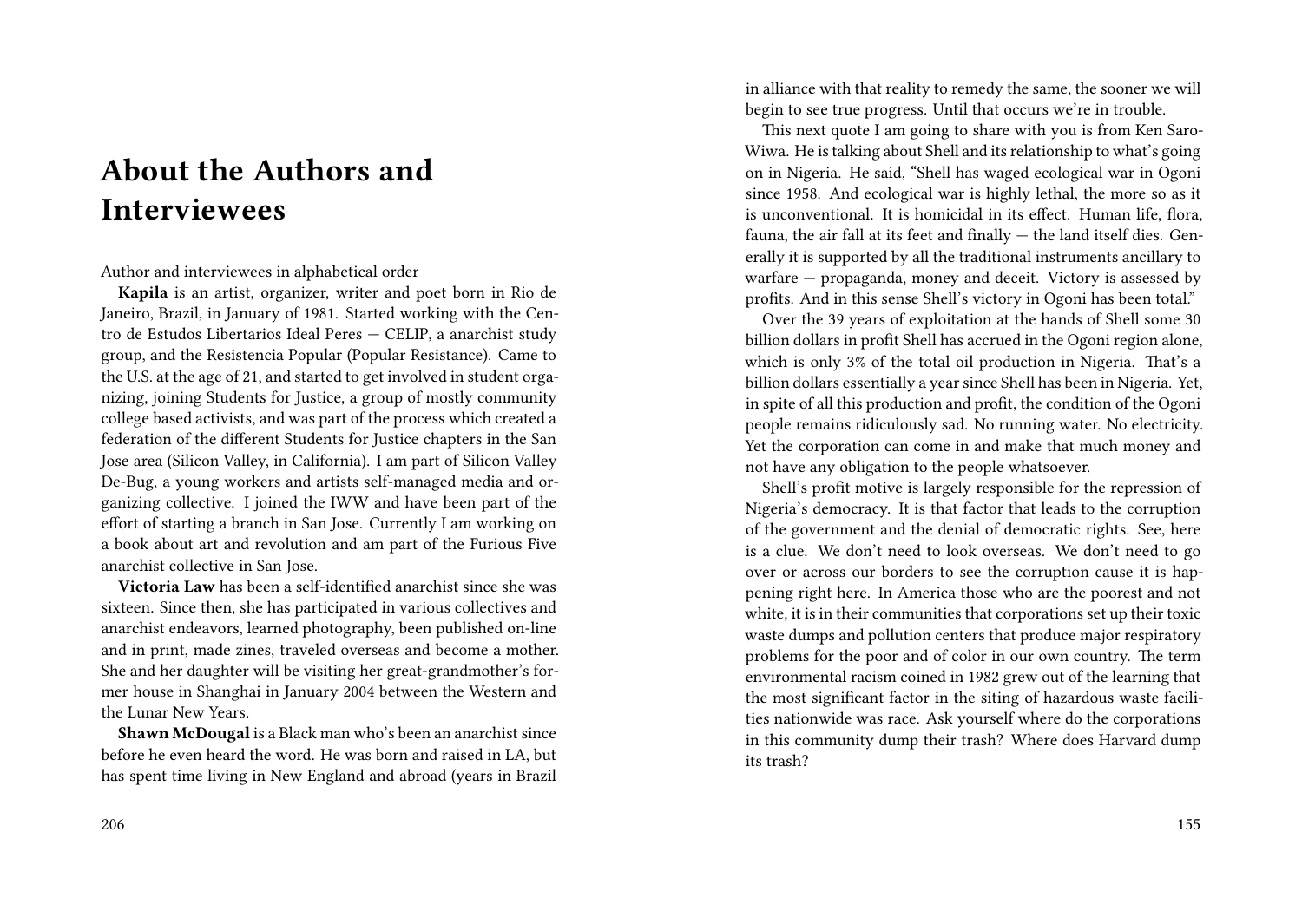Just as in the case of the Ogoni people, the Mapia people and other oppressed peoples, majority Black cities like Camden in New Jersey and St. Louis, Missouri and others, have been robbed of their political rights due to state takeovers. The argument made by state governments used to justify this anti-democratic, in fact fascist act, is that the political structure in those cities have been corrupted. No one bothers to ask how those structures got corrupted.

The same stuff going on in Nigeria is going on here. So people get denied political rights because corporations have corrupted the politicians. And then you get other corrupt politicians coming in saying we are going to take over. Why? Not so that democracy can be reestablished but so that more corporations can come in and set up shop. That's what is going on right now in Camden. It is what is going on in St. Louis and other places throughout the country where the majority populations are Black and Latino and poor.

The struggle is about the land. The struggle is about the political struggle and rights, self-determination of oppressed peoples. Whoever owns the land determines the quality of the air, thus the quality of life. According to a recent study done forty of the world's poorest countries face losses of more than a quarter of their food production as a result of global warming by the year 2080. Those forty nations are home to 2 billion people on the planet. That is about one third of the world's population. The future is now!

Here is another example. I just happened to hear this on NPR one night about the Inuit of Alaska and how they found large quantities of DDT in the breast milk of the women. Now most folk would ask the question, "how did they get that stuff there?" The scientists were dumbfounded. They would think that these folk farthest removed from the sprayers that go over crops would be the last people to be at risk. But it is due to the wind patterns. They had higher quantities of DDT than Canadian women because of the wind patterns and the climate in that region around the North Pole.

156

justice and land. We must all come with clean hearts and be prepared to sacrifice, because without sacrifice, there will never be freedom.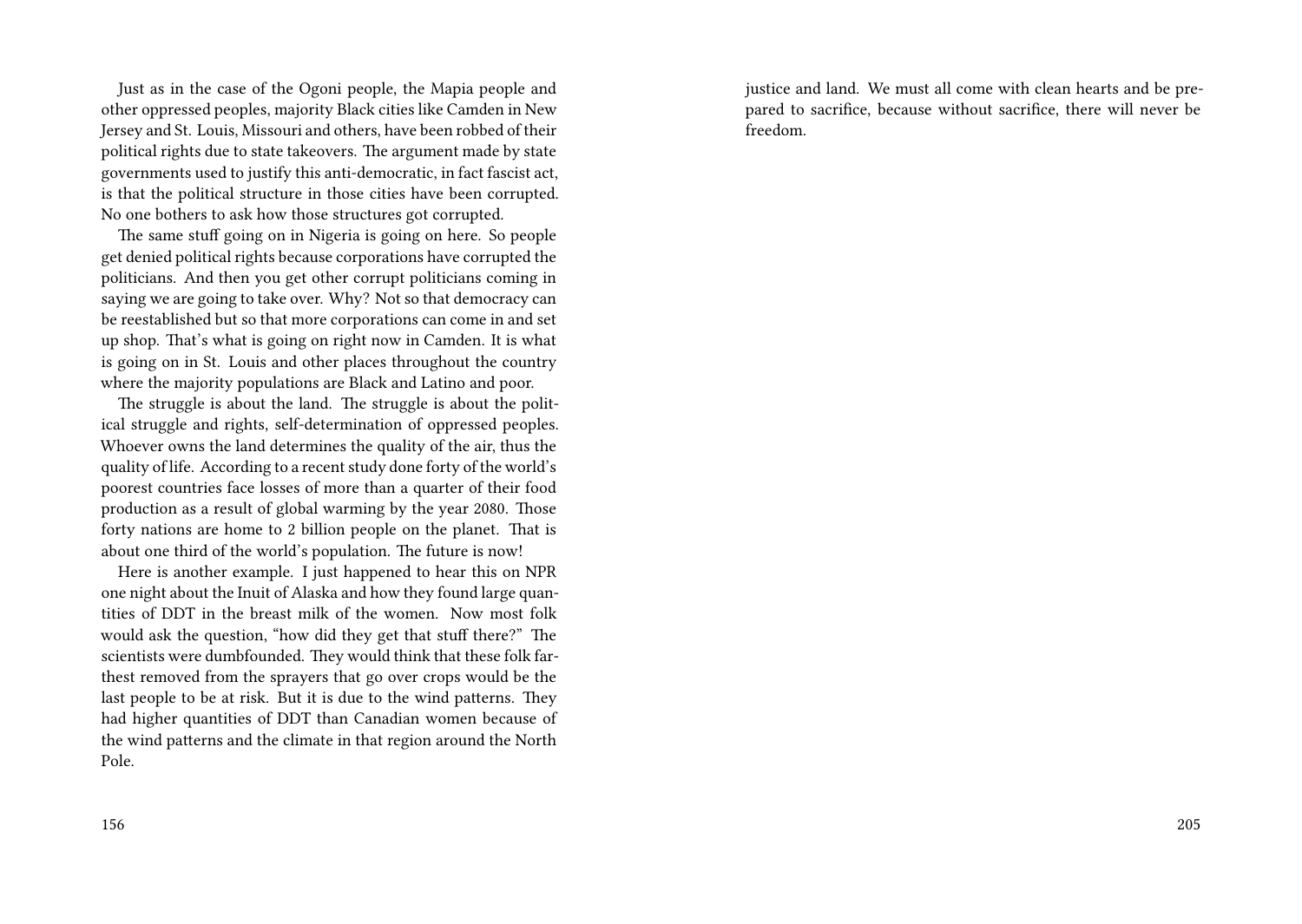inscribe on my tomb, 'here lies a dreamer,' and my enemies, 'here lies a madman.' But no one will be able to stamp the inscription, 'here lies a coward and traitor to his ideas.'"

It is our duty and responsibility as liberators to pass on our oral traditions of struggle, sacrifice and freedom. From the medieval mazorra of this oppressor, we reach out of the voices of the mountains in Chiapas, where our brother Marcos continues to liberate our sisters and brothers from the same oppressor that rules here in America. And in this world of conflicts, that fire of spirituality continues to rise regardless of the genocide wrought. Everywhere throughout the world, the oppressed, people of color, are rising. It seems as if the entire universe is reaching into its ancient past for the answers of tomorrow. We of the sixth sun, Mexicanos from Aztlan, have reached and embraced the enlightenment of our spiritual, cultural and historical pasts for the last five hundred years. We have lived in a mode of darkness and ignorance. The oppressor has, with malicious intent, destroyed and/or refused the right for us to be exposed to the beauty and power of our ancient past. A race without a history or past is a race of non-existence.

In conclusion, it is with pride and honor that I share this by Flores Magon. It represents the purpose of this book on culture, resistance and anarchism:

"It is necessary to educate our people, to teach them the real causes of their misery and slavery… This is why our hands, instead of being armed with muskets, are armed with pens, a weapon more formidable and far more feared by tyrants and exploiters."

— 1916

Presently, we of Aztlanahuac are in the midst of rising, with a power of resistance and liberation like never before in our history. The silence has now become our new fire ceremony of liberation,

So people who don't even have a hand in the exploitation suffer as a result of our desire to live comfortably. Something is wrong. Something is wrong I tell you. There is a growing divide between rich and poor nations, between the industrialized and the underdeveloped nations, between the West and the rest. The question for the environmental movement is: What side are you on? You must become radical. You must radicalize your movement to place it in alliance with those who suffer the most. They're not looking for a handout. These aren't people who are ignorant of the issues. These are folk who are very aware, who live in the reality you've researched.

The environmental movement at its most authentic state is an anti- imperialistic movement, is an anti-racist movement. So if you as an environmentalist are not demonstratively resisting and fighting imperialism, if you as an environmentalist are not demonstratively resisting and fighting racism then I question their commitment to environmentalism.

I am going to leave this on your head and hearts. I have worked with a number of groups represented here and others. And the issue always comes up and hopefully may come up during the Q and A about diversifying membership. Many predominantly white organizations want to make themselves more aware of the issues and concerns of people of color, to make your organizations more friendly and cooperative, but are experiencing trouble. It doesn't seem to work. Your initiatives aren't making progress. I challenge you to study, to reconsider your ideology, the way in which you go about movement, the way in which you go about struggle, how you develop propaganda, the kind of language style and usage that you use.

Because I am telling you and I am telling you the truth. There are people of color who are prepared. There are people of color who are already engaged in this very work. They may not consider themselves environmentalists.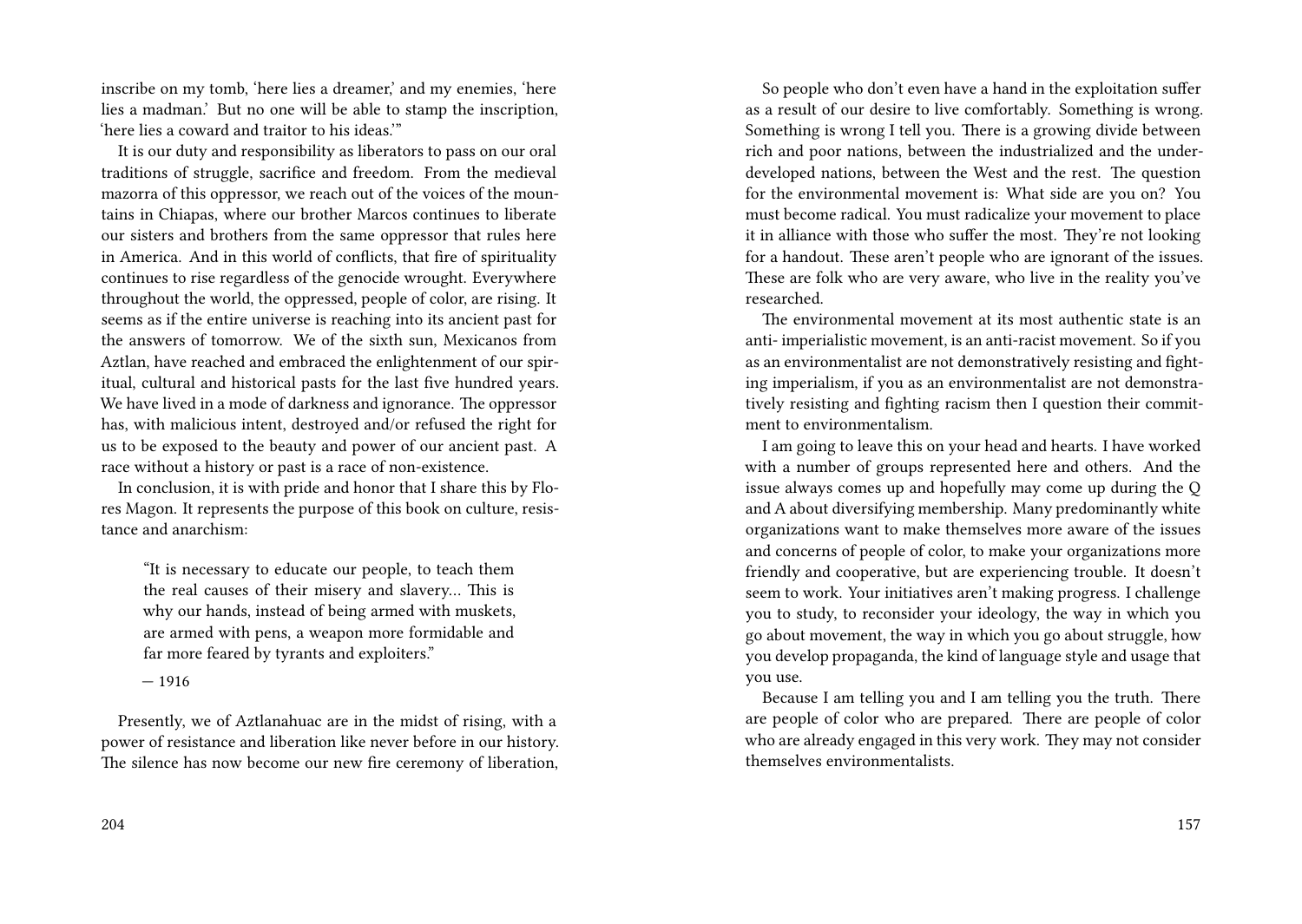They consider themselves mothers and fathers, sons and daughters, living in urban wastelands, concerned about the lived reality of their people. They don't need a title. They don't need an organization. They are doing the best with what they got which ain't much. I challenge you to reimagine your movement not in leadership but as following the direction of these activists of color who exist on the frontlines of the movement itself.

The problem is that all too often is that white activists tend to believe that they know best, tend to believe that you all know better how to engage struggle than people actually living it themselves.

The number one thing, then I am going to bring it to a close. The number one thing you can do for the environment this year is to beat Bush. I am not aware of how many people here are a part of the Green Party, or whatever your politics are, whether you are Republican, Democratic, Independent or Libertarian or whatever. But I am thankful that Nader decided not to run for president this year. [Within a few days of this address, Nader would announce that he was again going to campaign for the presidency; this time as an independent  $-$  go figure!] Not just because we have a better chance of getting Bush out of office cause that vote now will hopefully go to the Democrat to make sure that happens. But it is also because there is a greater issue here. And it's an issue that is going to stay with the Left or the movement, if you will, until we remedy it. And that is this: When Nader ran in 2000, there was a split between the progressive vote that partly enabled the fiasco that led to Bush being appointed the president. My point is that had there been some kind of coalition among progressives that cut across race and class lines we might have been able to avoid that. The problem with the Green party is no different than the problem with the environmental movement and other majority white movements in this country. That it is bogged down by a racism that even the most enlightened, the most concerned still have trouble addressing. Given that, we all lose out.

me, while there is on Earth a painful heart or an eye full of tears. My dreams and visions will live…"

— March 16, 1922

His visions, his dreams and his revolutionary spirituality are very much alive tonight. Even though I have been condemned by the oppressor to a death sentence, it is my tonalli (destiny) to continue with the visions, dreams and liberation of all humanity, especially the oppressed people of color. It is in the dungeons of the oppressor where I have found the truth and direction that we as oppressed people must take in order to be free once again.

During my confinement in the hole, if I would wish to communicate in my dreams with my brother Flores Magon, I would concentrate for days on his spirituality and writings. Within a few days, he would appear in my dreams, not only sharing his inner thoughts, but, most importantly, what we must do to rise again and remove the chains that our people bear in the present.

His most profound statement was, "My brother, you must reach into the ancient past, reach into the roots of our hearts, reach into the strength of our revolutionary spirituality." I will never forget how I would rise from my sleep and immediately begin to write the essence of our conversations.

Yes, he is very much alive!

Our Mexicano spirituality is alive and throughout all Aztlan and in our Holy Land (Mexico). In fact, it is more alive than those socalled leaders who pretend to represent the masses of our people while, at the same time, compromising and making political deals with the same oppressor that continues to tighten the noose of the rope of oppression.

In a letter to his attorney, Flores Magon said he would rather die in prison than abdicate his ideals. "I prefer this to turning my back on the organizers and having the prison doors opened at the price of my honor." Flores Magon wrote. "I will not outlive my captivity, for I am already old, but when I die, my friends will perhaps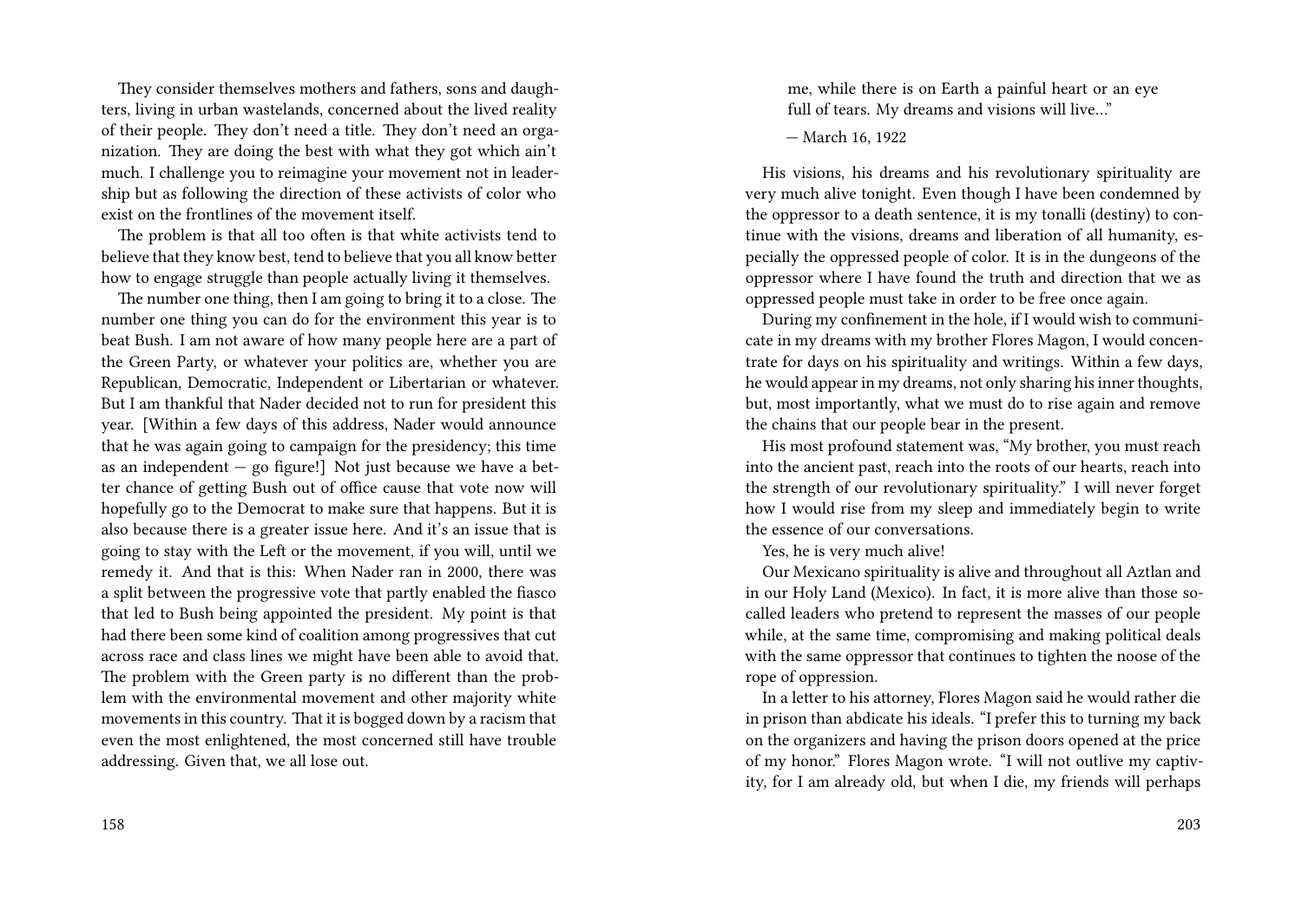# **Epliogue: Ricardo Flores Magon is Alive in All of Us** *by Ramiro "Ramsey" Muniz*

"I covered my face with my hands as I was shackled and chained, beginning three years of solitary confinement in the belly of the beast. I sat still in pure unconsciousness, neither hearing nor feeling, nor knowing in the darkness of the dungeons of America, like the deep of the sea, with no time and no world. In the depths that are timeless and worldless, it was then that the revolutionary spirit of Ricardo Flores Magon reached into the depths of my heart…"

Into my second year of solitary confinement, in the mode of darkness, I was informed by the forcing oppressor that seventy four years ago, our revolutionary brother Flores Magon had been confined in the same cell.

Even before the latter information, his revolutionary spirits would appear at any given time or day. Fortunately, with the support of family and others, I was able to receive various books written on the life, history and death of Flores Magon. The most vivid and profound statement has made months before his death here at Leavenworth USP is the following:

"My dream of beauty and beloved visions of a humanity living in peace, love and liberty… will not die with

We have to begin to enter into dialogue as different organizations, as different communities, as people just concerned about the future of not just our country but the world. We have to do that with the same amount of fortitude and passion that we engage our particular issues. That is our only solution. Me personally, I believe that we need to radicalize the Democratic Party. No, I do not suffer from the delusion that we will be able to wrestle it from the clutches of the corporate structure. But if we were able to develop a progressive radical wing that is vocal, that is clear on the issues, that knows how to use the media to our advantage, then we're better able to capture the imagination of the American people. And that could be the starting point for the development of a third political party that truly represents the misrepresented and those of us that are not represented at all in government. The Green Party is not that kind of party. The propaganda machine of the Republican Party is well money and very sophisticated but it is not undefeatable.

So I'll close up with this little thought. You know, the people responsible for why global warming is such a problem is the rich. Not just because they own the corporations that pump pollution and toxins into the air, but also because they eat the most and thus have the most gas. All those bad emissions in the air aren't just coming from the smokestacks but from the asses of the upper classes.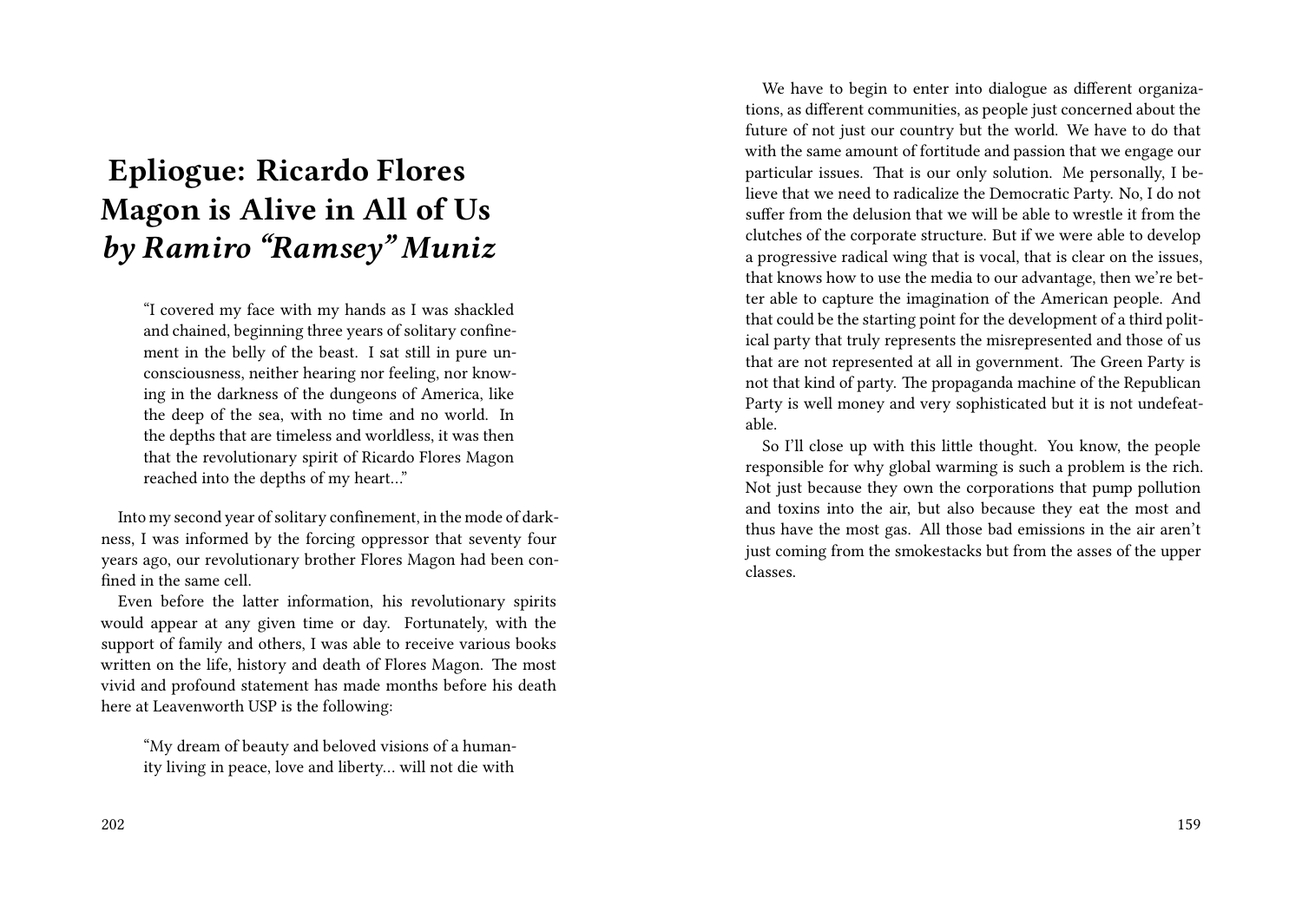# **Sheep Dreams and Kitten Memes** *by Shawn McDougal*

My goal in writing this is to help expand the movement for human liberation which many of us understand ourselves to be a part of. First I'll explain a bit about the vision that drives me in my social change work. Next, I will offer one key practical idea for movement-building. I will follow the idea with a concrete example of how I and some comrades have put the idea into practice. Then, I will share some key concepts useful not only for explaining the practical idea, but also for developing and evaluating virtually any tactical plan for mass liberation that movement-builders might consider.

The ideas I present here are not new. I am a synthesizer; I like to take disparate ideas and fashion them into a synthesis that is my own. Feel free to take the pieces you desire and synthesize them in a way that makes sense for you.

The title of this piece was inspired partially by a leaflet I created a couple of years ago called "Mobilize like kittens, not sheep," and partially by the notion that culture is fundamentally about patterns of activity that we continually (re)create. But I'm getting ahead of myself. I hope the title makes sense by the time you finish reading this.

mistic of the views) in the affairs of the government. A feminist or a race movement that did not have as priority to smash the capitalist system would fall sort on its legs — gender and race justice are impossible inside the capitalist system. The capitalist system is not only a system based on class dominance, but one too that maintain women and people of color inside that class and oppressed inside of it.

The means must be coherent with the ends. A movement that disregards any of the oppression-systems is bound to be limited and to create a society based on elitism. Unless the movement is committed to be one that will be addressing those three issues seriously and not sidestepping it with "we are all equal" condescending behavior, its range is going to be limited and it will turn off people that see themselves as not only working- class, but feel other pressing form of oppression crushing them.

It is time to reevaluate the movements approach on issues of race, gender and sexuality  $-$  it is good to see there is a movement of people already working in that direction. It is time for us to have a revolution in ourselves to change our perception on what a real liberation of the people means.

I see their faces — their smiling brown faces — and there is nothing of me in there. We shall build a different world.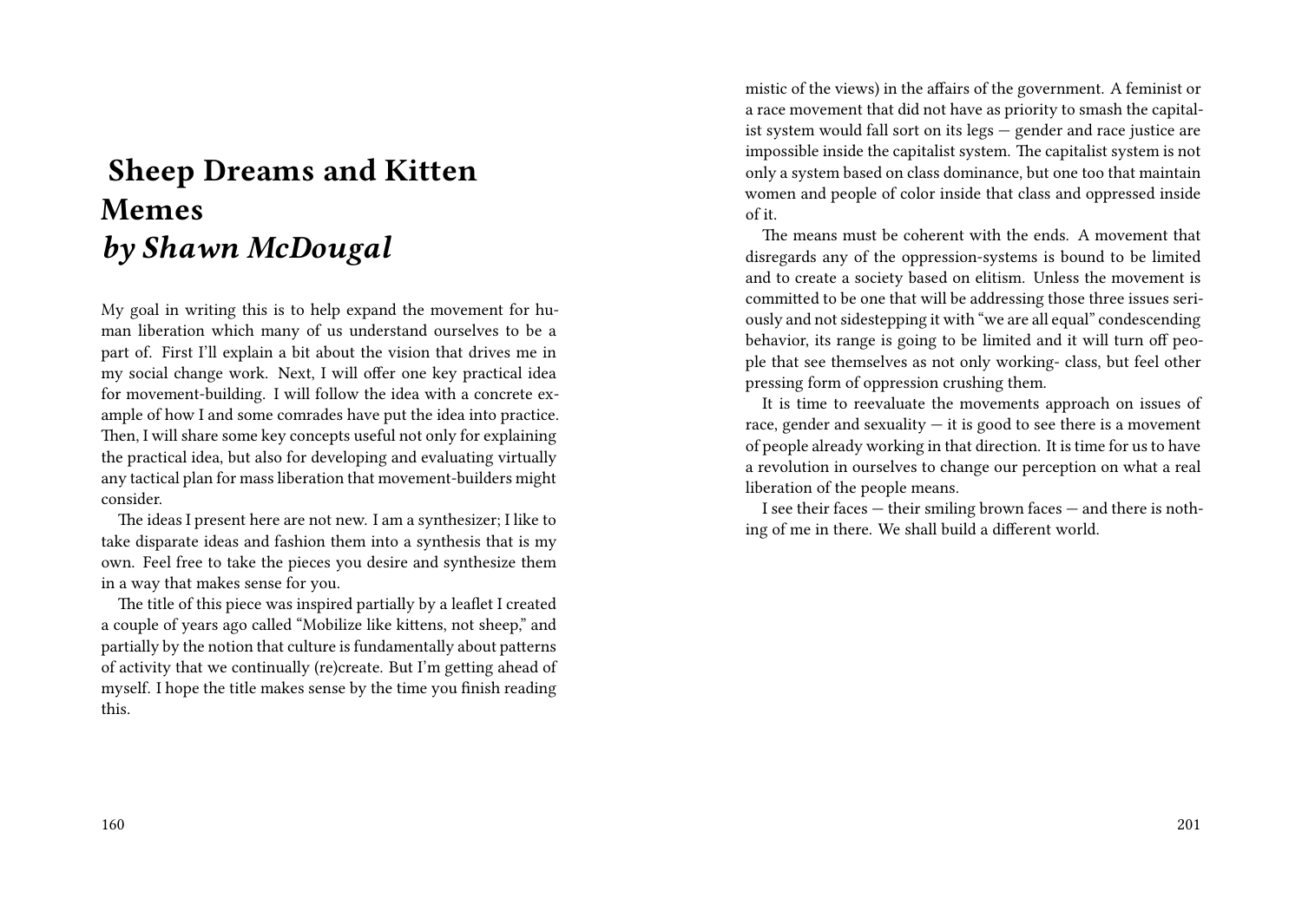bourgeois women might have in common with the working-class women their subordinate position, they are enemies of class and therefore not allies.

## **Conclusion**

The union of the working class in one fight will not happen without the acknowledgment of the levels of oppression inside the working class itself and the actual facing and destroying of the power imbalance in the movement that proposes to change the reality of oppression lived by the working class nowadays. A forced union of the working class, with disregard of the real issues of gender and race except in a superficial way is bound to fail.

A world revolution is necessary  $-$  a complete change of structure, a social, economic and political revolution that destroys class, gender and racial oppression.

I disagree with the idea that the class struggle should take priority over the race and gender struggle. This centralist and elitist view of disregarding the concerns of women and people of color have been seen thousands of times before, and we have been betrayed and stomped on enough to realize that those with power will not relinquish it, it must be taken from them. Only the oppressed can liberate the oppressed, and it is vital that we understand people of color, women, queers and all the other oppressed people inside the working class have not only this motto repeated in their heads like a mantra, but that they actually need to exercise that line inside the movement and draw their own conclusions of where they want to go and what needs to be done.

I too disagree with the idea that race and gender should be taken a priority over the class struggle — the simple idea that race and gender issues could be solved inside the capitalist system in any frame is simply ludi- crous. Inside the capitalist system, we have no real say in the affairs of business and very little (in the most opti-

## **The Vision**

### *What is my vision?*

A world where everyone understands that they are creators of social reality, rather than spectators… a world where everyone feels worthy of the best in life, and no one feels subordinate or less worthy than anyone else… a world where our interactions bring out the best in us, rather than the worst… a world where our institutions are nurturing and life-affirming, rather than domineering and life-negating… a world where our hopes overcome our fears.

(Note that in describing my vision I do not mention the usual list of 'isms' that so many of us rightfully oppose: capitalism, racism, heterosexism, patriarchy, adultism, elitism, etc. I believe these dehumanizing social patterns are really symptoms of more fundamental problems: We are unconscious of our own power, and we are ruled by fear. To the extent we realize that we do not merely inherit the world but that we shape it, these destructive and fear-based patterns will be replaced by creative and hope- based patterns — at every level, and in every facet of our lives.)

### *What drives my vision?*

Growing up in an underclass Black family in Los Angeles, I experienced the effects of racism and classism — external and internalized — around and within me. (I call my family underclass and not working-class, cuz most of the time nobody had a job  $-$  it was mostly welfare and petty hustles.) Seeing my older brother marginalized for being gay, and seeing my single mom have to hustle and get money from her boyfriends for us to survive ('Can you throw me down some change this month?'), taught me about heterosexism and patriarchy. Also, seeing people risk jail-time just so they could have something that looked nice taught me about the power of conformity and internalized oppression in people's lives.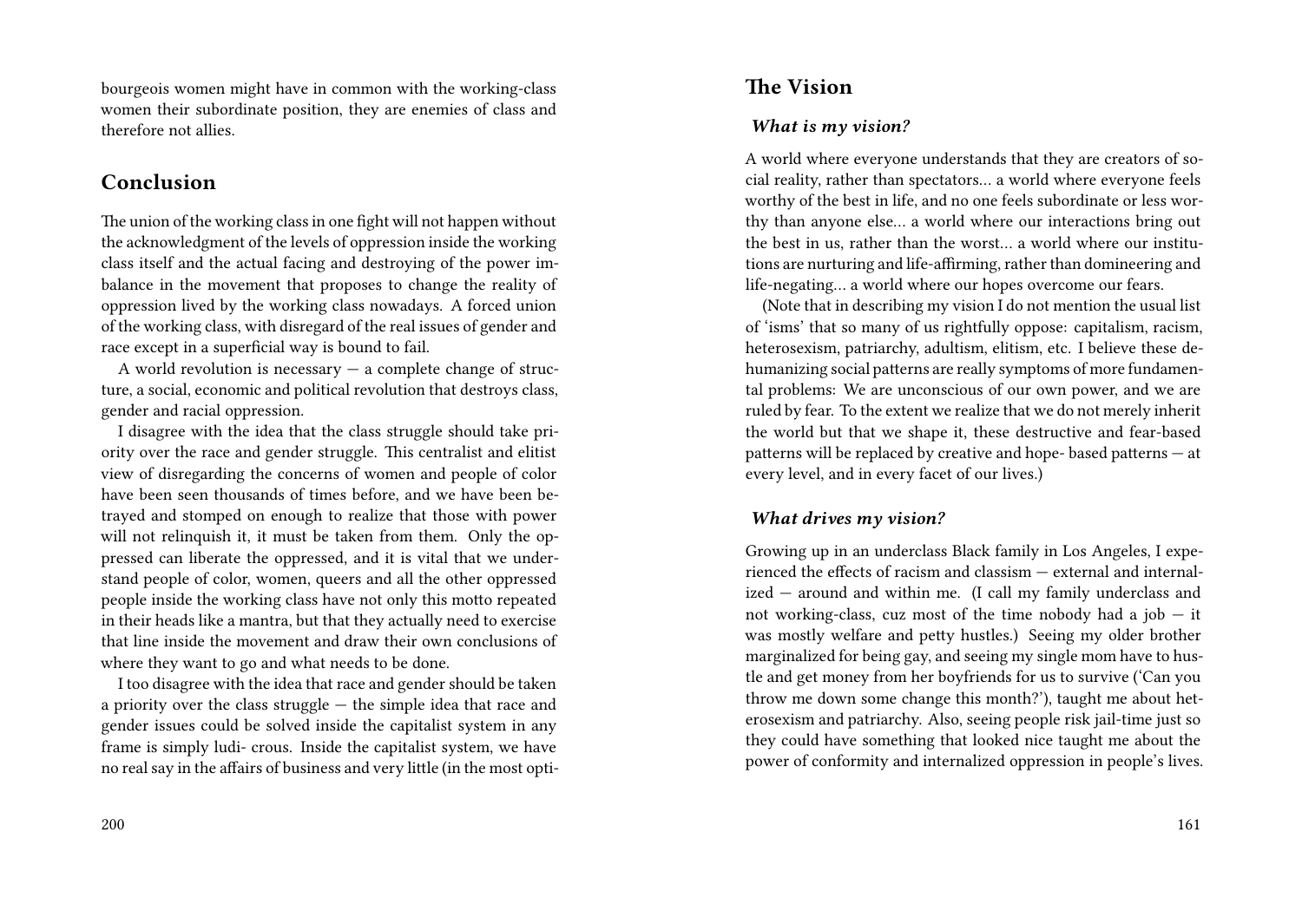Seeing (and much later, experiencing) drug addiction taught me about the often self- destructive power of escapism.

Success in school shaped me to be a young elitist — the kid who was gonna make it out of the ghetto. That same success got me a scholarship to an elite boarding school in New England where I began to see the levers of elite power close up. I realized that the people in power were no more deserving than anyone else. Eventually, time spent as an exchange student in Brazil helped me see the global nature of class society, patriarchy, white supremacy and the other 'isms' I had come to despise, as well as the crucial role America plays in the global system. The people I met in Brazil also reminded me of the amazing power of the human spirit, and our capacity to create connections and joy even under miserable social conditions. It was in Brazil that I realized that I could not escape from or ignore the problems of the world, but that I had to live my life fighting them.

When I was in college I met people who called themselves anarchists. I saw that we had the same basic attitude on a lot of things  $-$  especially challenging authority and conformity  $-$  so I realized that I was an anarchist, too.

## **The idea**

Let's do a thought experiment. Two actually. Ready?

First, imagine a mass action in your favorite city. It's a march/ rally. Five hundred (or 5,000) people gather in a park. You're there with them. While people stand around waiting for the action to begin, organizers circulate around with extra signs, chant sheets and whistles. You all line up and walk along a route — maybe a mile or two — where city officials make sure traffic is cleared. Or, maybe you couldn't get a permit and you're walking along the sidewalk. Along the way folk are chanting, singing, drumming, waving signs, a few even passing out leaflets to lookers-on. After an hour or are normally male dominated if why do not critically analyze the balance of power in the attitudes and presence of men and women inside the movement.

A woman in a room full of men, no matter how strong, outspoken and determined she is, and no matter how much the men are determined to treat her as an equal  $-$  is definitively in a position of less power and thus will not have the same weight in her voice. And with the institutions are not conscious of this power imbalance and do not work actively in reverting this situation — the maintenance of the status quo is inevitable.

The oppression of women by the working class males is a phenomenon that can be traced back to almost every single culture. To see the feminist struggle as separate and a "division of forces" of the working class is a ludicrous statement — a reflection of a poor understanding of the nature of oppression and the nature of the working class.

Indeed, to separate these three fights is to divide the working class, but to set priority in any of them and have the others as a tag along is to destroy any hopes of liberation that the working class might have.

The gender-based oppression serves a political purpose too. It serves the elites that women have no political power for the same reason that it serves the elites that people of color do not enjoy political power. There is, however, a difference between the gender elite and the elite of color. The male-dominated elite of color is, globally speaking, fairly stronger and definitively more aggressive in its pursuit of power than the gender-elite. The gender-elite lives in a much more subordinate position (to their male counterparts) than the elite of  $color -$  thus putting them in a closer position with the women of the working class. An abused woman will identify with the plight of another one — independent of class or race; a queer person can identify with persecution and prejudice.

It is however, very important to notice that, empathy and de facto equality are a far cry from each other, and while the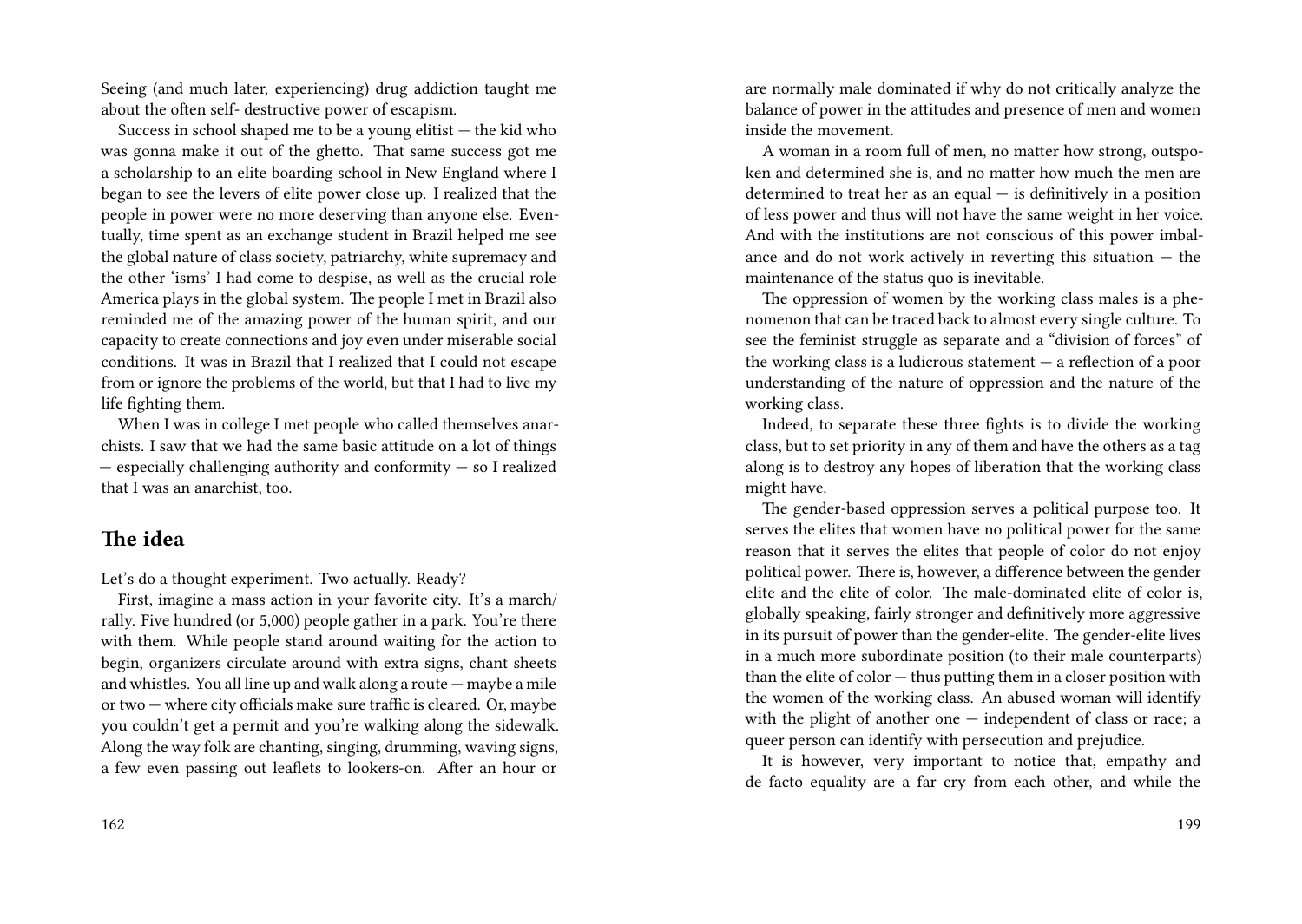ture, it would be inherently sexist. Only women could devise a structure that would really beneficiate women.

Sexism always had a condescending tone to its rhetoric, a view that men's subjugation of women was actually a necessity for the welfare of women.

What is interesting is that this view is deeply ingrained in the social fabric of our society, and too ensure this, it is necessary that all men participate consciously or unconsciously in terrorizing women — much like the State, the function of manhood is to terrify women into accepting men's 'protection' for the price of their total submission. As Susan Brownmiller puts it, rape "is nothing more or less than a conscious process of intimidation by which all men keep all women in a state of fear." Domestic violence, violence against women and rape are forms of intimidation and bullying through which, firstly, male dominance is imposed, and second, male 'protection' is made 'necessary.' Culture reinforces the dominant role of the male and its 'need' of violence.

The cult of violent behavior by men, against women and against each other, is more than just assertion of power against the recipient of violence. It is part of the engine that feeds of the terrorizing of women to keep them submissive.

Is the double use of the rod  $-$  it can beat you up or beat someone else to protect you. And, as Susan Griffin notes in the book Rape: The All-American Crime, "if the professional rapist is to be separated from the average dominant heterosexual [male], it may be mainly a quantitative difference." The level to which dominance and violence are exerted to the domination of women may vary in quantity, but not in substance.

The idea of our social fabric reinforcing gender roles of violence/ passivity is to create an atmosphere of fear so overwhelming that the mere presence of the male becomes threatening. Male attitudes — tone of voice, way of sitting, conversation, clothing — everything is designed in order to keep women guessing and consequentially, afraid. Why is it then surprising that our movement and our spaces

chants. You even spot a reporter or two from the local media. You and your friends go home, confident that you did your part for the movement for peace and justice today. Now, change the channels. A second mass action. Same city. Five hundred (or 5,000) peo-

ple gather in a park. You're there with them. Organizers circulate around with handouts on how to approach strangers and talk politics in public and suggested locations. People share leaflets, surveys, stickers, street-theater scripts, chalk. You all form teams of 2 to 5 people. The teams  $-$  hundreds (or thousands) of them  $-$  fan out to locations all throughout the city. (Supermarkets, gas stations, post offices, shopping centers, laundromats, bus stops and movie lines are among the favored spots.) At these locations the teams talk to people about the issues, ask questions from a survey, hand out stickers and leaflets to those who are down with the cause. A few even perform theater or create chalkings on busy sidewalks. After an hour or two of connecting with people on the street, you all reconverge for a rally.

two of marching, you reach the destination point. There is a rally. Great speakers, rousing performers, old acquaintances, drums and

Folk share stories about how it felt to engage with the public — the challenges and the breakthroughs. Great speakers, rousing performers, old acquaintances, drums and chants. You even spot a reporter or two from the local media. You and your friends go home, confident that you did your part for the movement for peace and justice today.

Questions for you to consider before moving on:

- Which action has the greatest impact on public awareness?
- Which action is more likely to empower people to stay active in between the mass actions?
- Which action is more dependent on the corporate media to get its message out?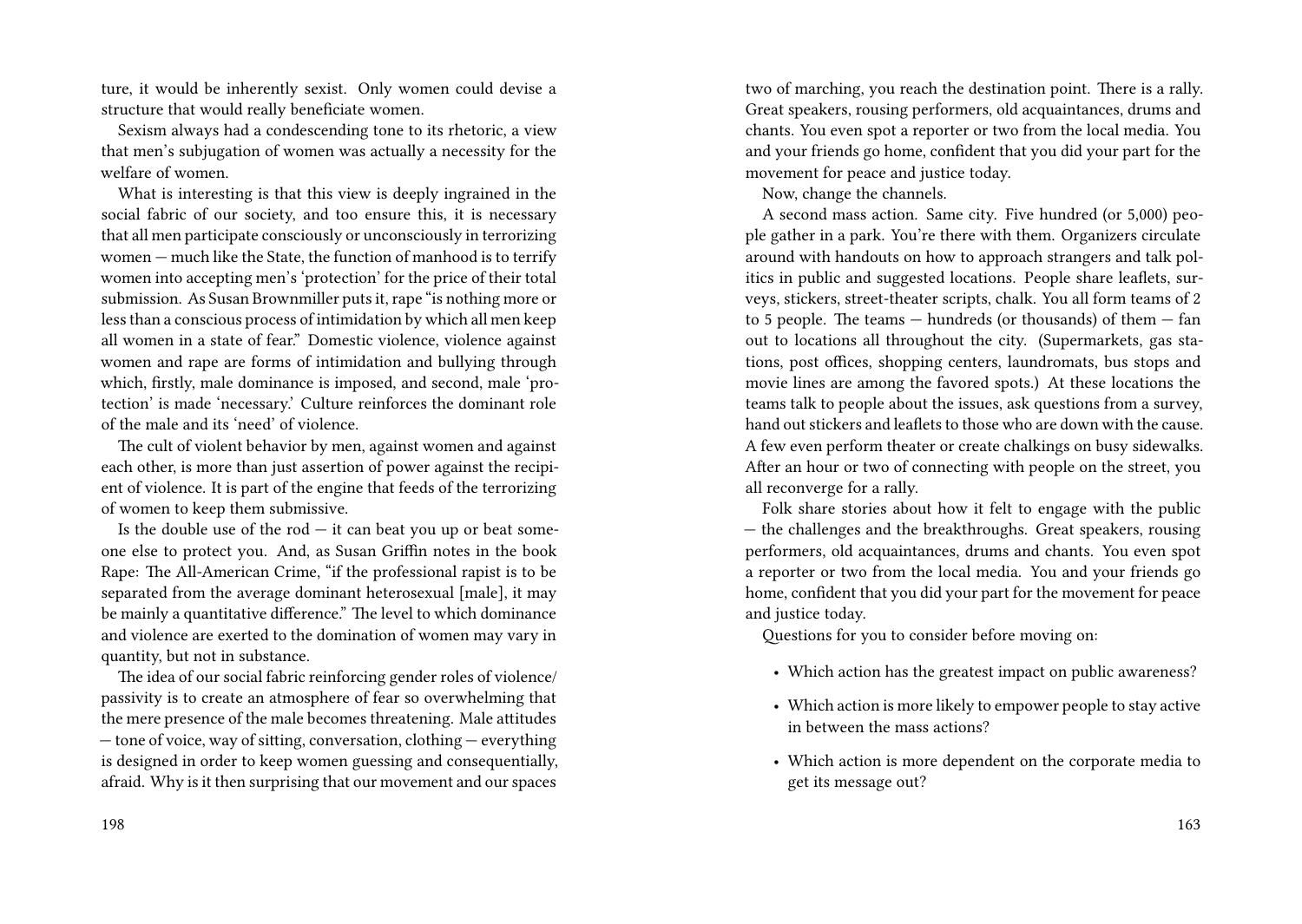- Which action spreads more of a practical understanding of what it takes to build a movement among the people who participate?
- Which action creates a deeper sense of community among participants?

Any other differences you think noteworthy?

The second mass action is the practical tool  $-$  a tactic  $-$  that I promised to offer in this essay. I call it the kittens action. I choose this term because of what it evokes. Kittens (cats) are different from sheep in that, because they are not herd animals, their movements are not easily controlled or constrained by those who would domesticate them. If you've ever lent an ear to a frustrated meeting facilitator, school teacher, or soccer mom — or if you've ever been one — you will probably recognize the phrase "It's like herding kittens!"

The kittens action follows a very simple recipe:

**Step 1.** Converge.

**Step 2.** Form teams, share materials for outreach.

**Step 3.** Spread out.

**Step 4.** Engage the public.

**Step 5.** Reconverge.

**Step 6.** Share stories and celebrate.

The kittens action is similar to what some people call an organizing blitz, though blitzes usually have organization — specific goals (like signing up new members), and I've never seen this sort of tactic used at a mass action level involving people and groups with diverse interests. Also somebody told me once that in Mexico City they did something similar with teams called brigadas.

you share the less you have and the elites of the World will not relinquish power for women.

The relationship of power between men and women needs to transcend race and class in other to be effective. Although one could argue that this is just another classist plot of the bourgeois to keep their economic rule over the working class, it is very interesting to notice that misogynist thinking is part (in different levels) of a multitude of cultures, even before they got in contact with each other. 'Primitive' societies had their good share of misogyny — they were hardly the utopia that certain people picture them to be. The dominant gender in our societies has been exploiting women's work and women in general for millennia after millennia. Sexism is not a capitalist invention. It is not accident that the bourgeoisie power is composed essentially of males, this is merely a consequence of the fact that even when the class struggle between the nobility and the bourgeois aristocrats was being fought, in one thing they agreed  $-$  that was a fight between men, to see which men was going to be the ruler. It is obvious then why the views of women like Olympe de Gouges were so threatening to them that she was guillotined in 1793 as a reactionary loyalist.

Robespierre, Marat and the men of the Revolution were most certainly terrified of losing their power to a woman who advocated not only the necessity of full legal equality between the genders, job opportunities for women, schooling for girls and the creation of a national theater were only plays written by women could be performed, but the creation of the National Assembly of Women, emphasizing the need for women of self- governing and equal power.

Gouges understood that  $-$  because the culture of sexism  $-$  a structure that "embraced" men and women as "equals" would do nothing to actually satisfy women's need and desire for liberation. It would be a token act. The need of self-organization for women came from the realization that in a social structure, every single relationship is one of power, and if men constructed the social struc-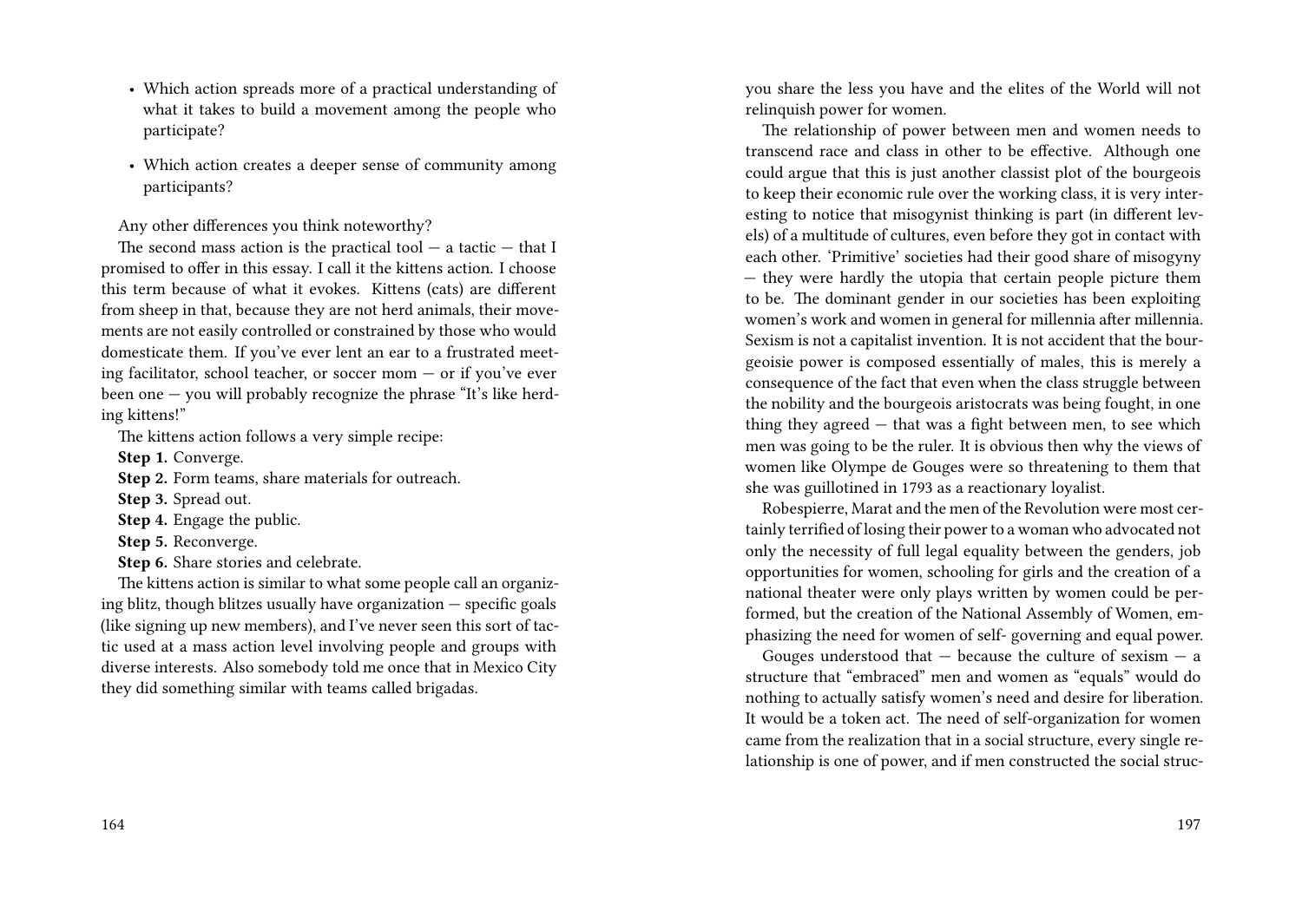Sexism  $-$  male dominance  $-$  is the less addressed and consequentially the most widespread system of oppression in the world. The roots of sexism in societies cannot be easily traced and I will not even attempt to dwell in its history to avoid any fallacy. However, in this essay, we shall analyze sexism in its relationship with global capitalism and the struggle for liberation.

The revolution of the capitalists was an economic and political revolution — not social. The French Revolution, the fall of the Absolutists in Europe, the social changes that followed were design to enforce the rule of the bourgeoisie and strengthen the influence and power of this rising class against outside forces. Representative democracy, liberty and freedom and all the other promises that the revolution made to the people were designed according to which form would create a favorable atmosphere for the establishment of capitalism.

It is interesting then to notice that the revolutionary leaders were quick to crush the women's movement that was born during the revolution. The establishment of Capitalism could not allow the development of such a movement, especially since, in order to satisfy what those women were demanding, a distribution of power was necessary. One pamphlet distributed by those women during the revolution was called Request for Women to be Admitted to the Estates-General, and had the following quote: ""Man is born egotist… he reduces us to managing his household affairs and to partaking of his rare favors when he feels so inclined." Nothing could be more true and it exemplifies the relationship between the elite and women — the relationship of power and the need of a structure that 'justifies' and maintain such a relationship.

The strained relationship between capitalism and women has a lot to do, in a modern setting, with the fact that the elites of the world are  $-$  no matter their "color"  $-$  an oppressive majority of males. The male dominance is not only a "cultural trait" as it is one of applying a simple rule of power — those hoe have power will not give it up for free. Concentrated power is limited — the more

#### 196

### **The practice**

There was a gathering of diverse organizers and activists in December 2003 to discuss community and autonomy in LA. The event was organized by folk who'd been inspired by their exposure to Zapatismo, such as the people at Casa del Pueblo. At the end of that meeting one of the requests was for a way for the diverse people and organizations present to continue to connect and work together. I suggested putting together a monthly kittens action, perhaps with a different theme each month, so that various forces around LA could come together on a more regular basis and do concrete work together.

Many were in agreement, so some of us organized the first event, called POP! the Revolution (POP= People Organizing & Partying), to happen in January. Here is the email announcement we sent out:

*Ready to see LA-area activism taken to the next level?*

*Ready to connect with diverse activists working on various fronts in the struggle for social justice?*

*Ready to stop feeling angry and start celebrating and building the culture of resistance?*

*Then you are invited to:*

*P.O.P.! the Revolution Party*

*People Organizing & Partying*

- *People: because to win we don't need to convince those who stand against us — we simply need to activate those already on our side*
- *Organizing: because it's time to move from the margins and into the center*
- *Partying: because revolution needs to be fun!*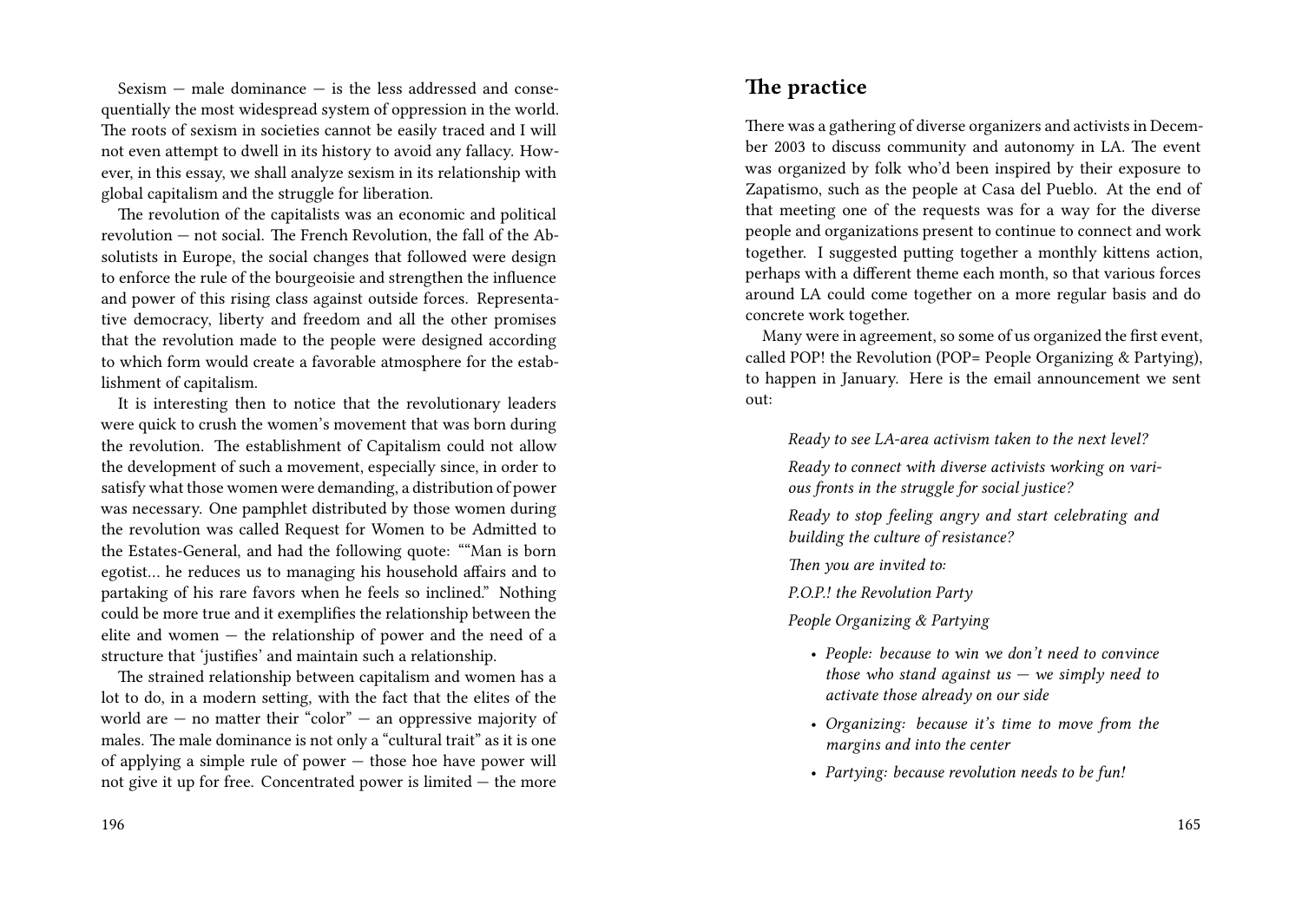*Saturday, January 17th, 2004, 2 p.m. Echo Park Methodist Church 1226 Alvarado, just north of Sunset*

*Sounds intriguing… In a nutshell, what is it?*

*Activists from all over LA coming together to join forces for a day of schmoozing and organizing in the community, to turn traditional protest into community engagement, and to have fun. A new way to help the LA left feel more connected.*

*agenda in brief:*

*2:00: PREPARE — welcome to the community, intros, brief training, form street teams*

*3:00: OUTREACH — street teams fan out to surrounding grocery stores, gas stations, connect with the public, ask critical questions, share resources*

*5:30: PARTY — food, music, open-mic, performance art, share experiences*

*This is the first of what will become a monthly event, held at different locations all throughout LA, highlighting our various struggles*

*If you are interested in teaming up with us, or to help make this and future events successful, then spread the word, and join our email list!*

At that first event about 50 people showed up. Many of the people present were not regular activists; just progressive folk who were fed up with feeling powerless and wanted to do something.

After intros we did a training on how to talk to people, on how to approach strangers to get their attention, on what to expect in terms of people turning you down or ignoring you, on how to focus your efforts on people willing to dialogue and not waste time

In maintaining the white supremacy, the elites of color try to escape guilt- free. In the fight for racial and gender equality, the working class remains bound. It is not that these fights are not important; if anything, alongside with class, they are the most important ones. It is only that, without the fall of the capitalist system as a whole, any fight becomes just filler.

Other parts of the elites of color take a more aggressive position in the defense of the interests of the world capitalist elite. The elites of Japan thrive over the complete subjugation to the American empire. Make no mistake: this is hardly a submissive elite — they were imperial forces for centuries and held an elitist racial position over their neighbors. However, in this game they play, the subordinate elite because is very much in their interest to keep the status quo, and the rest is inconsequential. Japan, defeated on WWII, is reborn as a global potency. But in submission to the white empire. Their pop culture, their dream, their means of production  $-$  everything about modern Japan cries — slave, but this condition of slave to the elite of world capitalism asserts its hegemony and dominance over other nations. More than that, it asserts the dominance of the Japanese elite.

The left worldwide have, for decades now, struggled with race and class and gender — which liberation should take precedence over another — without realizing that if any take precedence, the whole fight in itself is almost a moot point. Racism is not only a pillar of class oppression. It is one of the single bases of oppression itself.

## **Gender**

In this essay, when referring to sexism, the concept, unless noted, incorpo- rates issues like women's rights, women's position in the bottom of the scale of the capitalist society, homophobia and male violence against women.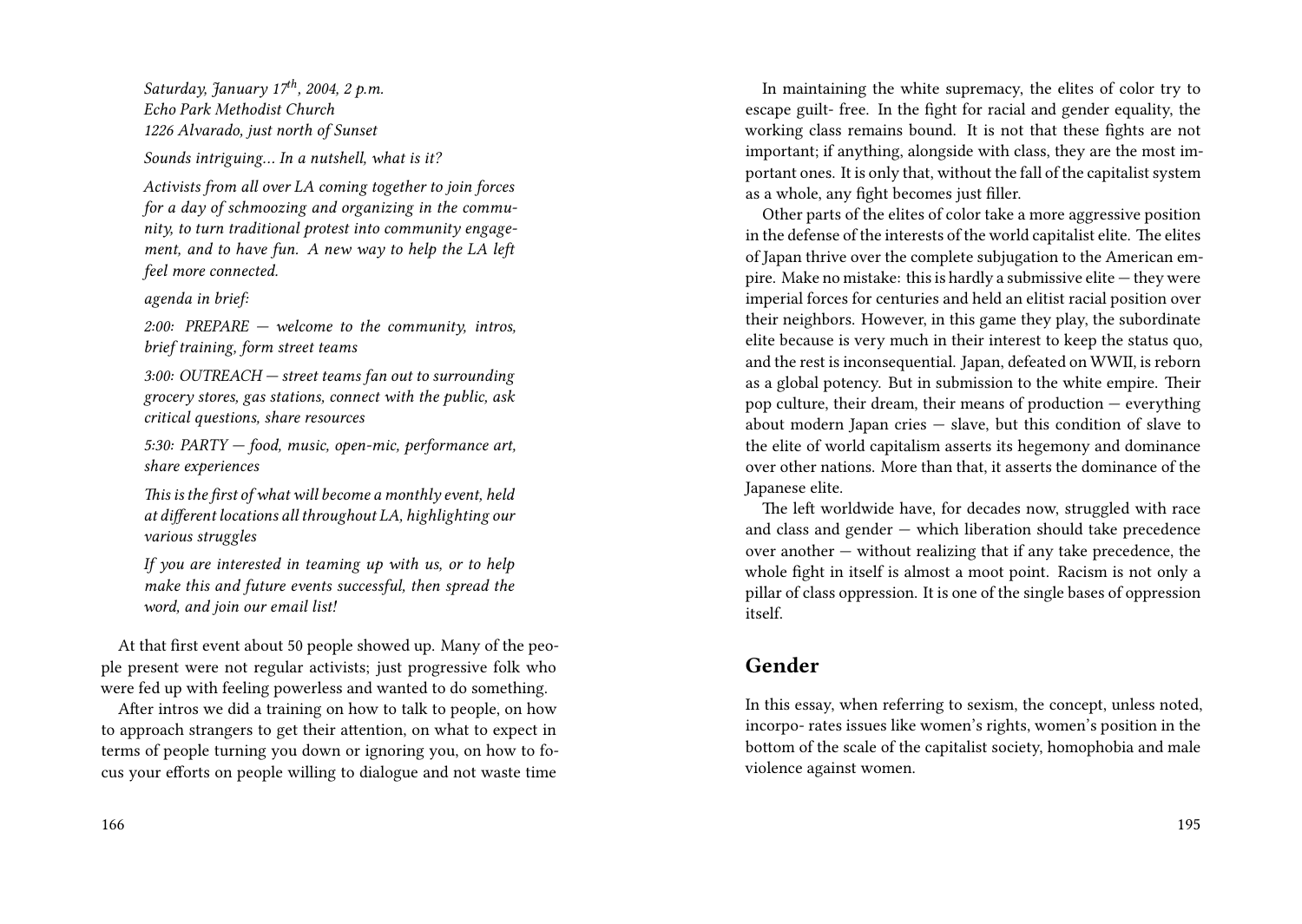that the white elite dominates — that would eagerly try to take over if they thought that they could do it without tearing the fabric of social control that the white capitalist elite maintains.

The racist structure of the system allows the elites of color to maintain their power and give them other possibilities. Imperialism has been used as a shield by every single dictator that had power threatened by the bigger shark, from Castro to Hussein to Milosevic. This dragged into direct or indirect the defense of their oppressive regime millions of people of color, working class people and anti-imperialist militants. This is not a justification to the U.S. actions, but an example of how the racist structure benefits not only the white elite and therefore supports directly or indirectly by the elites worldwide. It is a case of opportunism, where oppressors assume an "oppressed" mask to defend themselves against the taking of dominance against another.

A very concrete example of that is the role that Brazil plays now in the FTAA meetings. Lula and the PT (Brazilian Worker's Party) have been repeatedly trying to sell this image of a defiant Brazil, which is concerned with the imperialist role that the U.S. would play in South America in case the FTAA gets approved. What they are concerned about is that Brazil might lose its hegemonic dominance over the South American market; and then, if the U.S. does not open its market to Brazilian products, the Brazilian elite of landlords would lose power. They are not concerned with the effects of the FTAA on labor, environment and the people. It is just very convenient that those issues show up so they can rally public support.

This pattern repeats itself around the globe. Besides, the majority of this "elite of color" are actually descendent of Europeans. Just look at South America, the diversity and richness of races and cultures in it — then look at the elite of South America, a very white and European class of bourgeois. The elites of Africa, while not European in skin, are mostly educated and raised in Europe or the U.S. The pattern repeats itself.

194

debating people who wanna be haters, etc. We gave everyone a list of questions to ask people about community issues, and a stack of informational leaflets with alternative media and community resources.

Next, people went out in teams of two to five. Some went to supermarkets, others to gas stations, and others to bus stops. People were out for about an hour. (From the agenda we put in the email you can see we'd planned for a longer time outreaching, but, shockingly, we were behind schedule.)

When the teams returned we had a debriefing session. The energy was palpable. Folk talked about how exhilarating it felt to approach total strangers in the streets and talk politics. Folk talked about some of the amazing and interesting people they'd met  $-$  for example, one guy who is not a typical 'activist' but who organizes his buddies every year to donate SUV-loads of food to homeless folk on Skid Row. Folk talked about how most of the people they met were actually pretty open to chatting and happy to receive info on alternative media. One guy mentioned how he realized how difficult it was to judge people by the way they look or dressed  $-$  an older guy who he'd assumed would be a Bush-lover was actually pretty critical of the war and complained about all the tax breaks going to the rich. One woman said how now she feels more confident, so that next time she's in line at a grocery store she'll be less afraid to talk to people in line next to her.

We did another POP! the Revolution event the following month, with similar experiences reported by a new set of participants. One complaint was that our leaflets didn't have enough info on local resources to help people in need of specific help: How to move more from talking to action?

Although the POP! the Revolution event was more like a workshop than a mass action, it is essentially a mini-kittens action. With more participants — hundreds or thousands instead of a few dozen — a mass kittens action would likely include many forms of outreach to engage the public, from various sorts of leaflets and sur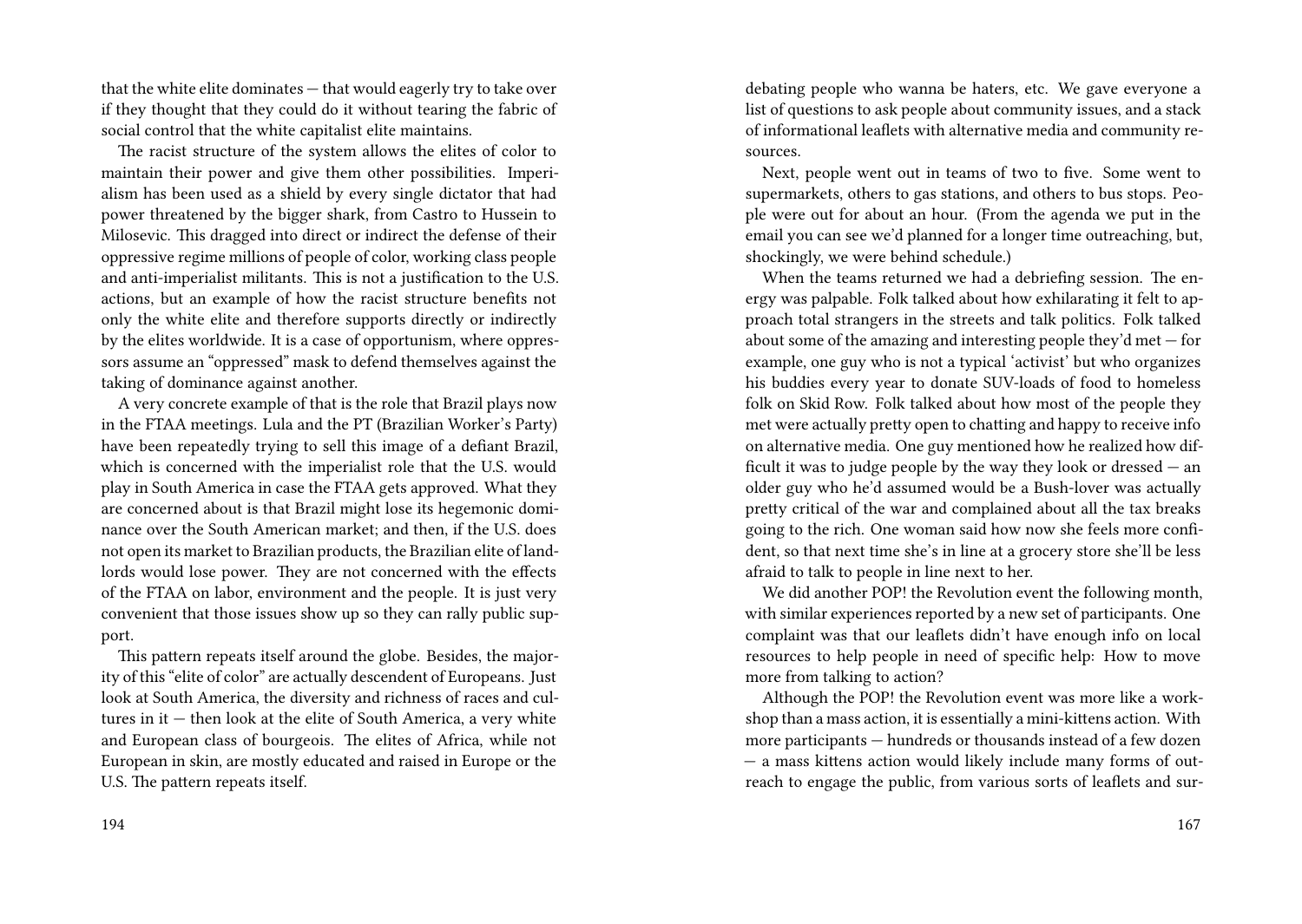veys to street preaching to street theater and interactive art. My hope is efforts like POP! will help popularize the idea of the kittens action, so that more mass action organizers will think in terms of getting folk they mobilize to be organizers, outreaching in the community, not just warm bodies to fill the streets or hold one sign in a sea of signs. Imagine the impact of 5,000 activists spending an hour or two throughout the city having conversations with 50,000 or 100,000 people!

### **The theory**

One criticism often leveled at anarchists by certain segments of the left  $-$  in particular Marxists  $-$  is that we are all tactics and no theory. I vehemently disagree with this criticism. The reality is that anarchist practice usually has strong theoretical underpinnings. The problem comes with articulating those ideas in a way that non-anarchists can understand.

Before we continue, there is a term that I use that may be unfamiliar to many readers. It's that weird term that appears in the title of this essay: meme. (It rhymes with seem.) It was coined by zoologist Richard Dawkins in his 1976 book, The Selfish Gene. It was taken from a Greek root meaning 'imitate.' Memes are units of cultural information such as recipes, ideas, songs, social conventions, fashions, gestures, rituals and sayings.

Memes are to culture what genes are to biology. Like genes, memes replicate, mutate, spread and die out. Just as genes powerfully shape the form and function of biological organisms, memes shape the form and function of cultures and societies.

In the rest of this section I will give you a sense of the theoretical basis for and the visionary implications of the kittens action. I will do this by explaining five key concepts — five powerful memes that, taken together, may serve as tools to shift how we think about and do social change work. In explaining these memes I will show

The white colonial/imperial power stretched itself through the process of capitalist globalization. The consolidation of global capitalism is not only rooted in racism but dependant on it. From Brazil to India to Mexico, the lighter skin carries a lighter burden and occupies the higher place.

The de facto ruling of a white elite that controls the global capitalist state enforces the privilege of the "white race." Transnational corporate forces are massively concentrated in the U.S. and Europe and so are the powerful nation-states. The "white race" enjoys a position of privilege in these two segments.

Token gains on race and gender are not so much to pacify race and gender struggles, as it is to foment further struggle. The idea is to give the exploited a little taste of what they could get, but to make it clear that would have to carry a certain burden in order to get it. Just like a mule that tasted a piece of the carrot once is bound to want to eat the whole carrot, and will work with all its strength to reach the unreachable carrot, and carry the weight of the cart in its back. But, apparently contradicting themselves, the capitalist class shows its contempt by race and gender equality by openly attacking any form of improvement in the situation of the oppressed genders and races. This makes the structure, in the eyes of people of color, a racist one, instead of a purely classist one. It is necessary to keep people thinking that a) gains can be achieved inside the structure and b) racism is everywhere (which is true, but it needs to be really thrown at people's faces all the times). The objective of this exercise is to demonstrate both that power is in the side in the elite; and that the oppressed's situation can improve if only they submit enough so the elite do not seem them as a threat, but as something they can thoroughly control. At the same time, they need to keep the distance between those that have privilege, and those who do not.

It is interesting to see that the elite of color too benefits from the racist structure, and if racism were to simply be wiped out of the whole scenario, they would be in bad waters. It is of their interest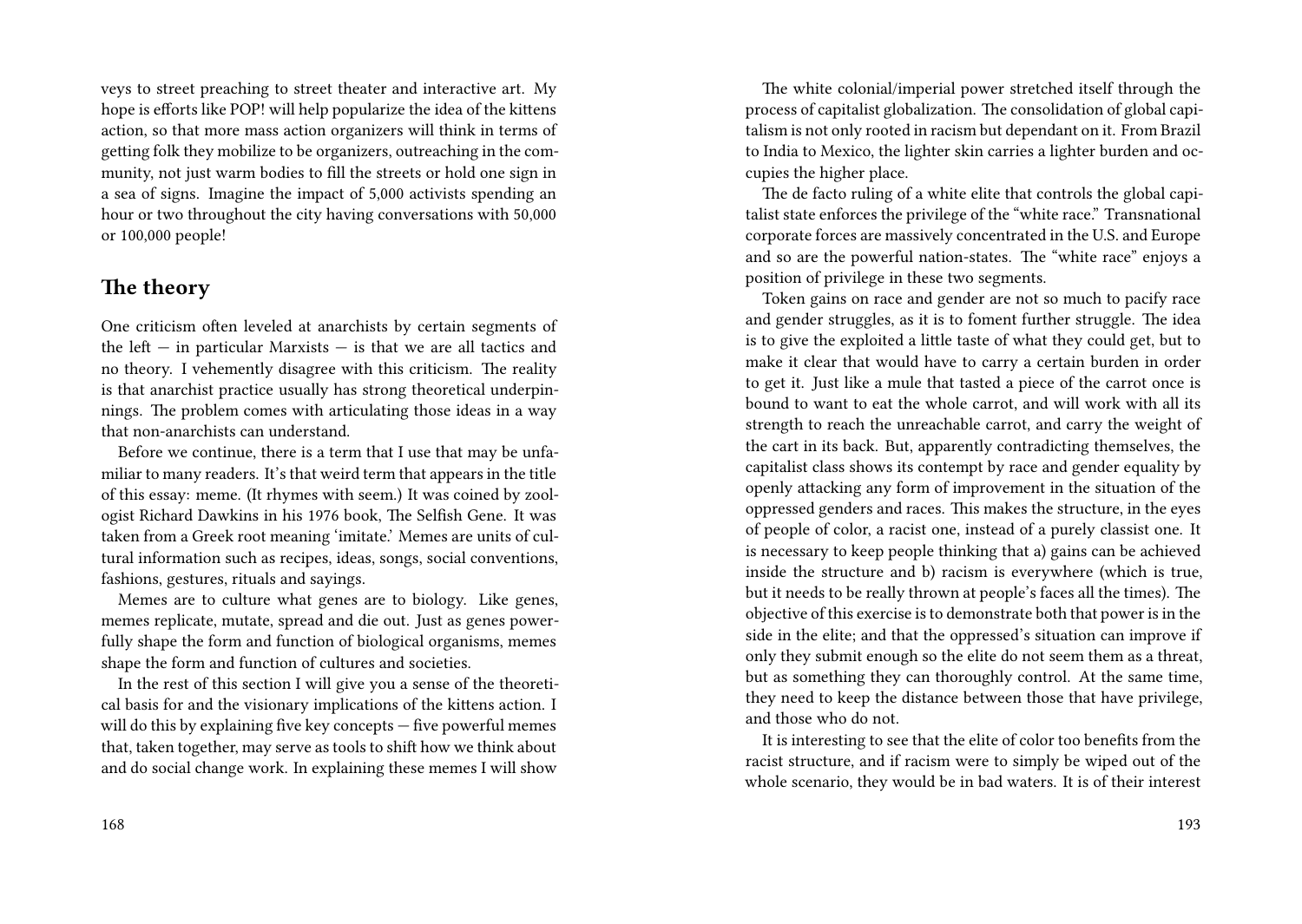Based on that, one could argue that, in the long run, racism has always been a structure designed to maintain the power of a certain class over another by creating a platform of "equality" of sorts, making them "brothers" of the oppressed class. This definition of racism carries more weight than we can initially imagine, but it fails to recognize that racism can outlive class oppression — and be still the source of power to a few that would dominate the hierarchy that from that would emerge.

Racism and Sexism are more culturally rooted in the world than Capitalism, more than the struggle between the bourgeoisie and the proletariat. Some cultures are feudal systems, other monarchic dictatorships (But I deny the Marxist evolutionism of societies in the sense of feudal-to-capitalist-to-communist-to-free-socialist as being an evolutionary process that is absolute to any society). Racism and Sexism are two paramount structures of domination with which the world dominant class maintains its power, and, without them, the structure of World Capitalism would collapse.

It is part of the strategy of the global elite to actively support and maintain white dominance worldwide.

The idea that white supremacy is an American phenomenon, that it is a national issue to be dealt nationally, and that racism in the U.S. have origins in American Capitalism is, in essence, a very American idea. At the same time, the complex aspects of race in the U.S. and the current debate on racism and classism might be the catalyst for the change in the perception of race and white dominance.

Global white dominance appears in two different aspects: privilege and de-facto ruling.

The privilege of the white race is an absolute in the world's politics and economics; nowhere in the face of the world are people of European descent the oppressed minority (or majority) to an elite of color. The "white race" enjoys a privilege that does not falter by geographic means.

192

that the kittens action is not merely a tactic as it's commonly understood — a choice of action to be used or not as expedient. The kittens action carries within it both a strategy  $-$  a long-term plan of action and a vision  $-$  a place we want our strategies to take us to. I also hope to show that whatever one thinks of this particular tactic, there is a sore need for anarchists in particular and progressives in general to create and promote tactics whose longterm effects are similar to those of the kittens action if our vision for a more liberated and just world is to be realized. What exactly the long-term effects of the kittens action are will be clearer as we proceed.

What's the connection between tactics, strategy and vision?

#### *Meme 1: Feedback — everywhere*

Maybe it's because my first intellectual passions lay in the sciences and mathematics, but I often find useful metaphors for thinking about how people, social groups and society work coming from fields like mathematics, biology, and complex systems theory. For example, I've found the biological cell with its semi-permeable boundary — selectively and flexibly allowing in some but not all outside influences — useful in thinking about how an evolving culture or social group interacts with other groups or cultures.

In thinking about how society as a whole functions, one useful metaphor is the human brain. Like society, the brain is made up of multitudes of specialized yet adaptable, highly interconnected, dynamically developing yet historically shaped, semi-autonomous units. In the brain these units are neurons, while in society they are people.

In a complex system such as the brain (organisms and ecosystems are further examples of these sorts of systems), there are various levels at which one may examine the system's dynamics. These levels fall along a spectrum from the micro — the realm of individual parts  $-$  to the macro  $-$  the realm of patterns and relationships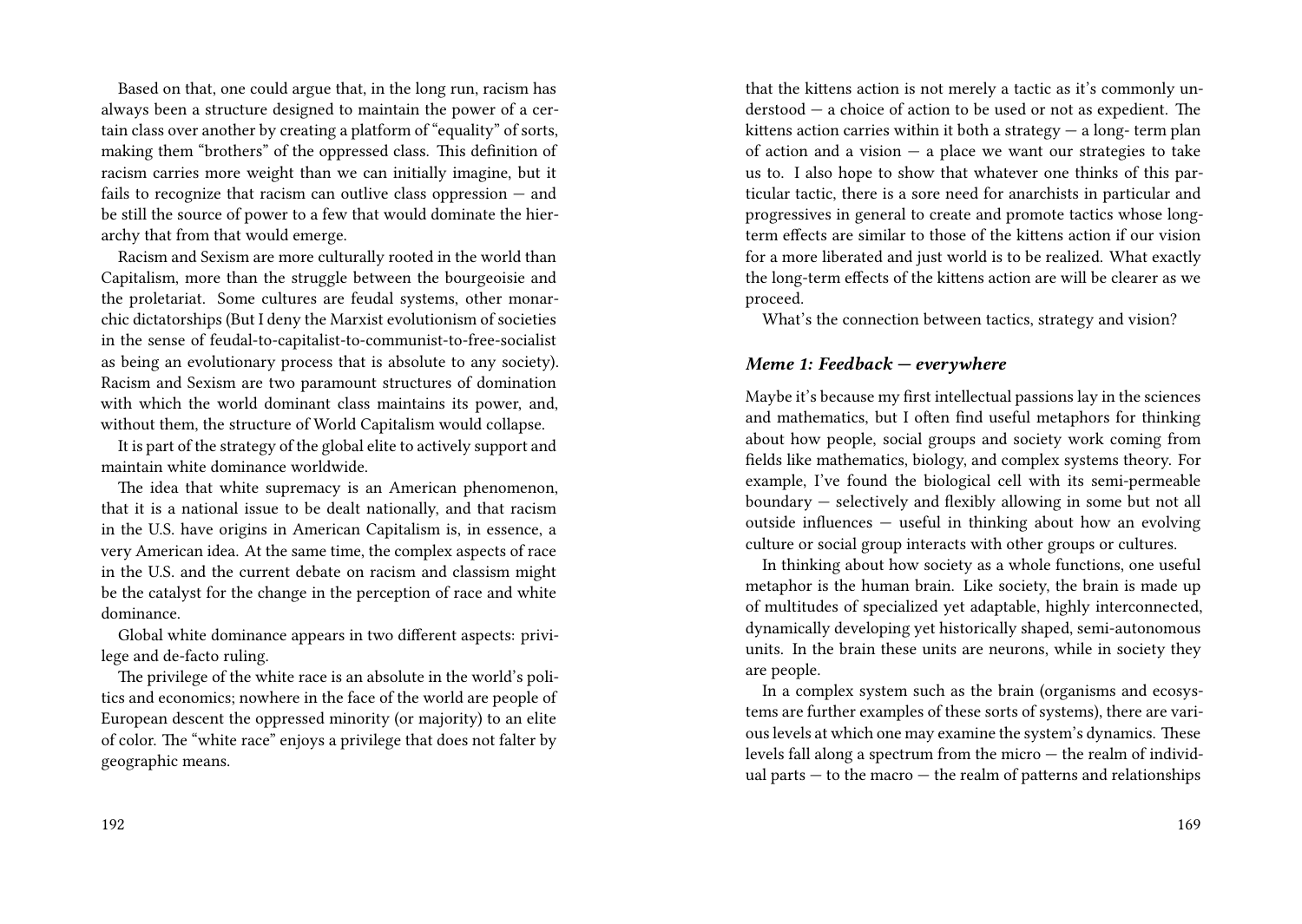among parts. For example, in the brain there are neurons (micro level) and there are concepts (macro level).

Whereas small numbers of neurons may be involved in a processing a particular sense datum (for instance, recognizing the color green), large collections of neurons are involved with more emotional or conceptual work (for example, appropriately recognizing a green traffic light).

The standard view of the philosophy of reductionism is that a whole can be understood simply by understanding its parts. Classical physical science is the child of reductionism  $-$  for example, the search in physics for the smallest building blocks of matter. In reaction to the limitations of reductionism, holistic approaches to knowledge emphasize relationships and wholes — parts only can be understood in a particular context or environment.

Feedback — everywhere is the idea that reductionism and holism are both true, but only partially. Parts create the whole and the whole shapes the parts. There is mutual influence between the various levels in a complex system, a dialectical cascade between the micro and the macro.

For example, it turns out that in the brain not only do the things we sense, perceive, or experience inform our concepts, and shape our moods, but that our concepts and moods in turn shape what we perceive. Have you ever misinterpreted a friend's innocent remark? Then you know what I mean.

In the social realm these contending perspectives — reductionism and holism — play out in debates between rugged individualist 'conservatives,' and social constructionist 'liberals.' (A lot of contentiousness in our society actually seems to arise from these same clashing views on the relationship of individuals to groups.) Feedback-everywhere allows us to transcend this duality: not only do individuals create society, but society creates individuals.

As I mentioned before, a common criticism of anarchists is that we are all action without theory, tactics without strategy. A corollary of the feedback — everywhere principle provides adequate re-

To understand race and capitalism in a broader sense of the American concept of race, it is paramount to us to analyze race in its historical context.

Racism in Europe started before Capitalism. The feudal lords and the crown of Spain (absolutist and mercantilist) already obsessed over the concept of "limpieza de sangre," the purity of blood. This concept became strong in Spain in the 1400s, when the Spaniards fought against the Moors invaders. A national liberation struggle, if you like.

These concepts of race and the purity of blood, however, were deeply ingrained in European culture. Europe was a continent driven by conquest and tribal wars. The Romans regarded the tribes of Germans and Francs to be barbarians, brutes of low intelligence and destined to be submitted to the rule of the roman fasciae.

Examples run back in history ad nauseam, in demonstrating a racist culture and a racist system as an integral part of the European culture. Why should we be shocked that they, when spreading their empire, spread too their racist system?

It is sometimes a fairly common misconception that other cultures had no racist background until the arrival of the Europeans. That is not true. The African tribal wars that to this day plight the people in that continent are a living proof that race (identity) has been an issue long before Capitalism. What seems then to be the purpose of racism? In classical dialectical materialistic analysis, the constant struggle over power between forces of society shapes the format of the future and the present of the said society.

In the case of the disappearance of race and gender in our society, the only struggle to be faced would be the class war  $-$  and against a united working class, the capitalist are bound to lose. The need of a different struggle, the need of race and gender inequality for the capitalist is to engage the working class in different battles, to divide and conquer it.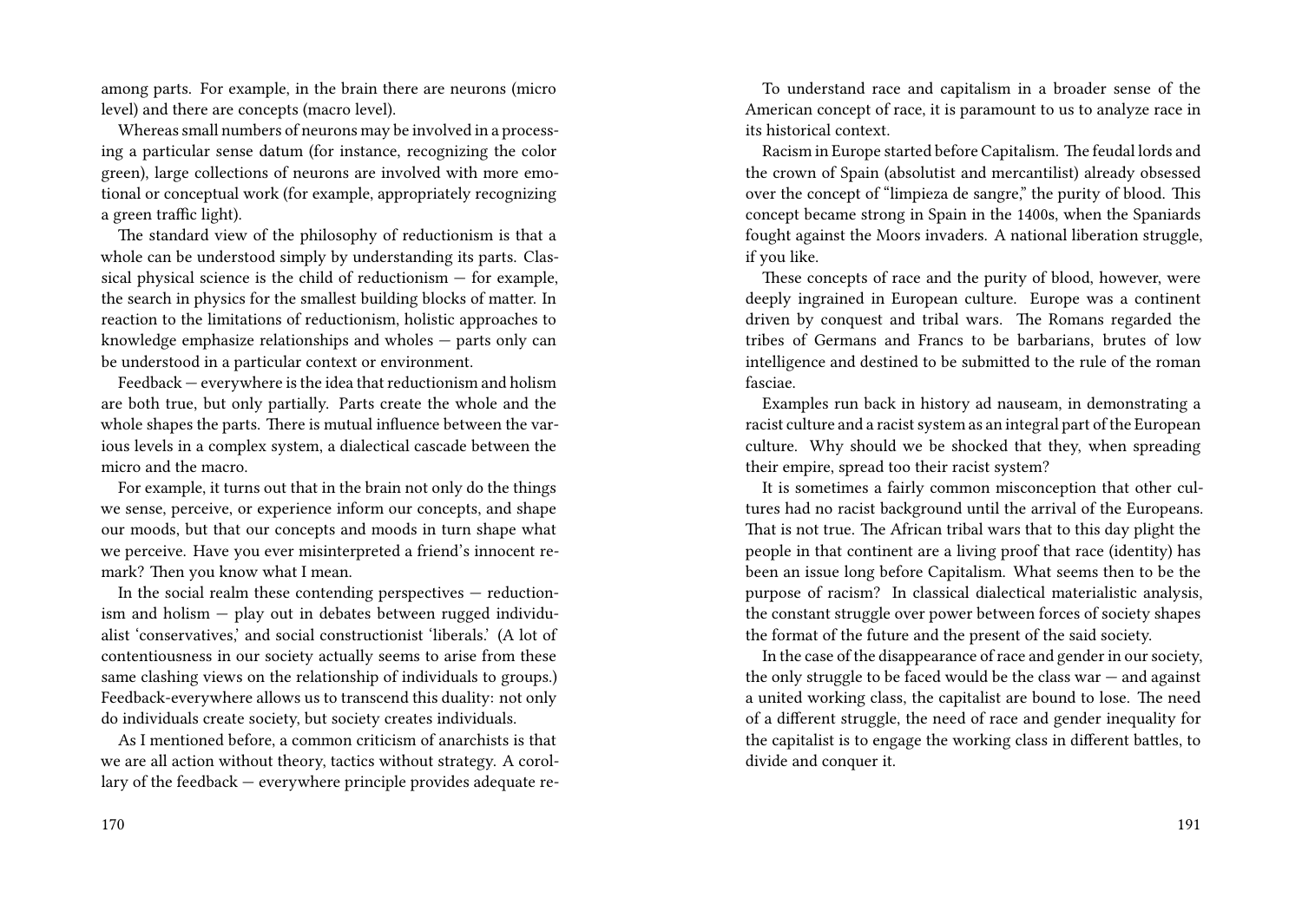ture alone can be a catalyst of exploitation and submission, and the change and the complete revolution in the bourgeoisie social fabric cannot be done by simply taking the bourgeois out of the picture.

The understanding of the concept of privilege and how privilege imposes itself is necessary to understand why is that racism and sexism are so strong in our societies, why is that we to fight for the "right" of getting jobs (not goods jobs, just jobs in general), why it is two or three times scarier for us to walk at night, why is that, even when economically would make sense to alleviate the tension around race and gender  $-$  our society is adamant in keeping those tensions alive and burning.

This elite benefits threefold from the system of World Capitalism — the system devised, planned and structure around the white male bourgeois privilege, a system that connects the different levels of exploitation in one single machine.

### **Race**

Different from others, I firmly believe that the structure of the World Capitalism could not do without racism and sexism. The reasons for the existence of this two can be slightly different but the end result is the same — the submission of the oppressed levels of the people to the elite of the capitalist society.

For the purpose of this analysis, racism and sexism shall be broadened to comprehend a multitude of other correlated subjects that are intrinsically tied to and share the same roots of those concepts. Racism, in this essay, refers (unless noted) to race dominance and privilege, national identity, nationalism, imperialism, colonialism and cultural repression. All those share a basic identity of a dominating ethnic/national group and a subordinated one.

sponse to this criticism: the unity of tactics, strategy and vision. Although it is axiomatic among folk who wanna be smart planners that vision determines strategy determines tactics, it is rarely recognized that the chain of effect runs in reverse as well: what we do today (a tactical choice) shapes our path for tomorrow (strategic possibilities), and the unfolding of that path shapes our evolving vision. This corollary of feedback- everywhere — the unity of tactics, strategy and vision  $-$  is embodied in the classic anarchist understanding that our means (tactics/strategy) must harmonize with our ends (vision).

Thus, the kittens action is not only a tactic for mobilization, to be used or not as expedient, but it also implies a class of compatible strategies for transformation, and a class of compatible visions of the society its practitioners would like to create. Again, the kind of strategy and vision implicit in the kittens action will be made more clear as we look at the five other memes.

How do we fight the/for power?

#### *Meme 2: Power as a relationship (rather than a commodity)*

Power exists only in the interaction between people. Although the power relationship may imply different roles-the 'powerful' and the 'disempowered' — that relationship only has reality because of the participation and the acquiescence of each participant.

This principle has been recognized by generations of diverse social theorists and social actionists (e.g. Hume, Tolstoy, Gandhi, Foucault, and Biko, to name just a few) who have long argued that the power of an oppressive regime rests on the people's obedience to that regime. In the words of Steven Biko, "The most powerful tool in the hands of the oppressor is the mind of the oppressed."

Despite this long tradition of nuanced and dialectical thinking about power, many people, including many on the left, still tend to think in absolute and static terms when they ponder the nature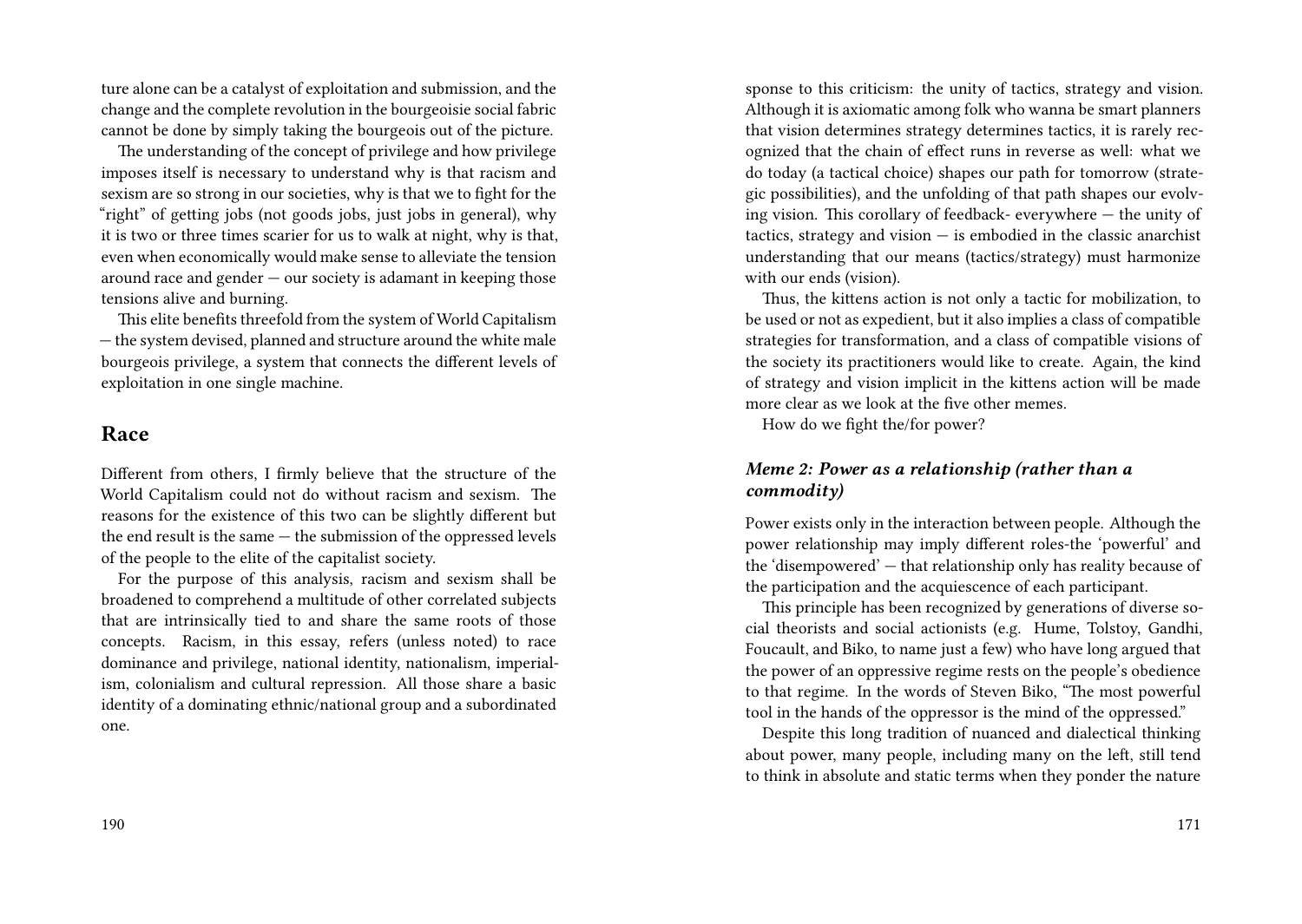of power: the elite or the privileged are 'powerful' while the oppressed and the marginalized are 'powerless.' Power for them becomes like a scarce commodity: some people have it while others don't.

Why is this way of thinking so pervasive? There at least three reasons for the popularity of this idea of power: 1) It provides a kind of rationalization for resignation-'We have good reason to feel hopeless! We're powerless for chrissakes!'; 2) It results from internalized oppression-resistance becomes inconceivable when we see ourselves as powerless; 3) Our concepts work metaphorically. The commodity concept of power arises via metaphorical extension: Power is something we desire and that we negotiate in social transactions, and thus it is like a commodity.

The problem with this scarce commodity concept of power is that it can lead people to make bad strategic choices in their social change work, and it can lead to perceived and therefore manifest powerlessness. For example, radical social actionists often criticize liberal reformists for solving social problems in a way that reinforces the power of the oppressive social forces that cause the problems to begin with. By begging the master to throw you a bone, you affirm the master's power over your life. To the extent this criticism is true, it is the liberal reformists' assumptions about the 'powerlessness' of the people they want to save that is to blame.

A thought experiment I like to give people when it seems like their understanding of power is too absolute or commodity-like is this:

*Imagine you could get rid of the top 1,000,000 power people in the world- you know, the CEOs, the high-level officials, the presidents, the generals, the corporate boards of directors, the biotech wizards, the movie moguls, etc. Imagine you could just snap your fingers and boom! they would all disappear without a trace.*

After their twinkling eyes tell me they've gotten the picture, I then ask:

the political, social and economic agenda of a very well structured global elite. This global elite is composed essentially of capitalist white males, power- hungry and with no desire whatsoever of relinquish or divide power. It is paramount to their institutions of power to ensure the security of the 'invisibility' of the fact that the elite of the world is composed of one class, one race and one gender. This elite controls the levels of government and the levels of business. They are the church (the moral authority) and they are the creators of culture. They are the philosophers, the educators. They are too the most pernicious and dangerous group of people.

This elite has across the centuries used the divisions and social inequalities in society. In fact, they are the creators and the maintainers of this oppressive structure, and the sole beneficiaries of it. Through a structured and systemic misogynist, racist, homophobic, brutal capitalist protocol, they ensure the maintenance of their global empire and especially, the maintenance of their privilege domain over the majority of the people on earth.

It is, it always was, in the interest of that elite that we, the people, do not understand their affairs and could have no access to their domains. The institutions of race, class and gender are notably set to the advancement and comfort of these people and the exploitation of others.

This elite maintains nowadays a global system of exploitation, a structure that interlocks racism, sexism and "traditional" capitalist exploitation, which, for lack of a better word, I shall call World Capitalism.

Traditional Marxist and class struggle analysis have always had a very bad understanding of the race and gender — the concept that those two systems of exploitation were a "fruit" of capitalist society and would be eliminated when the class struggle is resolved fails to analytically criticize a culture based in racism and sexism — both of which came into the picture way before capitalism was around — and how the power structure of privilege does not have to be ratified by the police, the capitalists or even the State. Cul-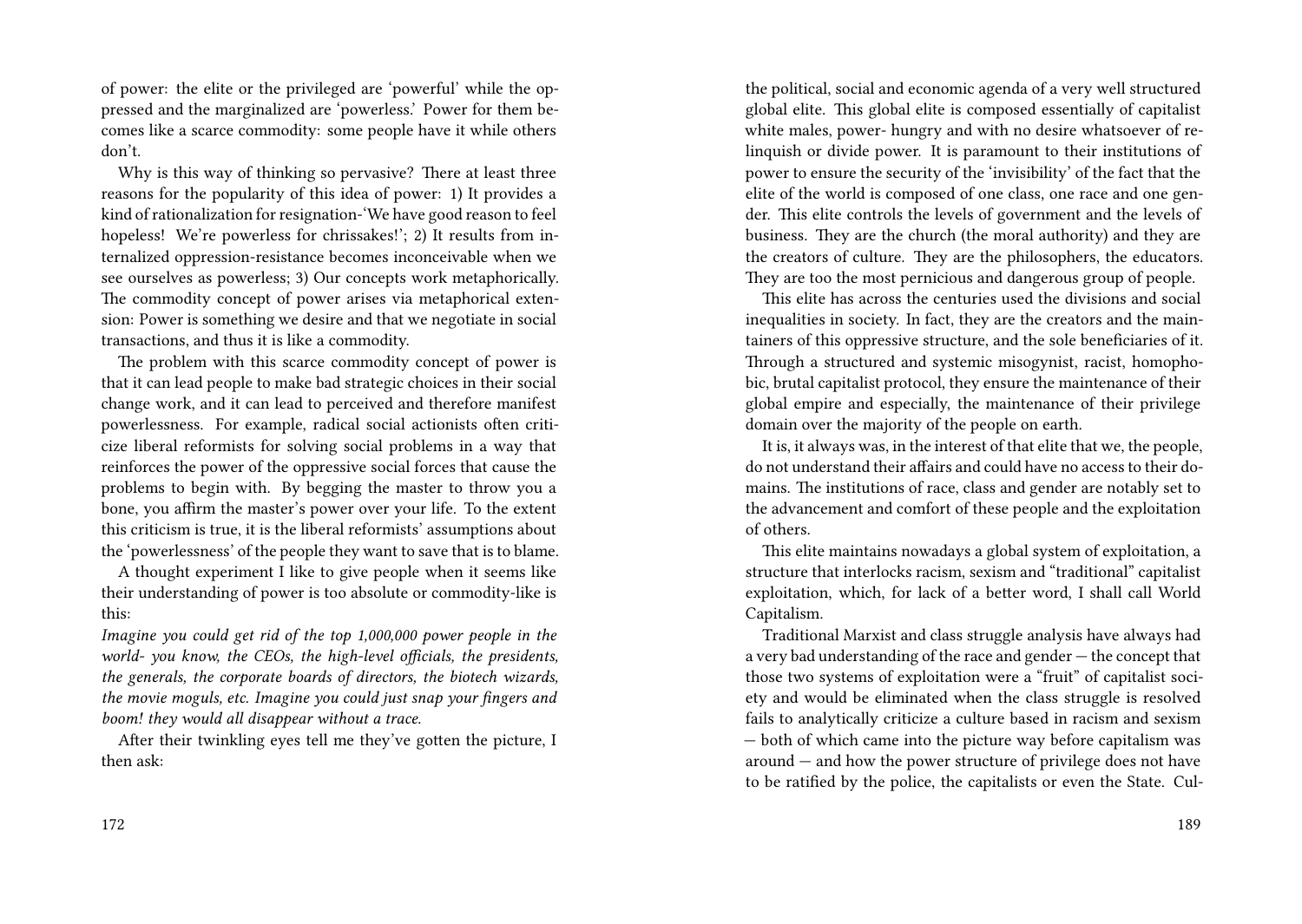here, I am but a wage- slave, condemn sweating and hurting for eight bucks an hour, forced to smile and accept condescend behavior from the all-smiling, ever merry elite of the capital. Out there, they might call me a brother, an equal. We are not.

The system of class and the European system of white dominance and colonialism fused to became one single straight brute force, a giant juggernaut that tramples over the working-class worldwide and its two legs are racism and sexism.

Let us be realistic.

While I work at Stanford University, serving food for the sons of the elite and the future elite, it is increasingly strange for me to realize that this elite sometimes has skin darker than mine, accent thicker than mine, visible cultural roots sometimes more apparent than mine. The strength in which this realization affects me cannot be easily described — it is an eye-opener and is a mind narrower, it is both an epiphany as it is of such an obscurity.

This multicolored, multicultural bourgeoisie is always the enemy and sometimes the most unexpected and always undesired ally, which forces its "diversity" and its "oppressed situation" down my throat, in an obscene mockery of the plight of the workers of the world.

Let us be realistic.

Racism — white dominance — is not an American phenomenon. The "white race" supports a global system of racial inequality and prejudice where, worldwide, the white male has a hegemonic dominance. It is the new capitalist model, and it is the old. Imperialism is a stream that never dried because it is vital for the World Capitalism.

## **The World Elite — World Capitalism**

The capitalist globalization process that everyday kills and destroys the lives of millions and millions of people around the globe serves

*Ok. So the rulers of society are gone. Now what happens next? Social liberation? The struggle's over? We won?*

After some moments of consideration, they usually will say something like, "Naw, it wouldn't make much of a difference. Other people  $-$  the middle managers, the staffers, the lieutenants, the assistants,  $etc -$  -would all just move up to take their places. What would need to change is the system, the consciousness."

To fight the power (and win), it is not enough to get rid of the people who are privileged. We must change the consciousness that the current power relations reflect. I'm reminded of the marvelous title of an anarchist pamphlet I've had on my shelf for the longest but that I've never gotten around to reading: *You Can't Blow Up a Social Relationship.*

A characteristically anarchist approach to taking action to challenge power relations is direct action. Direct action means taking action to directly address a problem or get your needs met, without asking the powers that be to do it for you. Direct action means fighting power by asserting your own power, as opposed to asking that others with power treat you kinder or gentler. Although many activists don't emphasize this, direct action isn't just about fighting power: it's also about changing consciousness. People who take direct action to improve their lives end up by having a greater sense of control over their own lives. By taking action they change the world, and by changing the world they change themselves. (This is another example of feedback-everywhere. Also, see Meme 5 for more on the role of action in shaping our sense of self.)

Some people confuse direct action with civil disobedience, especially after the dramatic protests involving mass arrests that we've seen in the global justice movement since Seattle. Though direct action and civil disobedience can overlap, they are not the same. Civil disobedience means breaking a law in order to get justice either directly in the moment or indirectly through a moral appeal to other people. Direct action means doing what it takes to get immediate justice  $-$  whether the action is legal or not. Consider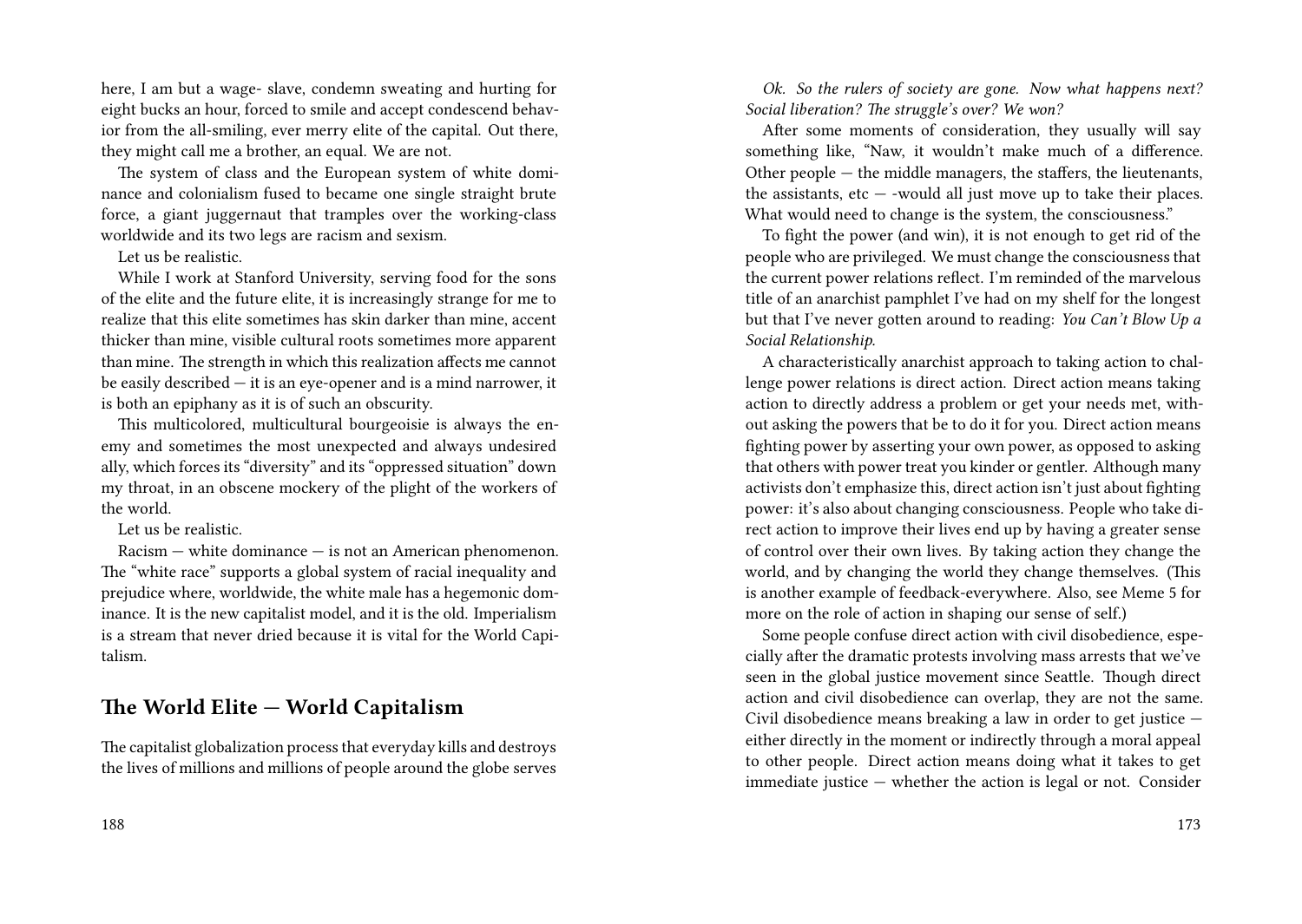the issue of police brutality. An example of a civil disobedience response would blocking the streets in order to highlight the issue for the public. An example of direct action would be forming a Copwatch group to show up and closely observe whenever folk get stopped by the police.

Since any tactic has implications for strategy and vision (cf. feedback — everywhere), when evaluating a tactic we should ask ourselves: Does the tactic (or its related strategy) work to change power relations and consciousness in a fundamental way? If the answer is yes, great. If the answer is no, time to rethink our tactics.

How does the kittens action work to change power relations and consciousness? In some ways the kittens action is closer to direct action than the typical march-rally.

At a march, most participants do not directly engage the public; they are merely part of a crowd passing by waving their signs. The immediate target of a typical march-rally is actually the media, and only indirectly the public.

Organizers draw media attention in the hopes that the media will then communicate their message to the public. In contrast, at a kittens action, the participants interact with the public directly; they become the media themselves and take their message directly to the people.

Also, participants at a kittens action (kittens for short) must think and make decisions on the spot — where to go, who to engage, what to say, how to respond — whereas few such decisions need to be made by marchers following the crowds on a pre-planned route. And these interactions happen involving many, many more members of the public than the relative few who happen to see a march go by. Their autonomy combined with the widespread nature of their action means kittens pose a greater challenge than marchers to the taboos about how to behave in public.

Finally, kittens interact with lots of people who may not automatically agree with or be as passionate about the issues as them.

# **Race, Gender, Class: Structure of the Global Elite and World Capitalism** *by Kapila*

Let's put one lie to rest for all time: the lie that men are oppressed, too, by sexism  $-$  the lie that there can be such thing as 'men liberation' groups. Oppression is something that one group of people commits against another group specifically because of a 'threatening' characteristic shared by the latter group — skin color or sex or age etc. The oppressors are indeed fucked up by being masters (racism hurts whites, sexual stereotypes are harmful to men) but those masters are not oppressed. Any master has the alternative of divesting himself of sexism or racism — the oppressed have no alternative — for they have no power-but to fight. In the long run, Women's Liberation will of course free men, but, in the short run, is going to cost men a lot of privilege, which no one gives up willingly or easily. Sexism is not the fault of women; kill your fathers, not your mothers.

— Robin Morgan

I look at their faces, I see reflection and masks that sometimes repeat my own in a strange cyclic pattern of power. Because in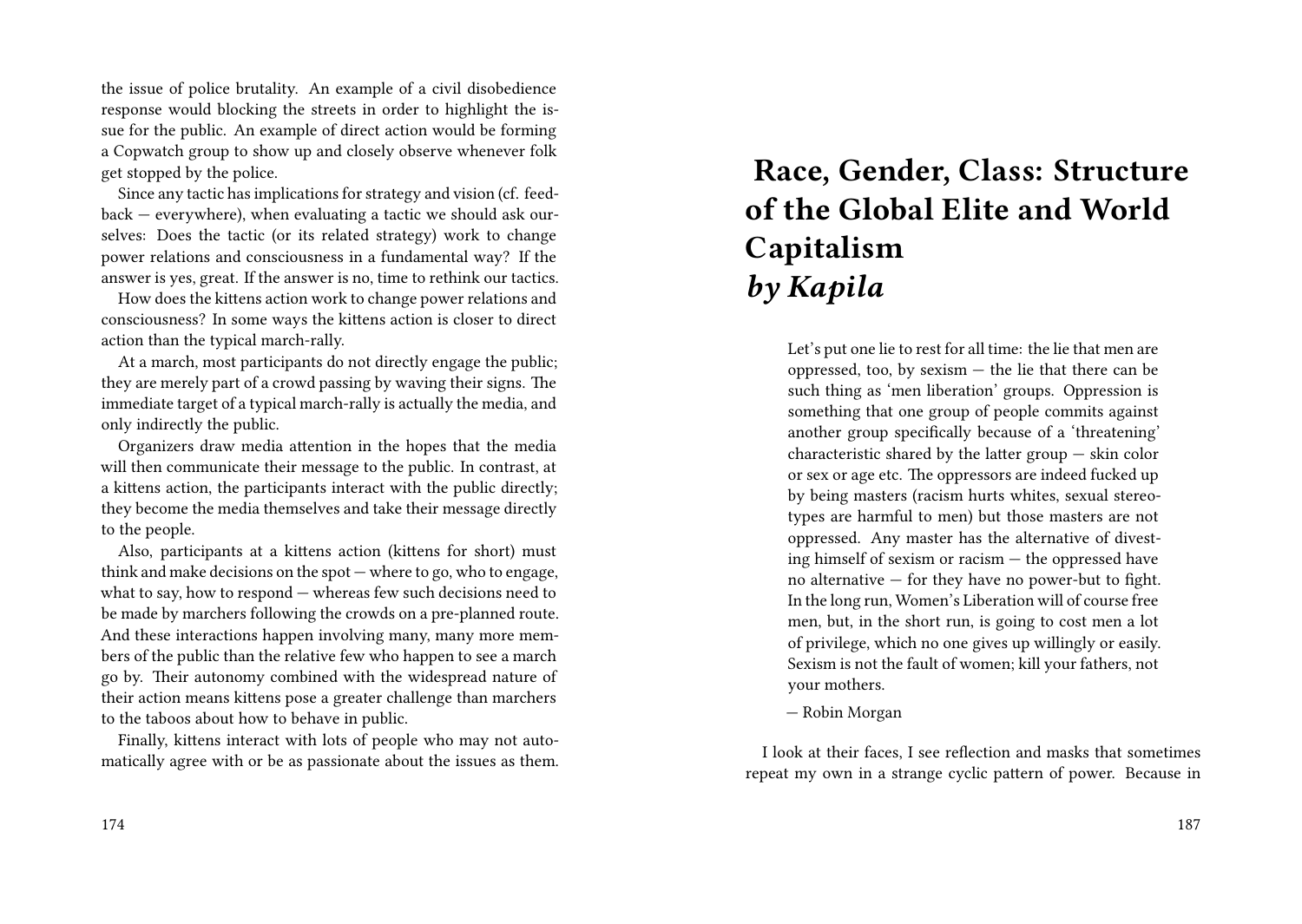On some days or at some moments I see the light and feel inspired, at other times it's enough just to get through the day without seriously wanting to hurt somebody or myself. Such is life.

Besides self-care, like walking or playing or staring at stars or fun personal stuff like that, one thing that renews my hope in a heartbeat, that allows me to smile and say things like "George Bush is good for America" to my friends and not feel like I'm telling a sick joke is this: remembering that I am just but a single thread in a huge and unfolding tapestry of liberation.

Every single person on this planet has a role in weaving that tapestry. And everybody's got a unique thread to weave. The best and only thing I can do is weave my thread and get out of the way of people trying to weave theirs.

The revolution is now. The revolution is all the time. Welcome to the revolution.

Thus they work more than marchers in challenging their own fears of rejection. They become stronger organizers.

One visionary implication of the kittens action is thus revealed: building a society where everyone sees themselves as creators of social reality, with lead-not just supporting-roles to play.

There are other ways I believe the kittens action fits within a larger vision of consciousness change. I'll explain more below.

What needs to change in our culture?

#### *Meme 3: Transformation as Culture Shift*

Political structures and economic structures not only shape culture, but they arise out of culture (cf. feedback — everywhere). Social transformation of the kind people like us wanna see will require more than a changing of the guard-it will require a shift in our culture, a shift in our everyday habits of thinking and acting.

In what ways does our culture need to shift? There are many, many ways I can think of, and I'm sure you can, too. I'll list a few here that are of particular relevance to the kittens action.

First, mainstream U.S. culture has a bizarre taboo against talking politics in public. Our media primarily focus on personalities, trivia and tragedies. Social reality is mainly a show — one with us as spectators, and whose key events seem beyond our control.

How can people see themselves as creators of social reality?

Second, we have a dominant culture that squashes dialogue on deeper levels. For most people in our society, it is not cool to seem ignorant or confused, so asking questions is uncool. It is not cool to show a need for help or a reliance on other humans. We strive to be independent, so we tend to repress, not express, many of the feelings that arise from our basic needs. Hence, for these reasons and others, instead of communication, dialogue, and understanding, we have advertisements, announcements, and arguments.

How can we create dialogue that deepens our understanding of ourselves and each other?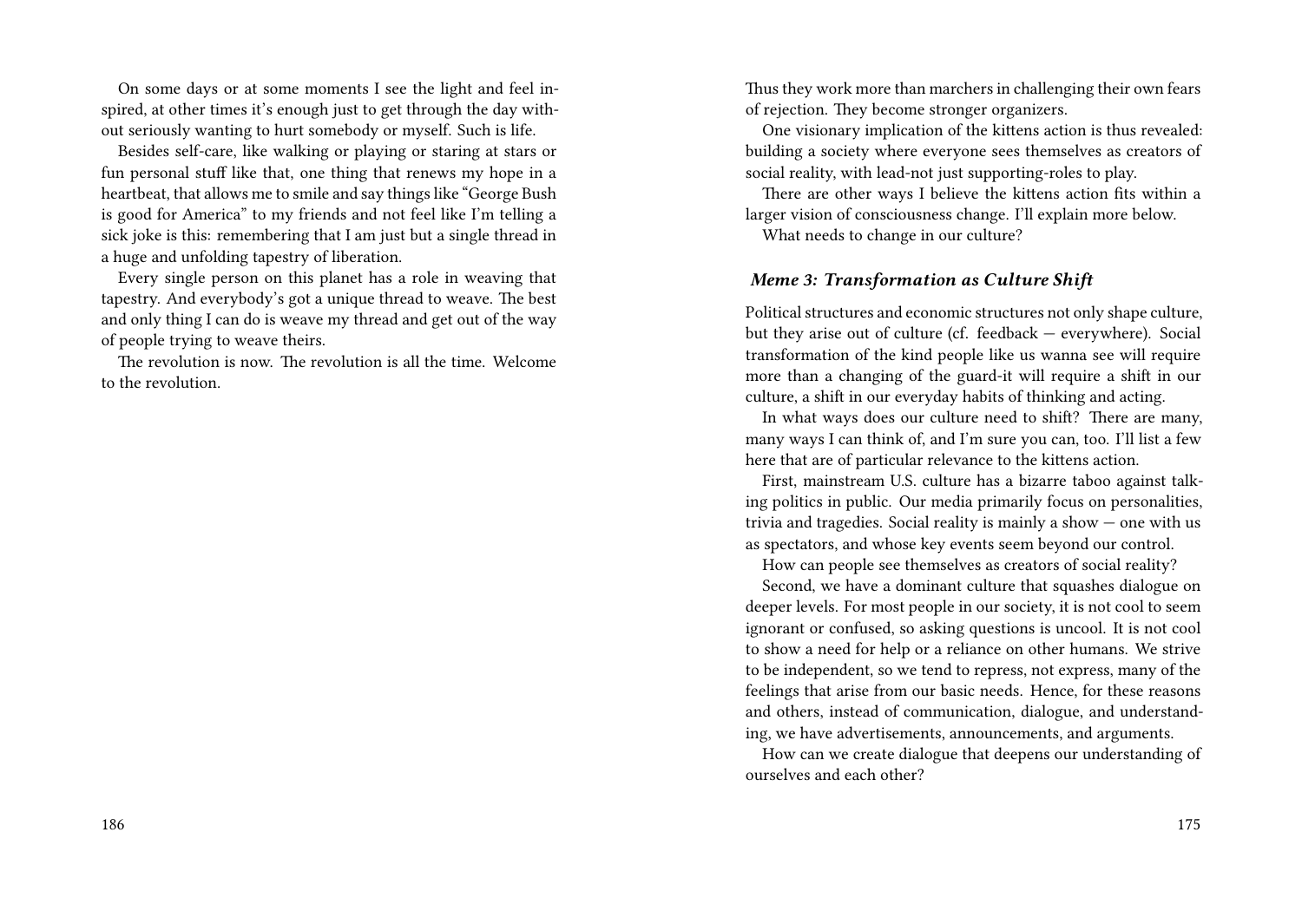Furthermore, our economic system actually depends on people feeling disconnected and unable to rely on others: individually wrapped lifestyles make us bigger consumers and more fearful workers. Ways of relating that are about mutual aid and interpersonal connection outside scripted roles — insofar as they are not marketable or commodifiable, and insofar as they interfere with workplace discipline – get deemphasized in our corporatemediated culture. (The historical loss of the commons has been well- documented, and continues to play out in contemporary struggles over privatization.) The acceptable roles — consumers, workers, sports fans, et al.  $-$  get scripted for us. As we spend our time wearing masks not of our own creation, we feel less in control of our own lives, and a sense of powerlessness (or alienation) becomes pervasive. The alienation leads to greed and fear: Greed to beat out our competition (i.e., fellow humans), and fear that the competition will beat us out. The business and the government elites use greed and fear to increase the power they wield in our lives. And the alienation grows…

How can we stop this cycle of alienation, fear, and greed?

Finally, most forms of collectivity in our society — teams, companies, public agencies, etc. — are organized as clear hierarchies, with bosses, managers and followers. Very rarely do we have opportunities to work in groups that are organized in an egalitarian way, where the experiences of each participant are equally important. Thus, we get used to seeing collectivity as requiring a weakening of our individuality. We come to see individuality and collectivity as locked in a zero-sum competition. To be a 'strong individual' means to ignore the collective, and to be a 'good team- player' means to efface one's own needs.

How can we create social groups that both enhance and feed off of the power of the individual members? How can we create liberated forms of collectivity?

In reaction to the pervasive hierarchy that informs our social groups, and because they cannot think of alternative structures, host of other token actions that will get the people who are not activists to move one baby-step in the direction of becoming activists.

Thus, the movement becomes bigger.

Secondly, by helping kittens have a baby-step experience as organizers directly and personally engaging the public to promote their cause, the kittens action helps the participants to see themselves as organizers.

Thus the kittens action help create more organizers, more people who will be active and effective over the long-term at expanding the movement.

These individuals will not only interact with the people they meet that particular day; they will go on to be more likely to interact with others they meet in the future-in their workplaces, in their neighborhoods, in the supermarkets. In this way, not only does the kittens action do like any mass action and organize the people who participate-the kittens action spreads the meme of organizing to create more organizers!

Thus, the movement becomes deeper.

With the help of baby-steps, we can see how the kittens action provides a powerful application of the meme of experience over symbolism, and a powerful tactic in helping us build a bigger and deeper movement.

## **Conclusion: Spreading Revolution**

For me, as an organizer and as a teacher, the biggest question I face everyday is: What can I do to get people to have experiences that transform and enrich their sense of possibilities? One of the things I've learned (and relearned many times!) is that this question is equivalent to the question: What can I do to transform and enrich my own sense of possibilities? As a religion teacher I had in college named Thandeka once told me, The inner and the outer are one.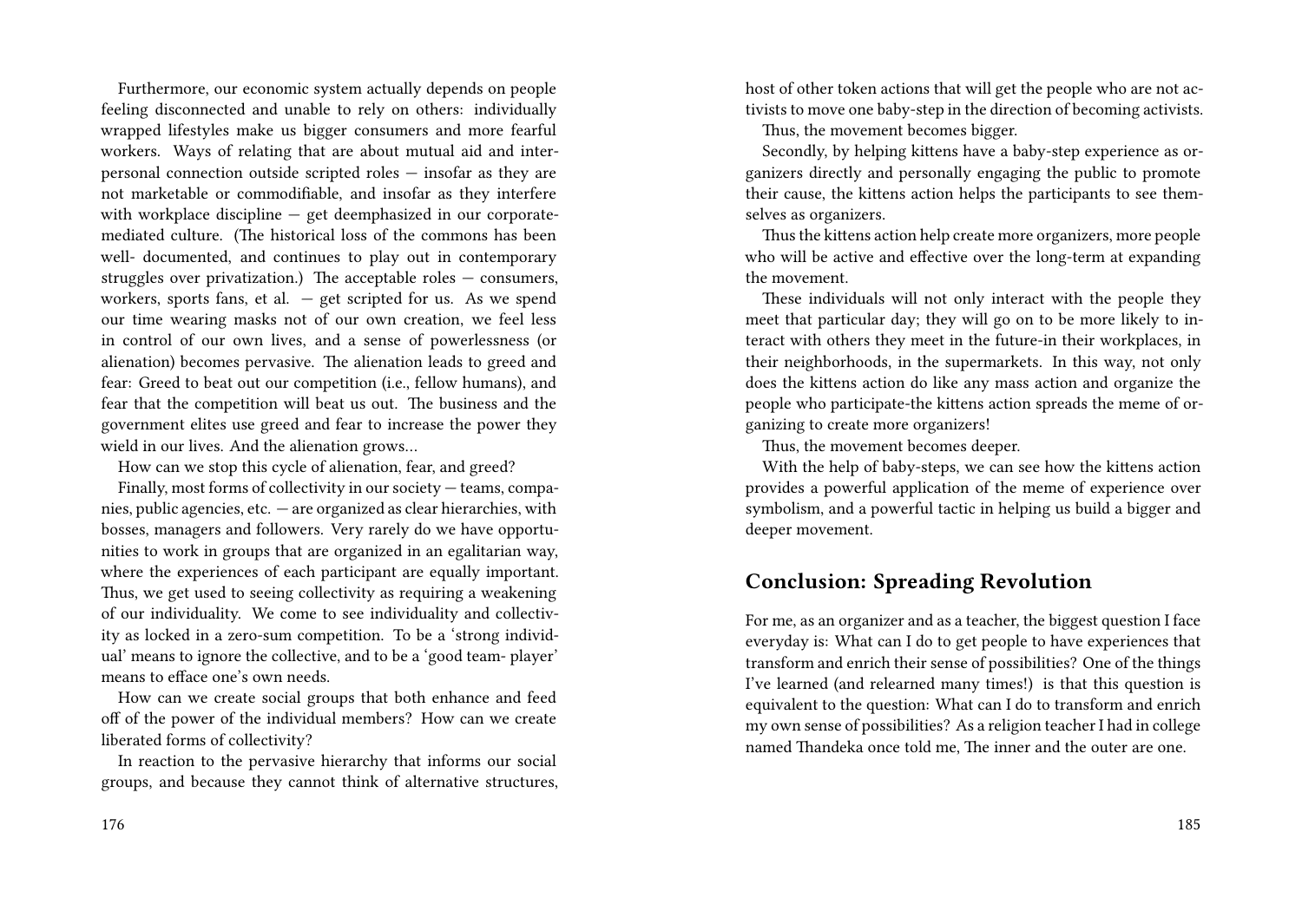control group in fact refused to do this public service. In the test group, however, in the same neighborhood, with demographics exactly the same, 83% said 'yes' to the 'community workers' strange request.

One group was 85% 'no' while the other group just the reverse, 83% 'yes.''

Why such a dramatic reversal in response between the two groups of residents? The only difference between the two groups was that, two weeks previously, another set of 'community workers' had visited the test group, with a smaller and much easier request: Would they be willing to place a 3- by-3 inch card in their front window with the words 'Please Drive Carefully'? When given this token request, the almost all of the people said 'yes.'

Because the people in the test group had already done a token action supporting the cause (placing the card in their window), they were much more likely to do a bigger action (putting up a billboard in their yard) for the cause later on. By taking a small action people's sense of themselves had changed, and they were much more likely to do other and bigger actions in the future, consistent with their changed sense of self. (This study and similarly interesting results from social psychology can be found in Robert Cialdini's *Influence: the Psychology of Persuasion and Eliot Aaronson's The Social Animal.* )

This notion of getting people to do small things in order to make them more likely to do bigger things later on is known as babysteps by organiz- ers (and foot-in-the-door by sales people). It is a powerful example of the power of action in transformation.

The kittens action applies this notion of baby-steps on two levels, at the level of the wider public and at the level of the kittens themselves.

Firstly, in a kittens action, because the kittens are engaging the public, and not just holding signs or chanting in a crowd, they can get the people they meet to do things like write letters, sign petitions, put stickers on their cars, wear buttons, swear oaths, and a

some anarchists espouse doing away with complex forms of social organization altogether.

Some pine for an idyllic past where everyone lived in small egalitarian bands and complex divisions of labor did not exist. However, the majority of thoughtful anarchists make a distinction between the legitimate authority of experts who we choose to listen to for advice or situational leadership, and the imposed authority of bosses, rulers and elites.

But knowing in theory that legitimate and non-coercive leadership is possible doesn't mean that it's always clear how to make it work in practice. A huge stumbling block for efforts to create egalitarian social arrangements is that the vast majority of people's socialization has occurred primarily through hierarchical groups and institutions. One of the powerful and far-reaching impacts of the global justice movement's mass mobilization efforts has been the exposure of many, many people to effective egalitarian forms of decision-making (e.g. affinity groups). These people certainly take their experiences into other aspects of their lives and their social change work.

A question to ask about any tactics (or strategies) for social change is this: to what extent do those tactics (or strategies) help prefigure or bring about a desirable and necessary change in the way we live our lives, a desirable and necessary shift in our culture?

The kittens action promotes a culture-shift on all the fronts I've just mentioned.

First, it gets folk to transgress the taboo about talking politics in public. The demise of this taboo would have deep and far-reaching consequences in our society. No longer would the American public be content to limit its sophisticated analyses and passionate debates to sports, pop stars and movies. No longer would our roles as consumers or workers eclipse our roles as community members, as citizens (documented or not). When social reality ceases to be a trivial show, when social reality is something that we have impor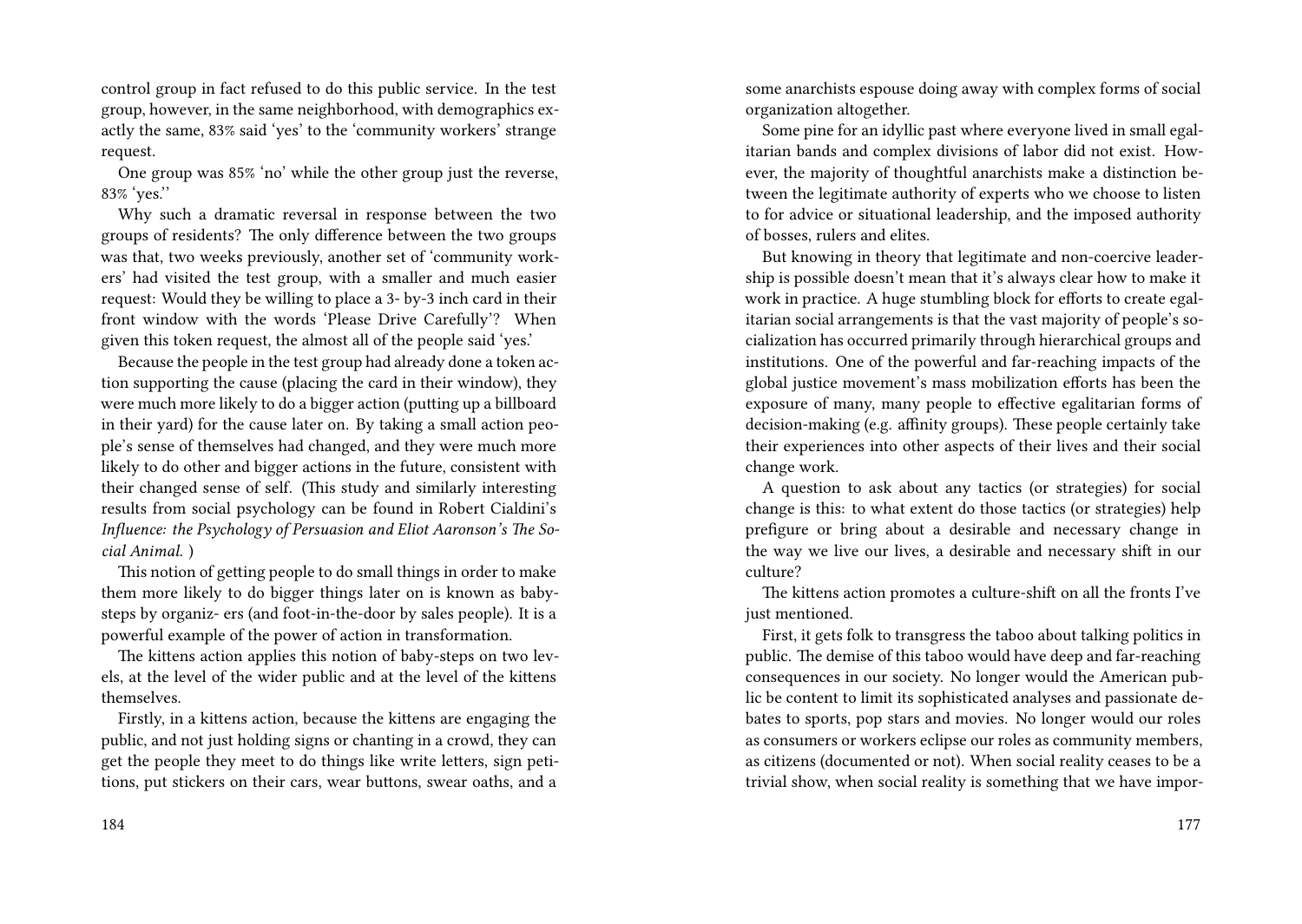tant things to say about, then we can move from being spectators to being creators.

Second, by breaking through not only the taboo against politics but the taboo against purposefully engaging strangers in dialogue, kittens renew their sense of interdependence and connection with the real people who make up the real society around them. Conversing about heartfelt stuff with people outside our normal circles makes it hard to reduce people to tokens in a theory, it expands our sense of our own humanity, and it moves us out of alienation.

Third, the kittens action  $-$  just like other anti-authoritarian forms of mass action (e.g. affinity group convergences) — engages participants in a form of collectivity where every individual is a key actor and decision-maker, and where the power of the group is directly dependent on the power of the individuals, and where the power of the individuals is directly connected with the power of their team and indirectly (especially at the final reconvergence/sharing stories step) connected with the power of the overall action. We learn to create liberated forms of collectivity through practical experience.

How do we move from the margins into the center?

#### *Meme 4: Organization vs. Marginalization*

Anarchists who are into organizing are often critical of those who represent anarchism largely as a subculture or lifestyle. Anarchist organizers argue that lifestylist anarchists marginalize themselves in their safe subculture niches and thus become invisible and irrelevant in the wider movement.

The marginalization anarchist organizers worry about is not just a problem for anarchists  $-$  it's a problem for the left as a whole. (N.B. I know some of y'all don't like the word 'left.' Sorry for any semantic inconvenience. What I mean by 'left' is very broad: the people who believe we need more social equality, more sustainability, less hatred, and more liberation in the world.)

illustrated this paradox when he said, "I don't want you to follow me or anyone else. I would not lead you into the promised land if I could, because if I could lead you in, somebody else would lead you out." )

It is essentially the question of how to promote revolution without promoting oneself. This question must be recognized and grappled with those of us who envision a society without elites of any kind.

The history of revolutions for social equality creating new elites and ruling castes shows the difficulty of overcoming this conundrum. Clearly, in these instances, symbolic revolution, articulated by revolutionary elites, won out over experiential revolution grounded in the unique perspectives of all members of society. Top-down won out over bottom-up.

Perhaps the conundrum can be canceled by an approach that combines actions with symbols in some sort of dialectic or transformation? To the extent both the actions and the symbols are controlled by each individual, elitist divisions of labor between those who instruct and those who follow instructions could be overcome. (I once chatted with a woman who was a self-made life-planning counselor. She told me a bit about neurolinguistic programming-a self-improvement approach that uses individually chosen gestures to symbolize moods or mindsets that we want to reinforce in ourselves. Something for further study…)

So we've considered some weaknesses with symbolic approaches to social change. What about experiential approaches?

An example of the power of action and experience in personal transformation comes from the field of social psychology.

There was study conducted by a team of social psychologists in a suburban neighborhood. They posed as 'community workers' and asked the residents whether they would be willing to place a billboard in their front lawns as a public service. The billboards would say 'Please Drive Carefully.' Of course, the vast majority of them said 'hell no!' to the request  $-85\%$  of the people in the study's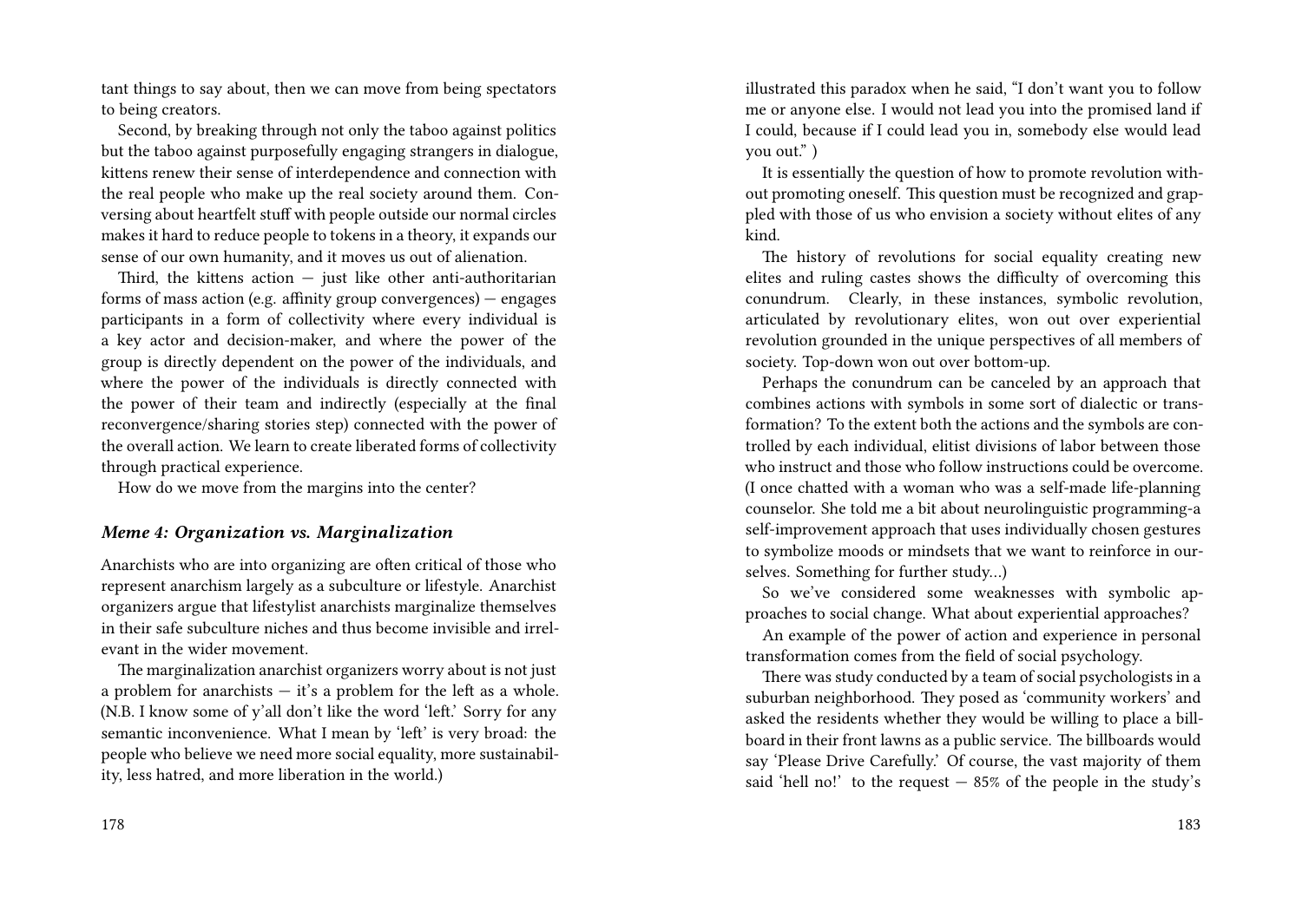Another weakness with symbolic approaches to change as compared to experiential approaches has to do with long-term vision. Is our vision to continue a culture where politics is a spectacle, a parade of rhetoric and images, controlled by an elite minority of privileged and highly-trained image-makers, story-tellers and symbolic analysts (be they from the left, center or right)? Or do we want to create a culture where politics is not seen primarily as something you watch, read about or listen to, but rather as something you do, something you experience?

This is a really difficult thing to imagine. It is perhaps a universal of human culture that the leaders and chiefs tend to be the ones who are the most verbally astute. Throughout human history and evidence suggests even in the days when we were all hunters and gatherers living in small nomadic bands — political life has been disproportionately influenced if not dominated by those who were the most adept at words and images. Is it even possible to have a political culture that doesn't have this sort of built-in status hierarchy?

(Additionally, personality typologies such as the Myers-Briggs and learning theories that look at multiple intelligences and learning styles suggest that symbolic-oriented learners — as opposed to concrete-experientially- oriented learners — form a privileged minority within our schooling system, especially at the secondary and post-secondary levels.)

Recognizing the problematics with this kind of power is difficult, especially as many of us, including me, have found a kind of power to fight oppression through our facility with language and symbols.

Yet there is a paradox. On the one hand, we want people to take action and take charge of their own lives, and not be led by whatever images they're fed by the elites, or whatever myths they're told by charismatic people around them. On the other hand, the most ready tool for social change many of us have is our own influential voice (be it spoken or written or performed or illustrated). (Eugene Debs, socialist presidential candidate in the early 1900s,

For most of us on the left, the longer we see ourselves as part of the left, the more we feel estranged and distant from regions of culture that used to be familiar to us. We spend more and more time with other progressives and activists, and less and less time with that 'conservative brother-in-law who just doesn't get it.' We shift our sense of community as we shift our sense of self. This is quite normal.

However, if we on the left are going to win the public to our side of the struggle, we gotta do more than complain about the people who don't know what we know, or the people who aren't activated like us. We gotta figure out how to teach people what we know, and we gotta figure out how to activate people. In short, we gotta organize.

A lotta people assume that organizing means organizationbuilding.

Perhaps this comes from the (correct) notion that systemic change requires institutional change, and the (incorrect) notion that institutional change requires mass organizations. Or perhaps it comes from Marxist- Leninist party-fetishism. Who knows?

When I talk about organizing I don't mean getting people to join an organi- zation, although that can be a part of it. By organizing I simply mean doing what organizers do — getting people to do something, getting people to take action. Ultimately, it doesn't matter if someone joins a particular organization, as long as that person is doing work to expand human liberation, and as long as they understand that their work is part of a larger tapestry of transformation, a tapestry that includes the work I and people like me are doing.

This is a critical point so let me take time to be clear here. The impact and legacy of left social movements (e.g. the civil rights movement, the anti-nuke movement) cannot be measured simply by the policies that are passed or by the organizations that get created. After all, policies can be subverted and organizations can ossify. The main value of left social movements comes from the